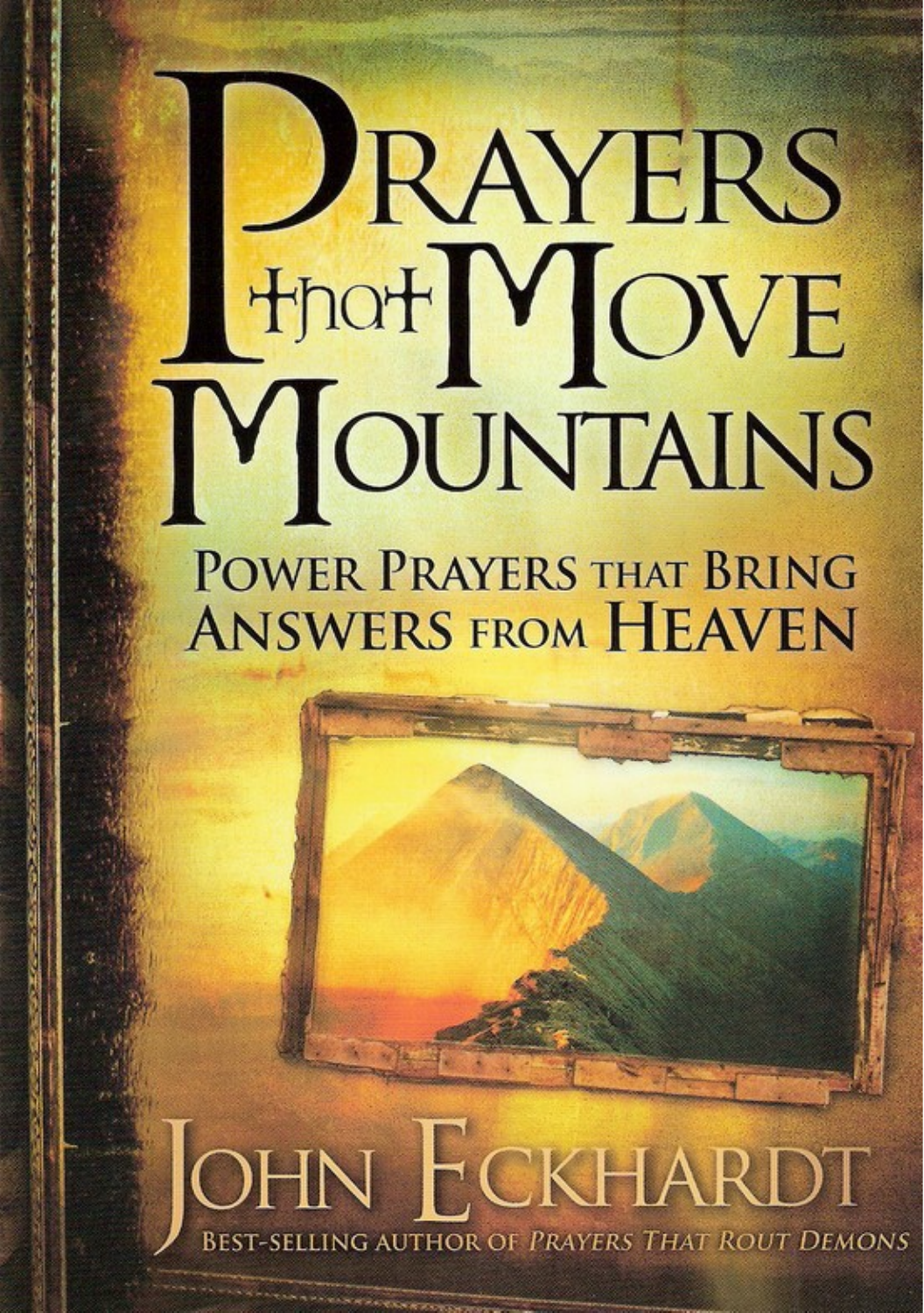

# JOHN ECKHARDT

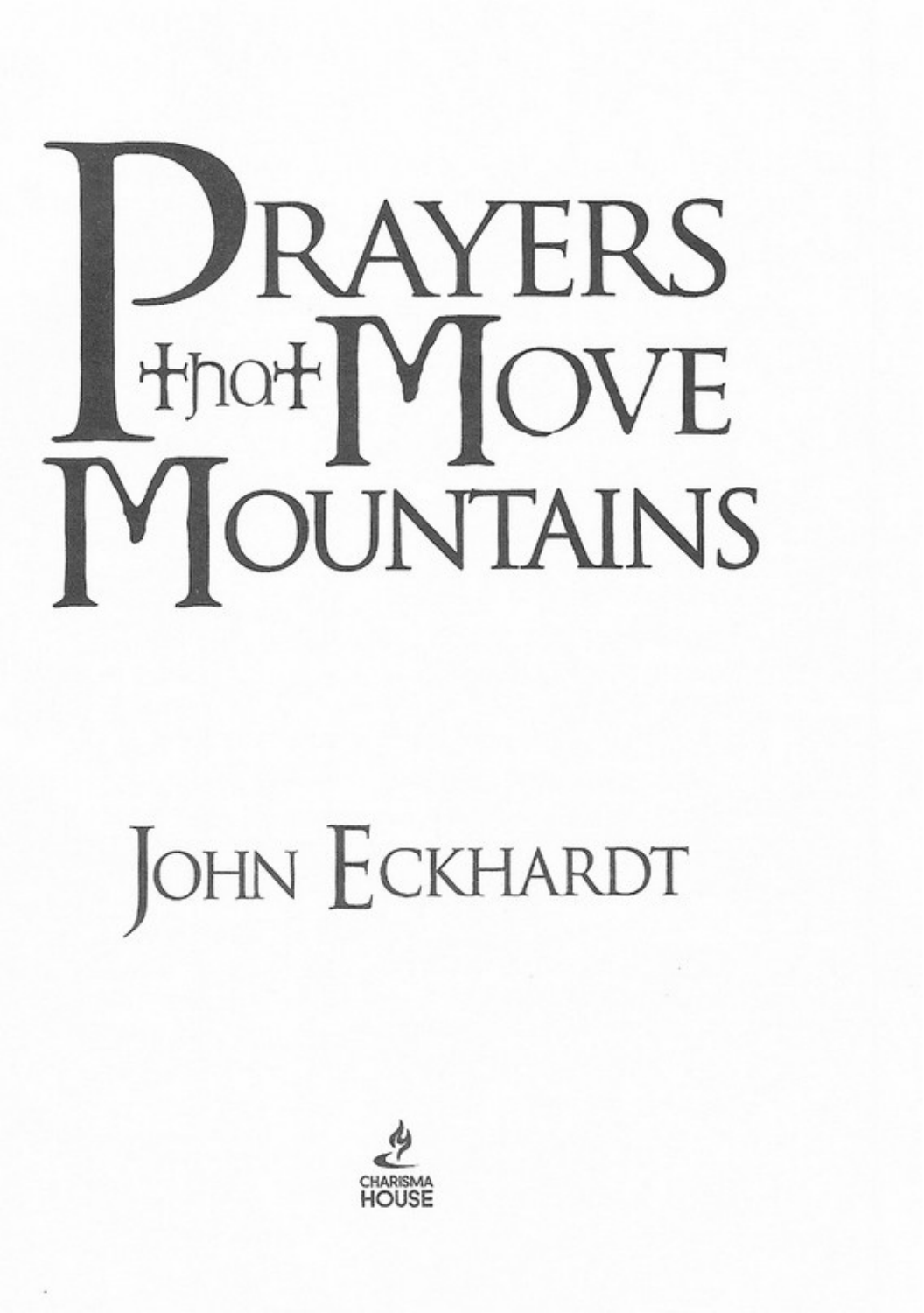#### **CONTENTS**

**[INTRODUCTION: BE THOU REMOVED!](#page-3-0)**

**[1. THE PRAYER OF FAITH](#page-9-0)**

**[2. THE PRAYER OF THE RIGHTEOUS](#page-24-0)**

**[3. THE PERSISTENT PRAYER](#page-40-0)**

**[4. THE PRAYER OF A CONTRITE HEART](#page-54-0)**

**[5. THE PRAYER OF THE DESTITUTE](#page-80-0)**

**[6. MIDNIGHT AND MIDDAY PRAYER](#page-101-0)**

**[7. PRAYER AND FASTING](#page-122-0)**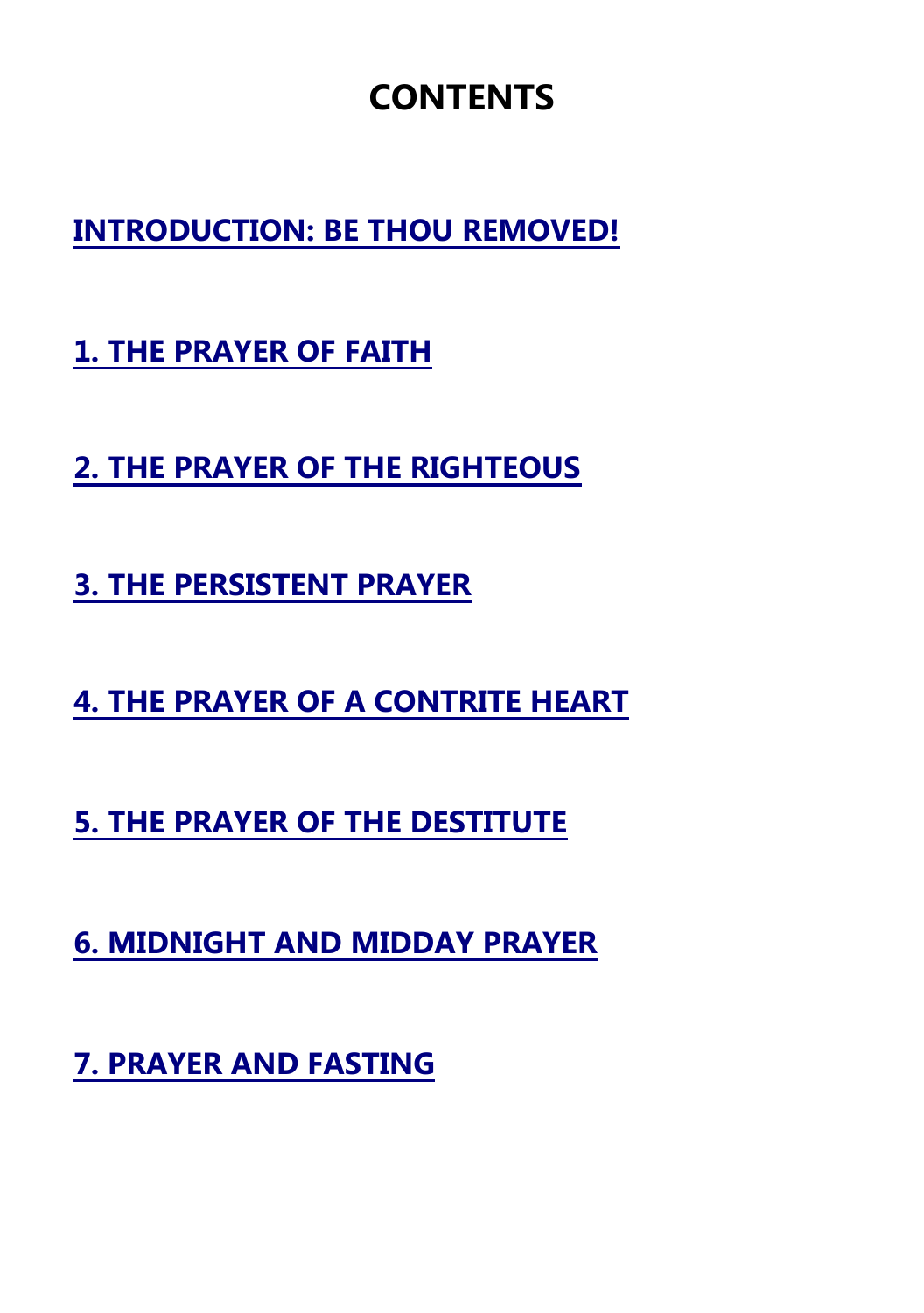#### <span id="page-3-0"></span>**INTRODUCTION BE THOU REMOVED!**

**For assuredly, I say to you, whoever says to this mountain, "Be removed and be cast into the sea," and does not doubt in his heart, but believes that those things he says will come to pass, he will have whatever he says. Therefore I say to you, whatever things you ask when you pray, believe that you receive them, and you will have them.**

**—Mark 11:23-24**

What mountain are you facing in this season of life? Unemployment? Financial problems? Difficult marriage? Illness? Foreclosure? Undefeated sin? Whatever it is, the power lies in you to speak to that mountain and say, "Be thou removed!"

The keys to deliverance, freedom, and the abundant life have been given back to us. Jesus came to return to us our authority in the earth so that we can exercise prayer and faith to bring God's will from the heavenly realm into the earth realm, affecting our lives in the here and now.

The Bible says that you can decree and declare things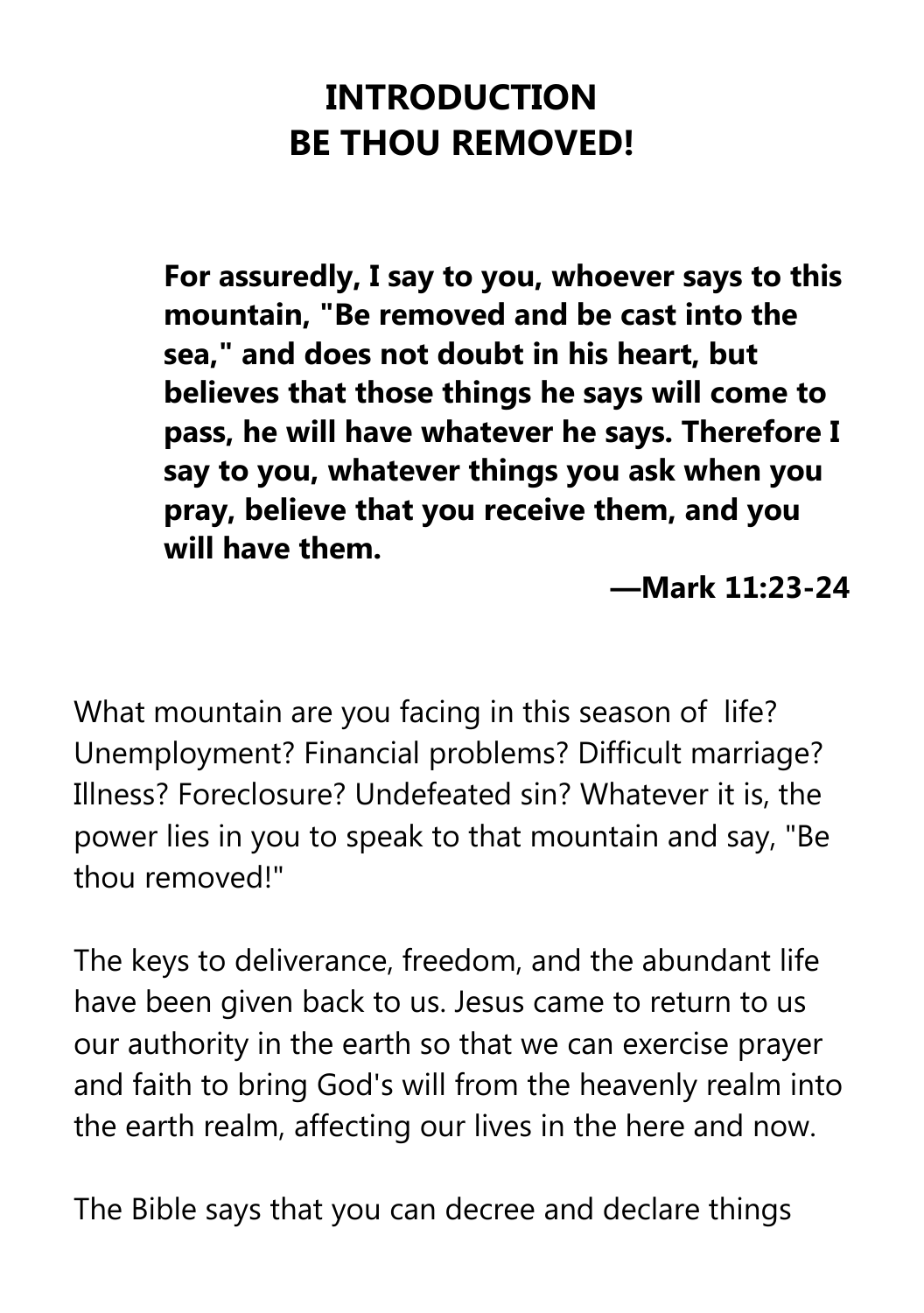with your mouth, and they will happen (Rom. 4:17). According to Joshua 1:8, you have the power to make your way prosperous, to mow down the mountains in your way. By mediating and obeying the Word of God, you put yourself in a place of life and blessing. Choice is where your power lies. What you choose to speak and declare needs to coincide with how you live and what you meditate on.

The characteristic of a righteous person is faith in God. You have to know God in order to have faith in Him. The key to moving mountains is really knowing God and dwelling in His presence. The just live by faith in God and do not trust in their own abilities or what someone else can do on their behalf. Jesus said it: "Have faith in God" (Mark 11:22).

Don't lift your problems to such a level that they become your idol. You serve a big God who is faithful to deliver His people out of all their troubles (Ps. 34:17, 19). Walk in faith. Prayer can change things. Worship can change things. Your faith can move mountains. You'll prosper even in bad times. Your prosperity is not dependent on the Dow Jones Industrial Average, NASDAQ, or mortgage rates. Your prosperity is dependent on God. Be a giver. Be a worshiper. Be obedient. Live clean. God will prosper you. God will bless you.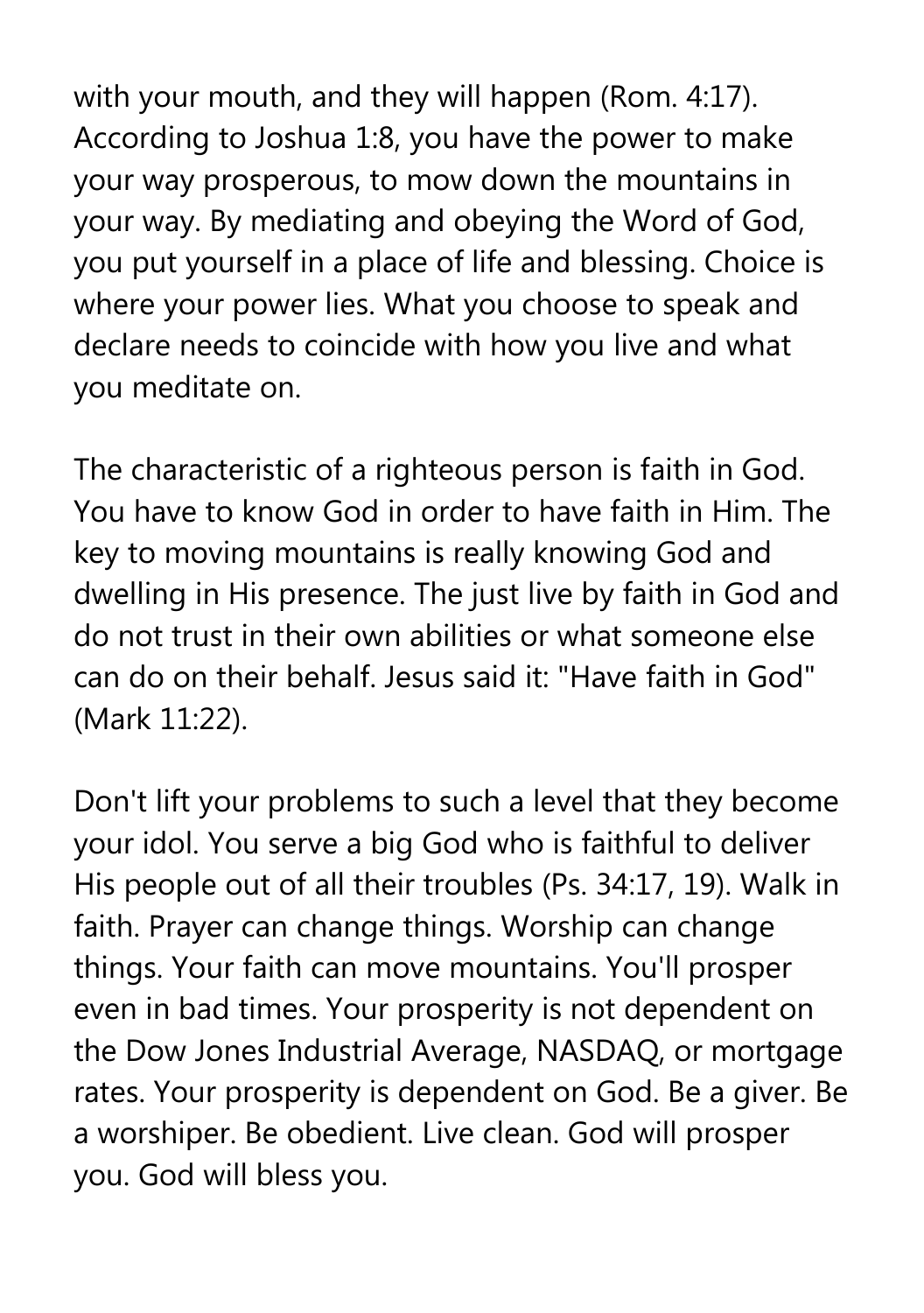When He put all those plagues on the Egyptians in the land of Goshen, nothing fell on the Jews. They were protected from all the locust, plagues, and judgment. Ask God to put a Goshen anointing on you. It may be falling on this one and that one. It may be dark over there, but you are going to have sun. Locusts may be eating up everyone else's stuff, but you are going to have rain fall on your crops, because you are under the protection of God. "He who dwells in the secret place of the Most High shall abide under the shadow of the Almighty.... A thousand may fall at your side, and ten thousand at your right hand; but it shall not come near you" (Ps. 91:1, 7), because you walk by faith. You don't walk by what you see.

Put your trust in God. Have faith in God where you can say to your mountain, "Be thou removed and cast into the sea," and if you do not doubt in your heart, but believe that whatever you say will come to pass, you will have whatever you say.

In this book I am going to teach you how to speak to mountains and whatever stands in your way. You will learn how to say, "Be removed!" Your faith in a big God is the key to this. If you speak in faith, your faith can move mountains. When stuff gets in your way, speak to it. There is no government program that can move your mountain and no such thing as removemymountain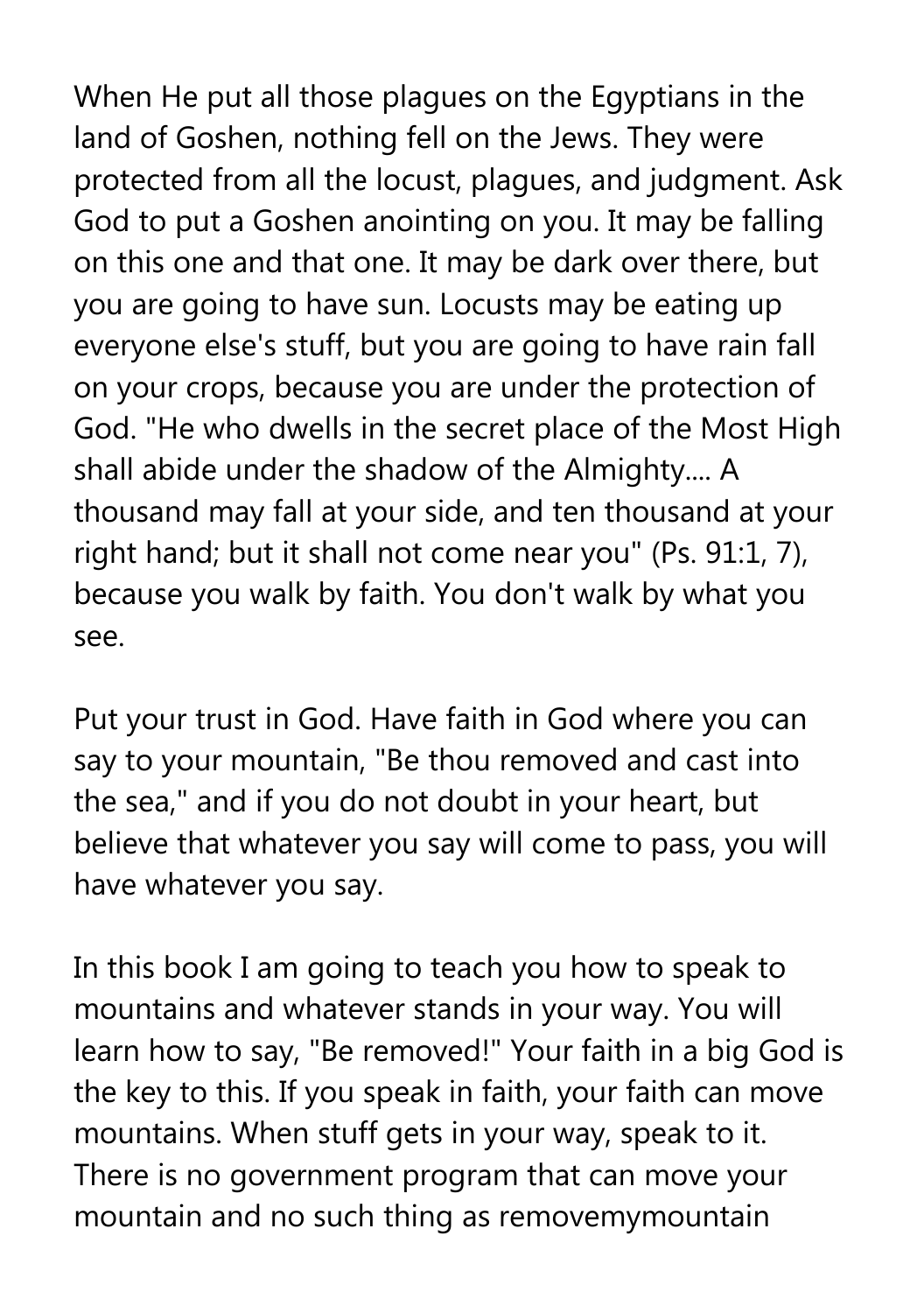.com. No! You speak. You learn how to walk and live by faith. Don't get depressed and caught up into financial mountains and other problems that can weigh you down. You have the power to move mountains.

God always sits on the throne. Salvation is not only about going to heaven, but it's also about ruling and reigning in your authority on earth. It's about living in the kingdom of God. We are living in the age of the kingdom now the age of salvation, deliverance, grace, glory, power, and prosperity. Your faith is the key to bringing it all to pass.

#### **FAITH DECLARATIONS**

Because of Christ I am free, and whom the Son sets free is free indeed.

I do not put my trust in man. I do not put my trust in flesh. I put my trust in God.

I live by faith. I walk by faith and not by sight.

I am responsible for my decisions and my choices. I make a decision. I choose life. I choose blessings. I choose the Word of God. I choose wisdom.

I thank You, Lord, that I am responsible for making my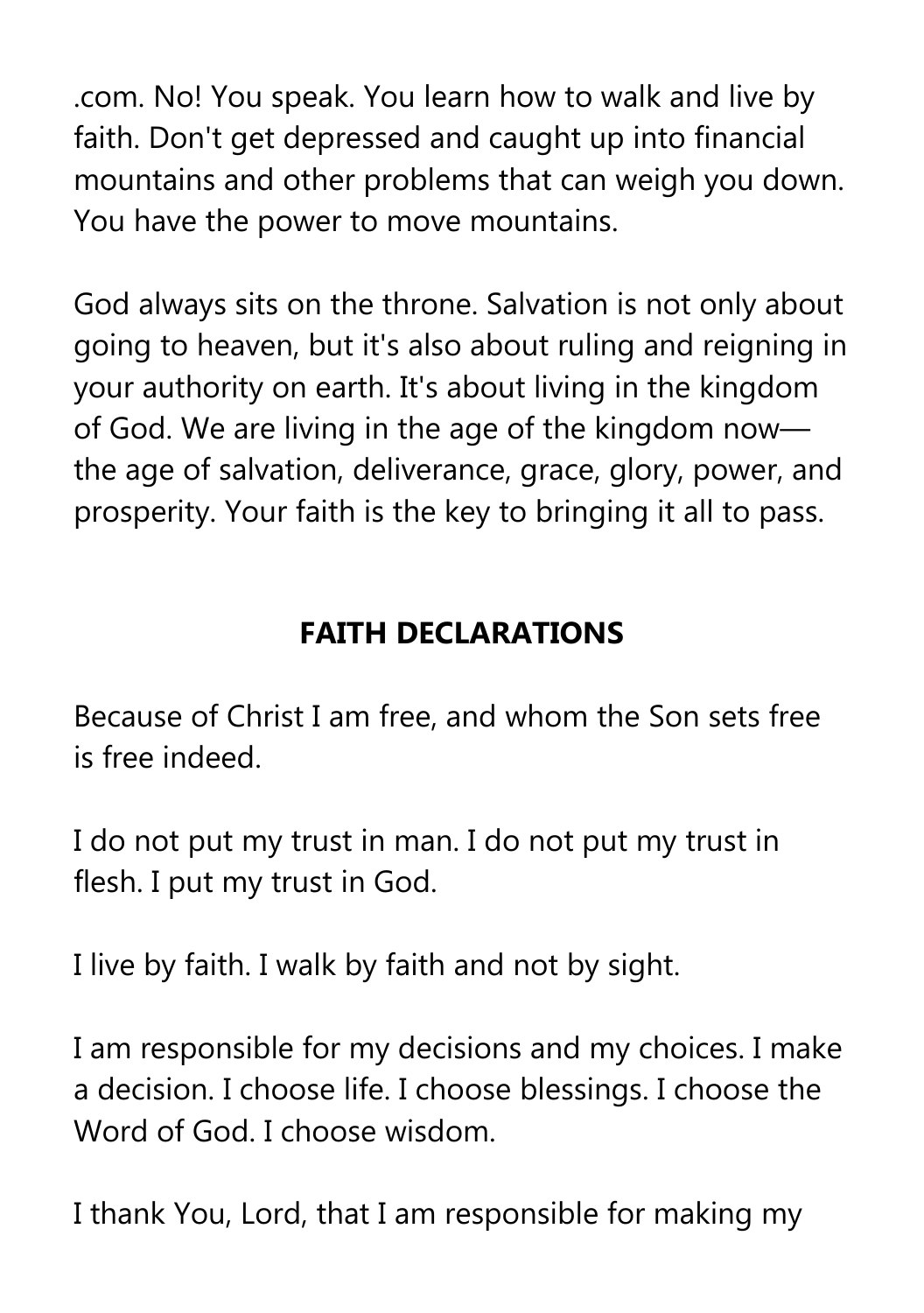own way prosperous and having good success.

I have faith to speak to mountains, and they will obey me.

My heart will never depart from You, Lord. I will always serve God.

Thank You, Lord, for prosperity. I will flourish because I live in the days of the Messiah.

I will have prosperity and good success because of God's grace, in Jesus's name.

#### **PRAYERS THAT DEMOLISH MOUNTAINS**

I speak to every mountain in my life and command it to be removed and cast into the sea (Mark 11:23).

I speak to every financial mountain to be removed from my life in the name of Jesus.

Let every evil mountain hear the voice of the Lord and be removed (Mic. 6:2).

I prophesy to the mountains and command them to hear the Word of the Lord and be removed (Ezek. 36:4).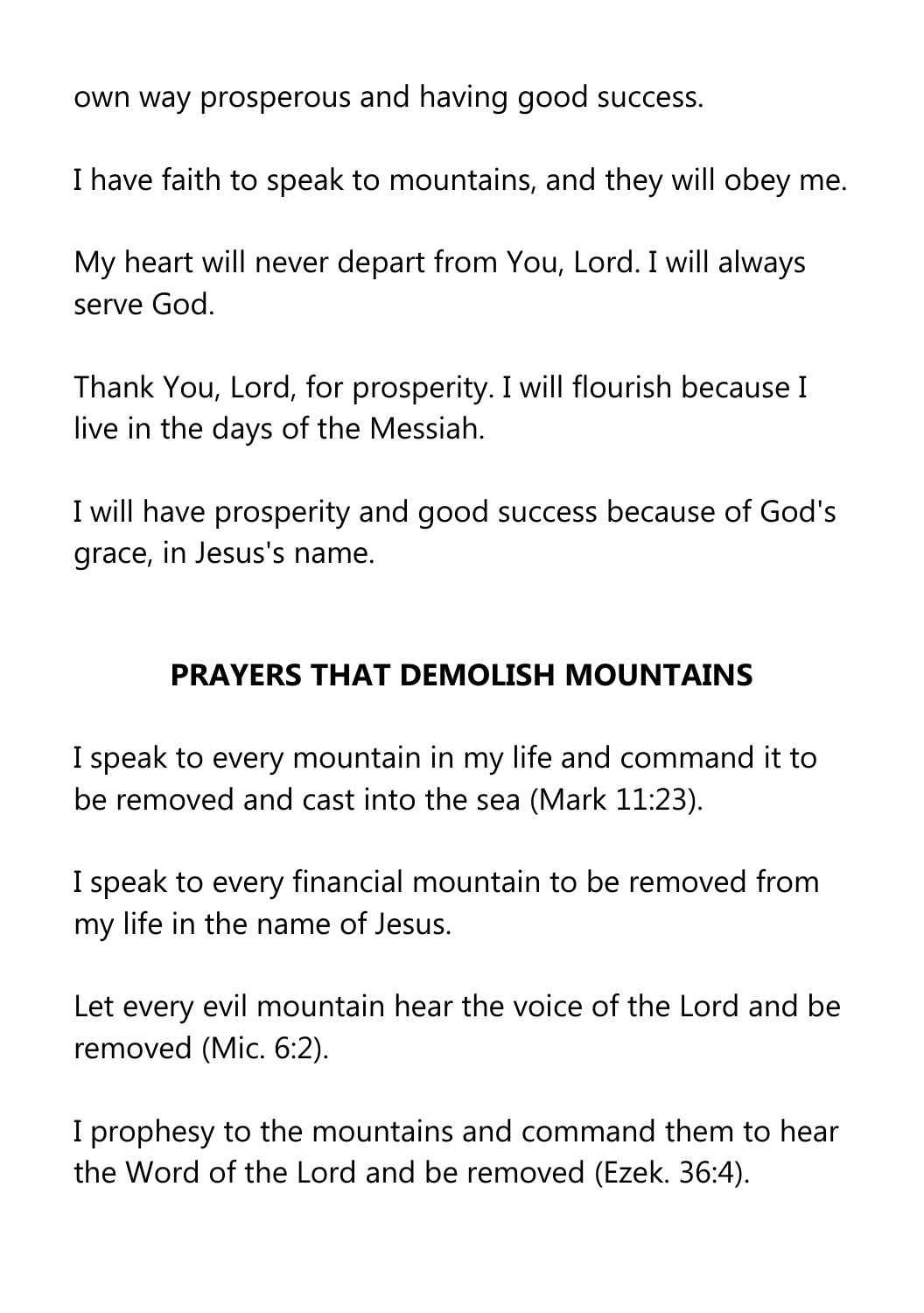Let the mountains tremble at the presence of God (Hab. 3:10).

I contend with every mountain and command them to hear my voice (Mic. 6:1).

Lay the mountain of Esau (the flesh) to waste (Mal. 1:3).

Put forth Your hand, O Lord, and overturn the mountains by the roots (Job 28:9).

I speak to every mountain of debt to be removed and cast into the sea. Lord, You are against every destroying mountain (Jer. 51:25).

Let the mountains melt at Your presence, O God (Judg. 5:5, KJV).

Make waste the evil mountains in my life, O Lord (Isa. 42:15).

I thresh every mountain, I beat them small, and I make the hills as chaff (Isa. 41:15).

Every mountain in my way will become a plain (Zech. 4:7).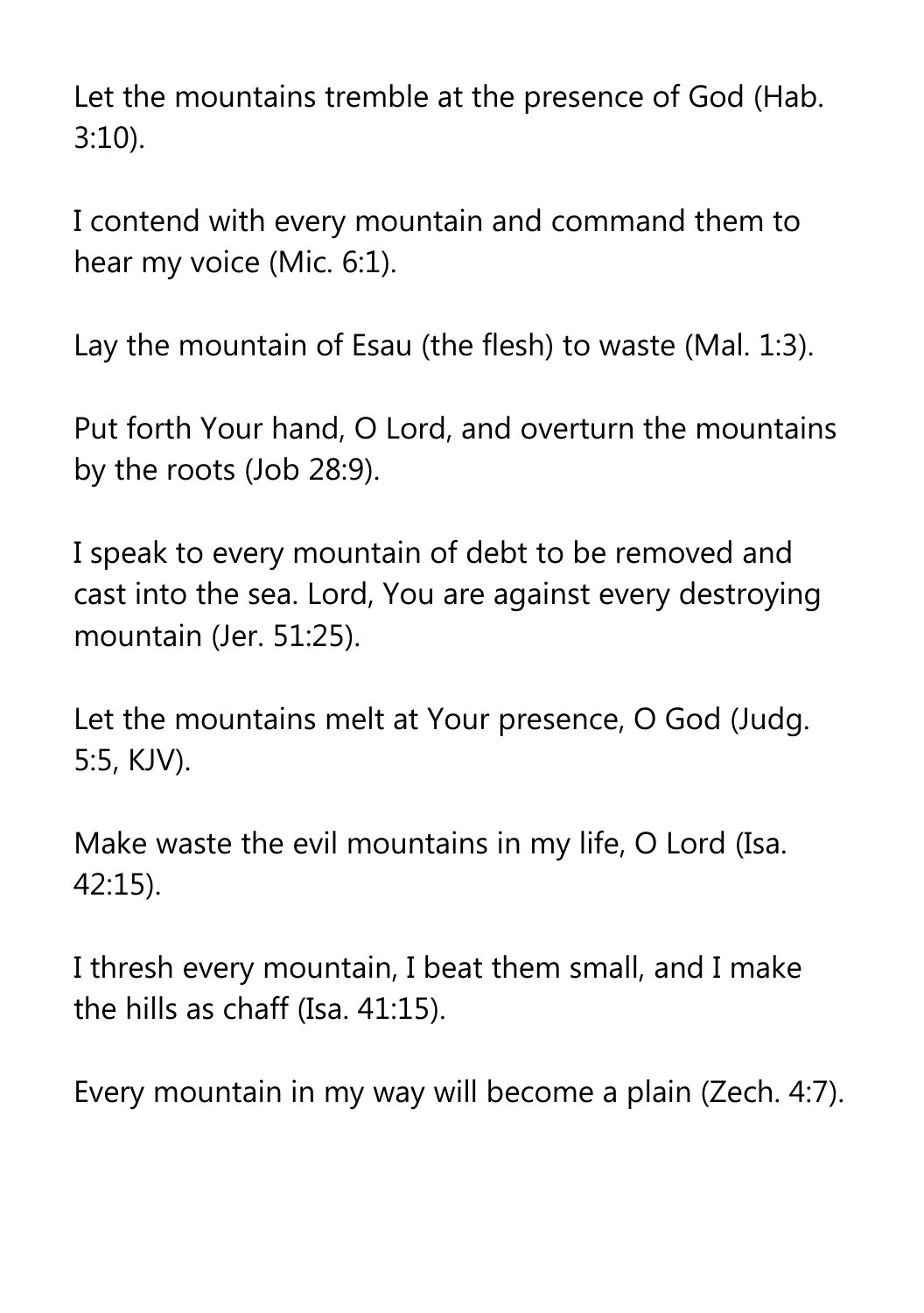#### <span id="page-9-0"></span>**CHAPTER 1 THE PRAYER OF FAITH**

**And the prayer of faith will save the sick, and the Lord will raise him up. And if he has committed sins, he will be forgiven.**

**—James 5:15**

**And whatever things you ask in prayer, believing, you will receive.**

**—Matthew 21:22**

**Without faith it is impossible to please Him, for he who comes to God must believe that He is, and that He is a rewarder of those who diligently seek Him.**

**—Hebrews 11:6**

The prayer of faith is bold and prayed from a sure foundation of faith. The person praying this prayer is assured of God's will for the situation or issue at hand. They are confident and hopeful, knowing that it is God's will to answer their prayer. "The prayer of faith has power.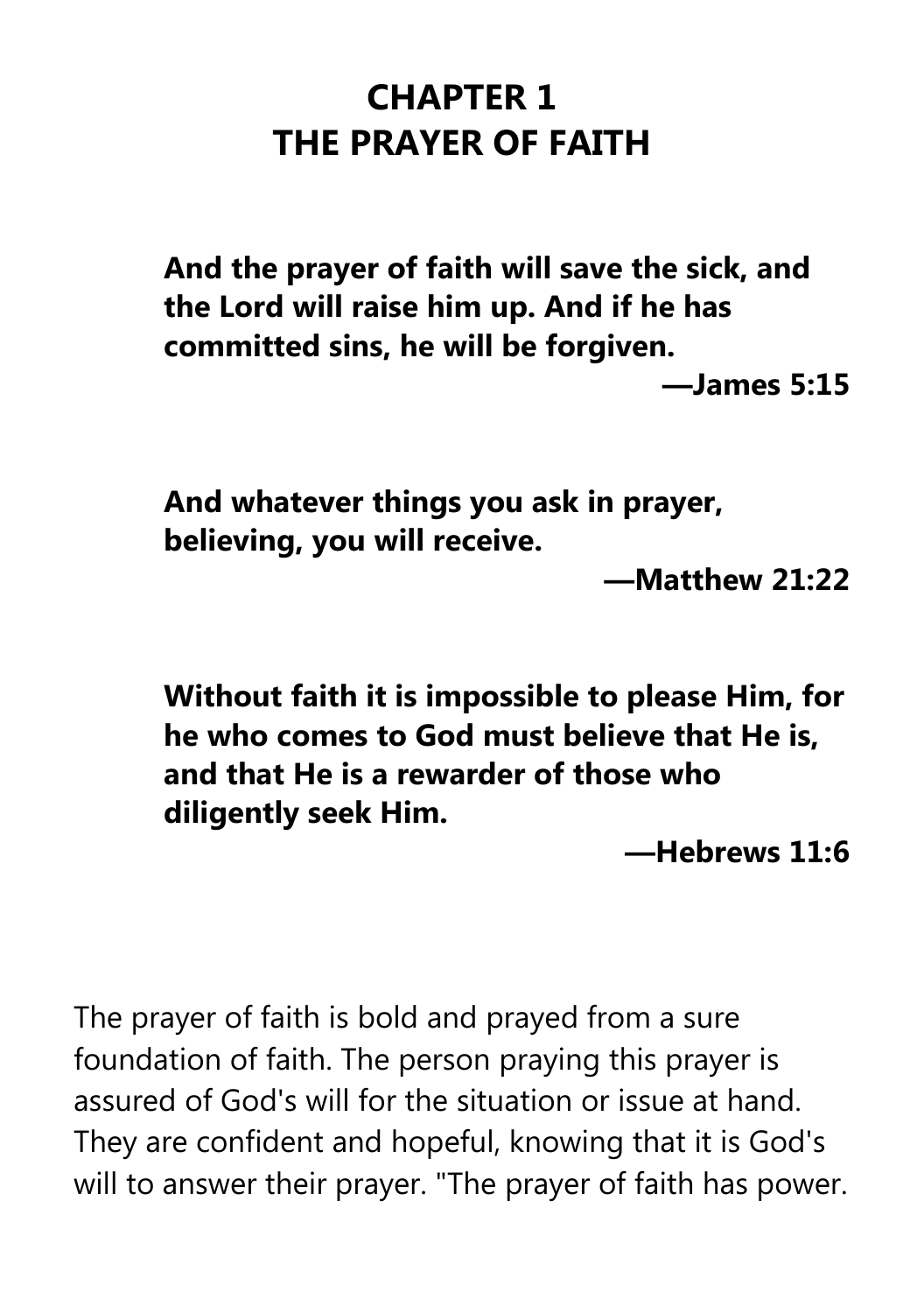The prayer of faith has trust. The prayer of faith has healing for body and soul."

The New Testament church was in the midst of this kind of prayer when they were praying for Peter. Right in the middle of their prayer they heard a knock on the door, and there was Peter. They were in awe. Many other examples of this prayer can be seen throughout the ministries of Jesus, the apostles, and in our lives today. The apostles prayed knowing what the will of God was for the situations they faced.

Many believers fear that when we leave things to the "will of God," somehow the solution, provision, healing, or deliverance they need will not be given. But they don't know the will of God for them. According to the model prayer that Jesus gave His disciples in Matthew 6:9-11, we are to pray for God's will to be done. But people "resign their intelligence at that point to the unknown God.... It does not say, 'If it be thy will' and stop there. There is a comma there, not a period. The prayer is this, 'Thy will be done, as in heaven, so in earth' (Luke 11:2)."2 I'd say that is a significant difference.

Faith in God's will When we pray the prayer of faith, we are praying God's will for how things are in heaven to be done in the earth realm. Here is where a clear revelation of the kingdom is very important. Is there sickness in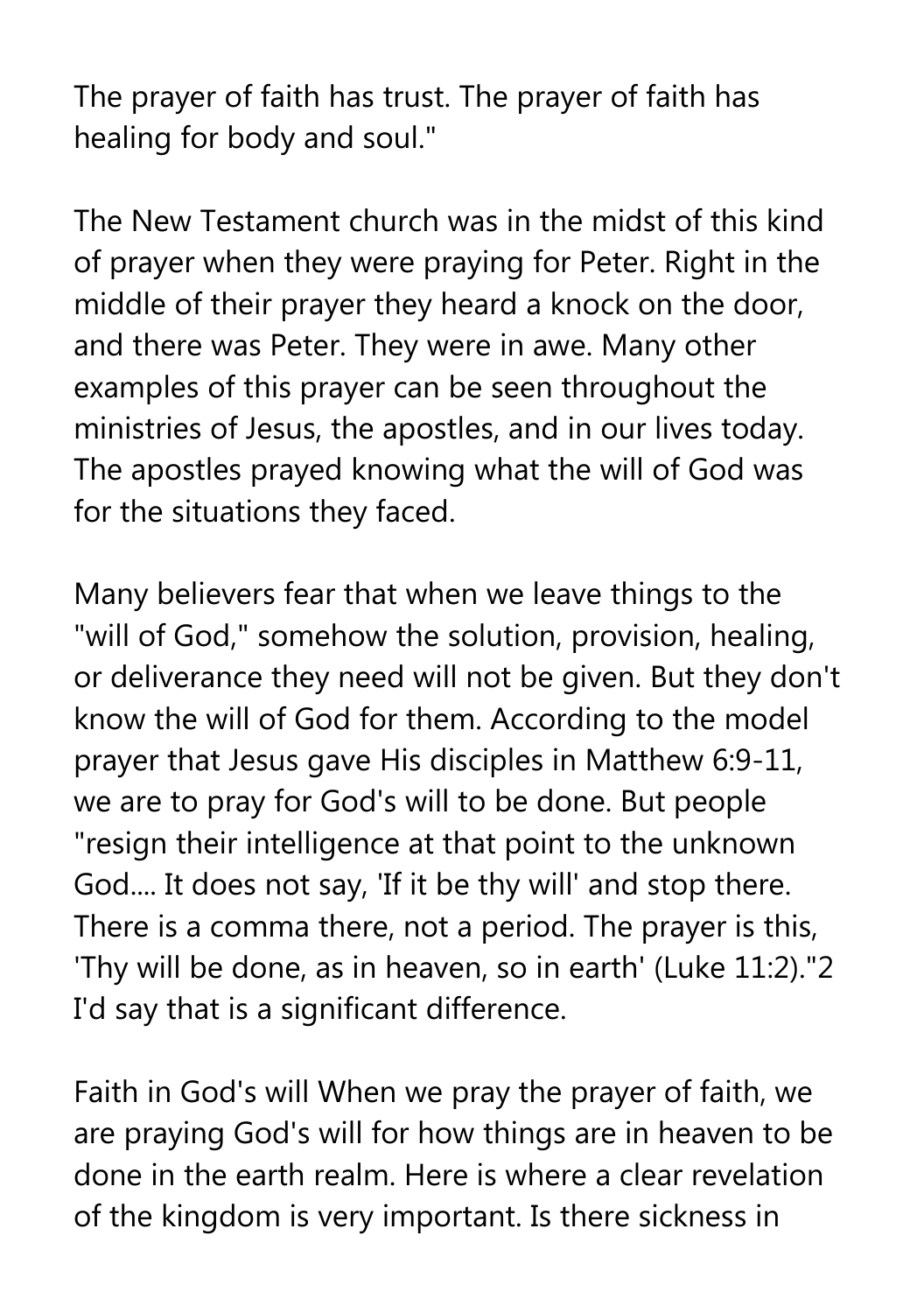heaven? Is there lack in heaven? Are there any unsaved in heaven? We must have faith to believe that God wants His will for our health, prosperity, and full salvation to be manifested not only when we go to heaven but even as we dwell on earth. It's for His glory. When people see that God's people have His ear and He is answering their prayers, that is a testimony for Him. People are drawn to God when they can see through His witnesses that He is a God who hears, and if He hears, they know He will answer.

Jesus said, "I have come that they may have life, and that they may have it more abundantly" (John 10:10). You have to gain the assurance that is God's will for you, so when you pray, you will pray with confidence and faith that He will answer you.

> The Lord wants us to have more faith. When several are praying together for the same petition and one has prayed the prayer of faith, the Holy Ghost will glorify Jesus by witnessing the prayer that is heard The Lord wants us to know that He has heard us. We need to thank and praise Him for answering and that will help us a great deal when we pray.

—William Seymour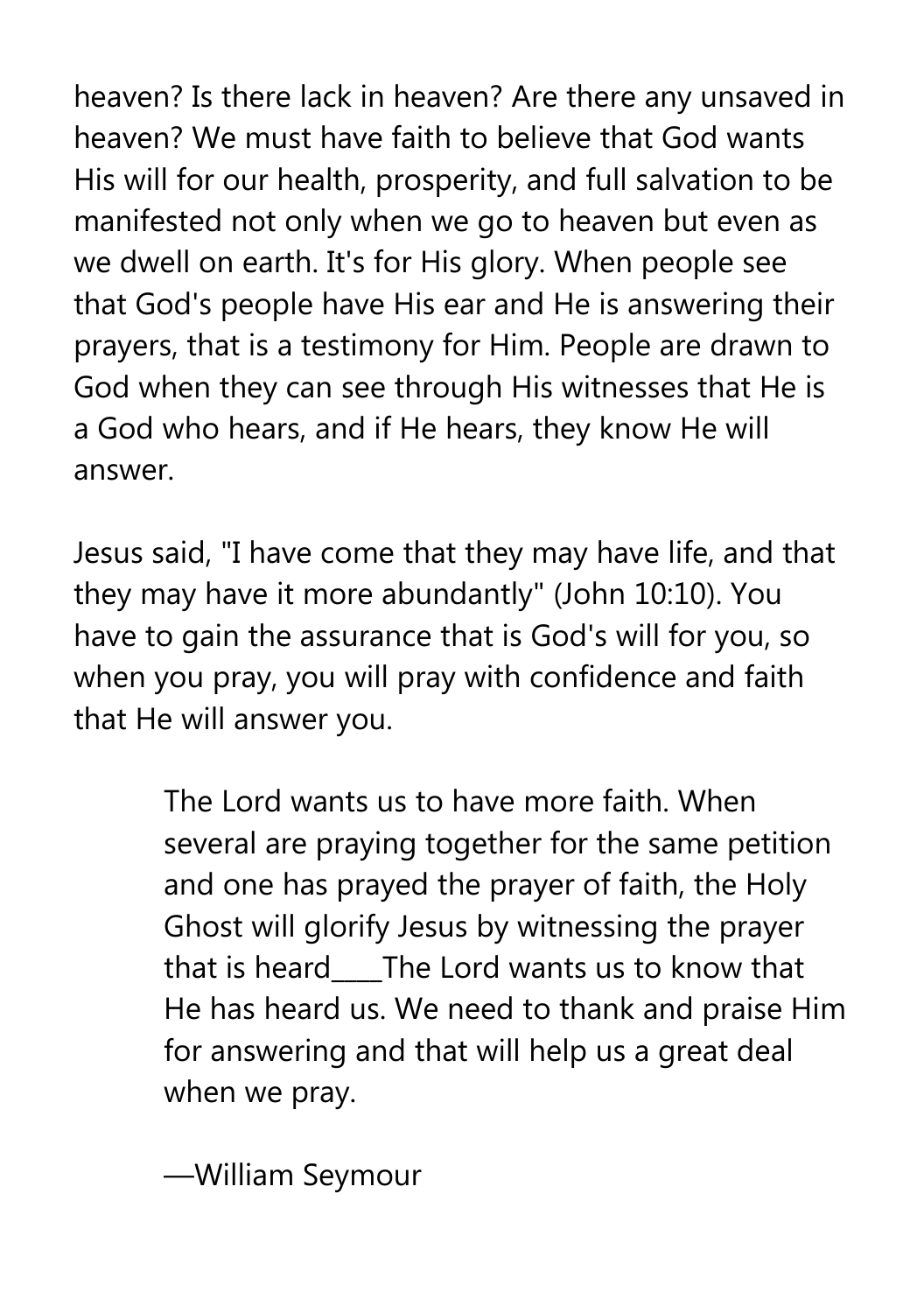#### **WONDER-WORKING FAITH**

There are many different kinds of faith: (1) faith that gets you saved, (2) general faith in whatever appears real to you, (3) faith that God is real, (4) faith that your chair won't break when you sit in it, and so on. But what I am talking about in this chapter is another kind of faith—a special faith. The Amplified Bible reads, "To another [wonder-working] faith by the same [Holy] Spirit" (1 Cor. 12:9). This faith, also called special faith, is one of the spiritual gifts. Smith Wigglesworth said that you often find that if you will make a step of faith and use your own faith that you as an individual Christian have, when you come to the end of that faith, very often this supernatural faith will take over. The reason it hasn't happened with a lot of folks is that they don't first use what they already have.

> Every believer already has general faith or saving faith, which is also a gift. Ephesians 2:8 says, "For by grace are ye saved through faith; and that not of yourselves: it is the gift of God."

The faith that you are saved by is a gift of God, but it is not one of the nine gifts of the Spirit. Saving faith is given to you through hearing the Word, because the Bible says, "So then faith [saving faith] cometh by hearing, and hearing by the word of God" (Rom. 10:17).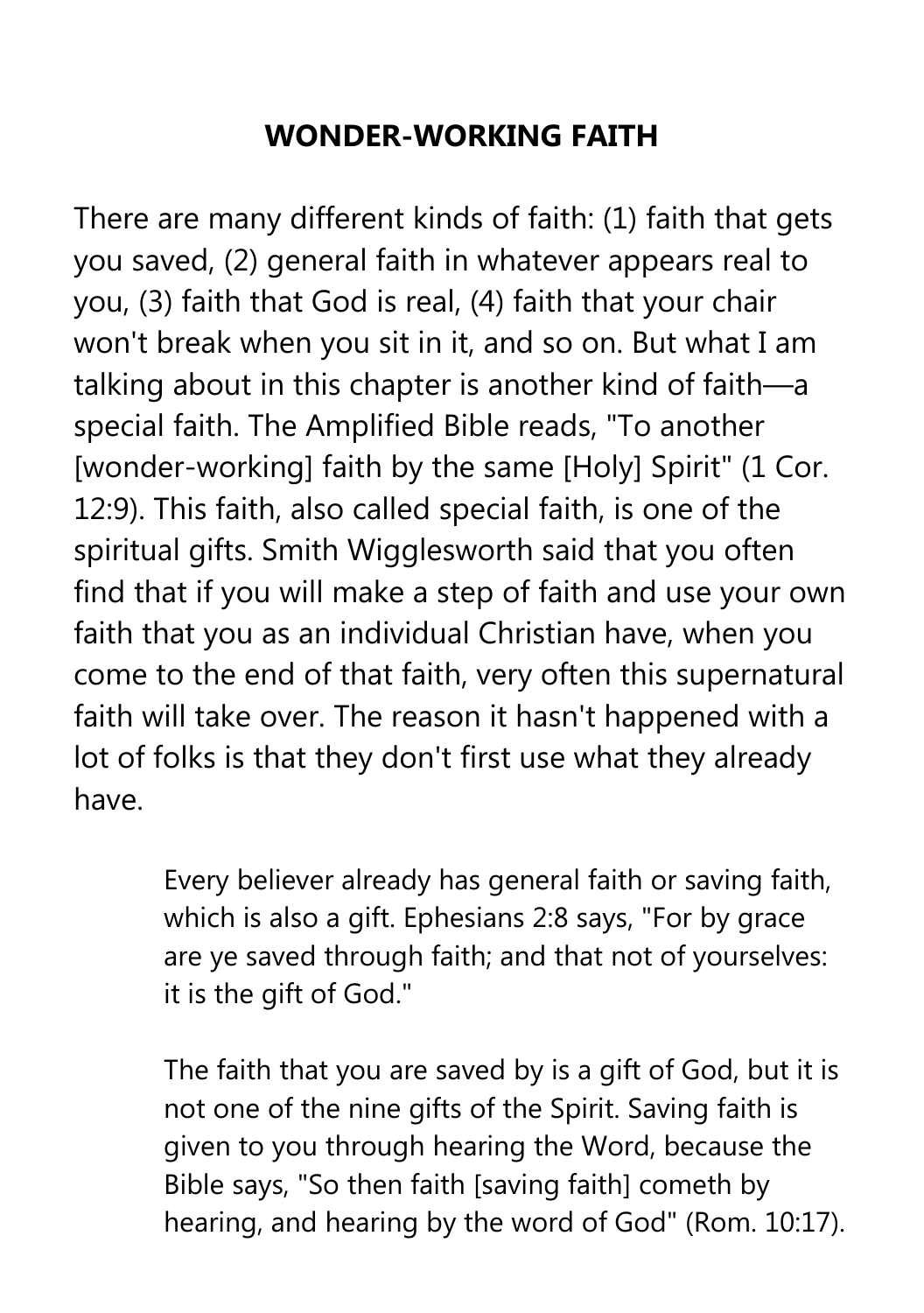The faith we are talking about—"special faith"—is something other than general faith or saving faith. It is a supernatural manifestation of the Holy Spirit whereby a believer is empowered with special faith, or wonderworking faith, and it is beyond simple saving faith.

This is the kind of faith that you need to be able to move the obstructions and obstacles in your way. Sickness, financial strife, abuse, pride, unemployment, bondages, and strongholds of all kinds will not be able to stay in your life when you pray with wonder-working faith. They must go!

All you have to do is believe, and nothing will be impossible for you (Mark 9:23). That is special. Special faith will cause you to speak to stubborn demons and say, "I command you, come out of him and enter him no more!" (v. 25). Special faith is the miracle-working faith that Jesus had during His ministry on the earth, and He said that we would walk in even greater power and perform greater things than He did.

#### **PROPHESY TO YOUR MOUNTAIN**

I am reminded of the passage in Ezekiel where God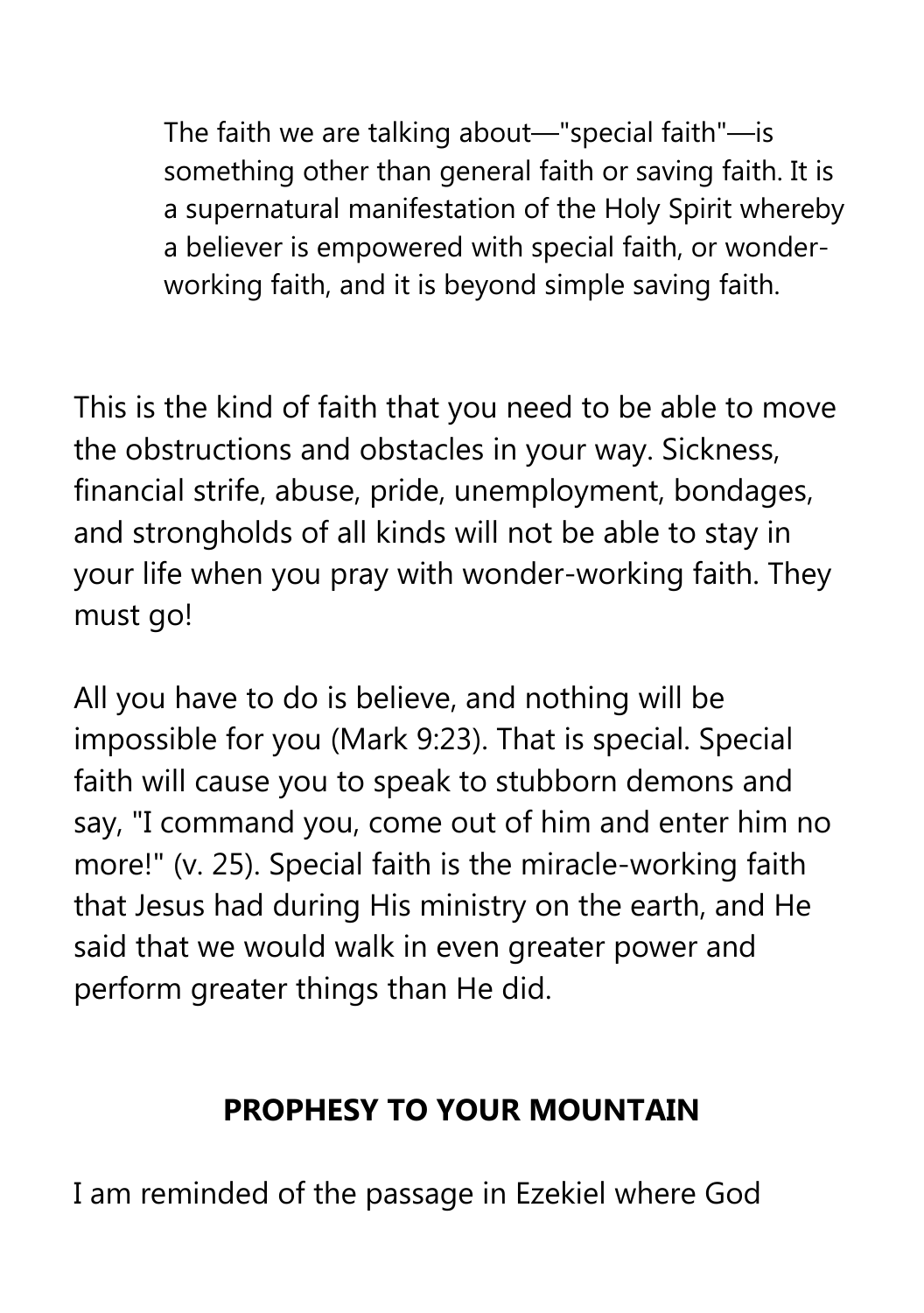instructed the prophet to prophesy to a valley of dry bones. While Ezekiel had no comparison in the natural that what God was asking him to do was possible, he had an unshakable faith in the God who commanded him.

> **And He said to me, "Son of man, can these bones live?" So I answered, "O Lord God, You know." Again He said to me, "Prophesy to these bones, and say to them, 'O dry bones, hear the word of the Lord!'...So I prophesied as I was commanded; and as I prophesied, there was a noise, and suddenly a rattling; and the bones came together, bone to bone. Indeed, as I looked, the sinews and the flesh came upon them, and the skin covered them over... and breath came into them, and they lived, and stood upon their feet, an exceedingly great army.**

#### **—Ezekiel 37:3-10**

Can your mountain hear you prophesying to it the Word of the Lord? I challenge you to begin to incorporate the prayer of faith and begin to prophesy to your mountain. Say to it, "Mountain, the Word says that if I believe, nothing will be impossible to me. Mountain, I believe the Word of the Lord. And the Word of the Lord to you today is BE THOU REMOVED and cast into the sea!"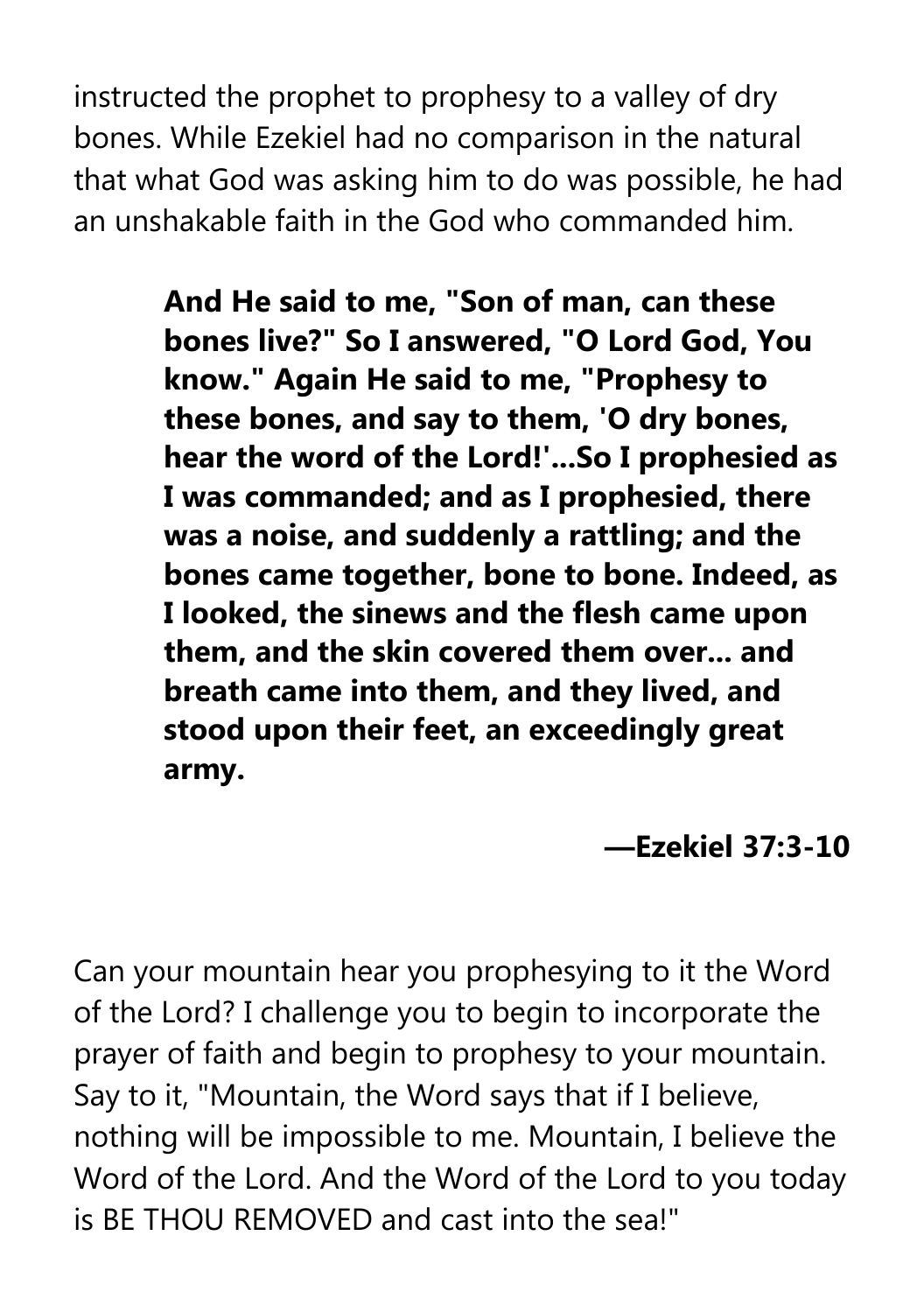Even if you have never seen deliverance, healing, or breakthrough in your life or family before, know that today is a new day and that your faith in the power of God will make the impossible possible for you.

#### **PRAYERS THAT RELEASE SPECIAL FAITH**

I declare that I, like Enoch, have a testimony that I please God through my faith (Heb. 11:5).

Because of my faith I am pleasing to God, and He will reward me because I seek after Him diligently (Heb. 11:6).

By faith I will sojourn in the land of promise, as in a strange country, dwelling in tabernacles with Isaac and Jacob, as I am an heir of the same promise (Heb. 11:9).

I will forsake any bondage that seeks to entrap me, looking forward by faith and setting my eyes on Him who is invisible (Heb. 11:27).

I decree and declare that by faith I will walk through my trials on dry ground, and my enemies will be drowned (Heb. 11:29).

I will encircle the immovable walls in my life, and by my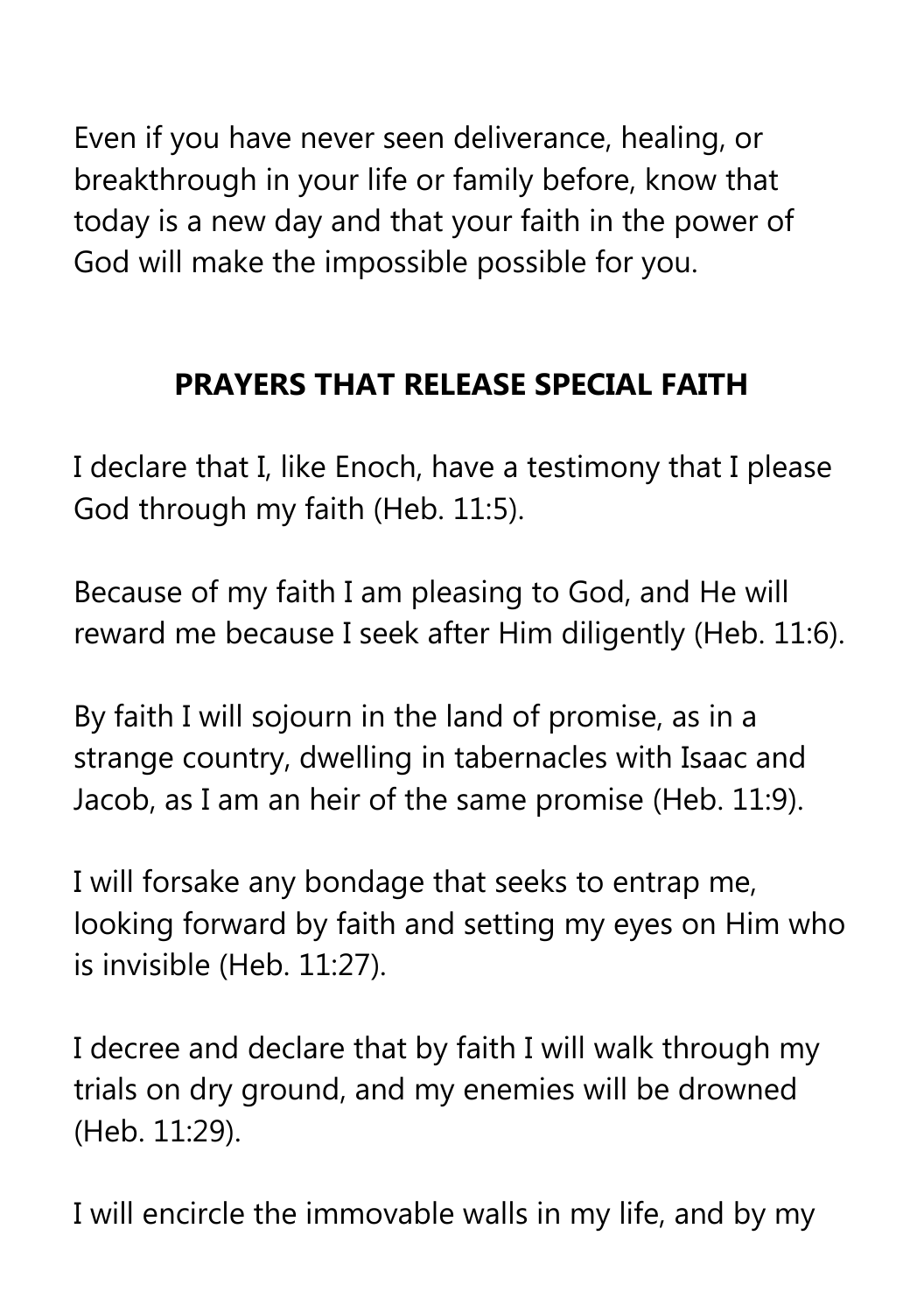faith those walls will fall down (Heb. 11:30).

Like Rahab, I will receive the men of God with peace. I will not perish with those who do not believe (Heb. 11:31).

I will subdue kingdoms, rain down righteousness, obtain promises, and stop the mouths of lions because of my faith (Heb. 11:33).

I declare that I will not only receive a good testimony of faithfulness, but I will also receive all that God has promised (Heb. 11:39-40).

I am established and anointed by God (2 Cor. 1:21).

I activate my mustard seed of faith and say to this mountain of sickness and disease in my life, "Be removed and go to another place." Nothing will be impossible to me (Matt. 17:20).

Because You have anointed me, I have faith and do not doubt that I can speak to any illness, curse it at the root, and cause it to dry up and die, just as You did to the fig tree. I also know that if I tell to this mountain of sickness that is in my way to move and be cast into the sea, it shall be done (Matt. 21:21).

I declare that I have uncommon, great faith in the power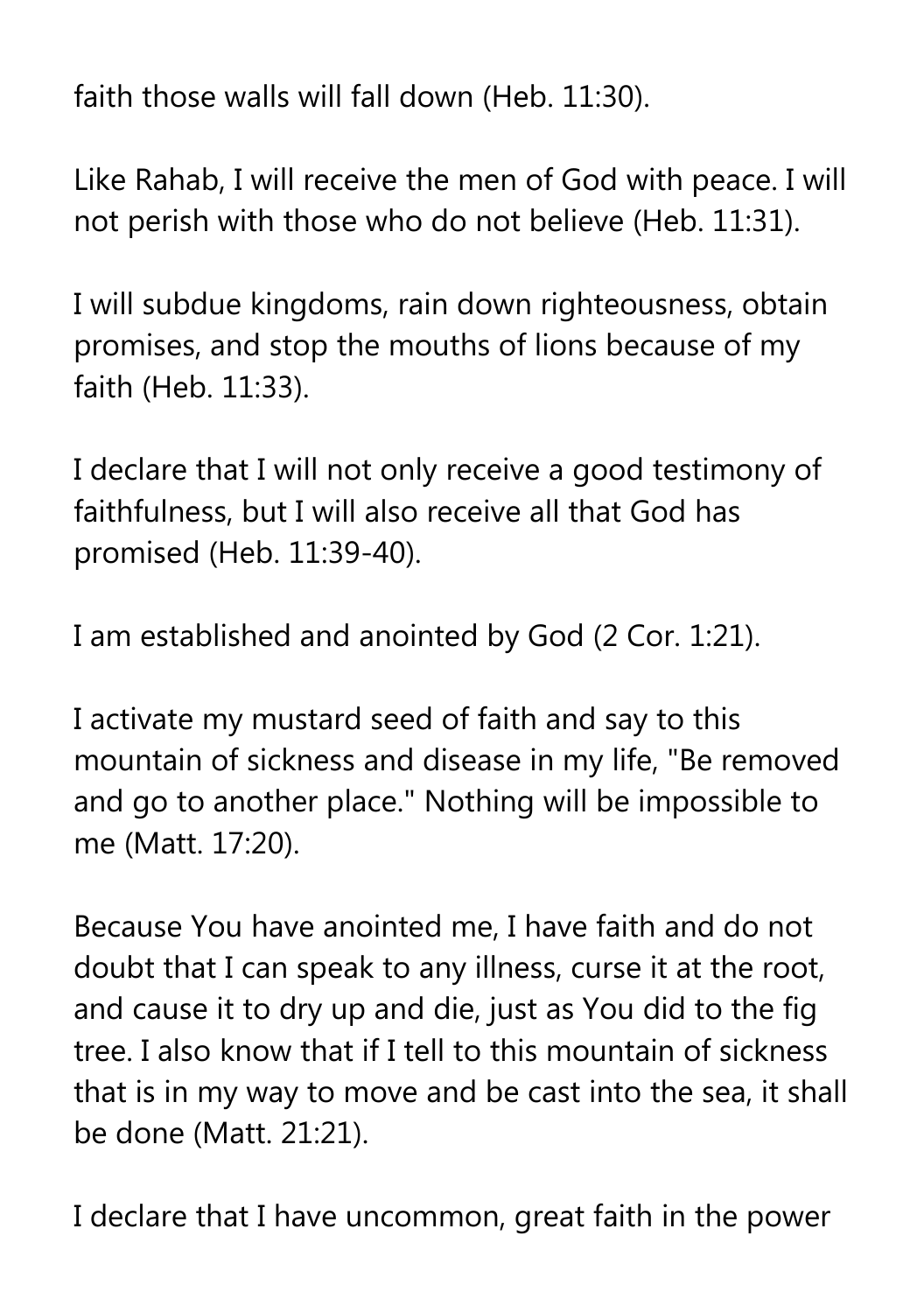of Jesus Christ, faith that cannot be found anywhere else (Matt. 8:10).

Just as Jesus stood in the boat and spoke to the storm, I too can stand in the midst of the storms in my life and rebuke the winds and the waves to command calmness in my life. My faith overrides all my fears (Matt. 8:26).

I will not sink into faithlessness and doubt; I will be upheld by the mighty hand of God (Matt. 14:31).

I pray as Your anointed disciples prayed, "Increase my faith!" (Luke 17:5).

I will not be weak in faith. Like Abraham, I declare that my body is not dead but alive to birth out the gifts and anointing God has set aside for me (Rom. 4:19).

I will not stagger at the promise of God through unbelief, but I will stand strong in the faith, giving glory to God (Rom. 4:20).

My faith increases the more I hear, and hear by the Word of God (Rom. 10:17).

Even though I go through many common trials in this life, God, I declare that You are faithful. You will not allow me to face things beyond what I can stand. You have ordered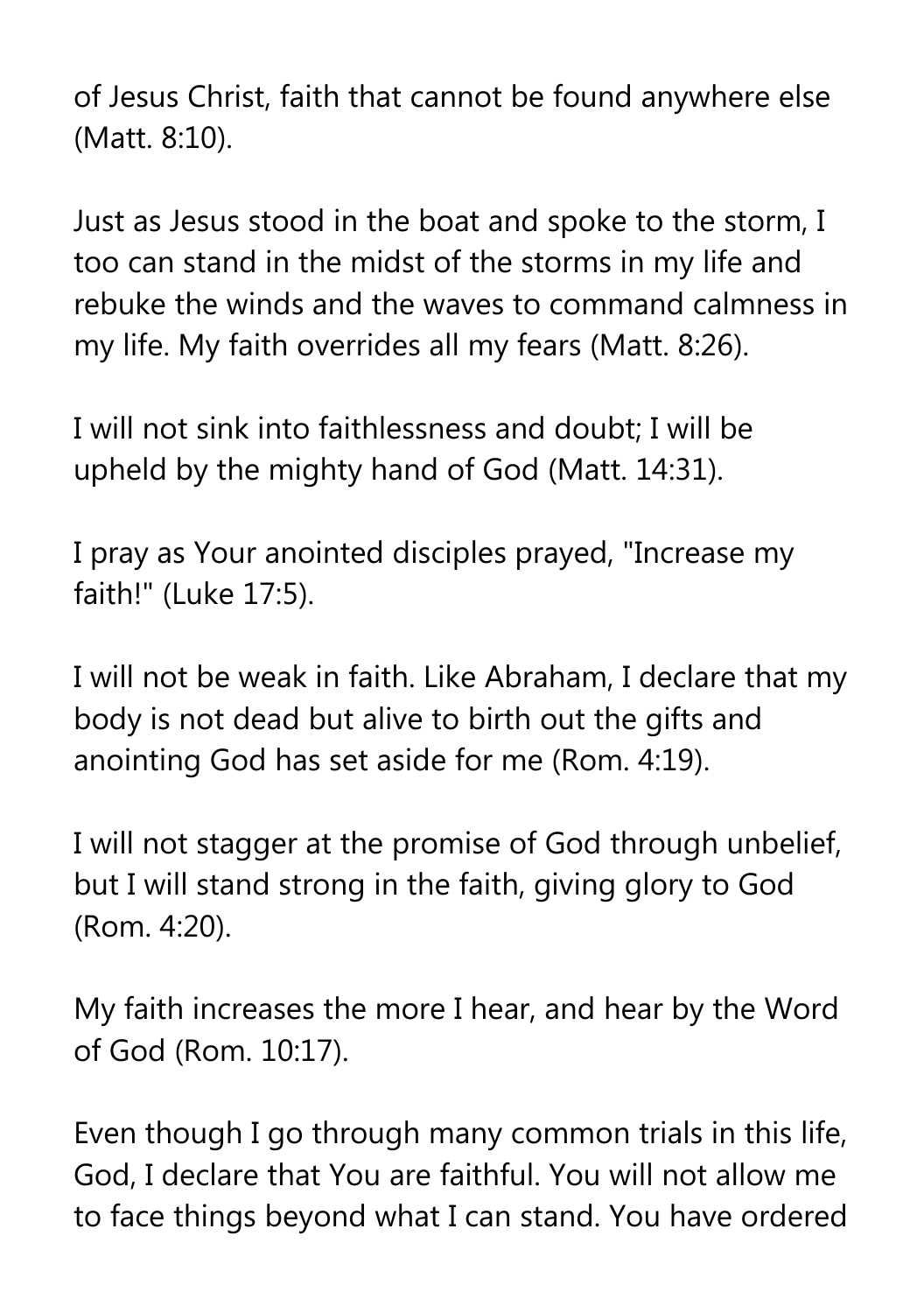a way of escape for me, and through Your strength I can bear it (1 Cor. 10:13).

I walk by faith and not by sight (2 Cor. 5:7).

I declare that I feel the substance and see the evidence of the things that I have faith for (Heb. 11:1).

You are Lord of all, and the worlds were framed by Your very words. You spoke into existence unseen things (Heb. 11:3).

I see through the eyes of faith the promise of things afar off. I am persuaded of their reality. I embrace them, knowing that I am a stranger and pilgrim on this earth (Heb. 11:13).

I will stand firm and not waver. I will come boldly before God, asking in faith (James 1:6).

I will not suffer shipwreck in my life, because I have faith and a good conscience (1 Tim. 1:19).

I thank You, God, that the testing of my faith produces patience to wait for Your Word to manifest in my life (James 1:3).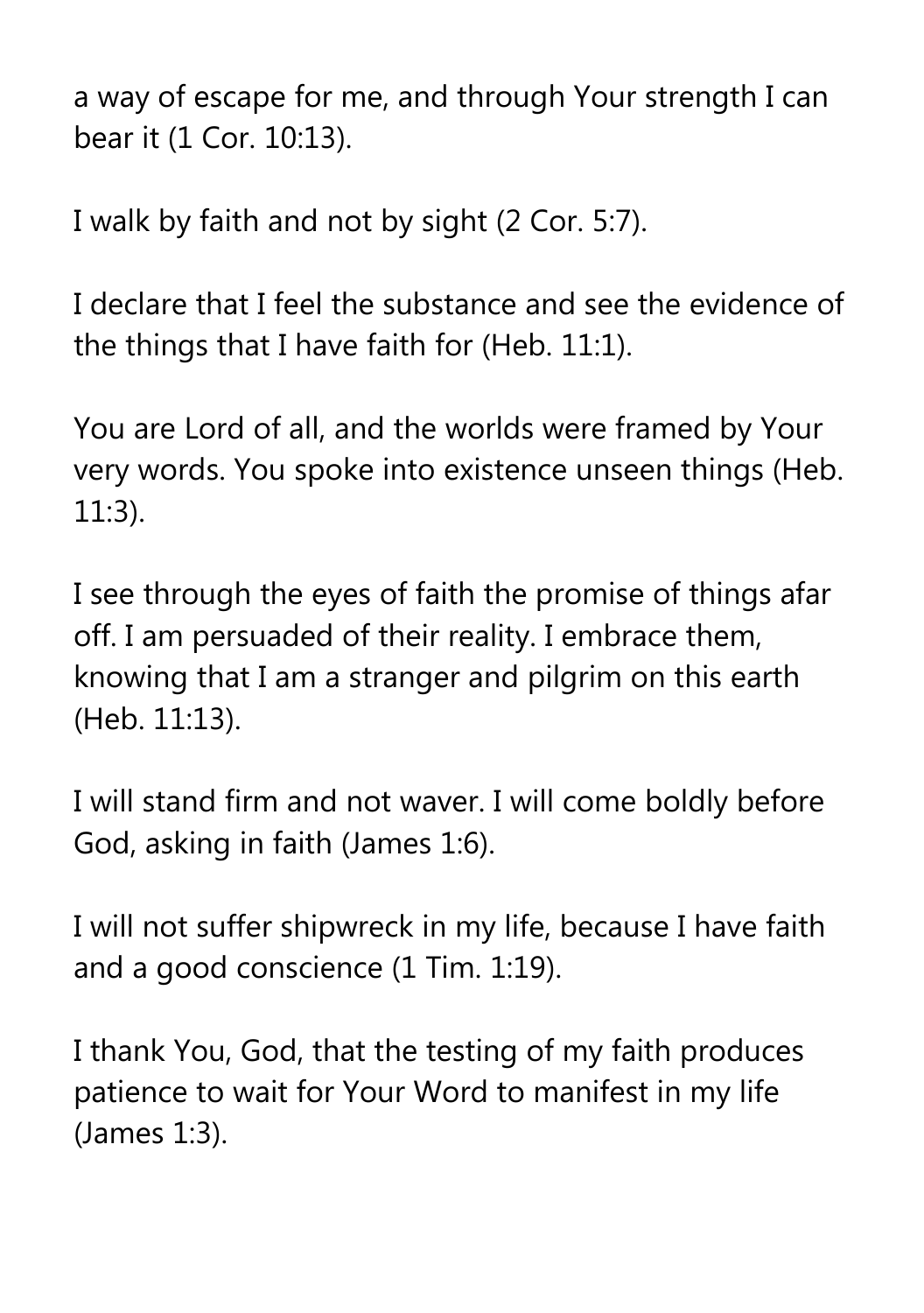I hold the mystery of faith with a pure conscience (1 Tim. 3:9).

I declare that my faith works together with my works, and by my works my faith is made perfect (James 2:22).

I will show my faith by the works I do (James 2:18).

I am blessed with believing Abraham because I am a person of faith (Gal. 3:9).

By faith the walls built up around the territory God has promised to me will fall like the walls of Jericho (Heb. 11:30).

Because of my faith in Jesus I have boldness and confident access to approach God (Eph. 3:12).

I am a son of Abraham because I have faith (Gal. 3:7).

I am a son of God because I have faith in Christ Jesus (Gal. 3:26).

I go in peace because my faith has saved me (Luke 7:50).

My faith is alive (James 2:17).

The Spirit of God has given me the gift of faith (1 Cor.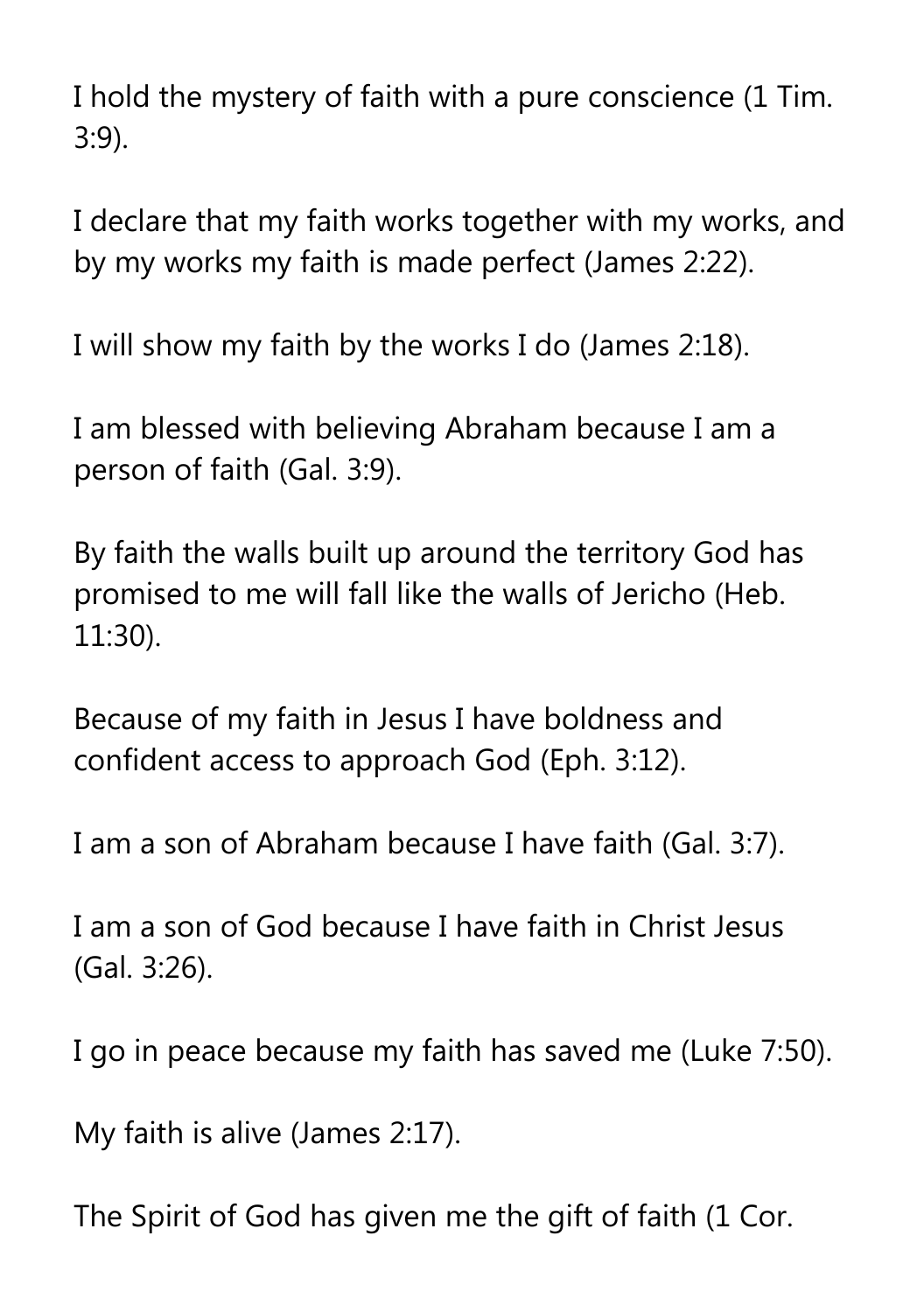12:9).

I have faith in God (Mark 11:22).

Let it be to me according to my faith (Matt. 9:29).

No man has dominion over my faith. I stand by faith (2 Cor. 1:24).

Like Stephen, I do great wonders and signs because I am full of faith (Acts 6:8).

I will arise and go my way, because my faith has made me well (Luke 17:19).

I receive my sight; my faith has made me well (Luke 18:42).

My faith is not in the wisdom of men but in the power of God (1 Cor. 2:5).

I will not be sluggish. I will imitate those who through faith and patience inherit the promises of God (Heb. 6:12).

The just shall live by faith (Rom. 1:17).

The righteousness of God is revealed to me through faith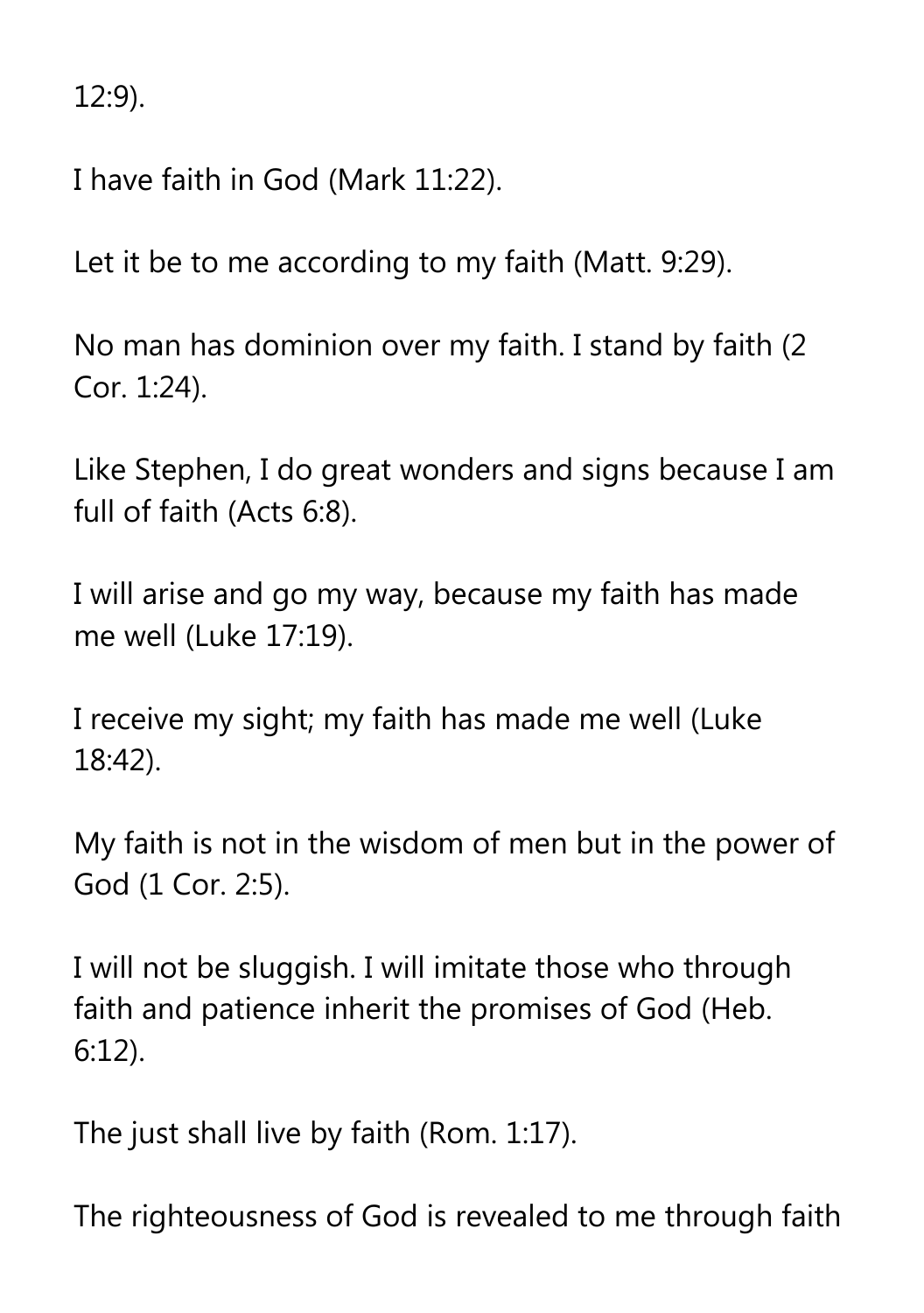in Jesus (Rom. 3:22).

I am justified by my faith in Jesus (Rom. 3:26).

I have access by faith to the grace of God (Rom. 5:2).

I am raised to life through faith in Christ (Col. 2:12).

I do not fear the wrath of the king, and by faith I forsake Egypt (Heb. 11:27).

By faith I receive the promise of God in my life (Gal. 3:22).

My faith and hope are in God (1 Pet. 1:21).

My faith will not fail (Luke 22:32).

By faith the promise of God is sure to me, the seed of Abraham (Rom. 4:16).

I pray the prayer of faith and will see the sick saved and raised up (James 5:15).

I take the shield of faith and quench all the fiery darts of the wicked one (Eph. 6:16).

I put on the breastplate of faith and love (1 Thess. 5:8).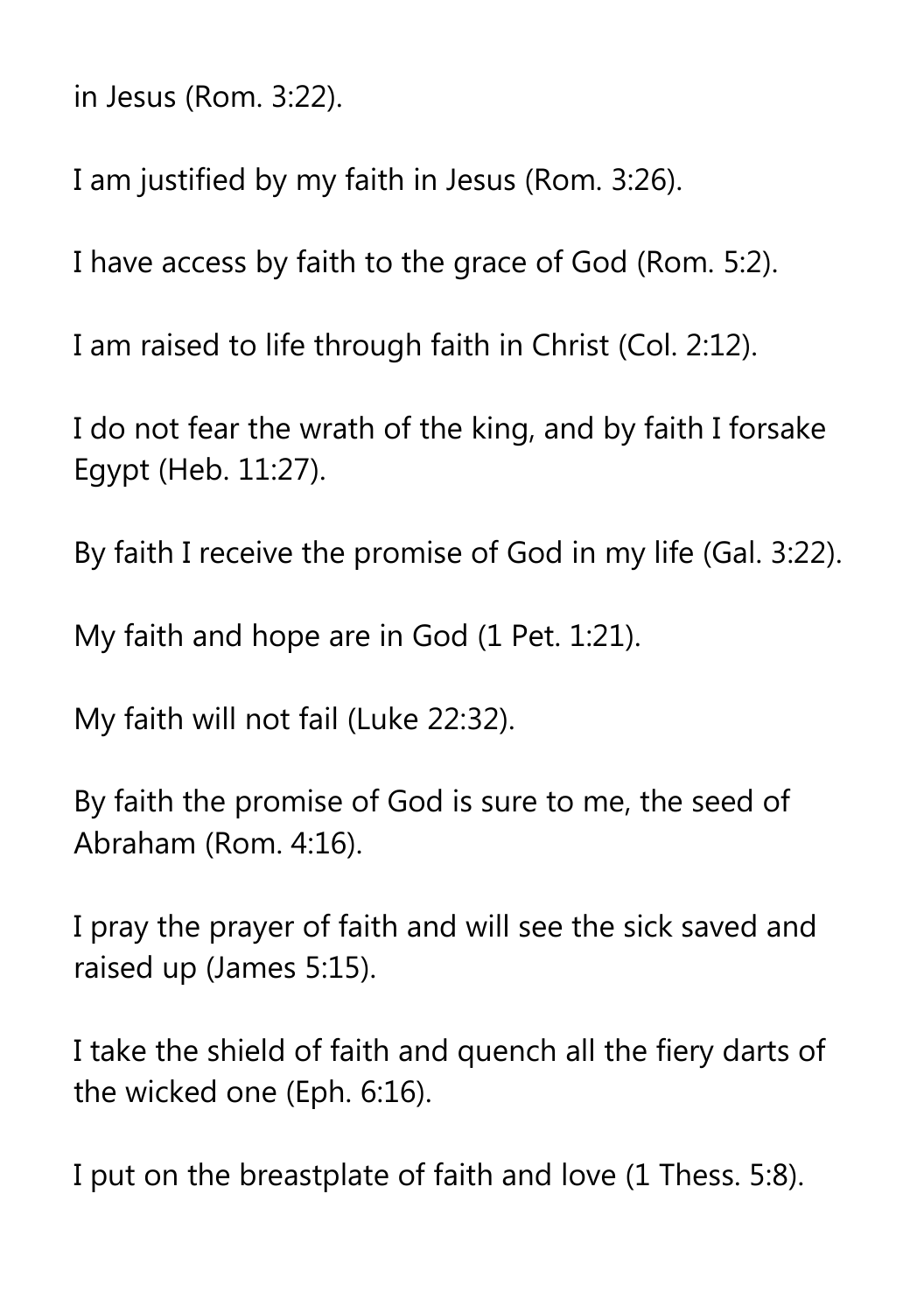I obtain for myself good standing and great boldness in my faith in Christ Jesus (1 Tim. 3:13).

The Holy Scriptures make me wise for salvation through faith in Christ Jesus (2 Tim. 3:15).

The sharing of my faith is effective because I acknowledge that every good thing that is in me is because of Jesus (Philem. 1:6).

I am justified by my faith in Christ (Gal. 2:16).

I am rich in faith and an heir to the kingdom (James 2:5).

I contend earnestly for the faith that was delivered to me (Jude 3).

The Word profits me well because I mix what I have heard with faith (Heb. 4:2).

Like Abel, I offer an excellent sacrifice to God because of my faith (Heb. 11:4).

I please God, and He rewards me because I have faith (Heb. 11:6).

By faith I obey and go out to the place I will receive as an inheritance (Heb. 11:8).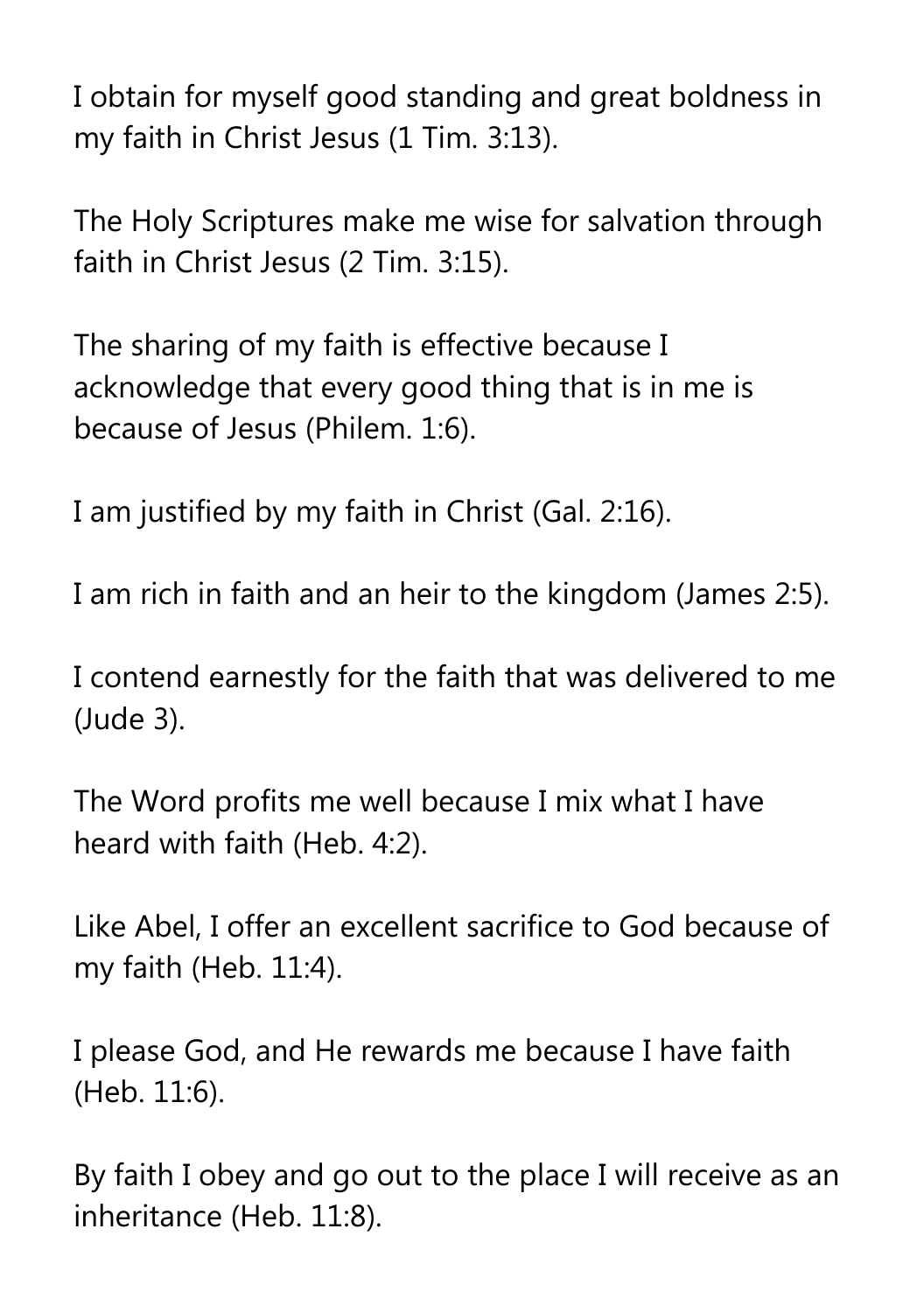By faith I dwell in the land of promise (Heb. 11:9).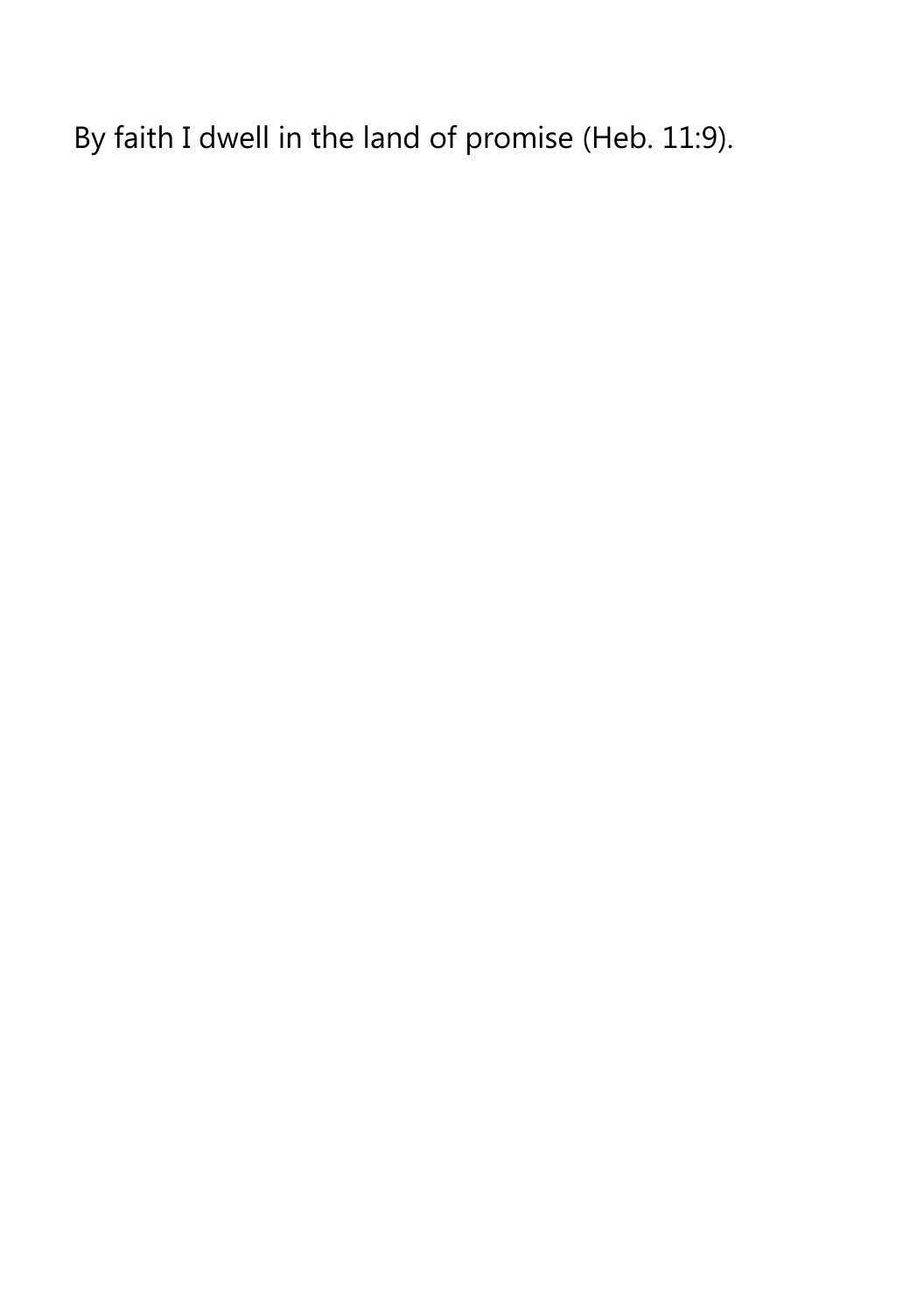#### <span id="page-24-0"></span>**CHAPTER 2 THE PRAYER OF THE RIGHTEOUS**

#### **The effective, fervent prayer of a righteous man avails [accomplishes] much.**

**—James 5:16**

The condition of the heart is a major aspect of answered prayer. It is sincere prayer from the heart that makes the power of God available. The Amplified Version of James 5:16 reads, "The earnest (heartfelt, continued) prayer of a righteous man makes tremendous power available [dynamic in its working]." James is encouraging the believers by the example of Elijah, who was a man subject to the same passions as any man, yet his prayer shut up the heavens: "Elijah was a man with a nature like ours, and he prayed earnestly that it would not rain; and it did not rain on the land for three years and six months. And he prayed again, and the heaven gave rain, and the earth produced its fruit" (vv. 17-18).

Elijah was known for his fervency. Fervent means having or showing great emotion or zeal, ardent, extremely hot or glowing. Many try to divorce emotion from prayer, but God responds to those who are sincere and ardent. The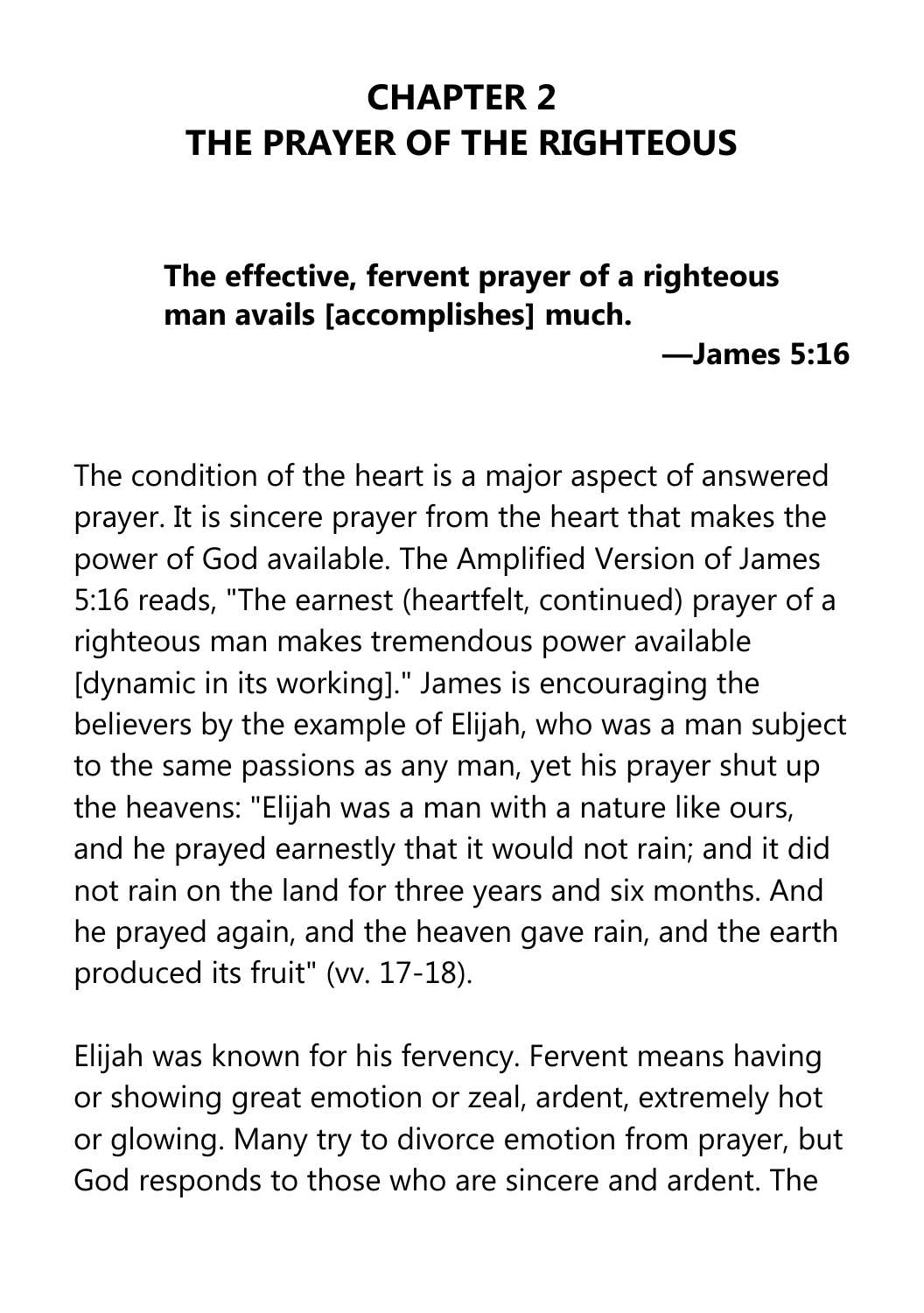implication is that those who are righteous will pray this way. This is because righteousness stirs us to pray for justice, equity, fairness, and the things that are right.

Righteous people will have a passion in prayer. When they open their mouths and begin to pray and speak to the mountains in their lives, wisdom, life, truth, and justice flow out. Their environment begins to take on the attributes of the kingdom as they speak it into existence.

Righteousness is the foundation for the kingdom of God. In order for the kingdom of God—righteousness, peace, and joy in the Holy Spirit (Rom. 14:17)—to be manifested in your life, you must be righteous. His kingdom comes and His will is done when a righteous person prays.

The Lord's eyes and ears are on the righteous. He hears their prayers and answers them. He rewards the righteous and saves them out of all their troubles. God seeks to level the mountains of the righteous. He seeks to make roads in the wilderness and rivers in the desert for the righteous. He will do this for you just as He did for Daniel:

> **In those days I, Daniel, was mourning three full weeks. I ate no pleasant food, no meat or wine came into my mouth, nor did I anoint myself at all, till three whole weeks were fulfilled\_\_\_\_ Suddenly, a hand touched me... and he said to**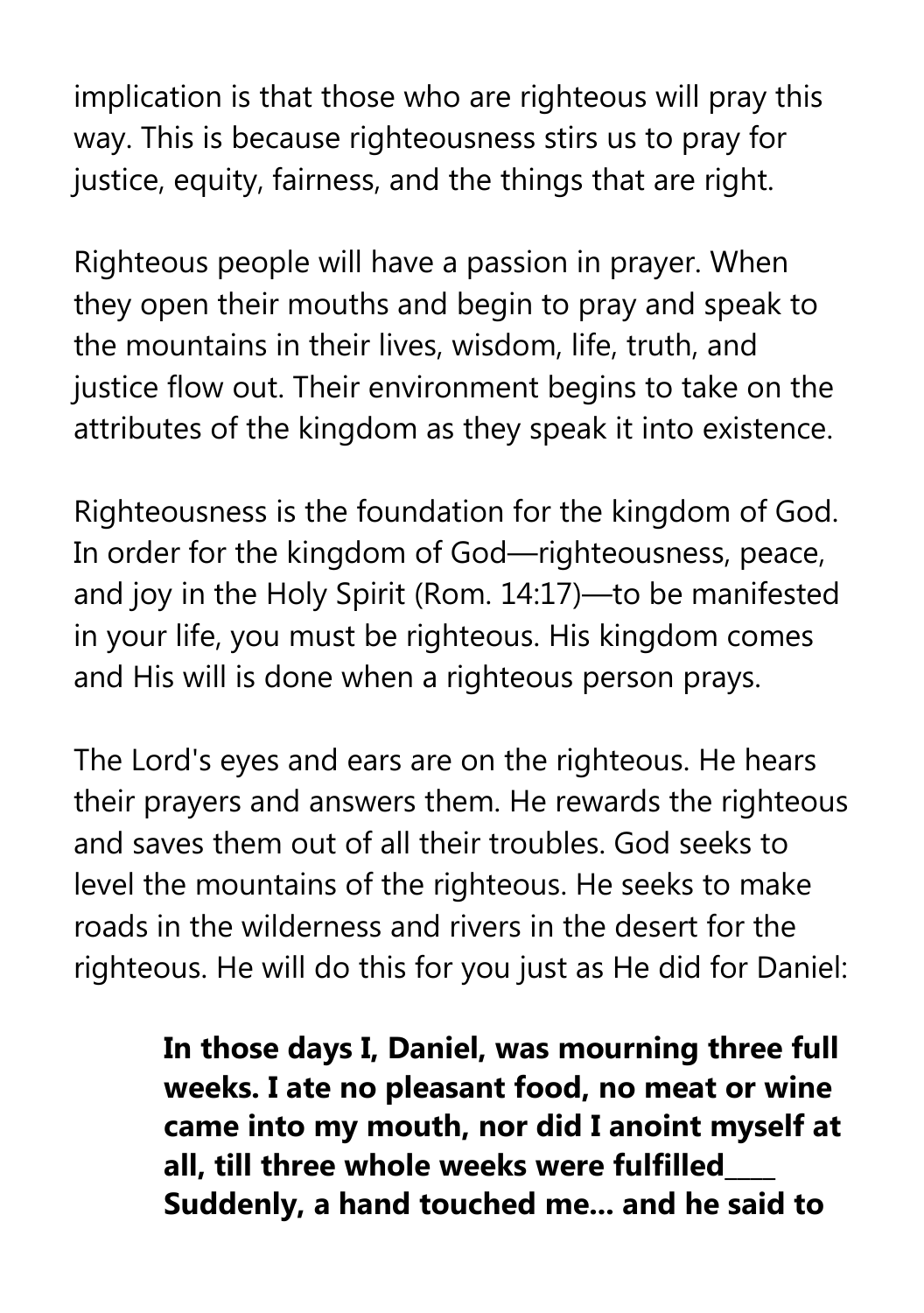**me, "O Daniel, man greatly beloved, understand the words that I speak to you, and stand upright, for I have now been sent to you\_\_\_\_Do not fear, Daniel, for from the first day that you set your heart to understand, and to humble yourself before your God, your words were heard; and I have come because of your words."**

**—Daniel 10:2, 10-12**

The Lord will send angelic reinforcement to help you stand and be victorious over the evil forces that seek to destroy God's Word over your life. Daniel prayed with fervency and passion, and his prayer was effective—it accomplished much! An angel of the Lord came to him, strengthened him, and delivered a prophetic word so powerful that it is still being activated and fulfilled for the body of Christ today.

#### **WHO ARE THE RIGHTEOUS?**

The righteous are those who are in right standing with God. Because of Christ we can all stand upright in the presence of God and boldly make our requests known to Him—if we have accepted His sacrifice. The righteous are bold as a lion.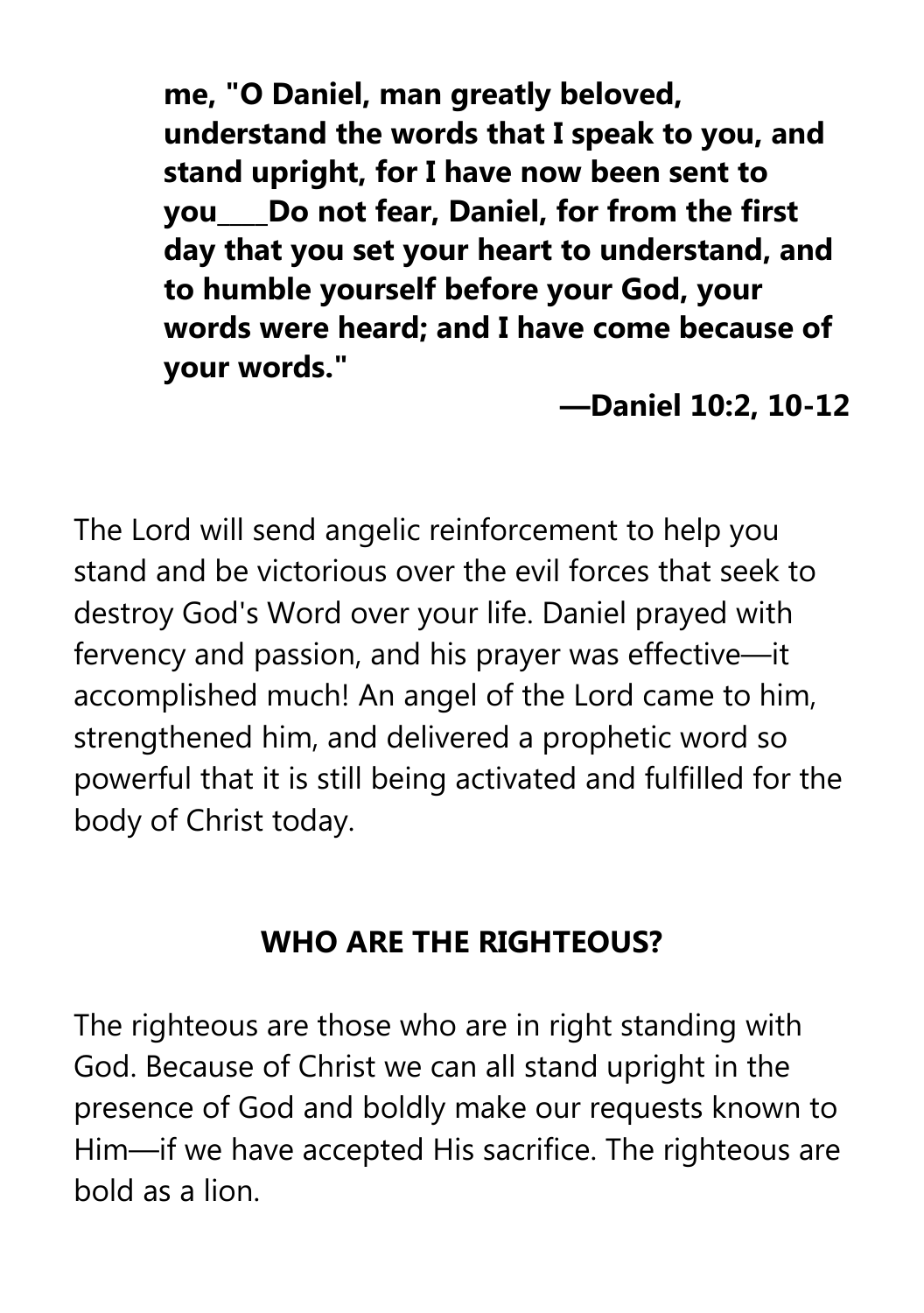The righteous are those who have and occupy—or take up residence in—the kingdom of heaven. The Bible says that the righteous shine in the kingdom of their Father. Light and gladness shine on their path. They may have many afflictions, but God delivers them out of them all.

The righteous have the mind of Christ. Their thoughts are right and pure. They keep a sober mind. They do not claim or trust in their own righteousness, but they live under the imputed righteousness of Christ. They are open to the correction of the Lord and His ministers. They receive wise counsel and apply it to their lives.

The righteous are immovable and unable to be uprooted out of their place in God. Their house will stand. Their children will be saved, blessed, and have plenty to eat. They will flourish and will not be overthrown by the enemy. They will not be led astray by discouragement, doubt, or depression. The righteous are sure that God will come and save them.

The righteous are generous and merciful. They are concerned and care for the poor. They are active in areas of justice. They seek justice. They walk with integrity. Enduring riches and honor are with them. They are fruitful, and their labors lead to life.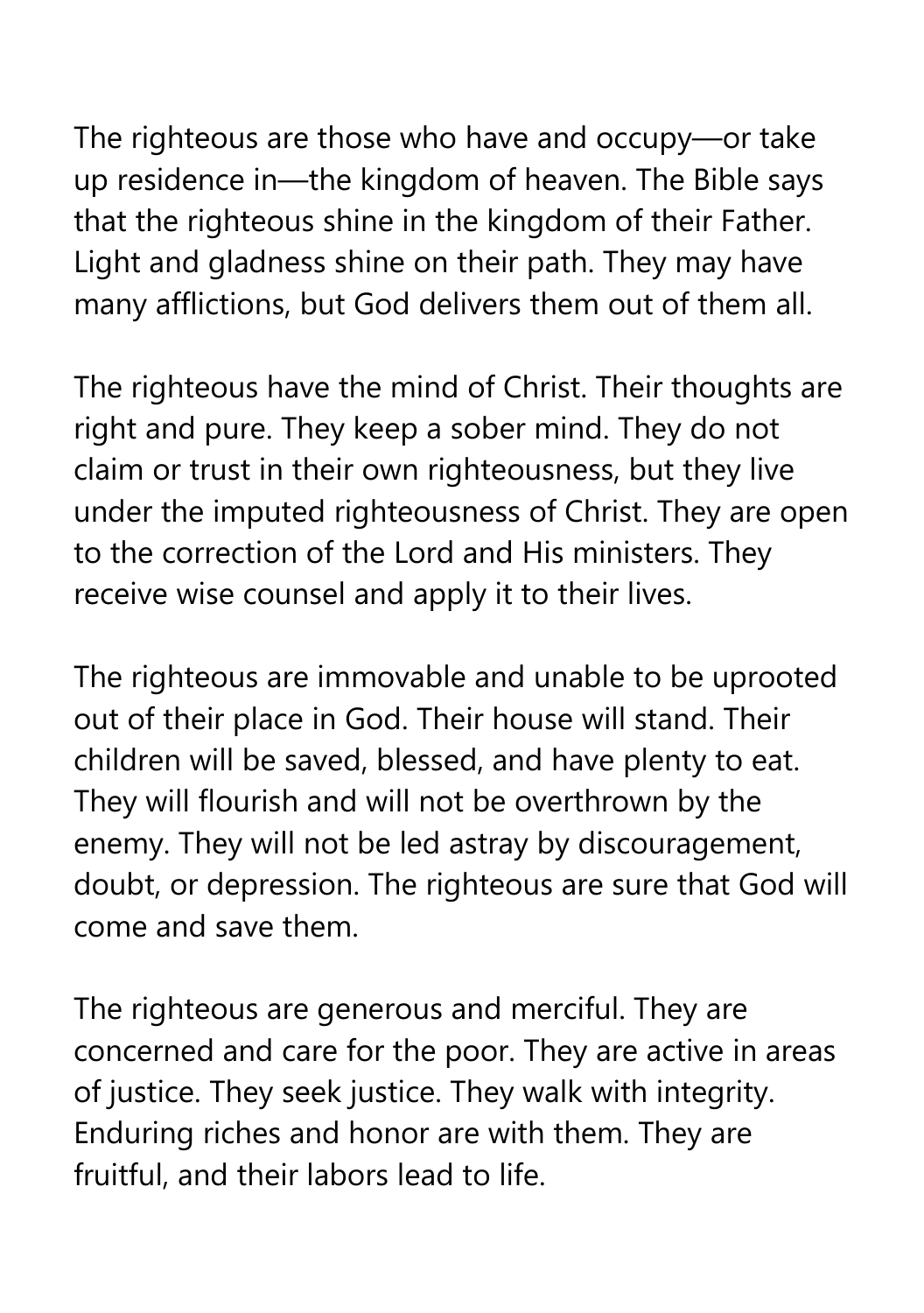The righteous welcome godly associations and wisdom. They know who is around them. They are careful with whom they let into their inner circle. People who associate with wickedness and ungodliness can hinder you from breaking through. Your association with them can lead you to a place of ineffectiveness in the spirit. Your words and prayers will not move mountains because your association with them has led you astray (Prov. 12:26). Sometimes you have to tell your friends and crooked business partners to go.

When you find yourself coming up against a block in the spirit, take a look around at your friends. The Bible says, "Do not be unequally yoked with unbelievers." They may even be the open door to some of the stubborn demons and strongholds you are struggling with. Be wise. Let the counsel of the ungodly be far from you (Job 22:18, amp).

#### **THE RIGHTEOUS AND THE COVENANT OF GOD**

You are "the righteous" and can claim all the benefits of the righteous by being in covenant with God. God doesn't haphazardly bless people. He doesn't just bless people for any reason. God blesses those with whom He is in covenant. Being in covenant with God is a contract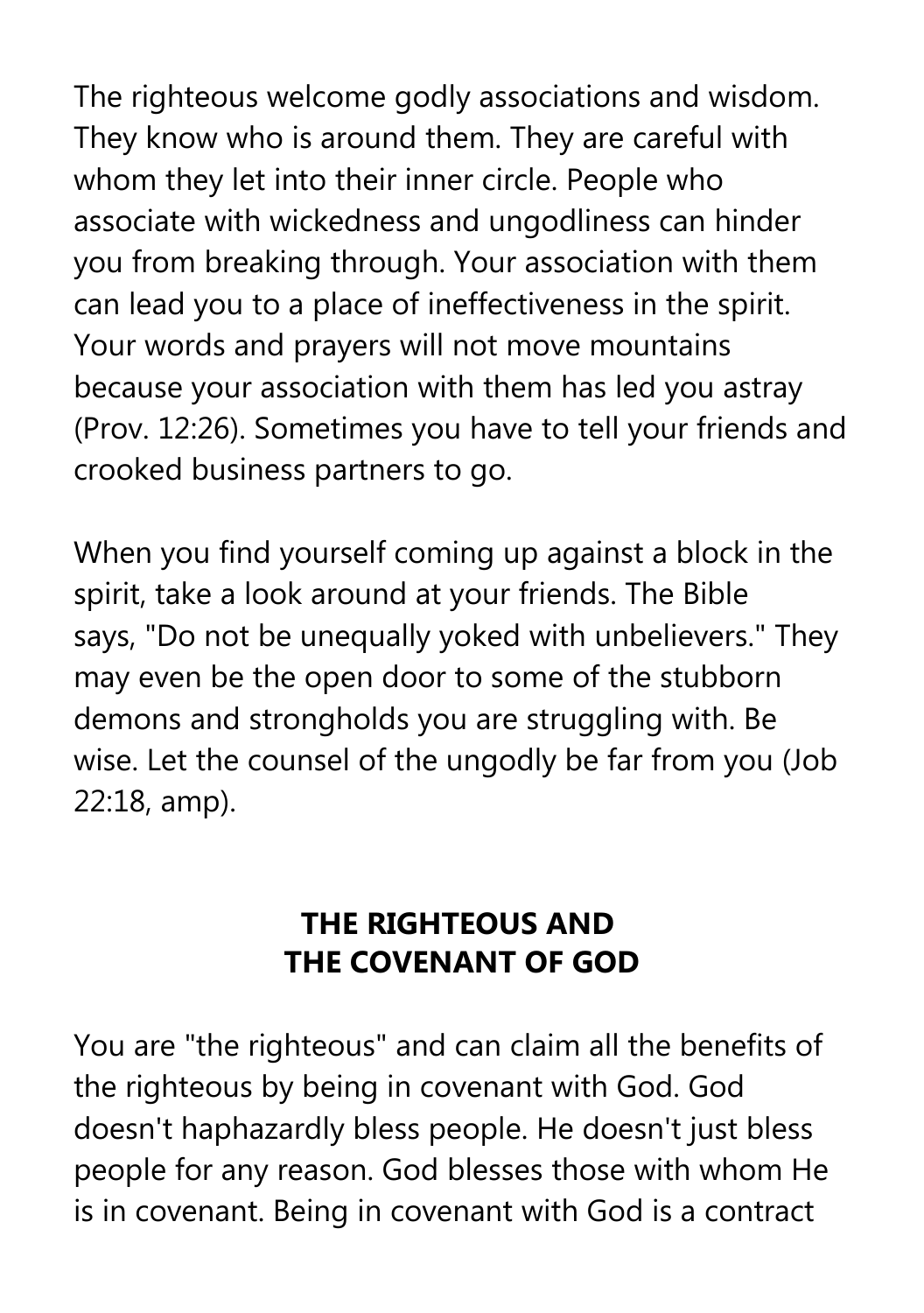or a promise of His peace, safety, favor, protection, health, and prosperity. And God does not break His promises or go back on His Word (Num. 23:19; Isa. 55:11).

Covenant with God is a mutual blessing. God gets a people, and we get God (Lev. 26:12). We become the righteousness of God through Christ Jesus (Rom. 3:22). Because we have received the new covenant through His shed blood on the cross, His righteousness is imputed to, or counted toward, us. We become "the righteous." But if we don't remain in God and give ourselves over to Him completely, He doesn't have "a people." Then there is no need for the covenant. We cannot be God's own if we do not walk according to His covenant. He cannot claim us and put His name on us. We can pray for peace in the storm and speak to mountains all year long, but without Jesus, who is the Prince of Peace and the waymaker, peace will not come and mountains will not be removed.

The righteous possess the kingdom of God (Matt. 5:10). Are you righteous? This goes beyond being saved. Righteousness is about continually living right before God. This is not about perfection. It's about your lifestyle being that of a righteous person. A righteous person does not live a sinful lifestyle. The righteous walk at a level of holiness and integrity. They are not liars, drunkards, and whoremongers. They don't mistreat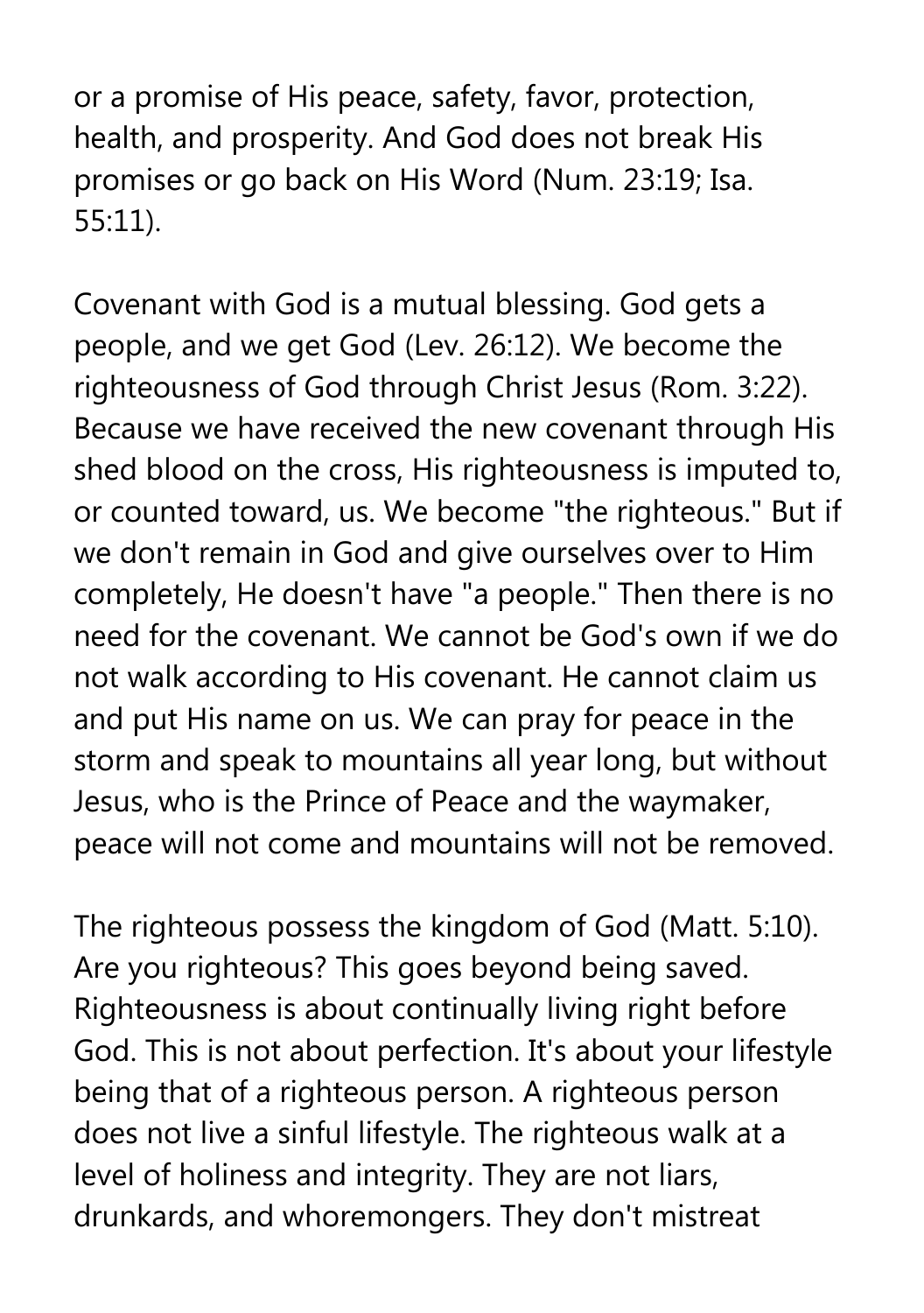people. If you are righteous, then the words you speak over your situation will have effect. They will cause things to line up for you in the Spirit. Your covenant with God is everlasting, and you will not fall, for He has imputed His righteousness to you through His Son, Jesus.

#### **DECLARATIONS OF THE RIGHTEOUS**

I will enter through the gate of the Lord (Ps. 118:20).

I am delivered from trouble (Prov. 11:8).

My root cannot be moved (Prov. 12:3).

I choose my friends carefully and will not be led astray (Prov. 12:26).

The memory of my name will be blessed, because I am righteous (Prov. 10:7).

My labor leads to life (Prov. 10:16).

I only desire good (Prov. 11:23).

My thoughts are right (Prov. 12:5).

My house will stand, and I will not be overthrown (Prov.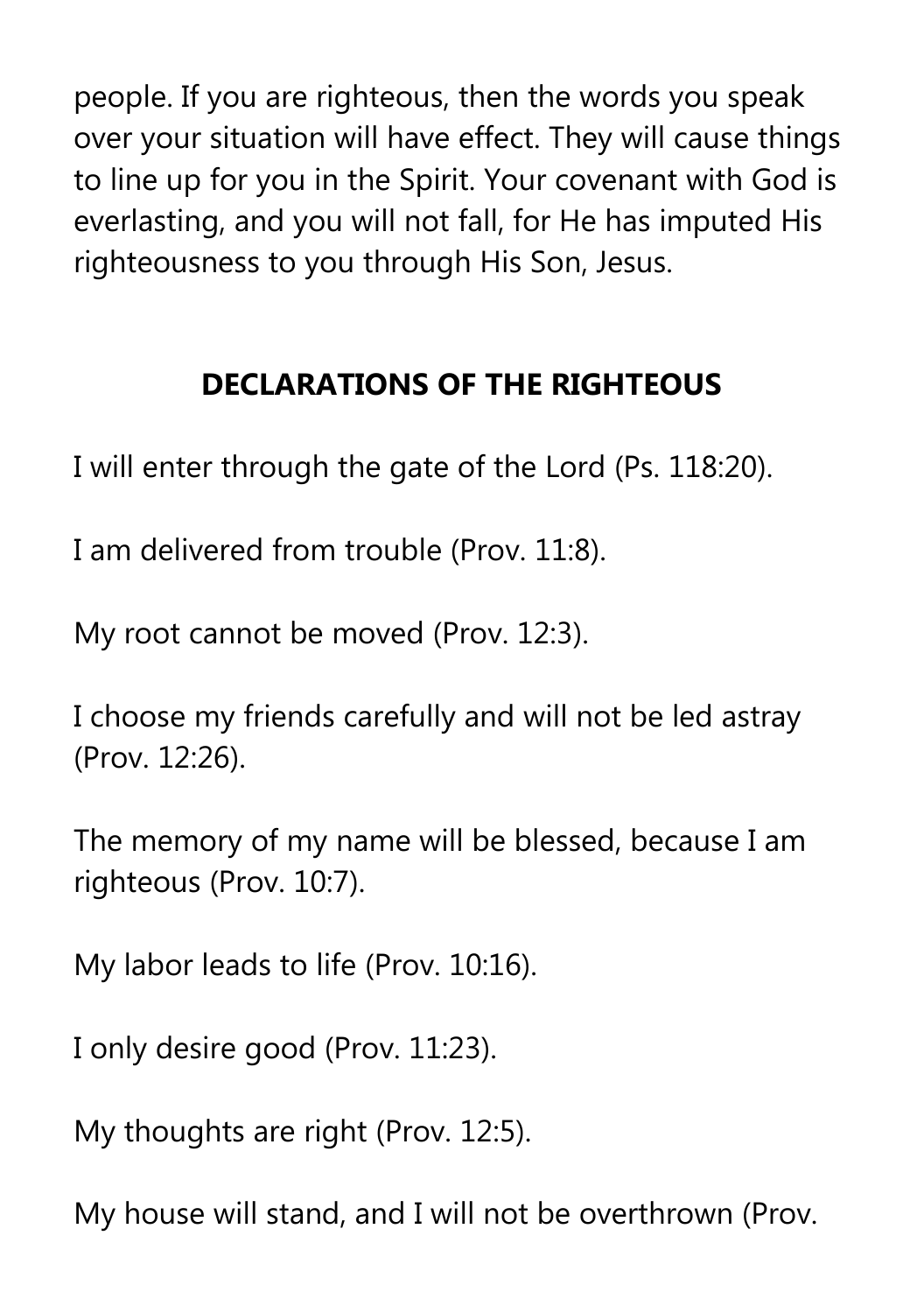12:7).

I have a refuge in death and will not be banished (Prov. 14:32).

I walk in integrity, and my children are blessed (Prov. 20:7).

I do not covet greedily. I give and spare not (Prov. 21:26).

I am bold as a lion (Prov. 28:1).

I am not snared by transgression. I sing and rejoice (Prov. 29:6).

I consider the cause of the poor (Prov. 29:7).

I cry out, and the Lord hears. He delivers me out of all my troubles (Ps. 34:17).

I show mercy and give (Ps. 37:21).

I inherit the land and dwell in it forever (Ps. 37:29).

I speak wisdom, and my tongue talks of justice (Ps. 37:30).

The gates are open to me and I enter in, because I keep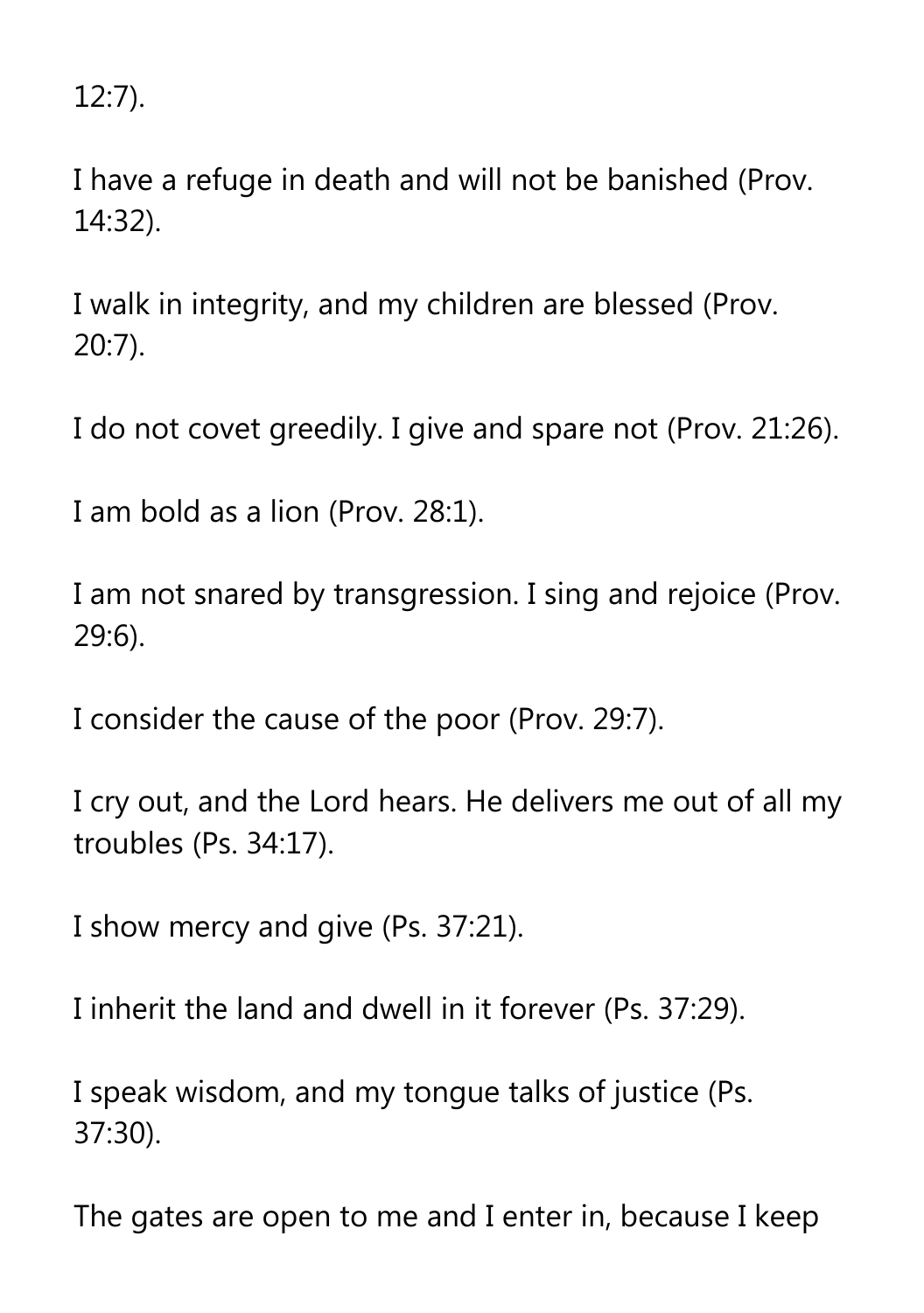the truth (Isa. 26:2).

Justice will not be taken from me (Isa. 5:23).

I will not be destroyed with the wicked (Gen. 18:23).

I will go away into eternal life (Matt. 25:46).

My words are like choice silver (Prov. 10:20).

My words encourage many (Prov. 10:21).

My hope will be gladness (Prov. 10:28).

I will never be removed (Prov. 10:30).

My words bring forth wisdom (Prov. 10:31).

I am delivered through knowledge (Prov. 11:9).

I flourish like foliage (Prov. 11:28).

My roots yield fruit (Prov. 12:12).

The light in me rejoices and will not be put out (Prov. 13:9).

When I rejoice, there is great glory (Prov. 28:12). I will see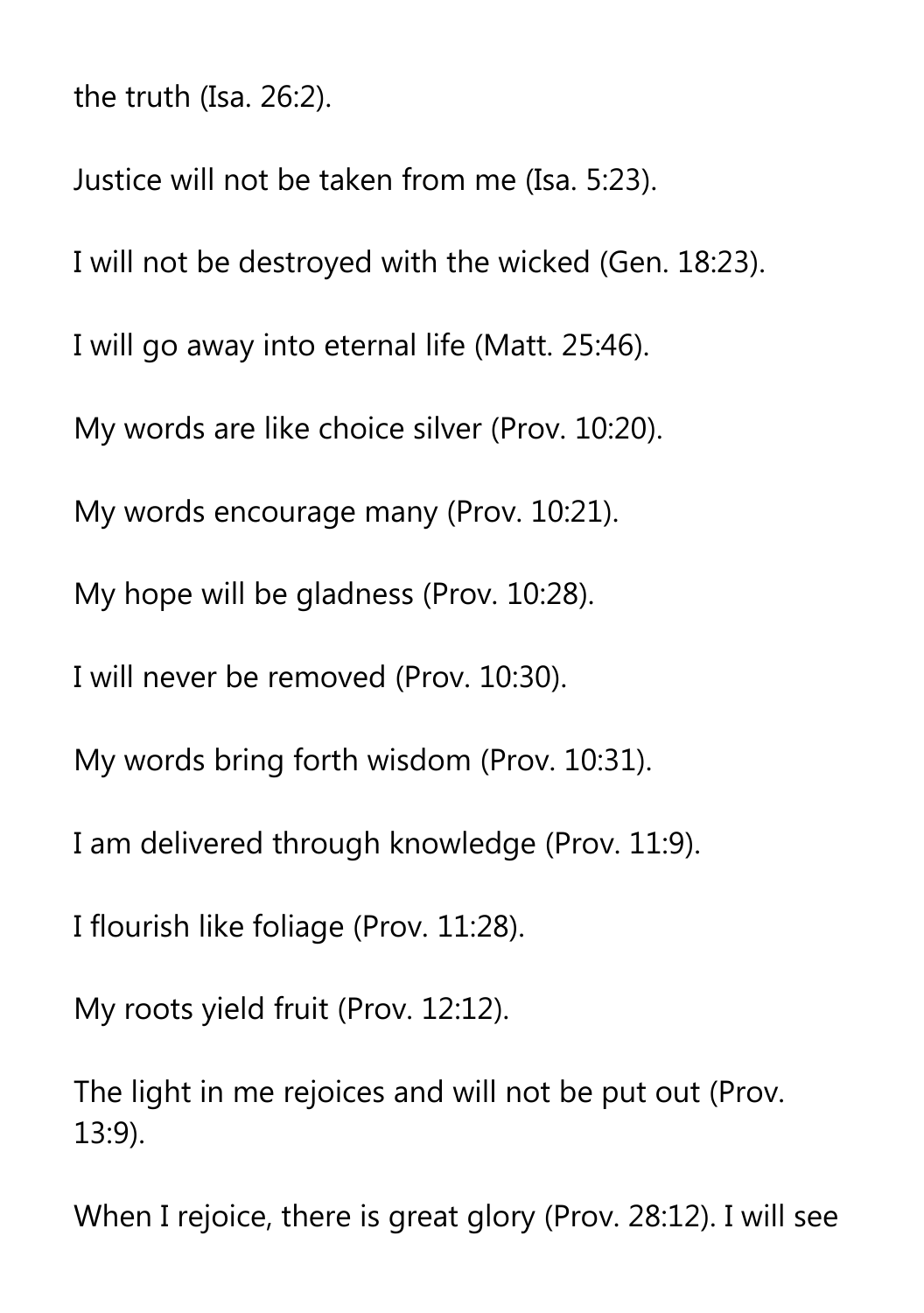the fall of the wicked (Prov. 29:16).

I am glad and rejoice before God. Yes, I rejoice exceedingly (Ps. 68:3).

I will never be shaken. I will be in everlasting remembrance (Ps. 112:6).

I give thanks to Your name and dwell in Your presence (Ps. 140:13).

I will flourish like a palm tree. I will grow like a cedar in Lebanon (Ps. 92:12).

I eat to the satisfying of my soul (Prov. 13:25).

I will surely live and not sin, because I take the warning (Ezek. 3:21).

I speak what is acceptable (Prov. 10:32).

My fruit is a tree of life (Prov. 11:30).

I am rewarded here on earth (Prov. 11:31).

In my house there is much treasure (Prov. 15:6).

The name of the Lord is my strong tower. I run to it and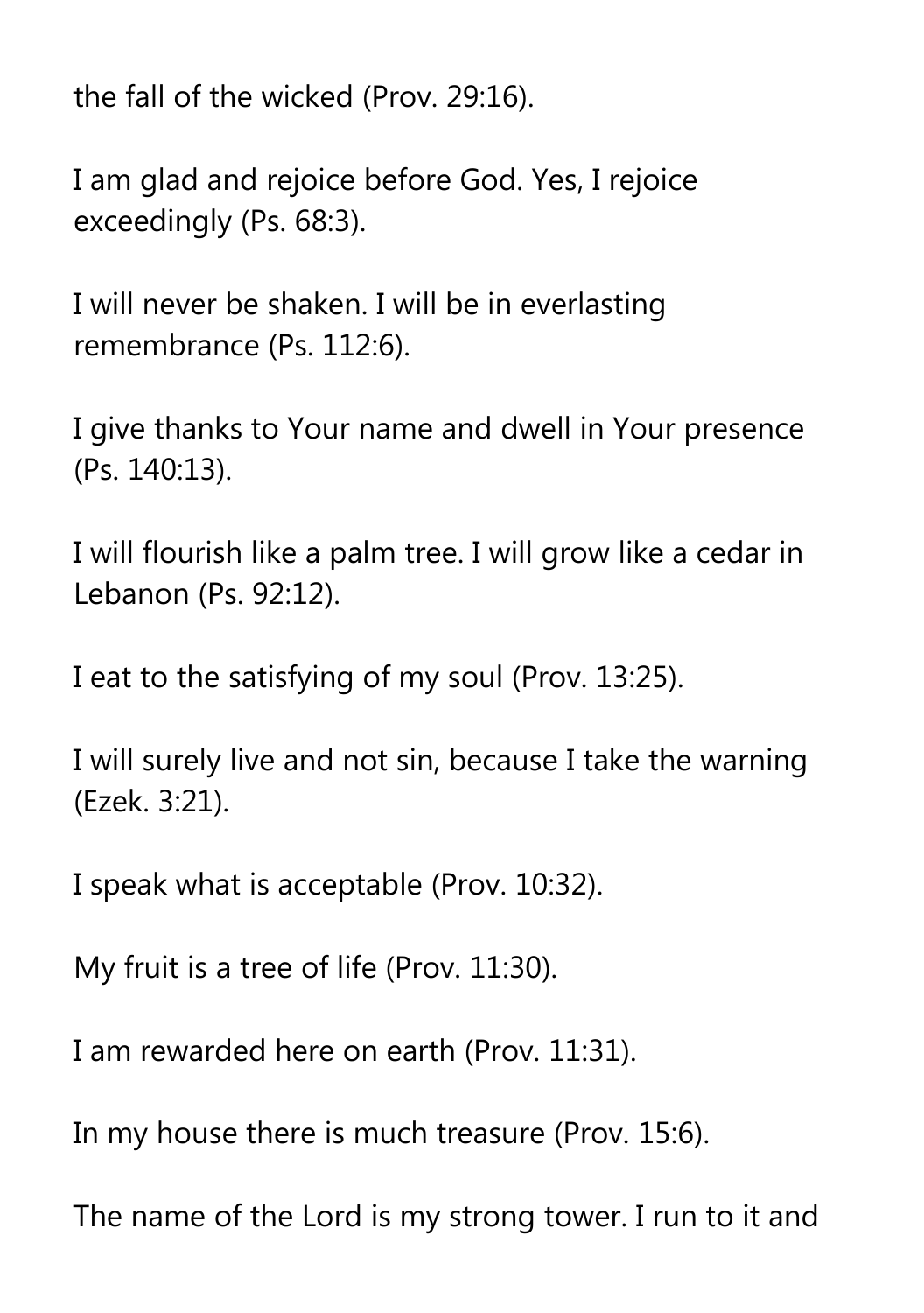am safe (Prov. 18:10).

My salvation is from the Lord. He is my strength in the time of trouble (Ps. 37:39).

It will be well with me, because I will eat the fruit of my doings (Isa. 3:10).

I will hold my way and will grow stronger and stronger (lob 17:9).

My words are a well of life (Prov. 10:11).

My desires will be granted (Prov. 10:24).

I have an everlasting foundation (Prov. 10:25).

I come through trouble and will not be ensnared (Prov. 12:13).

I think carefully before speaking (Prov. 15:28).

I will be glad in the Lord and will trust Him (Ps. 64:10).

I will flourish and live in an abundance of peace (Ps. 72:7).

My horns will be exhalted (Ps. 75:10).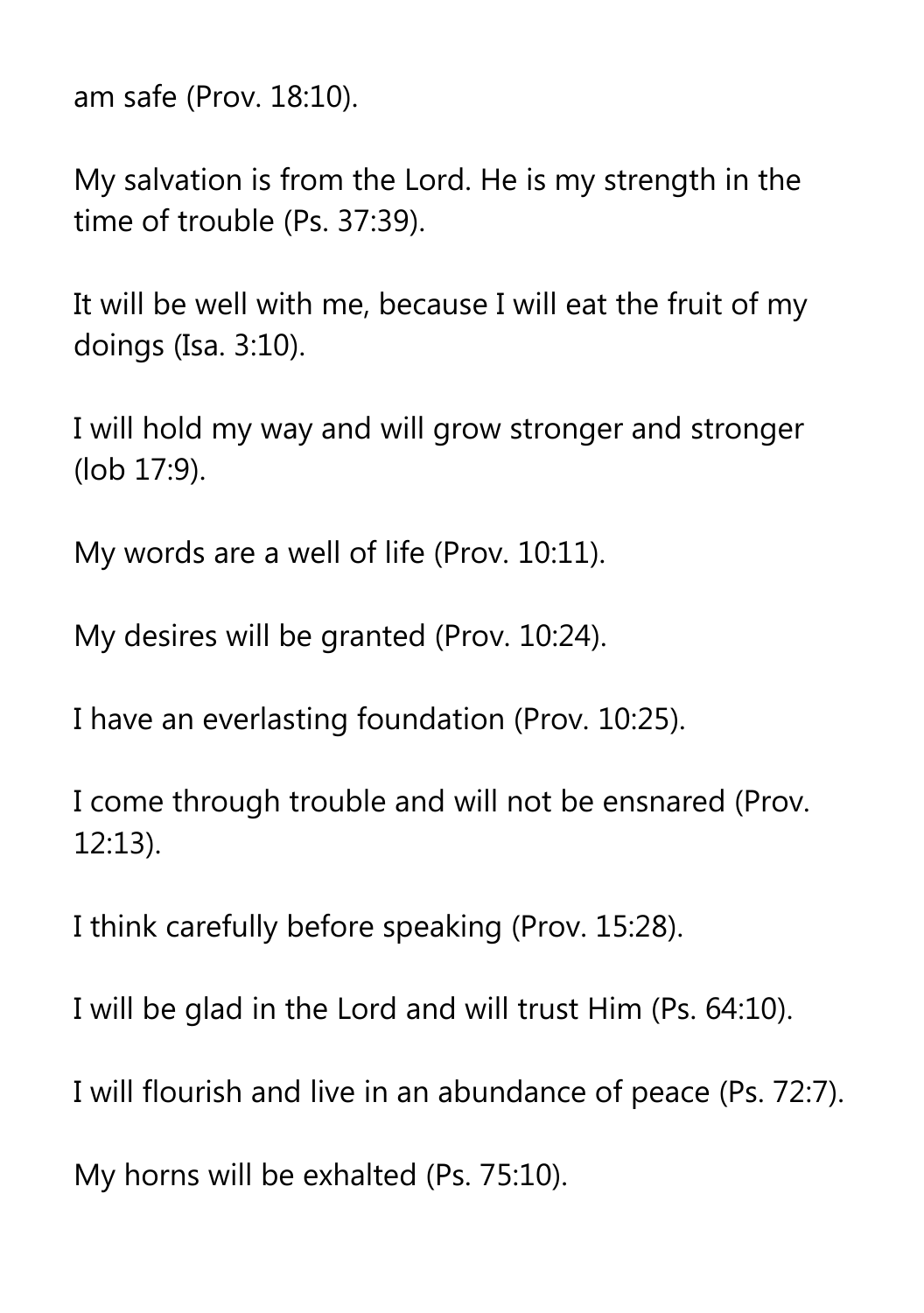My children will be delivered (Prov. 11:21).

The scepter of wickedness will not rest on the land allotted to me (Ps. 125:3).

I will not be forsaken, nor will my children beg for bread (Ps. 37:25).

I will shine forth like the sun in the kingdom of my Father (Matt. 13:43).

I do not walk according to the flesh but according to the Spirit (Rom. 8:4).

The ways of the Lord are right, and I walk in them (Hosea 14:9).

I am born of God, because I practice righteousness (1 John 2:29).

Riches and honor are with me, enduring riches and righteousness (Prov. 8:18).

The kingdom of heaven is mine, for I am persecuted for the sake of righteousness (Matt. 5:10).

I traverse the way of righteousness, in the midst of the paths of justice (Prov. 8:20).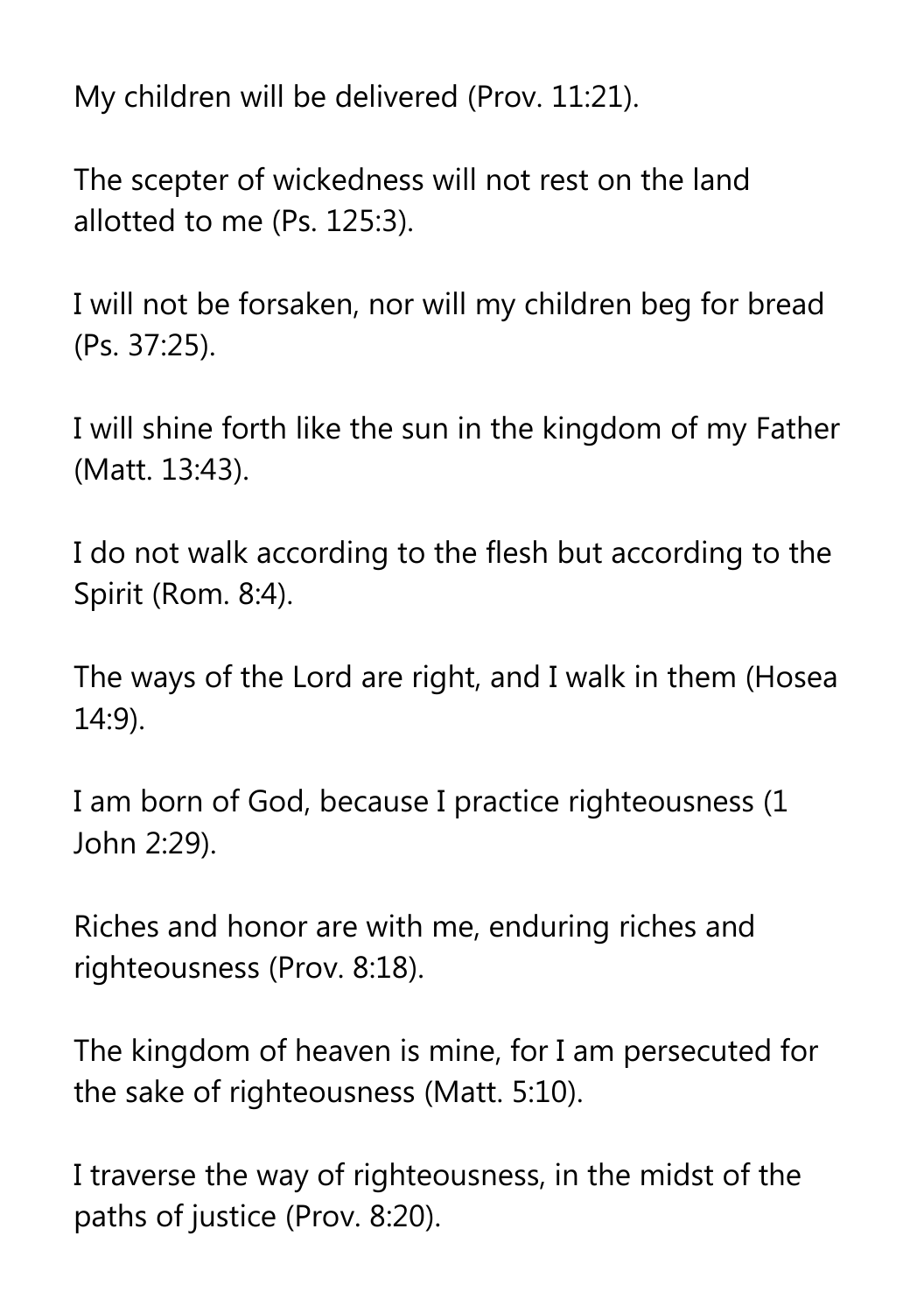The Lord loves me because I follow righteousness (Prov. 15:9).

# **PRAYERS OF THE RIGHTEOUS**

Lord, do not allow my soul to famish, and do not cast away my desire (Prov. 10:3).

Lord, I cast my burden on You, and You will sustain me. You will not permit me to be moved (Ps. 55:22).

Lord, You have discerned that I am righteous and one who serves You. Make me Your jewel (Mal. 3:17-18).

Lord, let me be counted worthy of Your kingdom (2 Thess. 1:5).

Lord, bring my soul out of prison that I may praise Your name. Let the righteous surround me, for You will deal bountifully with me (Ps. 142:7).

Lord, let it be granted to me to be arrayed in fine linen, clean and bright (Rev. 19:8).

Lord, let the righteous requirement of the law be fulfilled in me (Rom. 8:4).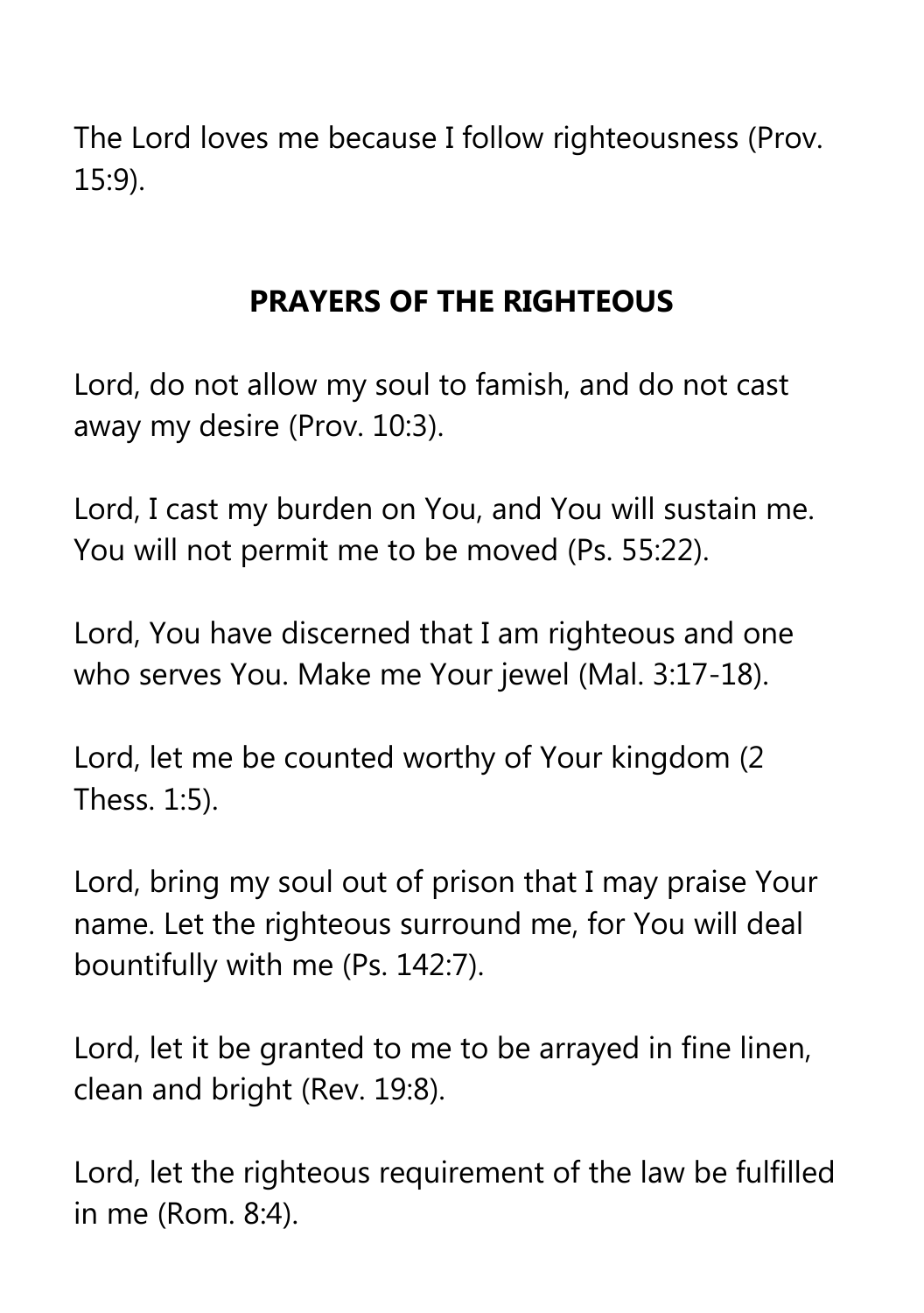Let the wickedness of the wicked come to an end, but establish the just, for You, O God, test the heart and mind (Ps. 7:9).

Far be it from You, O Lord, to slay the righteous with the wicked. You, the Judge of all the earth, will do right (Gen. 18:25).

Hear in heaven, O Lord, and act, and judge Your servants, condemning the wicked, bringing his way on his head. Justify the righteous according to his righteousness (1 Kings 8:32).

I thank You, Lord, for the crown of righteousness that is laid up for me, for You will give it to me on that Day and not just to me, but to all who have loved Your appearing (2 Tim. 4:8).

Let all the righteous blood shed on the earth from Abel to Zechariah come upon the heads of the scribes and Pharisees (Matt. 23:35).

Let the righteous strike me; it shall be a kindness. Let him rebuke me; it shall be as excellent oil; let my head not refuse it. For still my prayer is against the deeds of the wicked (Ps. 141:5).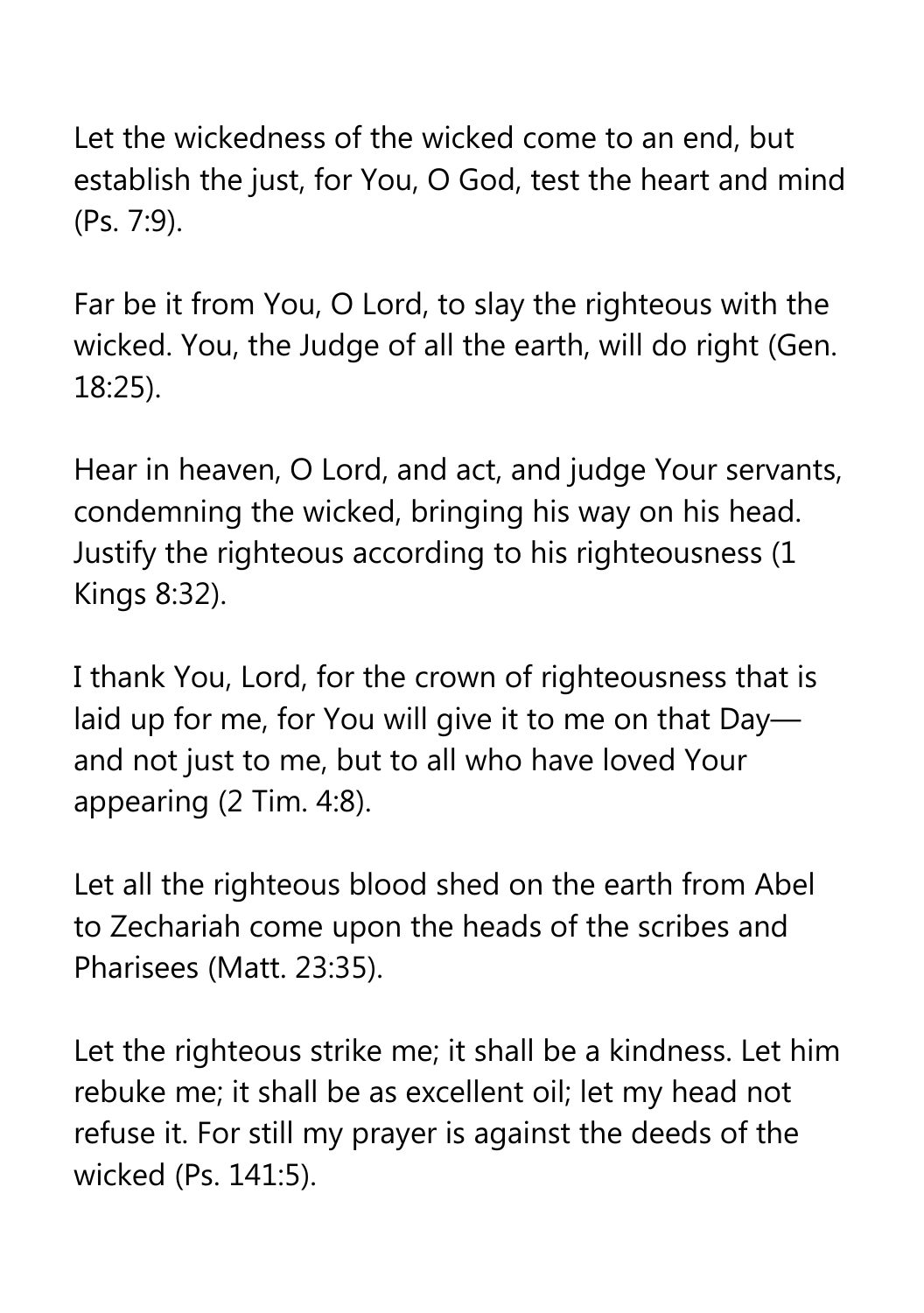Hear me when I call, O God of my righteousness (Ps. 4:1).

God is with the generation of the righteous. My enemies are in great fear (Ps. 14:5).

Because I practice righteousness, I am righteous, just as He is righteous (1 John 3:7).

Let the Lord reward me according to my righteousness, and according to the cleanliness of my hands may He reward me (2 Sam. 22:21).

Let me not trust in my own righteousness, despising others (Luke 18:9).

I hunger and thirst for righteousness. Lord, fill me (Matt. 5:6).

Lord, let me walk in the way of goodness and keep to the paths of righteousness (Prov. 2:20).

Let me not find treasures in wickedness, which profits me nothing, but let righteousness deliver me from death (Prov. 10:2).

Let blessings be upon my head (Prov. 10:6).

Let righteousness guard my way so that I will be found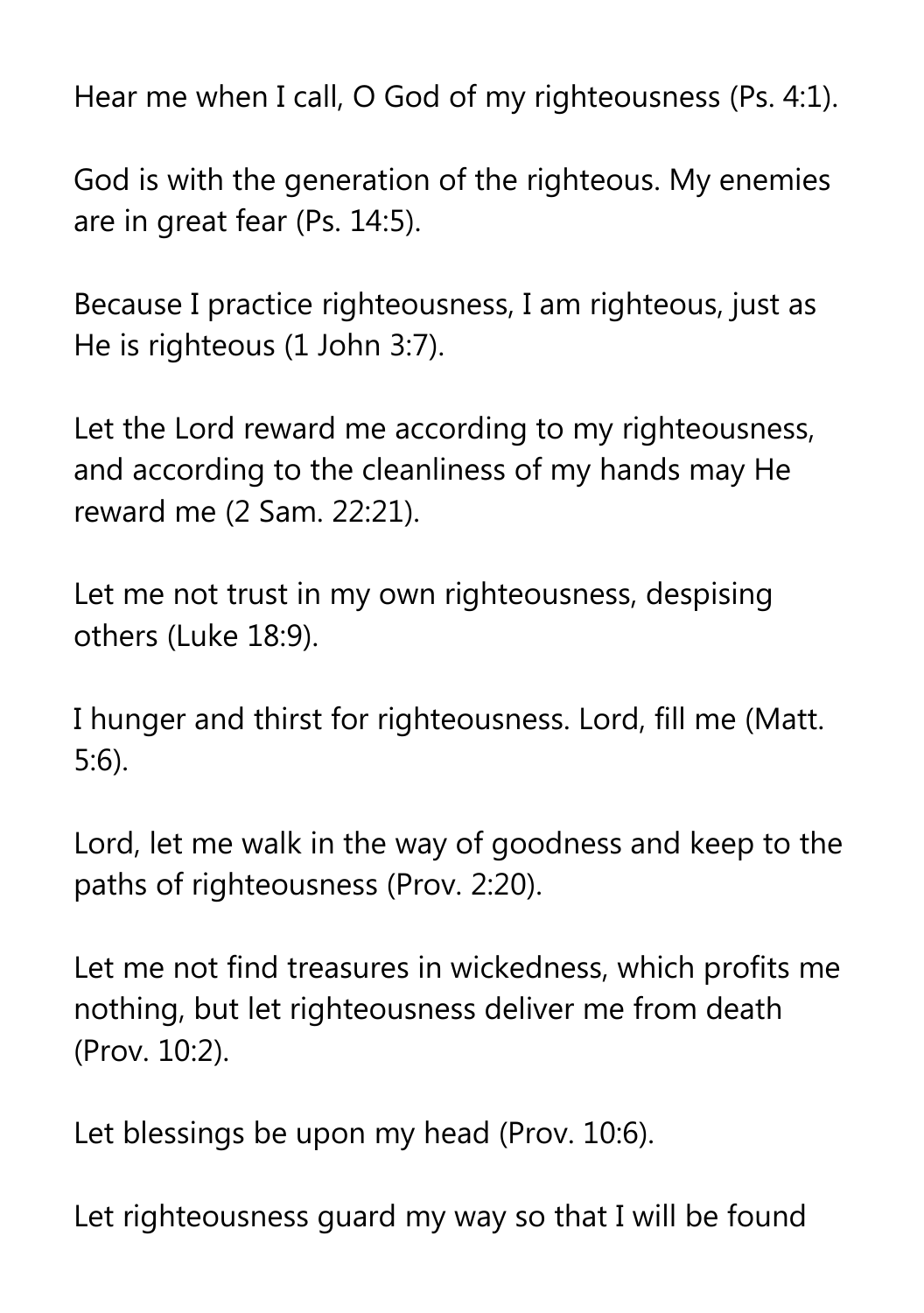blameless (Prov. 13:6).

Let me be repaid with good (Prov. 13:21).

Let me not be reproached by sin but exhalted in righteousness (Prov. 14:34).

Let not my ways be an abomination unto the Lord (Prov. 15:9).

Lord, do not be far from me. Hear my prayer (Prov. 15:29).

The eyes of the Lord are on me, and His ears are open to my cry (Ps. 34:15).

Many are my afflictions, but Lord, You deliver me out of them all (Ps. 34:19).

Let light and gladness be sown for me (Ps. 97:11).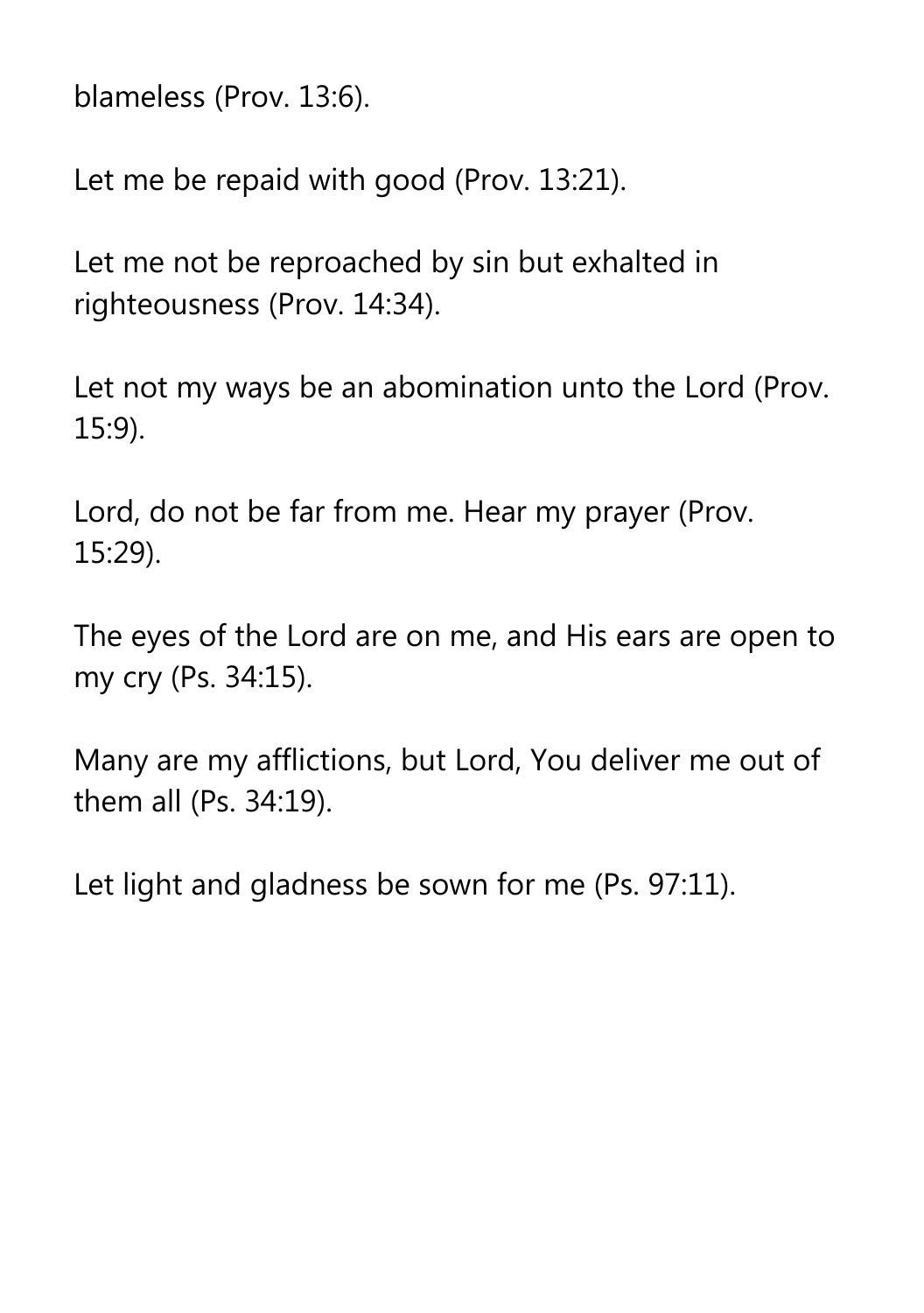# **CHAPTER 3 THE PERSISTENT PRAVER**

**Keep on asking, and you will receive what you ask for. Keep on seeking, and you will find. Keep on knocking, and the door will be opened to you.**

**—Matthew 7:7, NLT**

Sometimes once isn't enough, and one prayer hasn't said it all or broken through. You find yourself praying again and again until you see the lines in the spirit begin to line up in your favor. This is called the persistent prayer. Persistence is another aspect of answered prayer. Persistence means not giving up. Persistence shows an earnest desire to receive an answer. This again reveals the condition of the heart. People who are not persistent lack the intensity that should be in the heart of righteous people.

Webster's Dictionary defines persist this way:

1. To go on resolutely or stubbornly in spite of opposition, importunity, or warning

2. To remain unchanged or fixed in a specified character,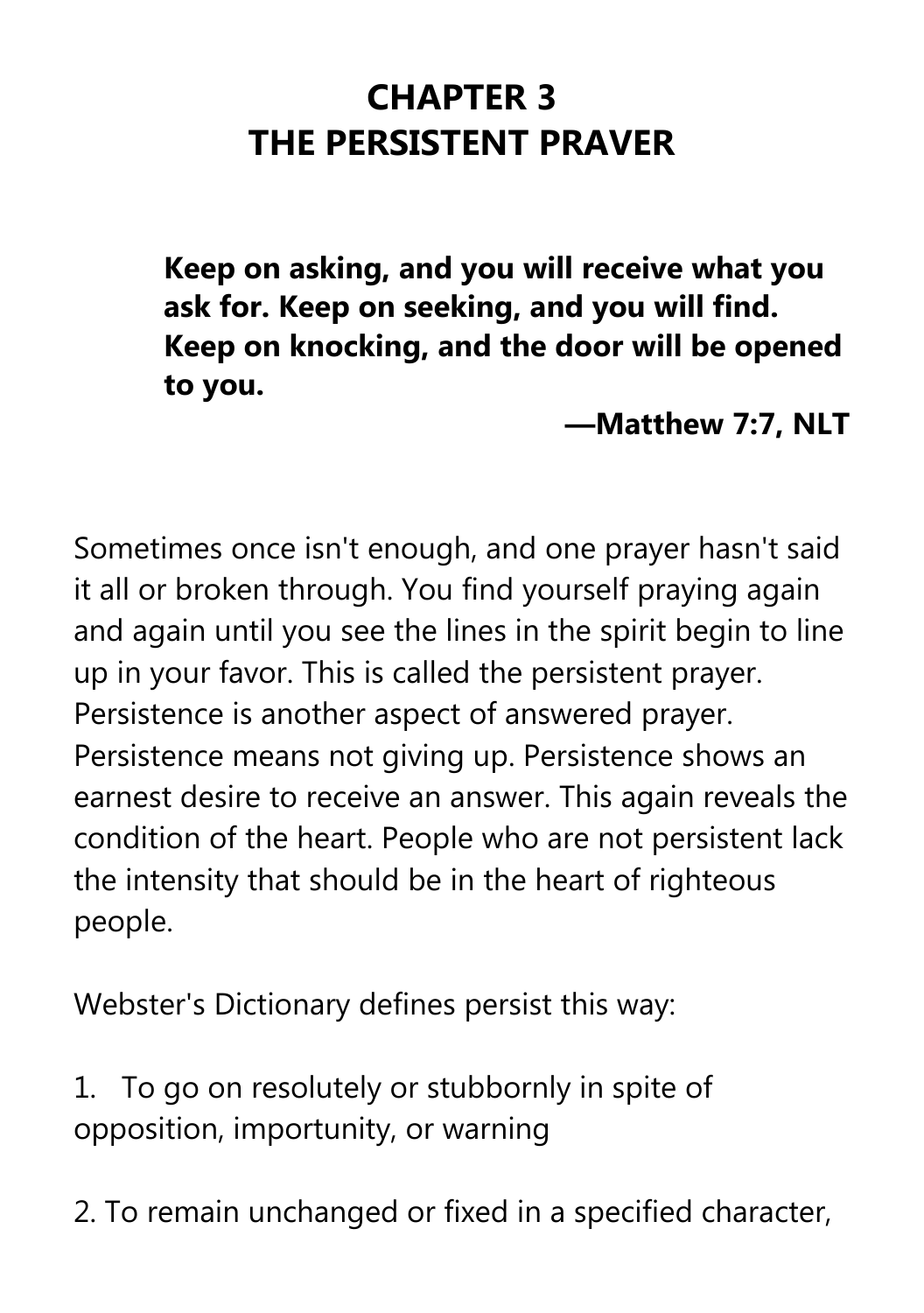condition, or position

3. To be insistent in the repetition or pressing of an utterance (as a question or an opinion)

4. To continue to exist especially past a usual, expected, or normal time

Synonyms for persist include to carry on, dig in, hang on, keep up, follow through with, knuckle down, abide, endure, hold on, hold up, last, remain, linger, stay, stick around, tarry, carry through, and prevail. Persistence reveals an earnest desire to receive. Earnest means showing deep sincerity or seriousness, determined. Godly determination will be the force that drives people to pray without ceasing and be steadfast until the answer comes.

Does this sound like your prayer life? I know of many believers who get weary in prayer. They pray for a little while and get discouraged because the answer didn't come. The enemy never ceases to make war with the saints. He will never give up because His time is short. You must never cease praying.

The definition of persist also mirrors godly attributes. God persists and continues with us in our humanity. Jesus never ceases to make intercession for us (Isa. 53:12; Rom. 8:34). God is faithful. He sticks with us. He carries us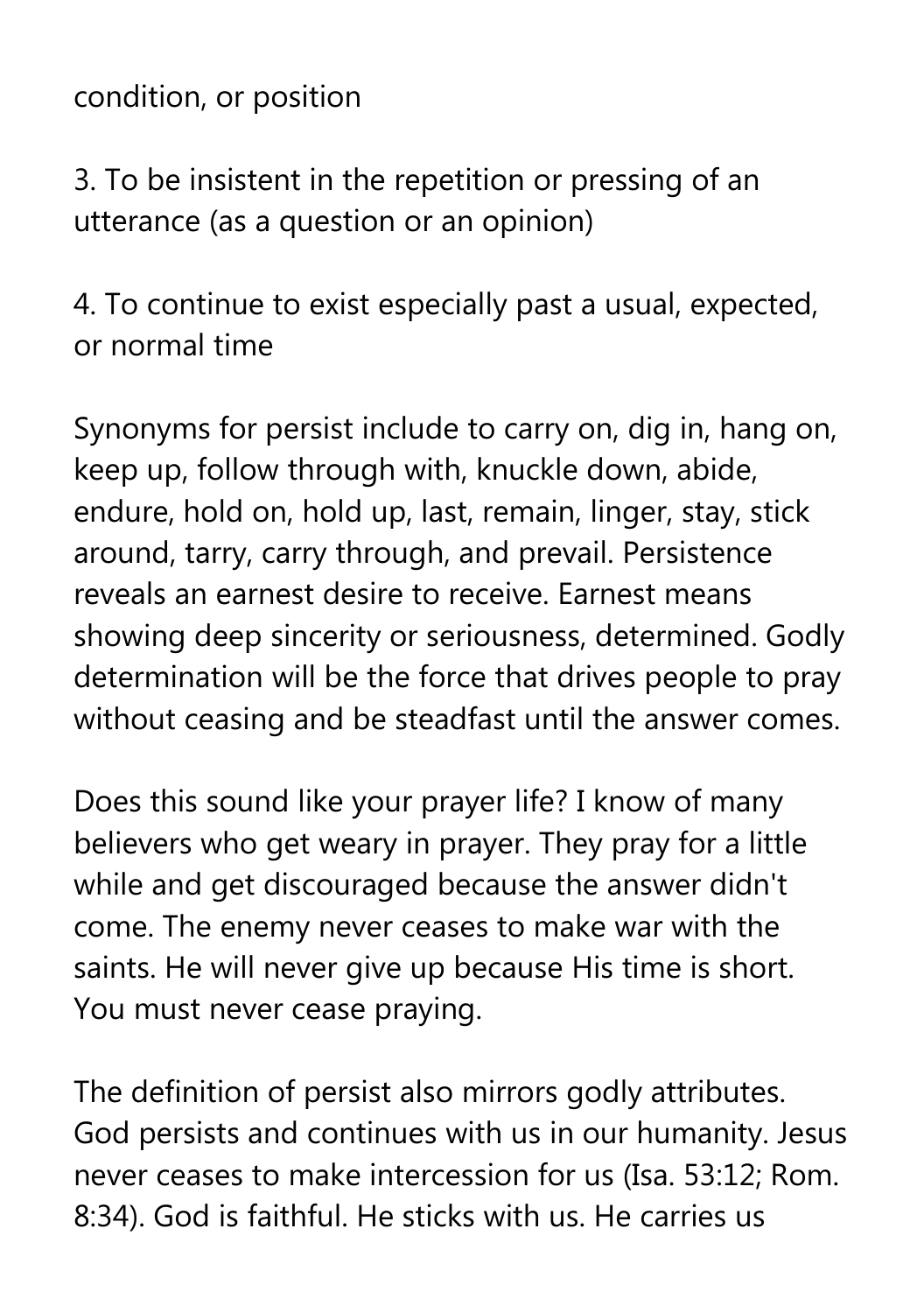through. When we pray persistent prayers, we are praying in the character of God.

## **THE CONTINUING PRAYER**

Persist also means to continue past a usual or expected time. In the Bible there are many references to continuing prayer. This is also a prayer of persistence, of not giving up. Hannah is an example of one who continued in prayer to the point that the priest Eli thought she was drunk (1 Sam. 1:12-13). Hannah persisted until she got an answer—her son Samuel. In Acts 1 and 2 and throughout the forming of the early church the phrases "continued in prayer," "continued in prayer and supplication," "continued in faith, love, and holiness" are used to describe the apostles, who turned the world upside down with the gospel.

People who came to Jesus and continued with Him for days, coming before Him with their requests, were blessed, healed, delivered, and set free. Jesus had compassion on the multitude who had "continued" with Him for three days without food:

**Now Jesus called His disciples to Himself and said, "I have compassion on the multitude, because they have now continued with Me three days and have nothing**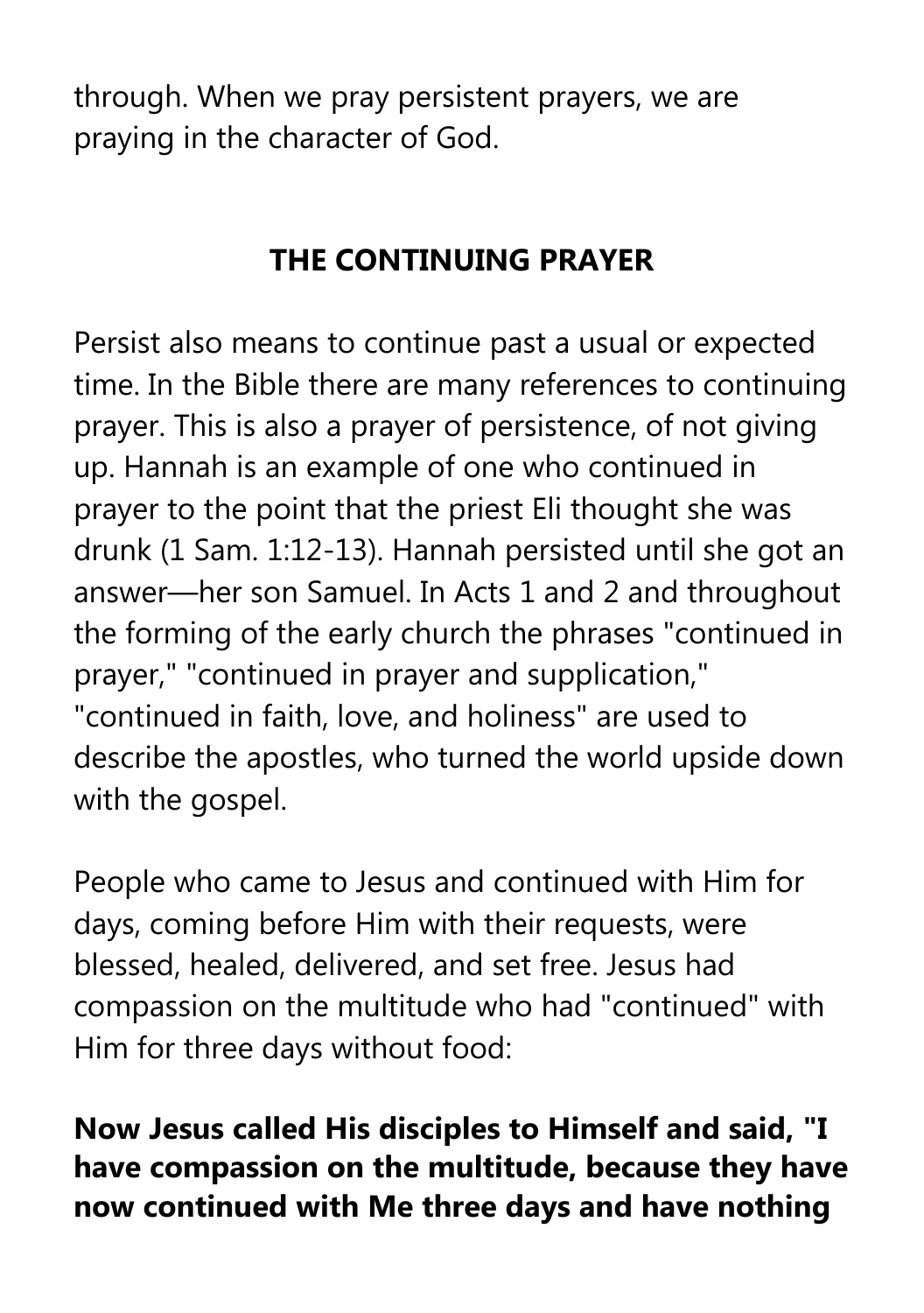### **to eat. And I do not want to send them away hungry, lest they faint on the way"**

#### **—Matthew 15:32**

Jesus was so moved by the people's hunger for spiritual food that He miraculously provided physical food for their bodies. They were seeking the things of the kingdom, and Jesus added the "all these things." Their persistence in seeking the Savior gave them the physical things they needed, and they weren't even praying for food.

In the verses before this creative miracle a Gentile woman came begging Jesus to deliver her demon-possessed daughter. Jesus did not answer her right away, but she persisted, even past the point of His seeming rudeness. She went even deeper with her request and bowed down in worship before Him. She was not giving up. She was willing to take even the crumbs from His table. She was willing, like the woman with the issue of blood, to just have a fragment of His healing virtue. She knew there was miracle power even in the leftovers of Jesus's presence. Jesus was amazed by her faith:

> **"O woman, great is your faith! Let it be to you as you desire." And her daughter was healed from that very hour.**

> > **—Matthew 15:28**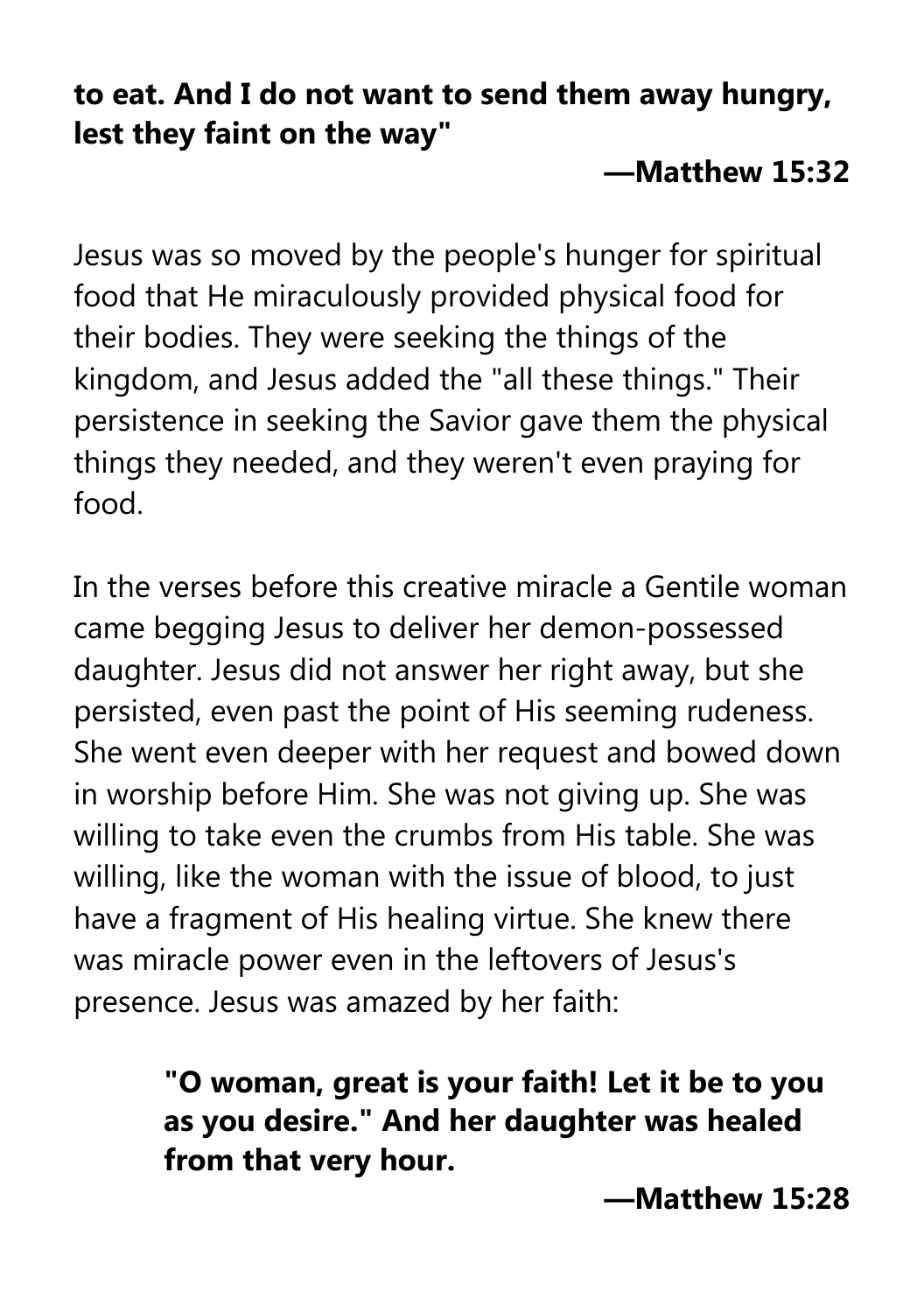Another example of persistence is found in Luke 18:35- 40:

> **Then it happened, as He was coming near Jericho, that a certain blind man sat by the road begging. And hearing a multitude passing by, he asked what it meant. So they told him that Jesus of Nazareth was passing by. And he cried out, saying, "Jesus, Son of David, have mercy on me!" Then those who went before warned him that he should be quiet; but he cried out all the more, "Son of David, have mercy on me!" So Jesus stood still and commanded him to be brought to Him.**

The people told this man to be quiet, don't bother Jesus. But this man was desperate. He was insistent on being heard so that Jesus could minister to him. His persistence resulted in his sight being restored.

James 5:11 says, "Behold, we count them happy which endure [continue, press, persist]. Ye have heard of the patience of Job, and have seen the end of the Lord; that the Lord is very pitiful, and of tender mercy" (KJV).

Some believers feel that we should not have to beg God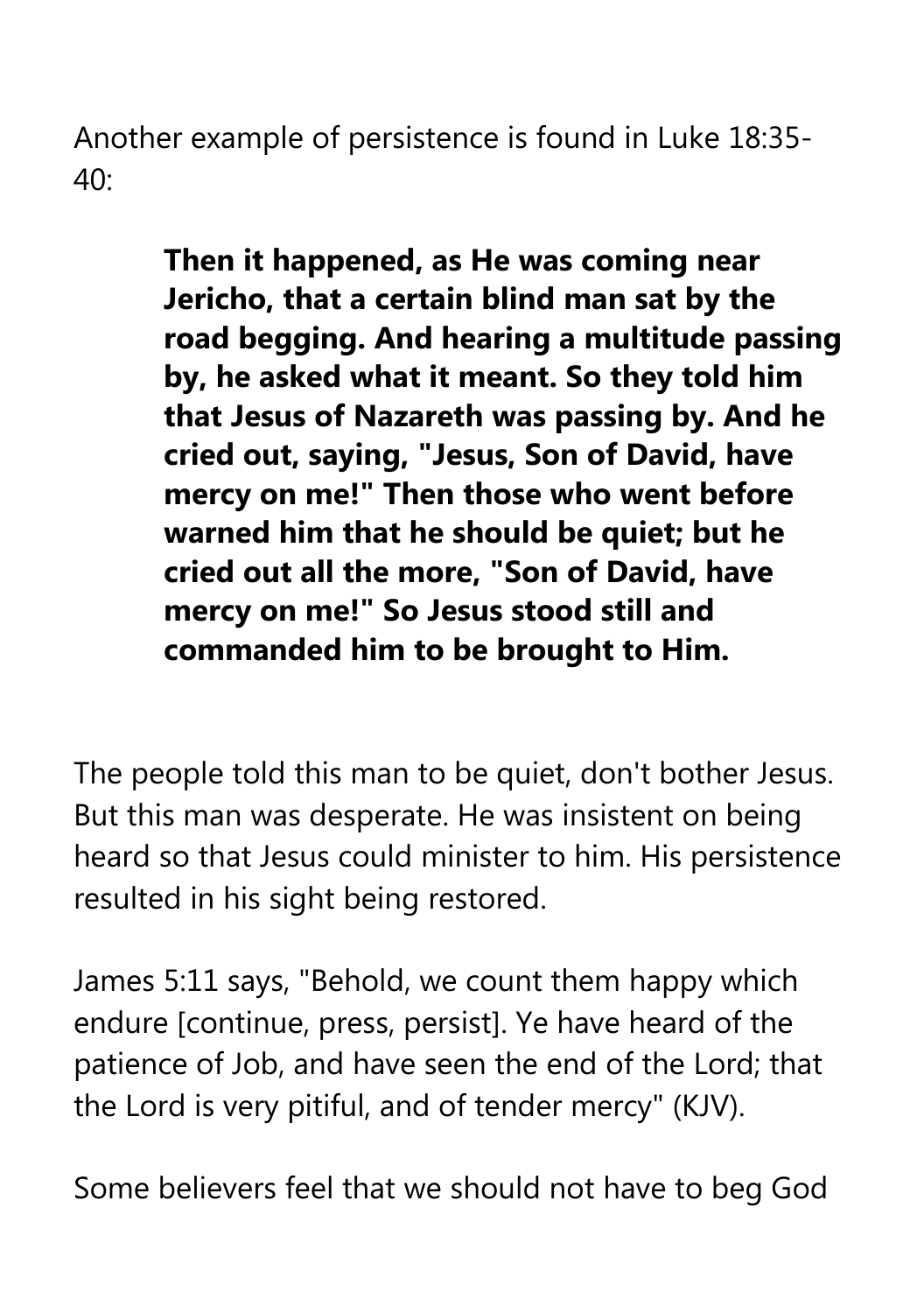to do anything for us. "If it's His will," many have said, "then He will just do it. We just need to believe." There may be times when this is true, but the people in the Bible who wanted a touch from Jesus did everything wrong according to the way the church people thought it needed to be done. They were loud. They were desperate. They were inappropriate. They cried out. They bowed low. They embarrassed themselves and others. They begged. They had mountains that needed to be moved, and they didn't care what was in the way of getting to Jesus. They just knew He was the One with the answer, and they did not give up asking and crying out to Him until they had their breakthrough.

## **PRAYING THROUGH**

Believers who've been around for a while know this kind of persistence in prayer as tarrying or praying through. Smith Wigglesworth says:

> We ought not to stop until we pray through and receive our requests from God. We should prevail with God until we get a witness. Elijah prayed for rain and sent his servant seven times until he got the witness, which was a cloud the size of a man's hand. Then Elijah arose and went to tell Ahab that the rain was coming (1 Kings 18:42-44).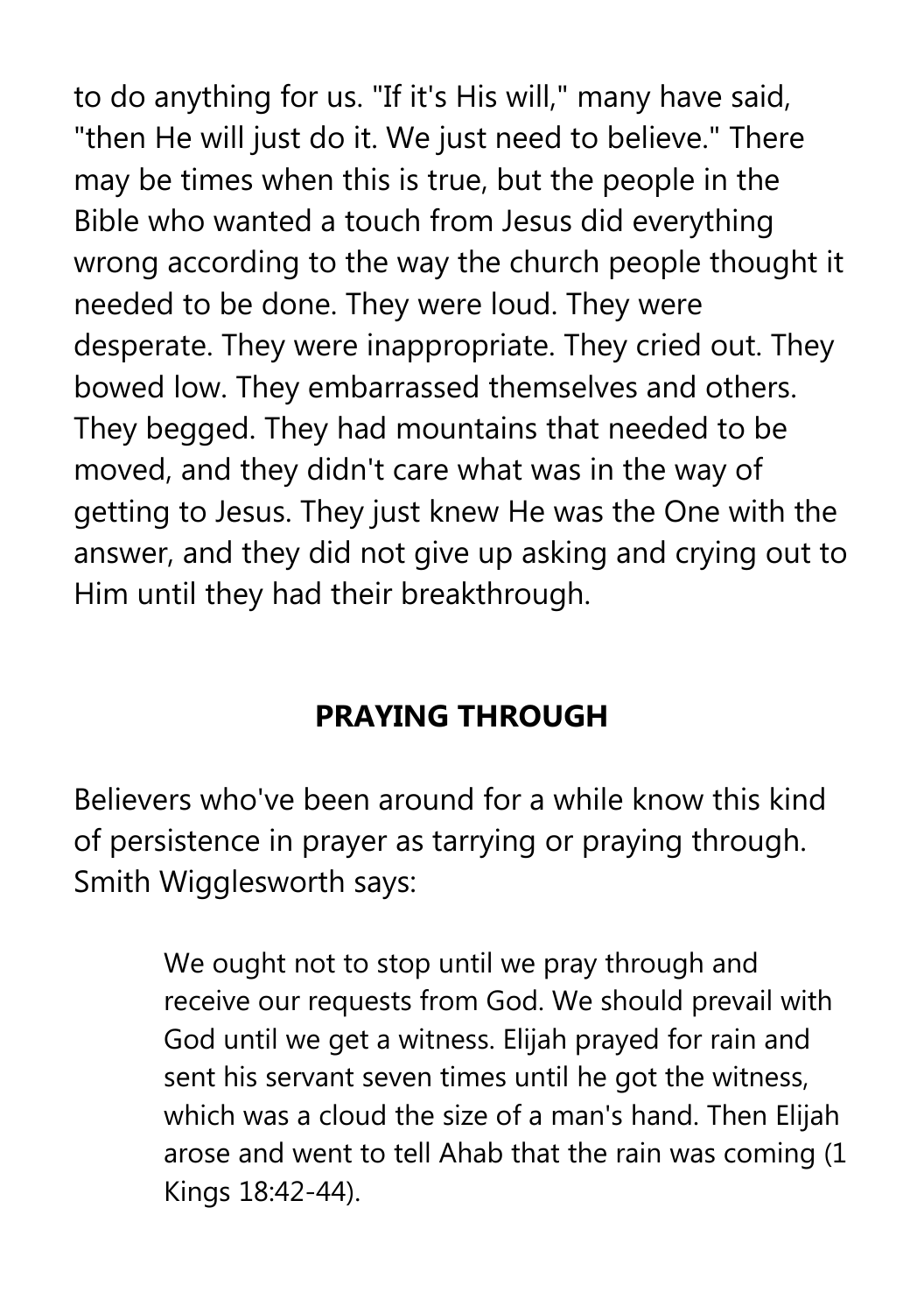Paul prayed thrice for a certain thing before God answered him (2 Cor. 12:8). God heard the first time, but Paul did not get the answer until he prayed three times.

Oh, we should press or claim before the throne until we receive witness by the power of the Holy Ghost. God will do just what He promises.

Some of the mountains in your life are so stubborn that they require you to PUSH—pray until something happens. Do not be discouraged. Press in. Remain. Endure. Hold on. Last. The Lord hears your prayers. Don't stop praying. Your breakthrough is near. Praying consistent, earnest prayers is part of the life of a believer who is doing something right. Continue in your position of prayer despite all apparent opposition. The enemy is only on the heels of those who recognize their strength and potential in God. Never give up praying about that lost loved one, that job, your finances, your health, your marriage, your church or ministry... Whatever it is, God is persisting with you. He has compassion on those who continue with Him.

## **PERSISTENT, EARNEST PRAYERS**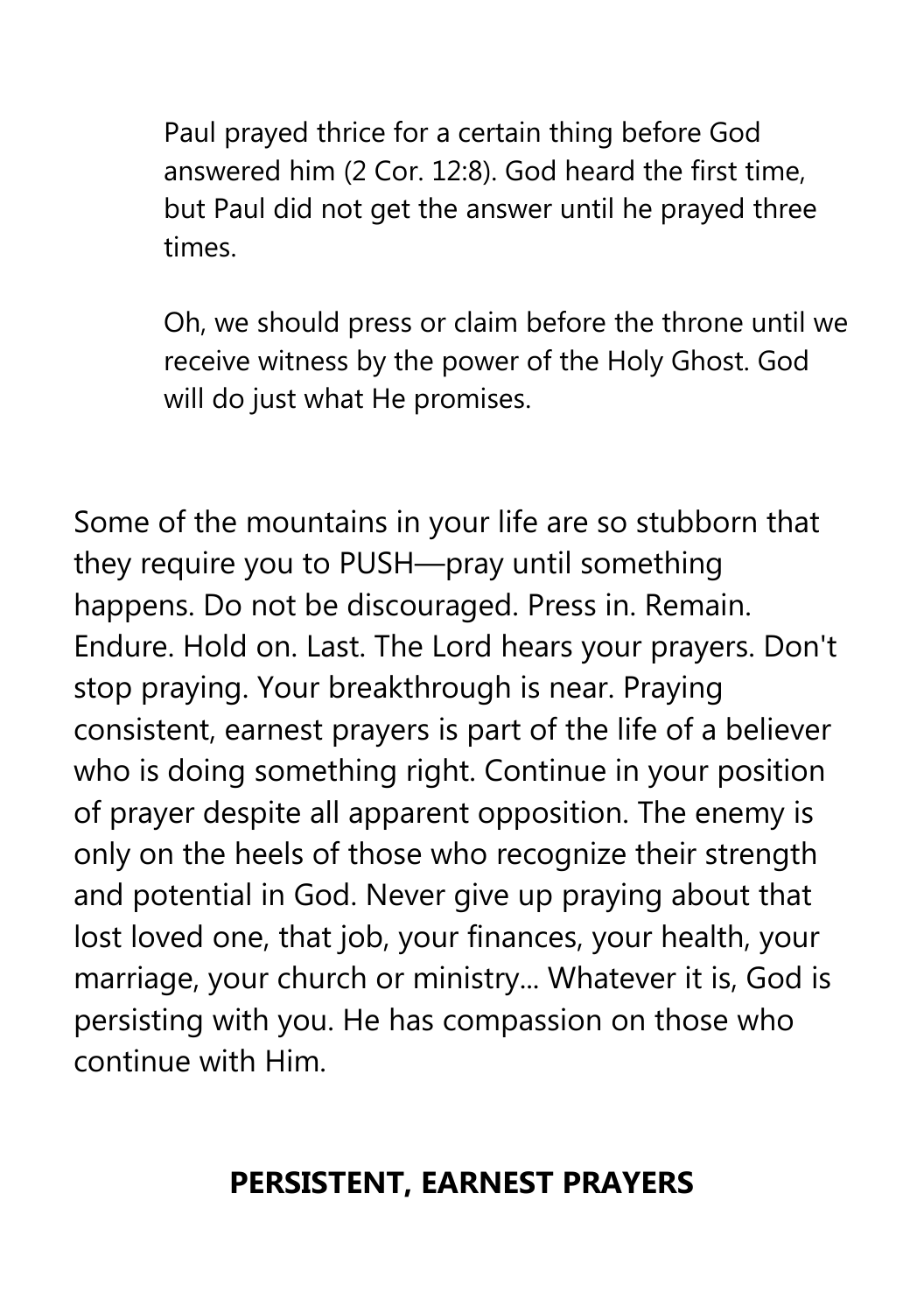I continue earnestly in prayer, being vigilant in it with thanksgiving (Col. 4:2).

I beg You earnestly, O God, do not send me away (Mark 5:10).

I earnestly seek You, God, and make my supplication to You, the Almighty (Job 8:5).

I earnestly desire the best gifts (1 Cor. 12:31).

I desire earnestly to prophesy and freely speak in tongues (1 Cor. 14:39).

I earnestly seek good; therefore, I will find favor (Prov. 11:27).

I seek earnestly for God (Ps. 78:34).

I groan, earnestly desiring to be clothed with the habitation of heaven (2 Cor. 5:2).

Like a servant, earnestly desiring shade, I too earnestly seek relief from my troubles (Job 7:2).

Lord, do not return to Your place. I acknowledge my offense and seek Your face. In my affliction I earnestly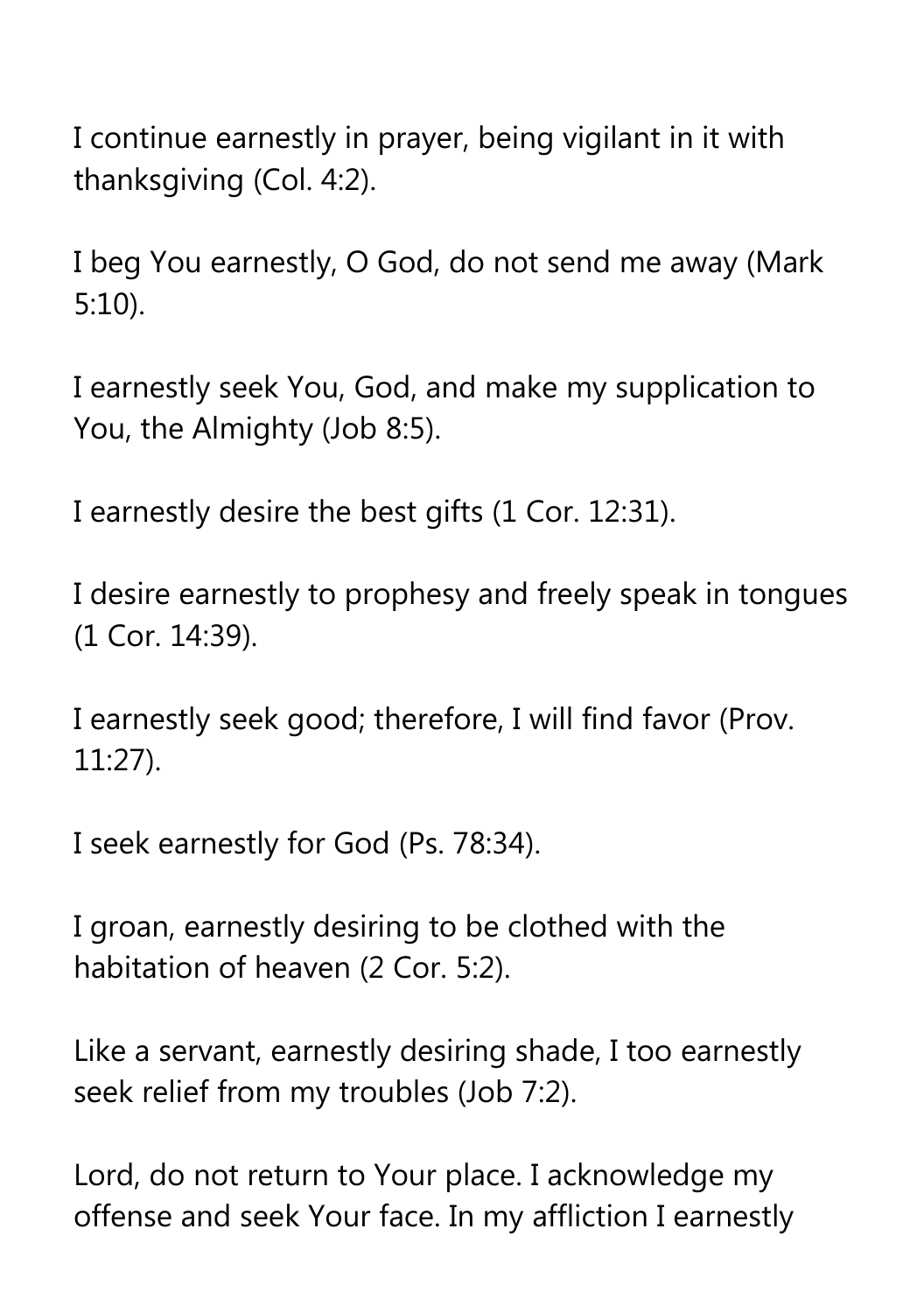seek You (Hosea 5:15).

As I earnestly serve God day and night, I hope to attain the promise (Acts 26:7).

I earnestly obey Your commands, O Lord, to love You and serve You with all my heart and soul (Deut. 11:13).

I contend earnestly for the faith that was once for all delivered to the saints (Jude 3).

Like Elijah I will pray earnestly, and the rain will be subject to my prayers (James 5:17).

Lord, I hear You earnestly exhorting my fathers to obey Your voice. I will obey (Jer. 11:7).

Lord, I pray that as You earnestly remembered Ephraim, You would earnestly remember me. Let Your heart yearn for me and have mercy on me (Jer. 31:20).

As You did for Titus, put the same earnest care in my heart (2 Cor. 8:16).

I must give more earnest heed to the things I have heard, lest I drift away (Heb. 2:1).

Let the sons of God be revealed to meet creation's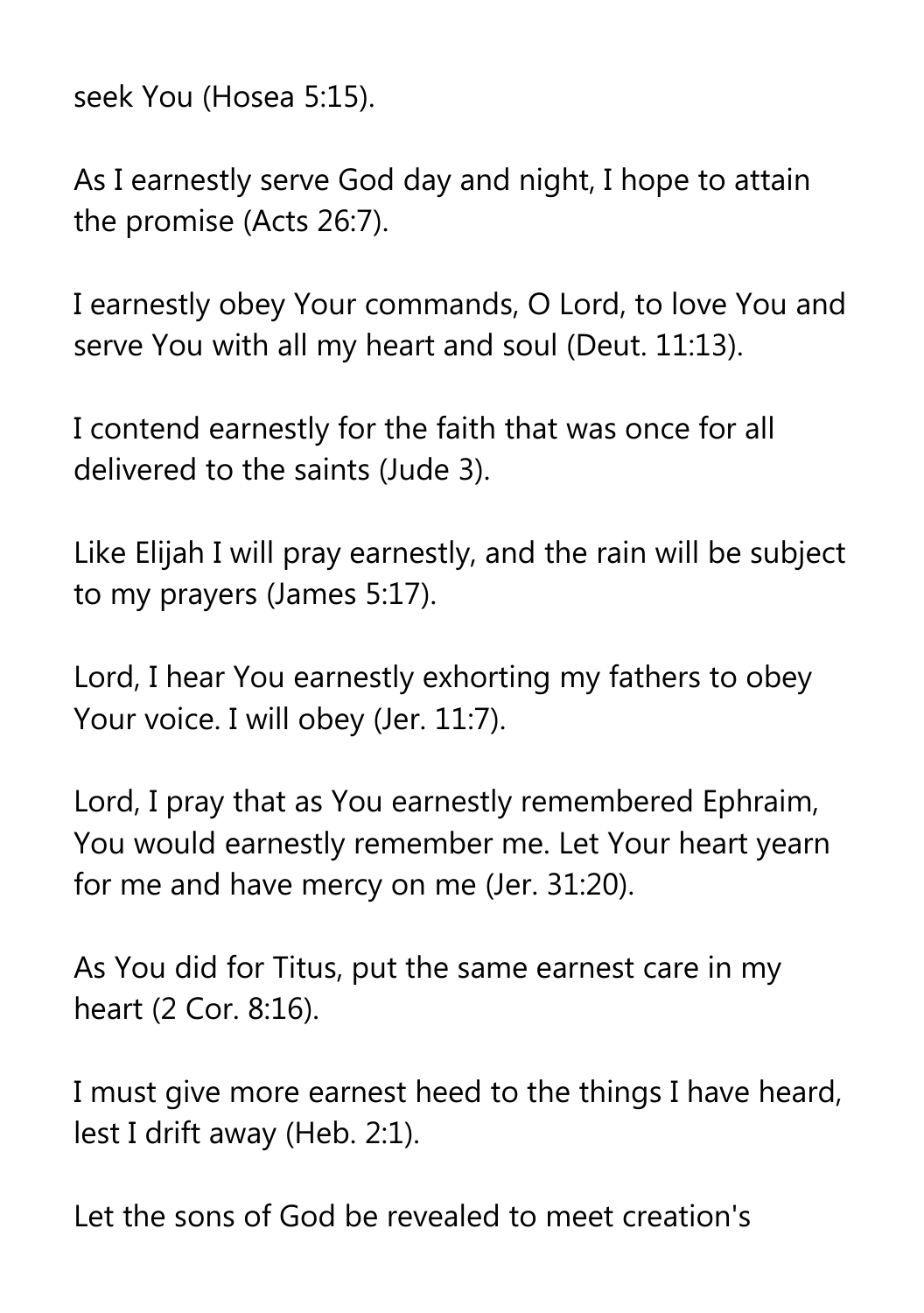earnest expectation (Rom. 8:19).

Like Jesus, I am in agony. I will pray more earnestly (Luke 22:44).

Lord Jesus, I beg You earnestly to come and lay Your hands on my child that he (or she) may be healed and live (Mark 5:23).

According to my earnest expectation and hope that in nothing I will be ashamed, but with all boldness, as always, so now also Christ will be magnified in my body, whether by life or by death (Phil. 1:20).

#### **PRAYERS THAT CONTINUE**

Lord, let my continual coming into Your presence cause You to avenge me (Luke 18:5).

Lord, I am one of those who have continued with You in Your trials (Luke 22:28).

Let brotherly love continue in my life (Heb. 13:1).

Lord, because You continue forever, You have an unchangeable priesthood (Heb. 7:24).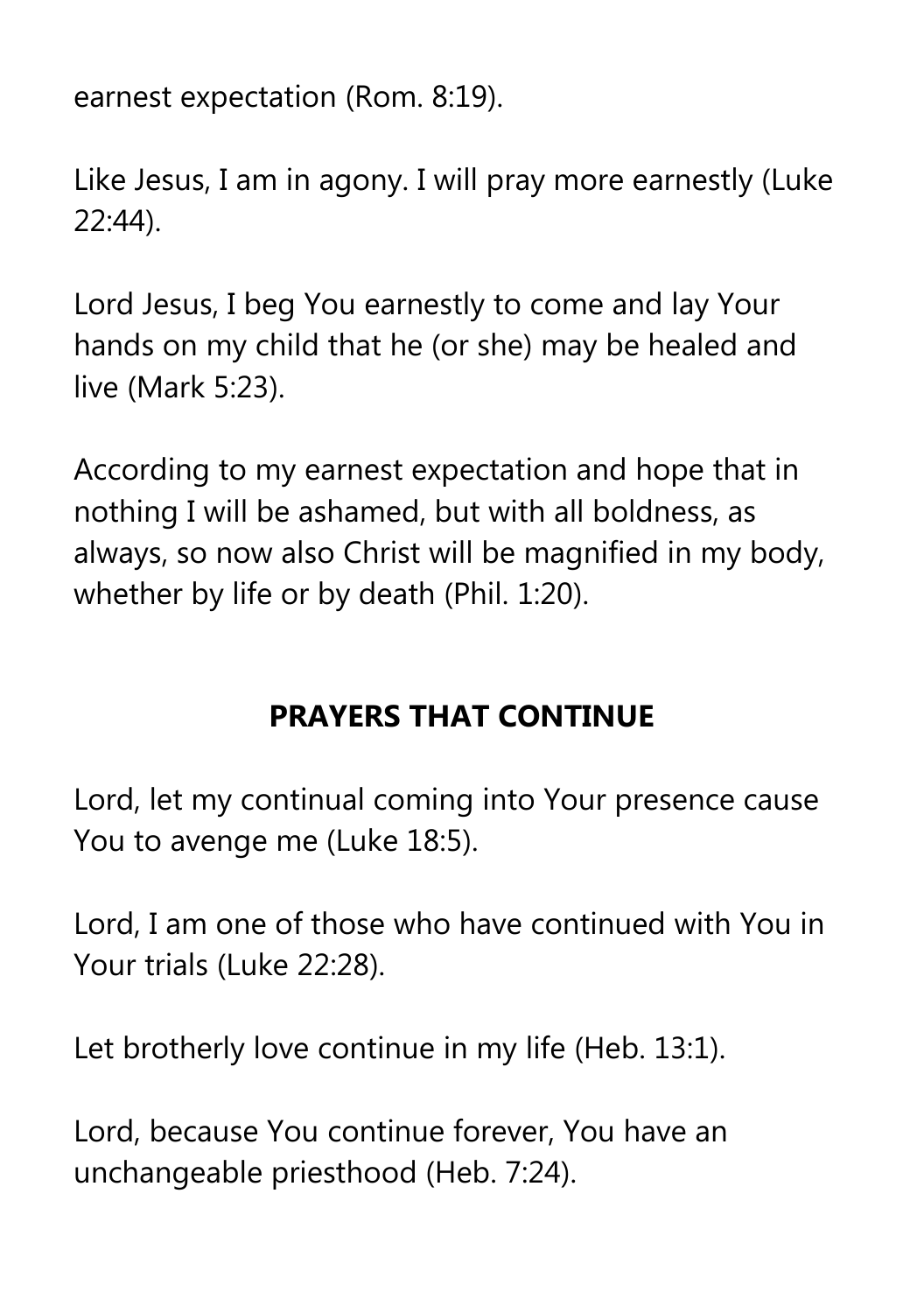Like Hannah, I will continue praying before the Lord (1 Sam. 1:12).

I will begin to prosper and continue to prosper until I become very prosperous (Gen. 26:13).

I will give myself continually to prayer and to the ministry of the word (Acts 6:4).

I will rejoice in hope, be patient in tribulation, and continue steadfastly in prayer (Rom. 12:12).

I am continually in the temple praising and blessing God (Luke 24:53).

Lord, my sacrifices and burnt offerings are continually before You. Thank You, Lord, that You will not rebuke me (Ps. 50:8).

I will hope continually and will praise You yet more and more (Ps. 71:14).

You are continually with me, Lord. You hold me by my right hand (Ps. 73:23).

I will keep Your law continually, forever and ever (Ps. 119:44).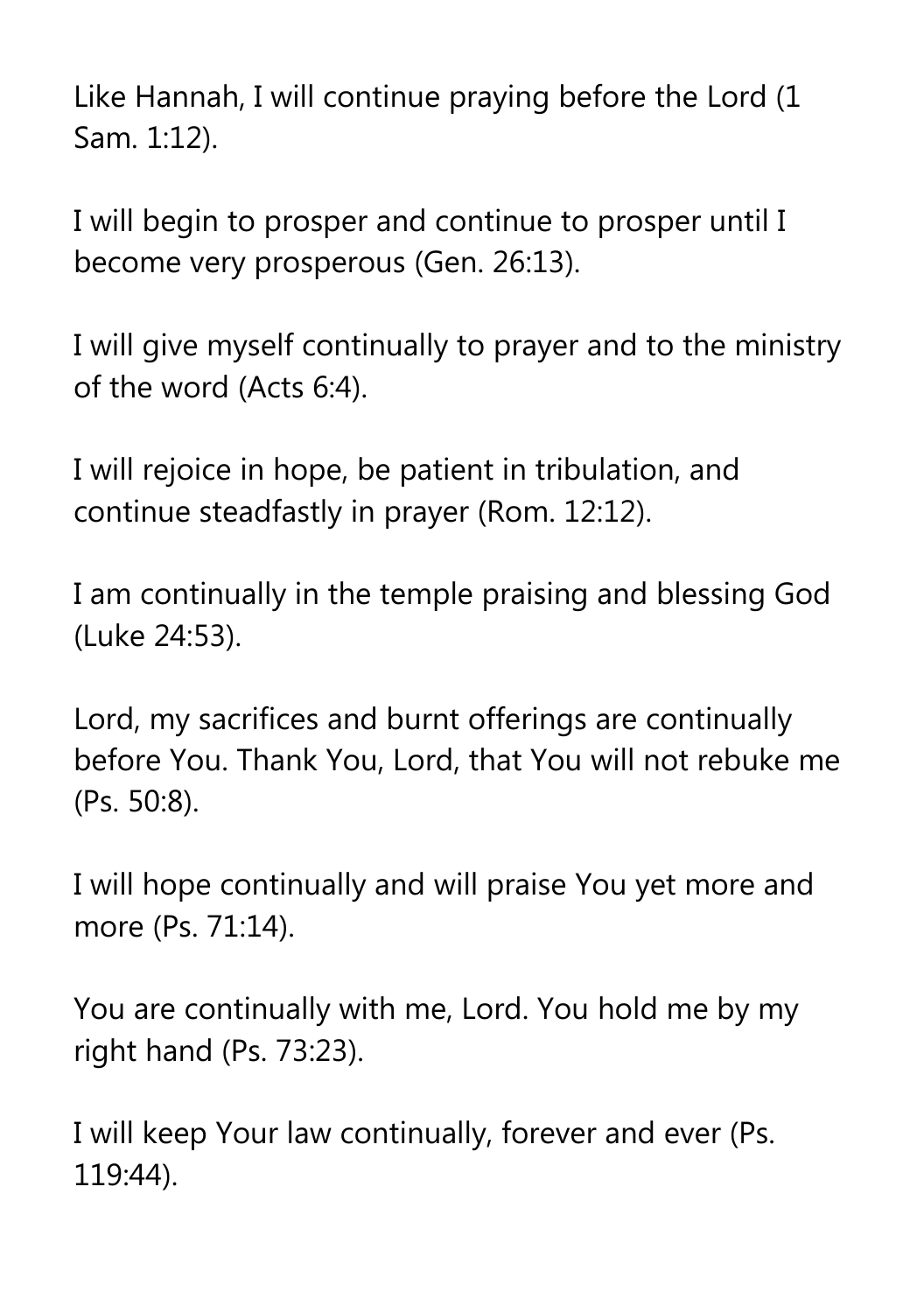Like Daniel, I will continue in prayer and service (Dan. 1:21).

I will continue in faith, love, and holiness, with self-control (1 Tim. 2:15).

I will take heed to myself and to the doctrine. I will continue in them so that I may be saved (1 Tim. 4:16).

With the assembly I will continue to worship and sing until the burnt offerings are finished (2 Chron. 29:28).

I will wait on God continually. I will return and observe mercy and justice (Hosea 12:6).

I will continue in all the things that I have learned and been assured of, knowing from whom I have learned them (2 Tim. 3:14).

I will continue with one accord in prayer and supplication (Acts 1:14).

I will continue steadfastly in the apostles' doctrine and fellowship, in the breaking of bread, and in prayers (Acts 2:42).

With purpose of heart I will continue with the Lord (Acts 11:23).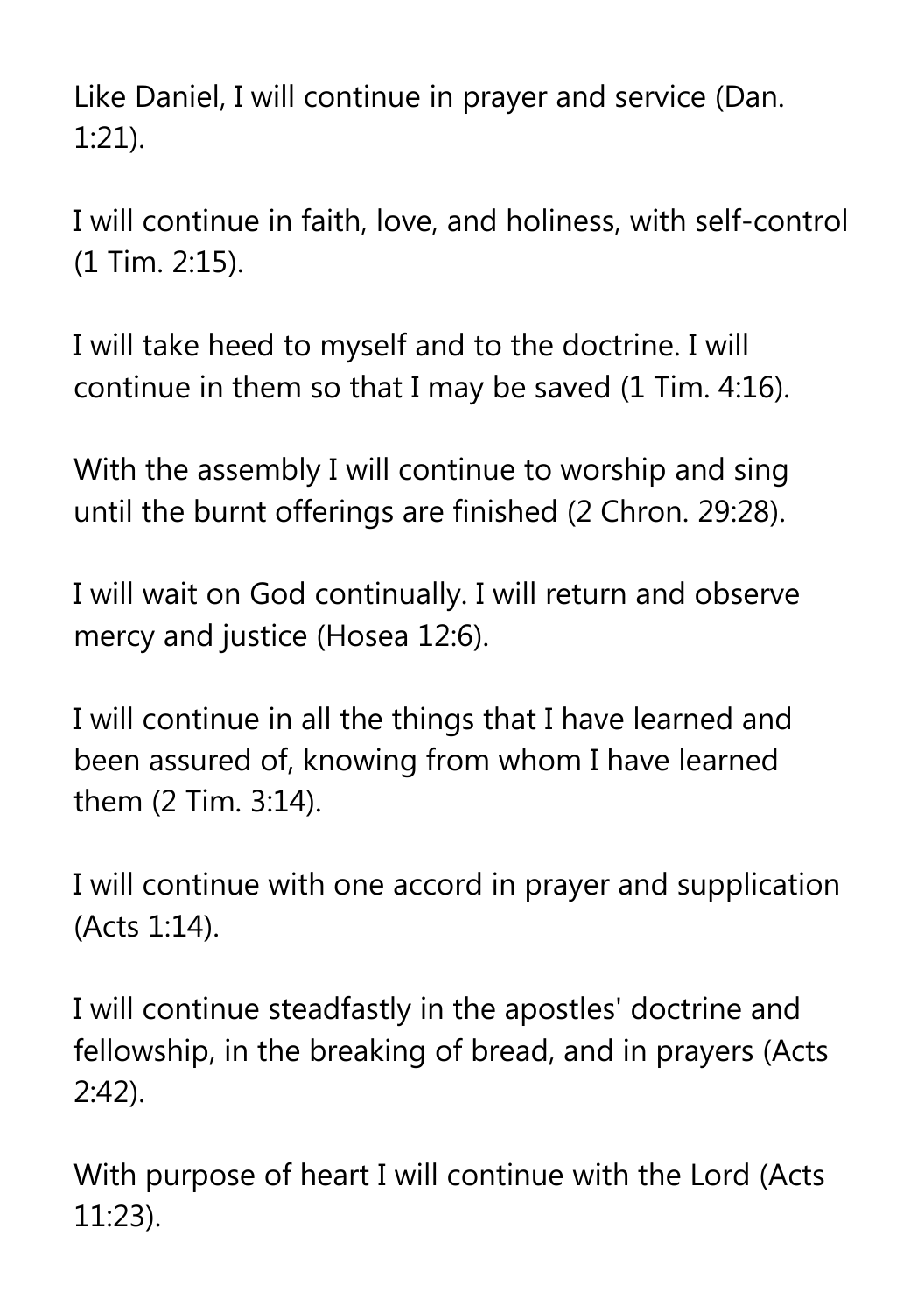Like Peter I will continue knocking until the door is opened (Acts 12:16).

Let the truth of the gospel continue with me (Gal. 2:5).

Let the flood waters recede continually from me. Let the flood waters decrease (Gen. 8:3).

I will continue in my work on the wall (Neh. 5:16).

Eternal life is granted to me, for by patient continuance in doing good, I seek for glory, honor, and immortality (Rom. 2:7).

Lord, have compassion on me as You did for the multitudes who continued with You and had nothing to eat (Mark 8:2).

I will remain and continue in the process and joy of faith (Phil. 1:25).

I will bless the Lord at all times; His praise shall continually be in my mouth (Ps. 34:1).

Continue, O God, Your lovingkindness to those who know You, and Your righteousness to the upright in heart (Ps. 36:10).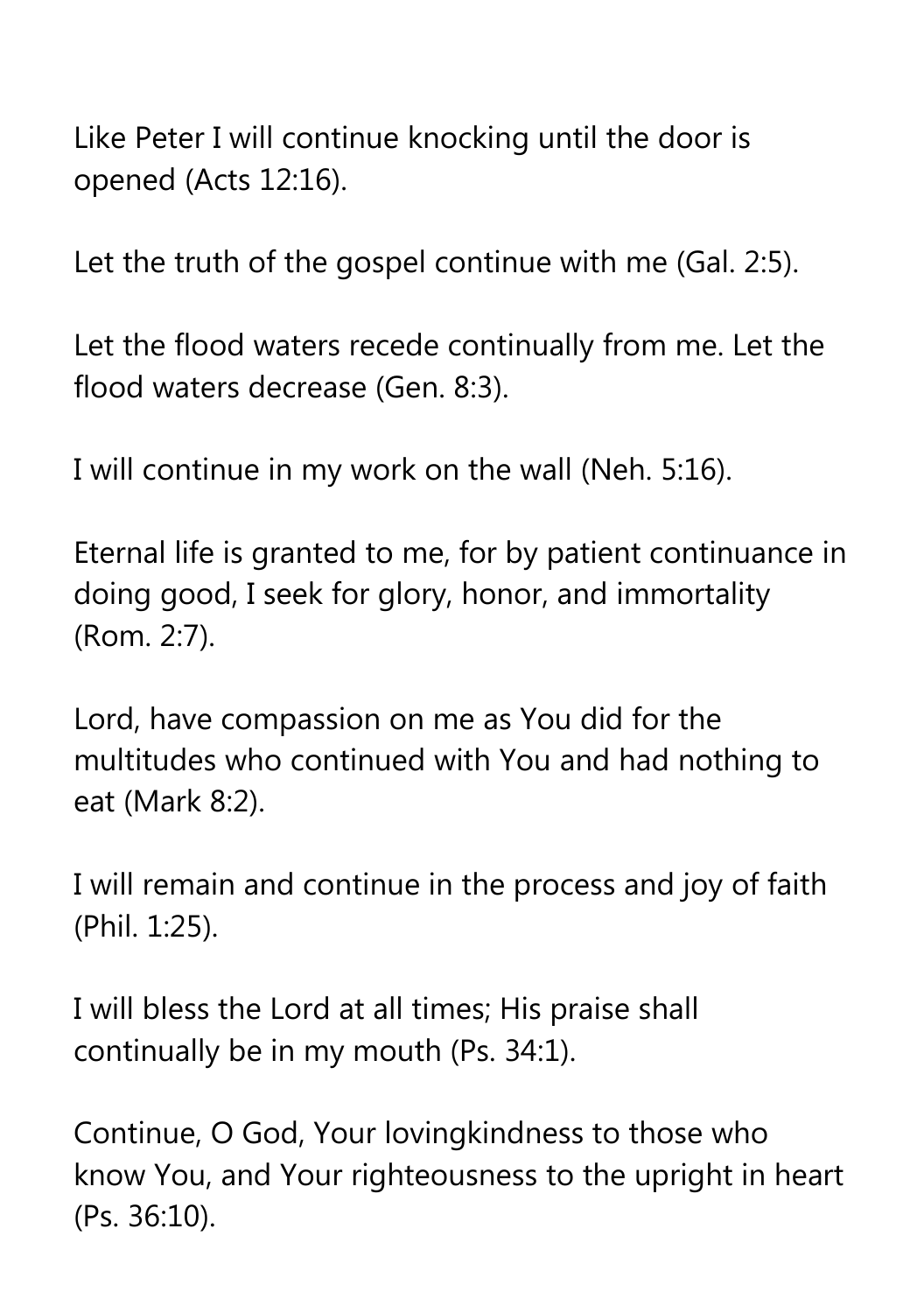Hold me up, and I shall be safe, and I shall observe Your statutes continually (Ps. 119:117).

I will be blessed in what I do, because I look into the perfect law of liberty and continue in it. I am not a forgetful hearer but a doer of the work (James 1:25).

I am like a widow, left alone, but I trust in God and continue in supplications and prayers both night and day (1 Tim. 5:5).

Lord, I will continue in Your covenant with me. Do not disregard me as You did with the children of Israel whom You led by the hand out of the land of Egypt (Heb. 8:9).

I will continually offer the sacrifice of praise to God and the fruit of my lips, giving praise to His name (Heb. 13:15).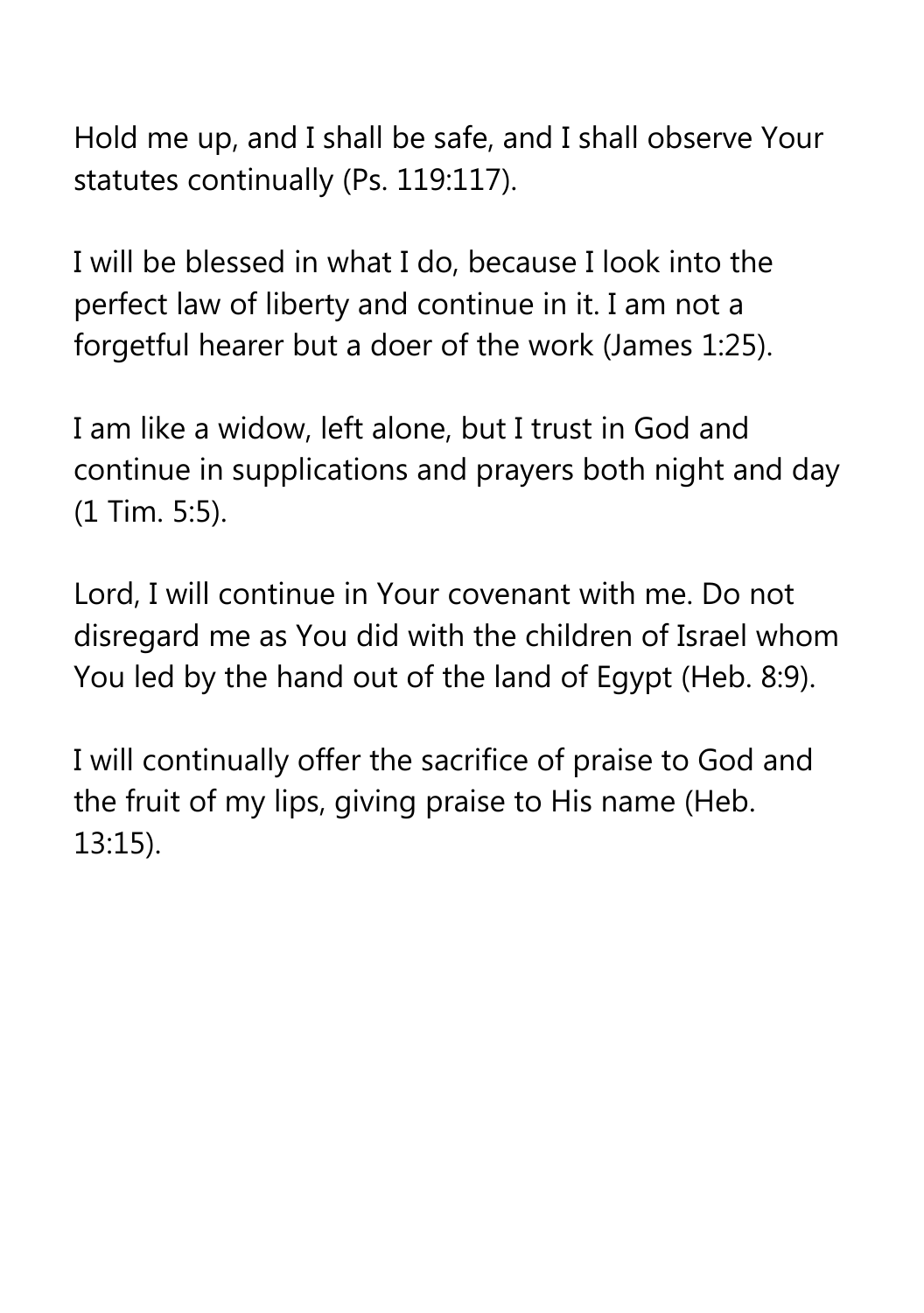# **CHAPTER 4 THE PRAYER OF A CONTRITE HEART**

**The Lord is near to those who have a broken heart, and saves such as have a contrite spirit.**

**—Psalm 34:18**

A broken spirit and a contrite heart reveal repentance and godly sorrow. This again reveals the condition of the heart. Contrite means repentant, sorrowful, and regretful. God does not despise those who are contrite and broken; His compassion is revealed toward them. God's mercy is released on the behalf of the contrite. There are many prayers in the Bible asking for the mercy of God. God responds to the cries of those who are broken and asking for mercy. Healing, deliverance, and restoration are all the result of God's mercy. Praying for mercy is a powerful way to break through. The person requesting mercy is entirely dependent upon God.

> **For thus says the High and Lofty One who inhabits eternity, whose name is Holy: "I dwell in the high and holy place, with him who has a contrite and humble spirit, to revive the spirit**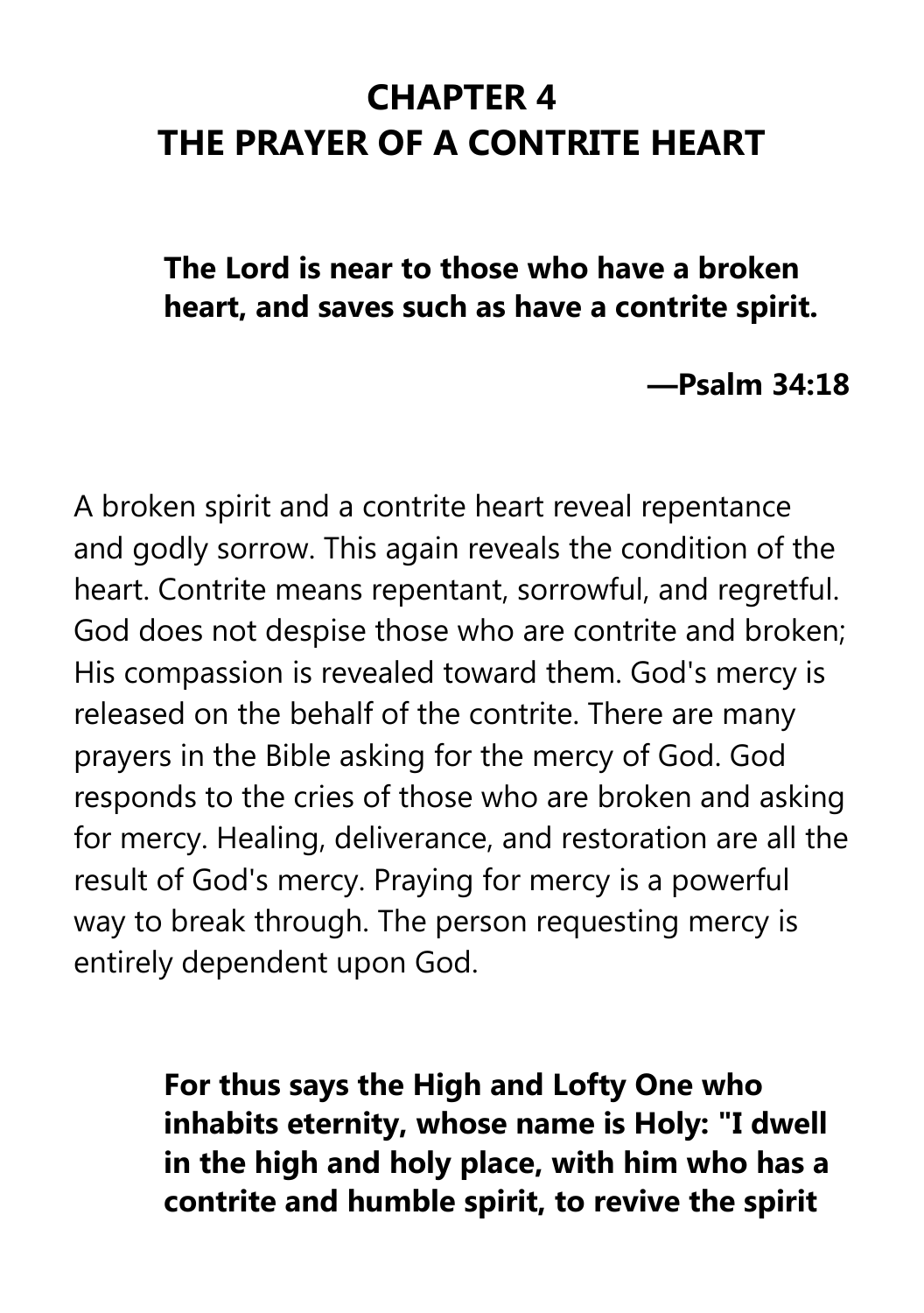**of the humble, and to revive the heart of the contrite ones."** 

 **—Isaiah 57:15**

The Lord dwells with those who have a contrite or repentant heart. He hears their prayers and grants them grace because they are sorrowful and humble.

## **COMING AGAINST A PRIDEFUL SPIRIT— LEVIATHAN, KING OF PRIDE**

**Canst thou draw out leviathan with a hook? or his tongue with a cord which thou lettest down?... His scales are his pride, shut up together as with a close seal. One is so near to another, that no air can come between them\_\_\_\_He beholdeth all high things: he is a king over all the children of pride.**

**—Job 41:1, 15-16, 34, KJV**

Leviathan is the personification of the spirit of pride. Pride is the opposite of the contrite, humble, and broken heart that God dwells with. God resists pride and turns His back on those who have given pride a place of authority in their lives. Those involved in the deliverance ministry will be familiar with Leviathan, the spirit of pride.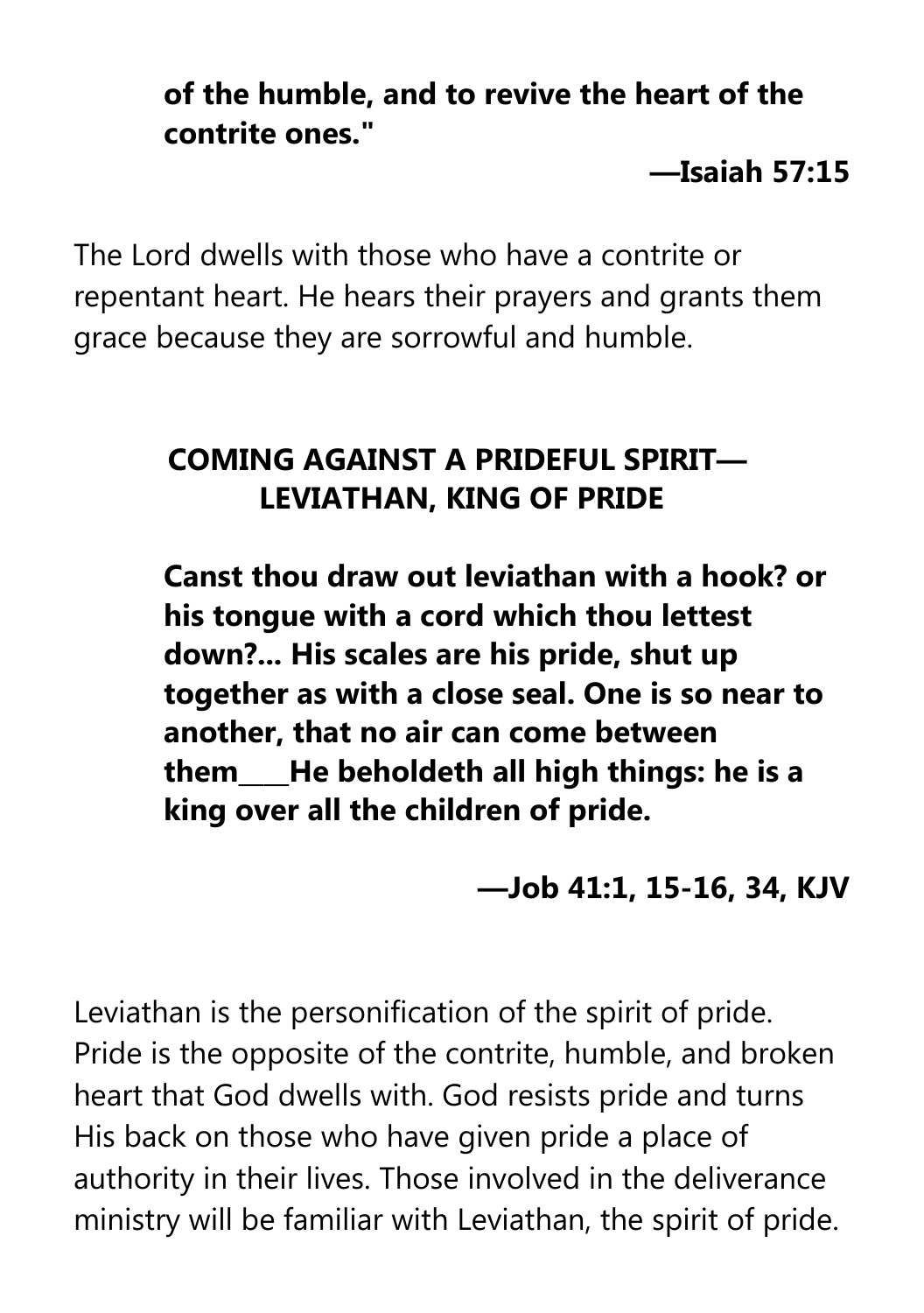You may be surprised when you encounter spirits that identify themselves as Leviathan. I am going to break down the character of this spirit so that you can get victory over it. This may be your mountain, or this may be why a mountain in your life has not been moved.

Leviathan's scales are his pride. No air can come between them. Air represents spirit, and one of the manifestations of pride is the inability to flow in the Spirit.

Leviathan will attempt to block the flow and manifestations of the Holy Spirit in the assembly. Proud people can hinder the flow of the Spirit. Humility is a key to operating in the power of the Holy Spirit. You need the power of the Holy Spirit to be able to break through the mountainous issues of life.

Leviathan protects himself with armor. Proud people have a way of closing themselves off and hiding behind the scales of pride. When attacking Leviathan, we attack and strip his scales.

# **Will he make many supplications unto thee? will he speak soft words unto thee?**

**—Job 41:3, KJV**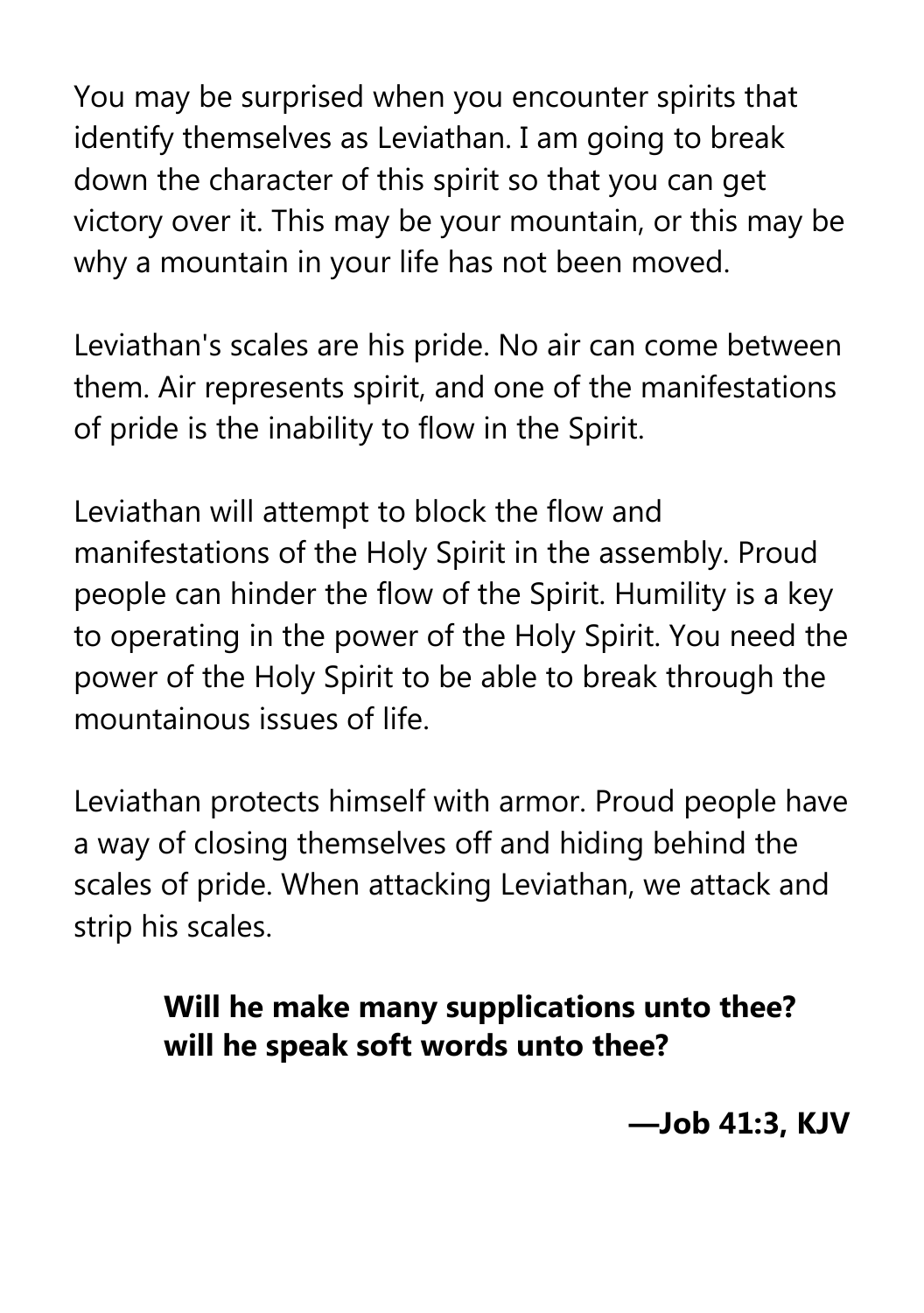Supplication is prayer, and Leviathan does not make supplication because he is too proud. Leviathan will therefore attempt to block prayer and attack prayer ministries. We have also dealt with people who get sleepy when praying and found that it can be connected to Leviathan. This is why the spirit of pride must be broken down when you are facing tough circumstances in life. If you are not able to be persistent in your prayers or you don't have a desire to pray, you will not break through.

Leviathan does not speak soft words. Harsh words are another sign of Leviathan. He speaks roughly and does not speak with kindness.

## **Will he make a covenant with thee? Wilt thou take him as a servant for ever?**

**—Job 41:4, KJV**

Leviathan does not keep covenant. Leviathan is a covenant-breaking spirit. Many marriages have suffered because of the operation of Leviathan. A marriage will not survive if mates operate in pride and lack submission to one another. If you are facing impossible issues in your marriage, pride may be why. Covenant is also the key way through which believers receive the blessing and peace of God in their lives. Without covenant with God, there is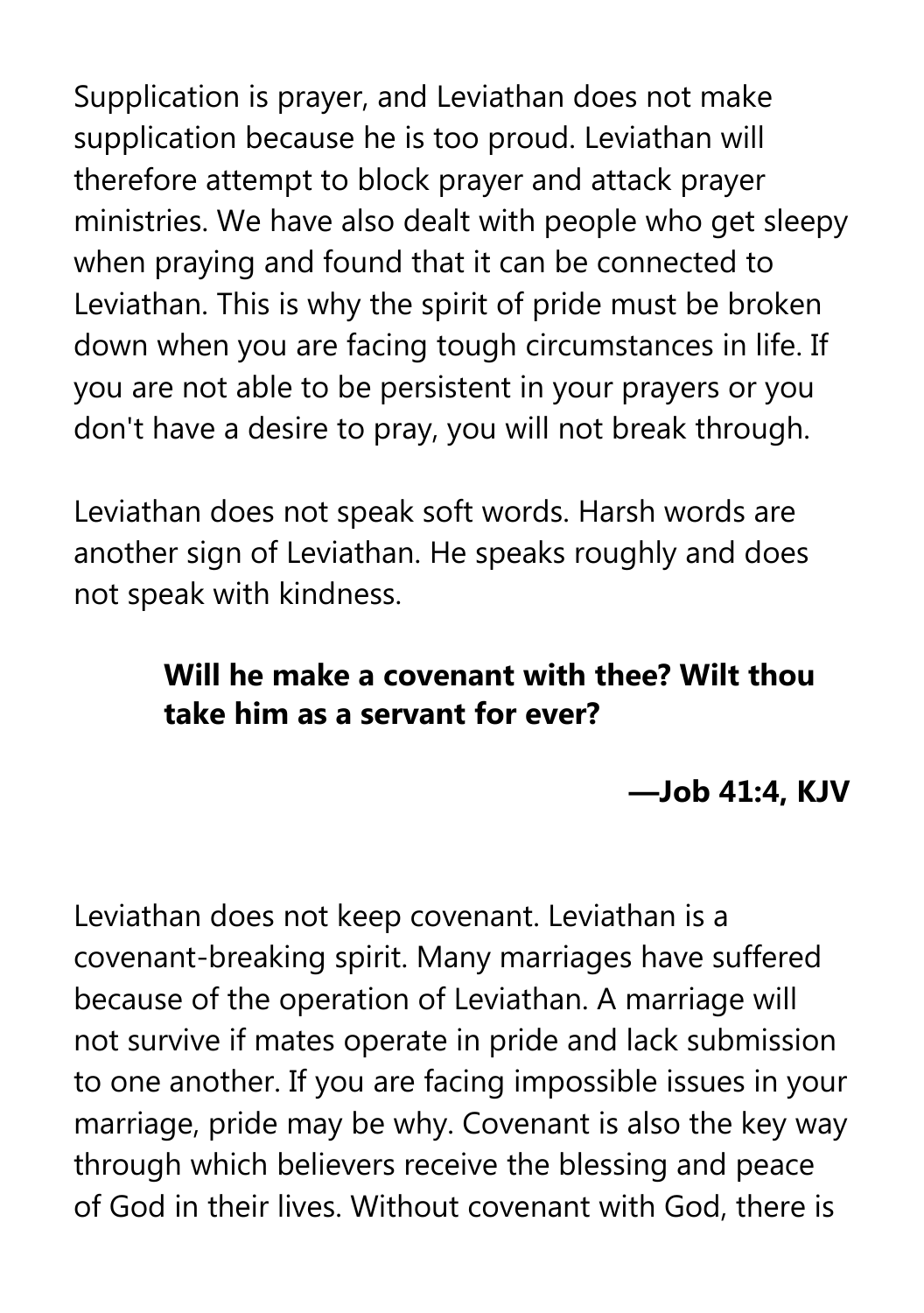no peace, prosperity, protection, and healing.

Leviathan does not serve. Pride will prevent us from serving one another. Serving is an act of humility, and Leviathan hates it.

#### **Wilt thou play with him as with a bird? or wilt thou bind him for thy maidens?**

**—Job 41:5, KJV**

Don't play with pride. He is not a pet.

### **Lay thine hand upon him, remember the battle, do no more.**

**—Job 41:8, KJV**

The battle with pride may be one of the most difficult you will encounter. Pride is very strong in the lives of many, and it will take a fierce determination and persistence to defeat it.

# **In his neck remaineth strength... —Job 41:22, KJV**

Leviathan is stiff-necked. Stubbornness and rebellion are signs of Leviathan. Israel was always called a stiff-necked people. God judged them for their stubbornness and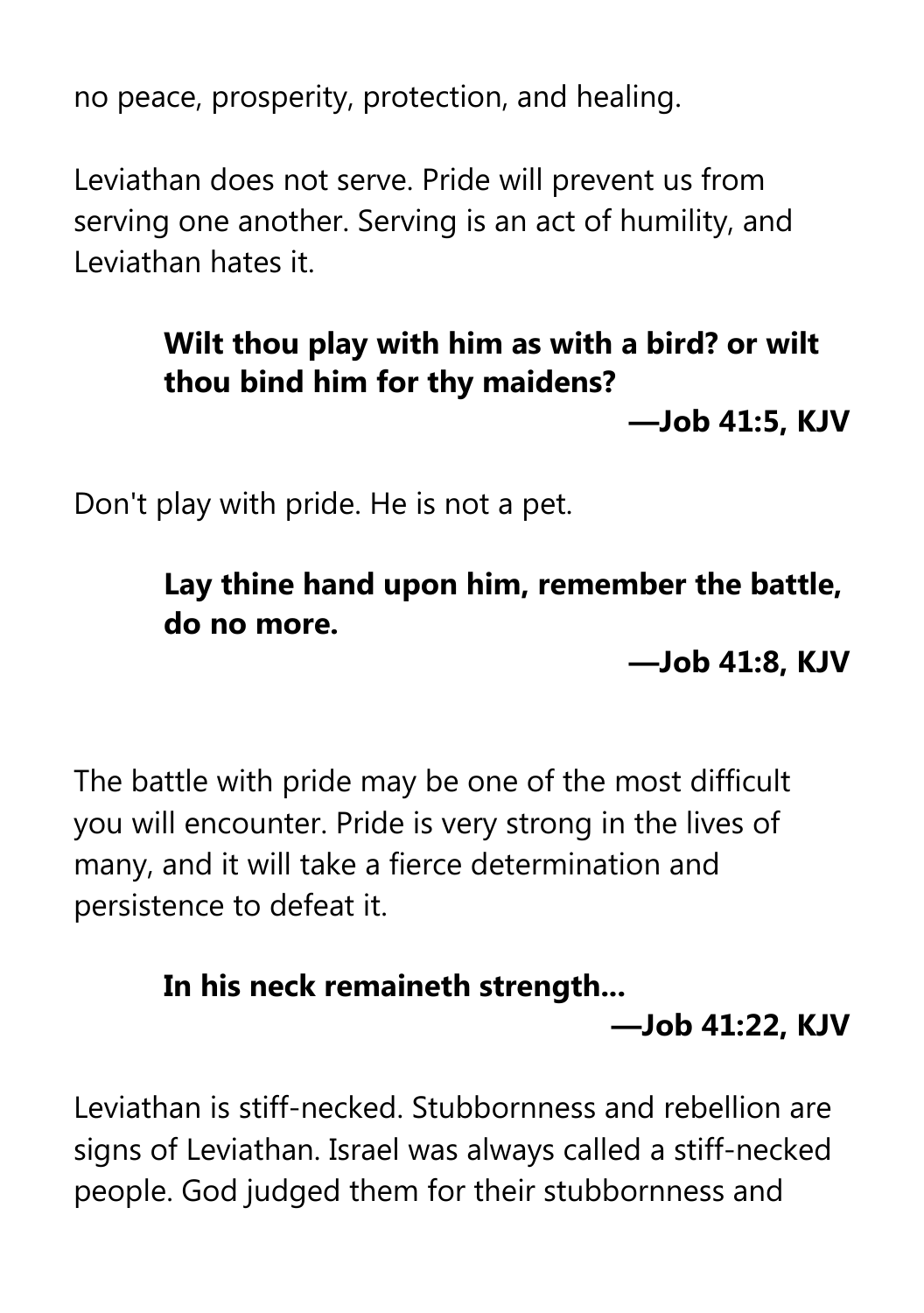rebellion.

## **His heart is as firm as a stone; yea, as hard as a piece of the nether millstone.**

**—Job 41:24, KJV**

Hardness of heart is another characteristic of Leviathan. It is also a root cause of divorce. (See Matthew 19:8.) Hardness of heart is connected to unbelief and the inability to understand and comprehend spiritual things.

# **He maketh the deep to boil like a pot: he maketh the sea like a pot of ointment. —Job 41:31, KJV**

Leviathan dwells in the deep. Pride can be so deeply rooted in our lives and can be difficult to pull out. He is in the sea, which represents the nations. He causes the deep to boil and is responsible for restlessness.

> **Thou brakest the heads of leviathan in pieces, and gavest him to be meat to the people inhabiting the wilderness.**

> > **—Psalm 74:14, KJV**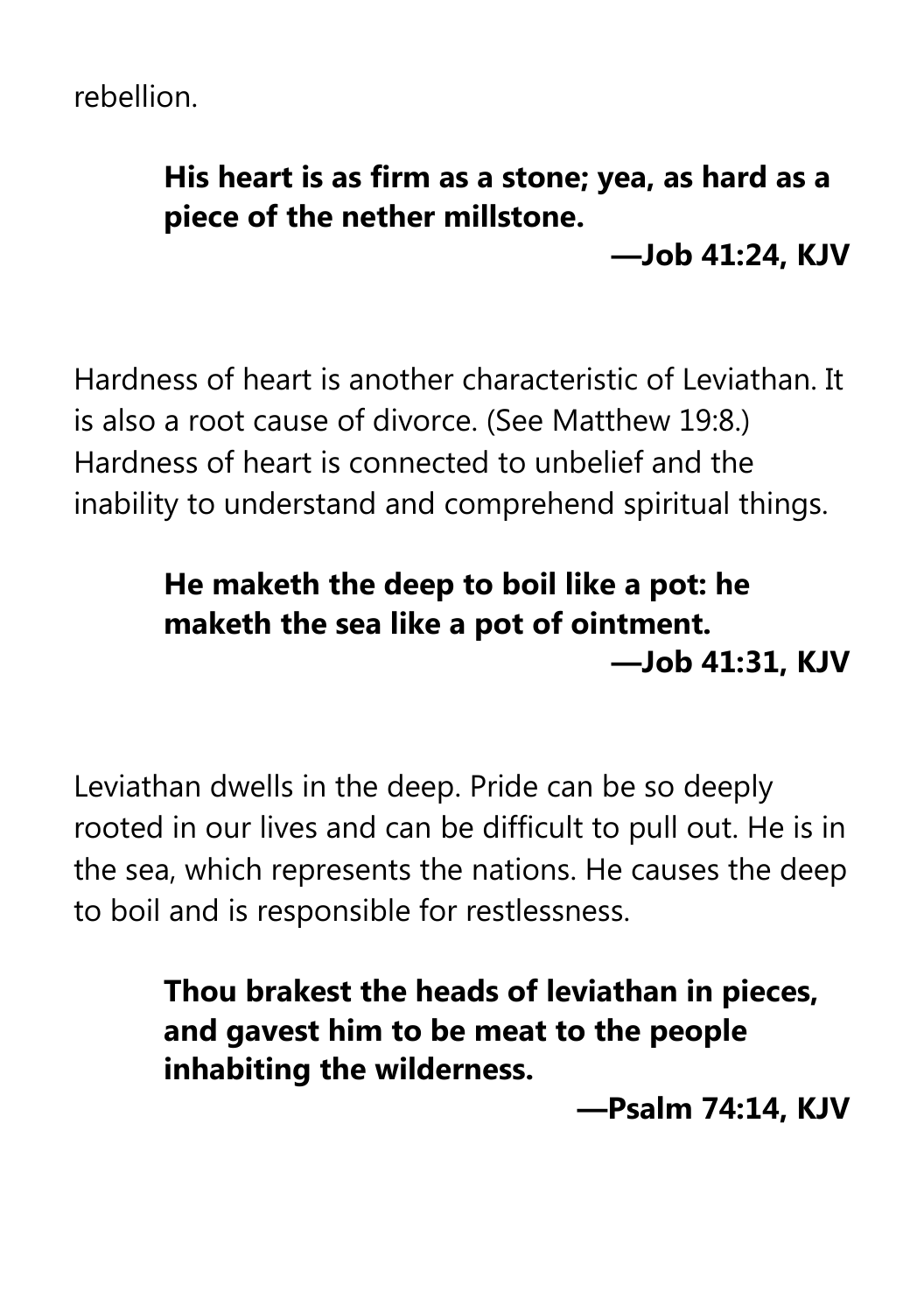God has the power to smite and break Leviathan's head (authority). God is our King working salvation (deliverance) in the earth.

## **I humbled my soul with fasting... —Psalm 35:13, KJV**

Fasting is a great weapon against pride. When we fast, we humble our souls. We will talk more about the power combination of prayer and fasting in the last chapter.

Deliverance from Leviathan brings peace, favor, joy, and liberty. Pharaoh was a leviathan. God released His people from Pharaoh's grip through terrible judgments. The people left Egypt and journeyed to the Promised Land, a land flowing with milk and honey. Prosperity will come with deliverance from Leviathan

Spirits of pride include arrogance, haughtiness, puffed up, self-exaltation, vanity, rebellion, stubbornness, scorning, defiance, anti-submissive, ego, perfection, Rahab, and Orion. Pride brings destruction. Pride brings a curse and causes a person to err (Ps. 119:21). God resists the proud (James 4:6). The fear of the Lord is to hate pride and arrogance (Prov. 8:13). God attempts to hide pride from man through dreams (Job 33:14-17). Sometimes sickness is the result of pride (vv. 17-26).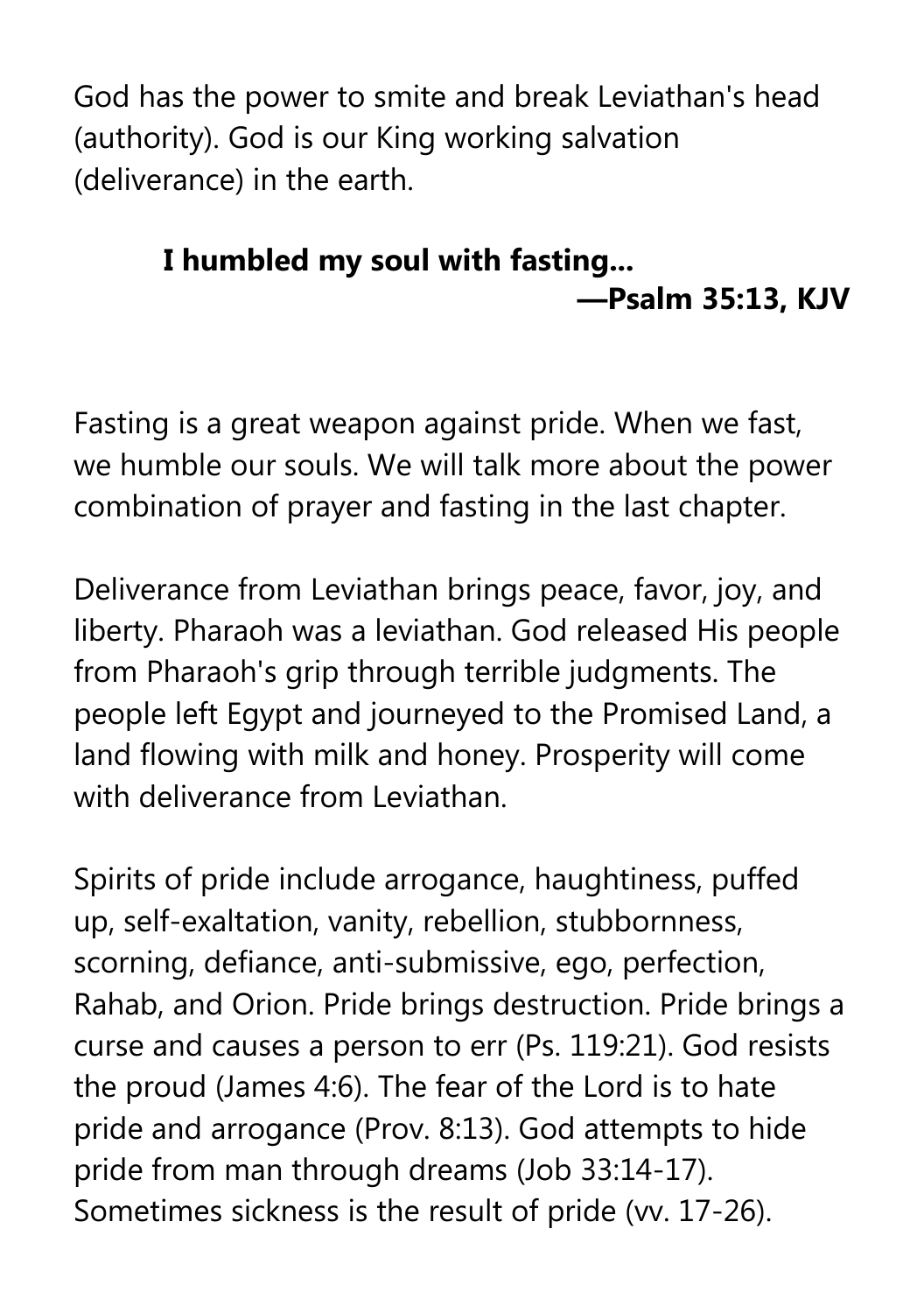Those who walk in pride, God is able to abase (Dan. 4:37).

#### **DELIVERANCE THROUGH REPENTANCE**

Pride causes rebellion and lack of repentance. Repentance shows humility and an openness to God's will being done. It shows a realization of His divine sovereignty and wisdom. Repentance is also a sign that the purpose and benefit of Christ's death have been received. When we repent, we take on the righteousness of Christ.

Sometimes the mountains of life are in your way because of unrepentant sin. You can have all the faith you want, worship and seek after God, but if you are not repenting and turning away from the sinful habits in your life, you could be making your way hard (Prov. 13:15). The good news is that if you confess your sin, God is faithful and just to forgive you of your sin and cleanse you from all unrighteousness (1 John 1:9).

Being able to speak to a mountain and have it move means that you are in right standing with God. The Bible says that the prayers of the righteous are powerful and effective (James 5:16). When you stand righteous and humble before God, believing in faith that He has heard you, you can have confidence that you will have what you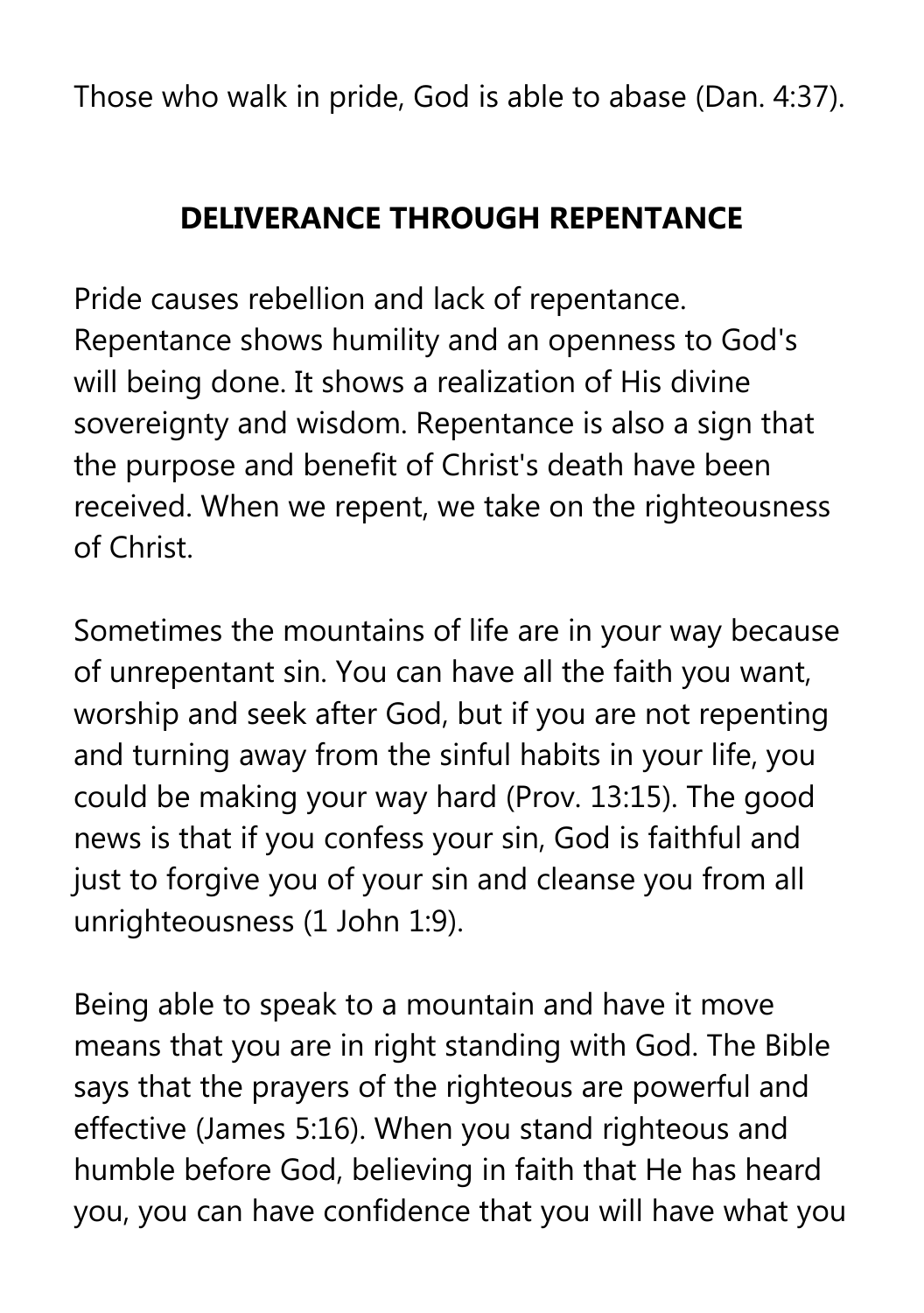have prayed.

#### **PRAYERS FOR MERCY**

Hear me when I call, O God of my righteousness: You enlarged me when I was in distress; have mercy on me, and hear my prayer (Ps. 4:1, KJV).

Have mercy upon me, O Lord; for I am weak: O Lord, heal me; for my bones are troubled (Ps. 6:2).

Have mercy upon me, O Lord; consider my trouble that I suffer from those who hate me. Lift me up from the gates of death (Ps. 9:13).

Hear, O Lord, when I cry with my voice: have mercy also upon me, and answer me (Ps. 27:7).

Hear, O Lord, and have mercy on me: Lord, be my helper (Ps. 30:10).

Have mercy on me, O Lord, for I am in trouble: my eye is consumed with grief, yes, my soul and my body (Ps. 31:9).

Have mercy on me, O God, according to Your lovingkindness: according to the multitude of Your tender mercies blot out my transgressions (Ps. 51:1).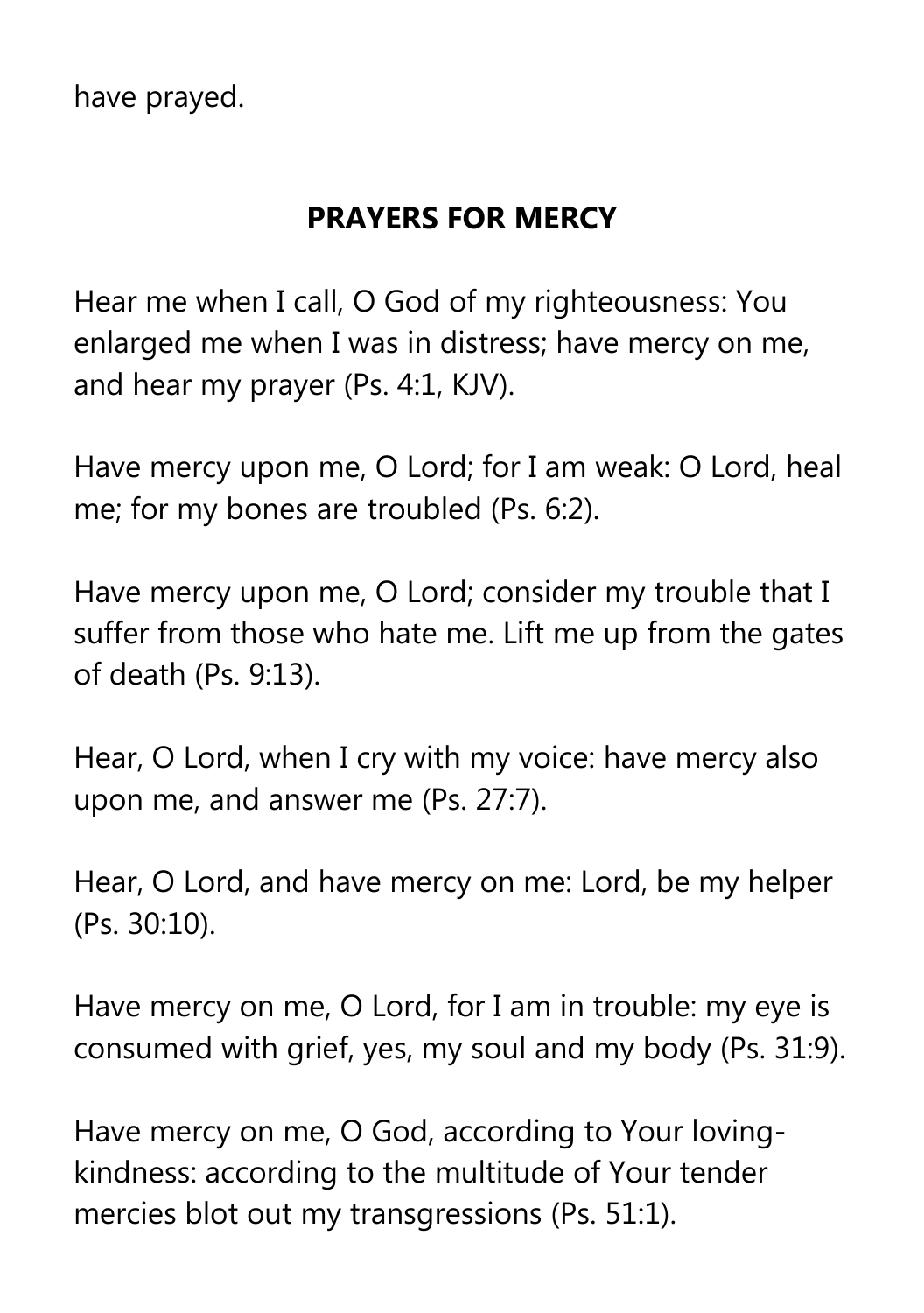Behold, as the eyes of servants look to the hand of their masters, and as the eyes of a maiden to the hand of her mistress; so my eyes wait on the Lord my God, until He has mercy on me (Ps. 123:2).

Jesus, Master, have mercy on me (Luke 17:13).

Jesus, son of David, have mercy on me (Luke 18:38).

I will not hold my peace, but I cry out to You all the more, "Son of David, have mercy on me" (Luke 18:39).

## **PRAYERS OF REPENTANCE**

Lord, I repent in dust and ashes (Job 42:6).

I will repent so that I won't perish (Luke 13:3).

I repent for my wickedness and pray that the thoughts of my heart be forgiven me (Acts 8:22).

I will not tolerate the spirit of Jezebel in my life. I will not suffer anguish because of her adultery. I will repent and hold fast to what I have (Rev. 2:20-25).

Thank You, Lord, that my sins have been blotted out and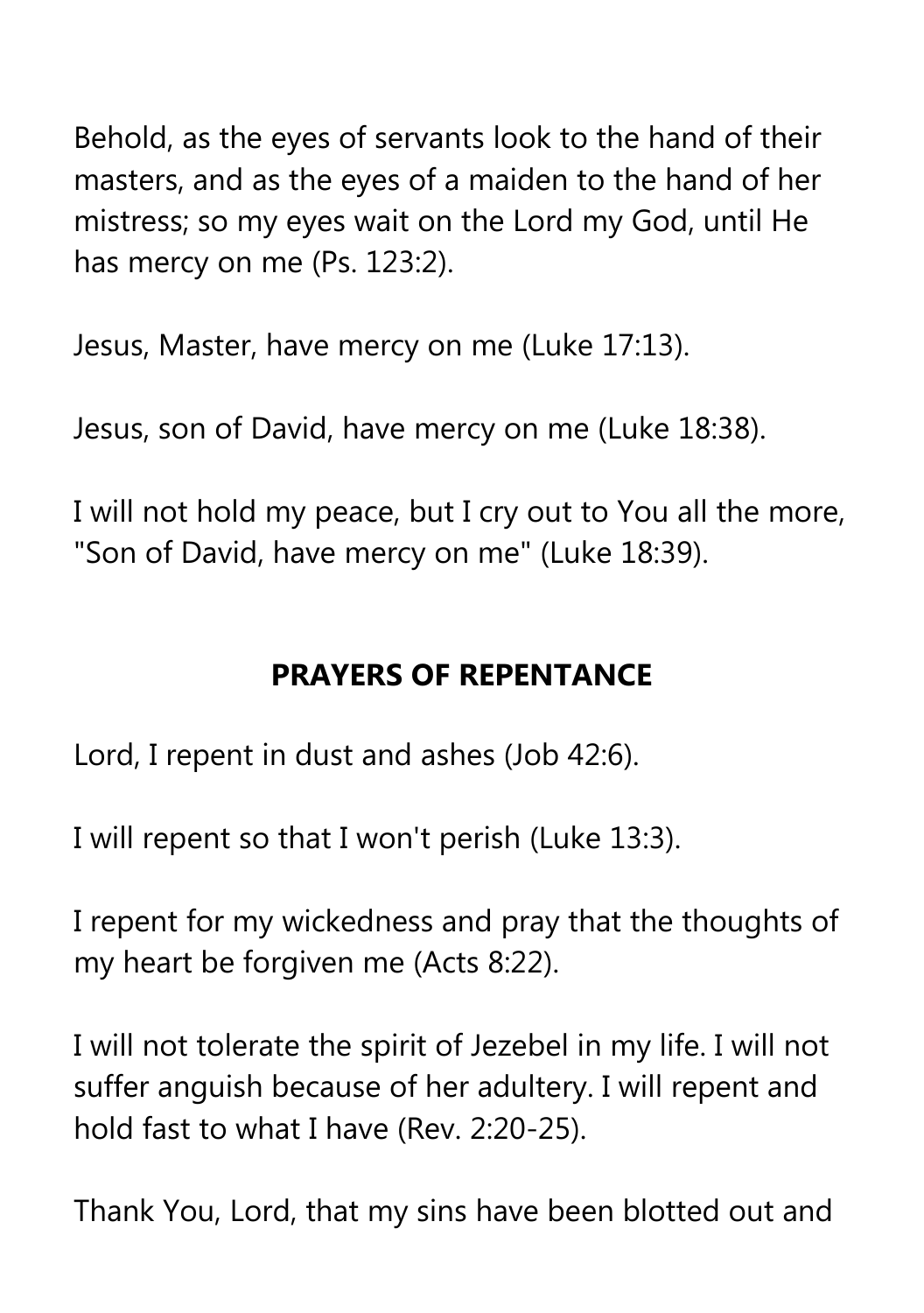times of refreshing have come from Your presence, because I have repented and been converted (Acts 3:19).

Lord, I repent. Do not remove my lampstand from its place (Rev. 2:5).

I receive the gift of the Holy Spirit, because I have repented and have been baptized (Acts 2:38).

Lord, I repent, for Your kingdom is at hand (Matt. 3:2).

Lord, I repent, that Your mighty works will be done in me (Matt. 11:20).

I will be zealous and repent because You love me and chasten me (Rev. 3:19).

I will turn to God and do the works befitting repentance (Acts 26:20).

I repent now for You will not always overlook my ignorance (Acts 17:30).

The Assyrian will not be my king, because I willingly repent (Hosea 11:5).

I repent and believe in the gospel (Mark 1:1).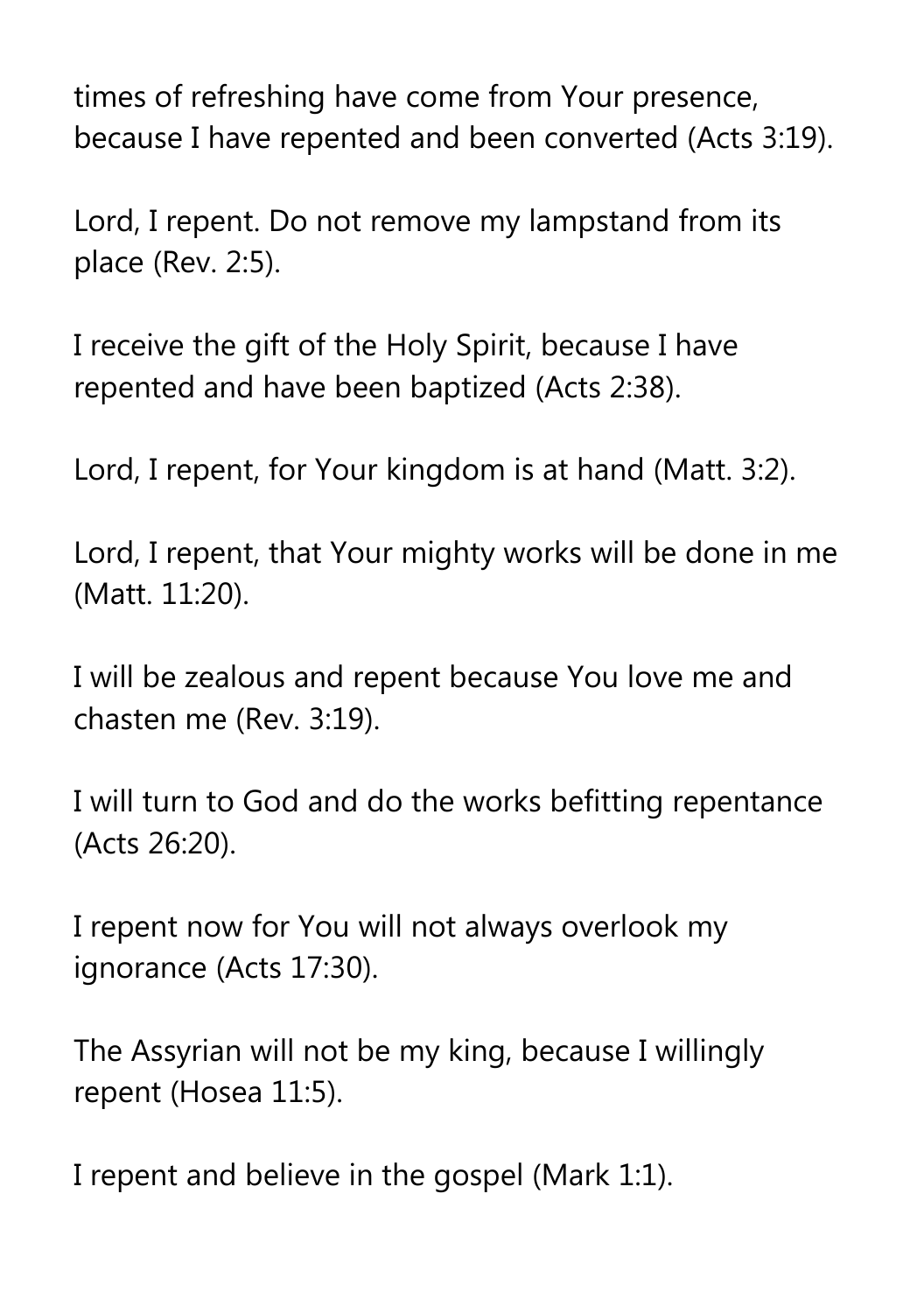I repent now of my evil way and evil doings that I may dwell in the land that the Lord has given to me and my fathers forever (Jer. 25:5).

I repent, Lord, and turn away from my idols and all my abominations (Ezek. 14:6).

Do not judge me, O Lord. I repent and turn from all my transgressions so that iniquity will not be my ruin (Ezek. 18:30).

I repent and make supplication to You, Lord, saying, "I have sinned and done wrong. I have committed wickedness" (1 Kings 8:47).

I remember what I have received and heard. I hold fast, repent, and remain watchful (Rev. 3:3).

Let repentance and remission of sins be preached in His name to all nations (Luke 24:47).

I repent before God and remain faithful toward my Lord Jesus Christ (Acts 20:21).

Godly sorrow produces repentance leading to salvation. I will not regret it (2 Cor. 7:10).

The Lord gives repentance to Israel and forgiveness of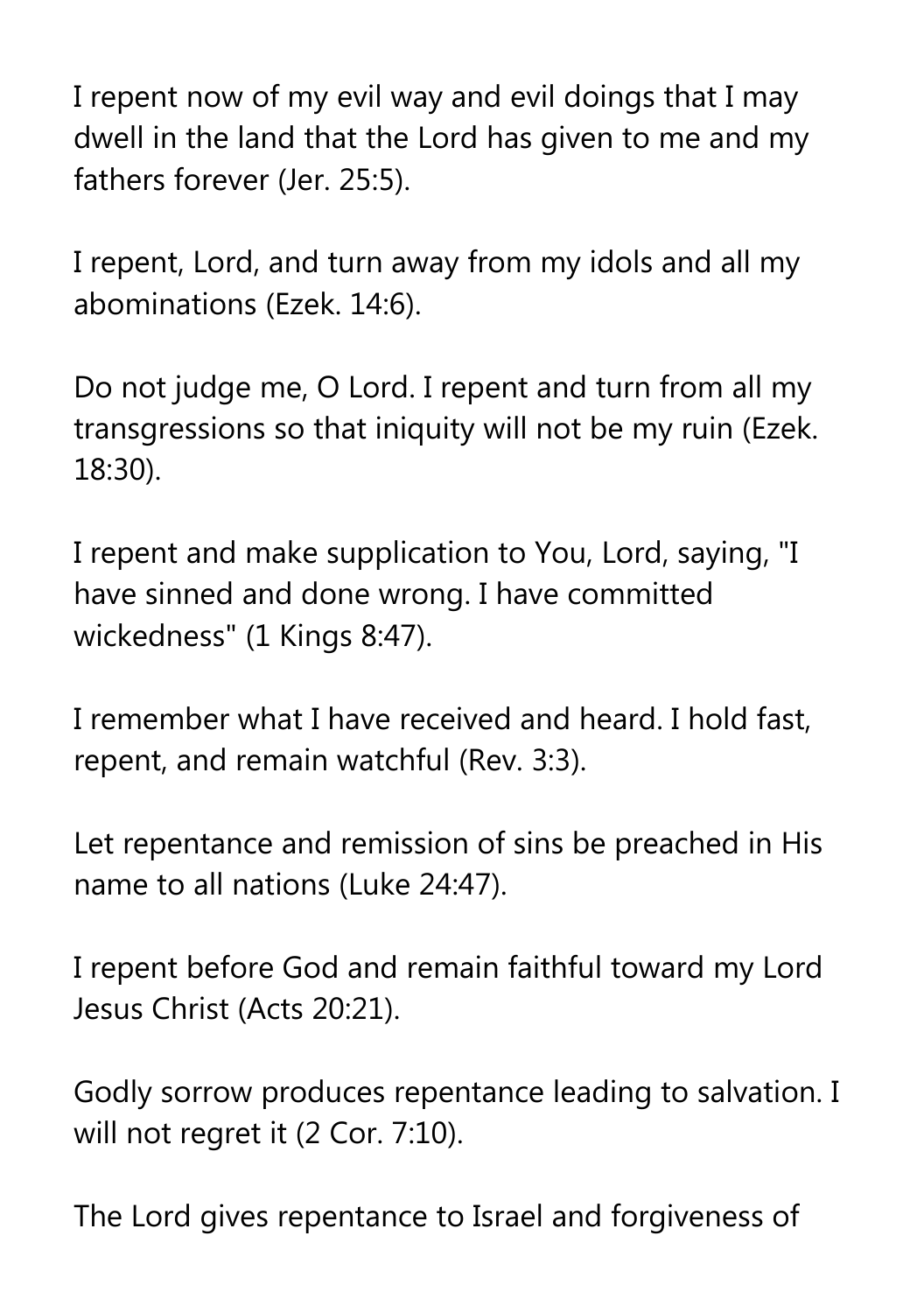sins (Acts 5:31).

I will arise and go to my Father, and I will say to Him, "Father, I have sinned against heaven and before You" (Luke 15:18).

## **PRAYERS AND DECLARATIONS OF THE HUMBLE**

Lord, I am humble. Guide me in justice and teach me Your ways (Ps. 25:9).

I will humble myself in the sight of the Lord, and He will lift me up (James 4:10).

I will not allow pride to enter my heart and cause me shame. I will be humble and clothed in wisdom (Prov. 11:2).

Lord, You take pleasure in me. You beautify me with salvation because I am humble (Ps. 149:4).

Lord, You will look on everyone who is proud, and You will humble them (Job 40:11).

Lord, You will save me (Ps. 18:27).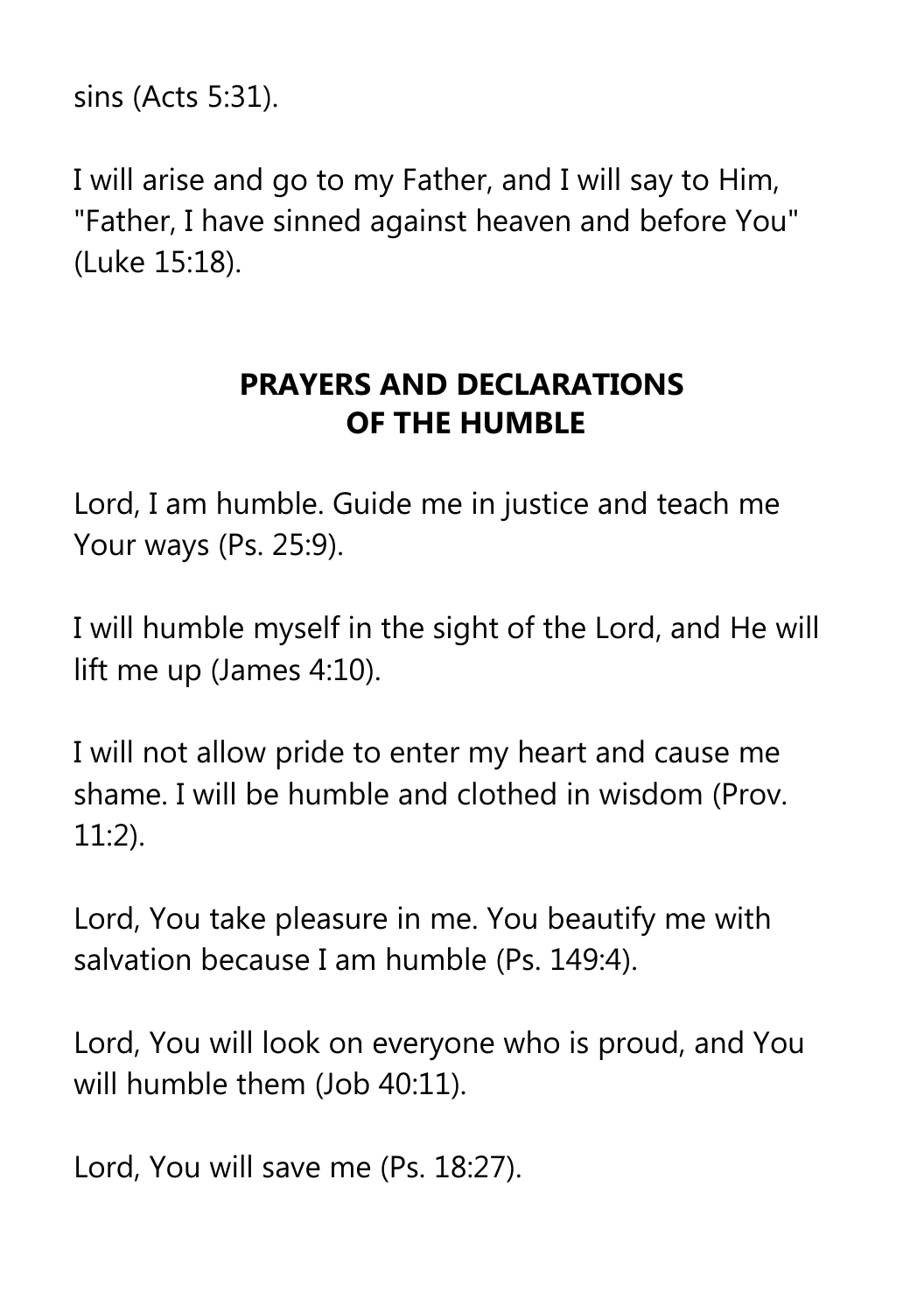I will retain honor (Prov. 29:23).

I am better off being of a humble spirit with the lowly than dividing the spoil with the proud (Prov. 16:19).

I will humble myself under the mighty hand of God that He may exalt me in due time (1 Pet. 5:6).

My soul will make its boast in the Lord. The humble will hear of it and be glad (Ps. 34:2).

I will see what God has done and be glad. Because I seek God, my heart will live (Ps. 69:32).

I will not be like Amon, but I will humble myself before the Lord and will not trespass more and more (2 Chron. 33:23).

I will remove my turban and take off my crown and let nothing be the same. I will exalt the humble and humble the exalted (Ezek. 21:26).

I am in the midst of a meek and humble people, and they will trust in the name of the Lord (Zeph. 3:12).

I will increase my joy in the Lord. I will rejoice in the Holy One of Israel (Isa. 29:19).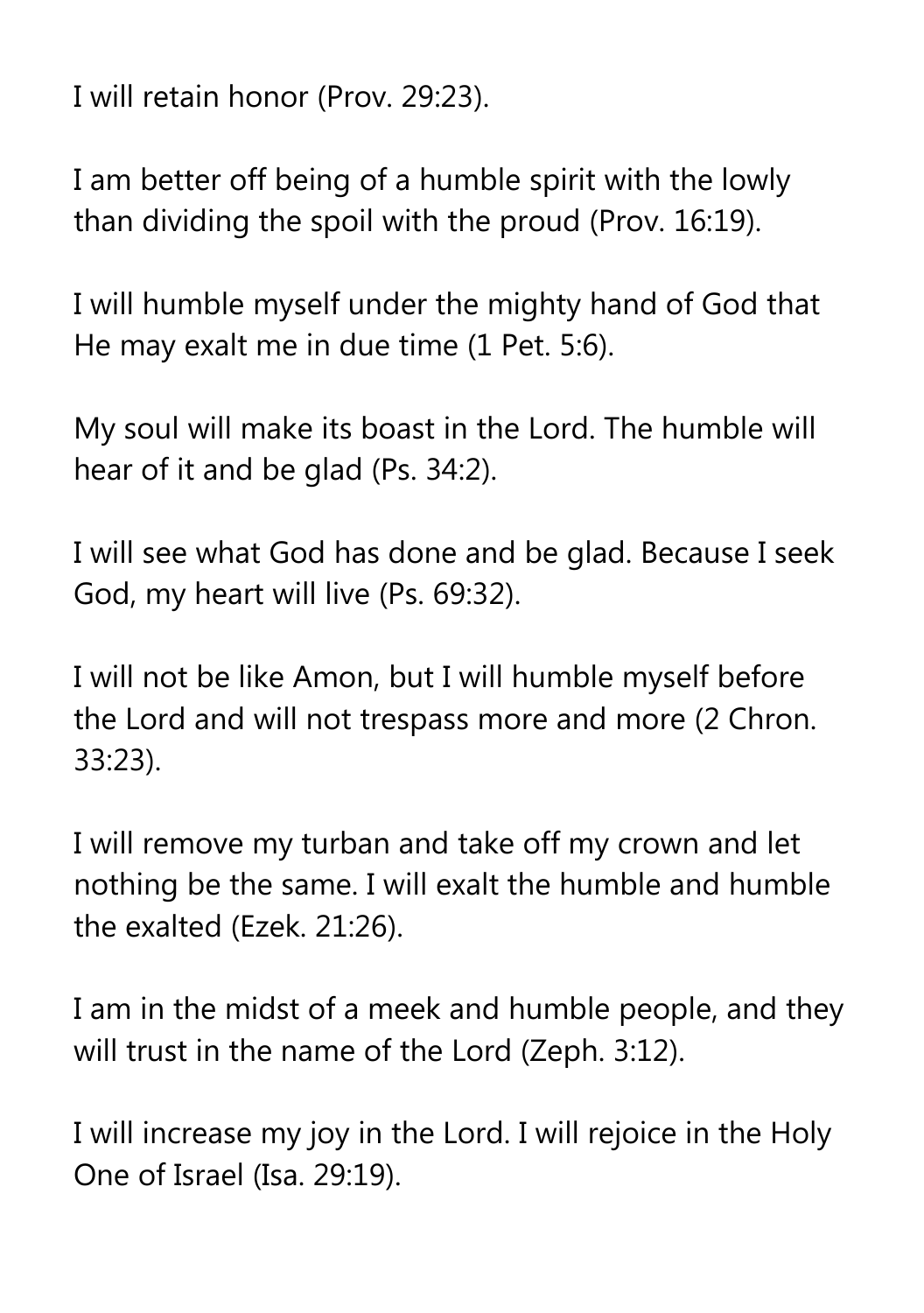Like Daniel, I will not fear, because I know that from the first day I set my heart to understand Your ways and to humble myself before You, You heard my words and have come to me (Dan. 10:12).

Lord, humble me and test me that I might do good in the end (Deut. 8:16).

I proclaim a fast right here that I might humble myself before my God, to seek from Him the right way for me and my children and all of my possessions (Ezra 8:21).

My God will humble me among His people and I will mourn for many who have sinned before and have not repented of the uncleanness, fornication, and lewdness that they have practiced (2 Cor. 12:21).

Lord, You said that if I humble myself, pray and seek Your face, and turn from my wicked ways, then You will hear from heaven and will forgive my sin and heal my land. Lord, I will do as You have commanded (2 Chron. 7:14).

Lord, You will dwell with him who has a contrite and humble spirit. You will revive the spirit of the humble and the hearts of the contrite ones. Let me be as they are (Isa. 57:15).

I will remember that the Lord my God led me all the way,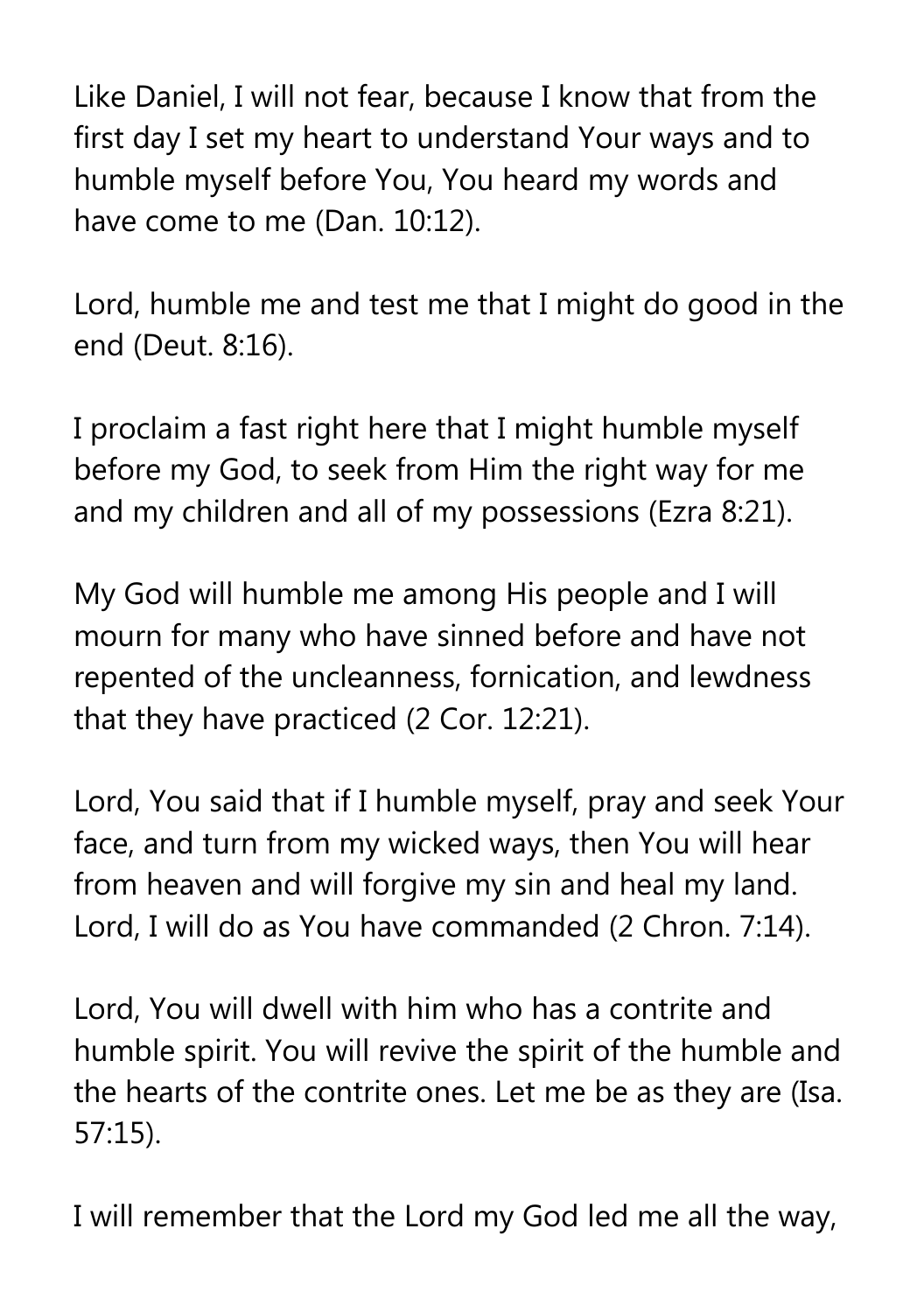even in the wilderness, to humble me and test me, to know what was in my heart, whether I would keep His commandments or not (Deut. 8:2).

God, You give more grace. You resist the proud but give grace to the humble (James 4:6).

Let me be like Moses, who was very humble, more than all the men who were on the face of the earth (Num. 12:3).

Lord, You do not forget the cry of the humble (Ps. 9:12). Arise, O Lord! O God, lift up Your hand! Do not forget the humble (Ps. 10:12).

I will not set my mind on high things, but I will associate with the humble. I will not be wise in my own opinion (Rom. 12:16).

I will not pervert the way of the humble (Amos 2:7).

Lord, You have heard the desire of the humble; You will prepare their heart; You will cause Your ear to hear (Ps. 10:17).

I will submit myself to my elders. I will be clothed in humility, and God will give me grace (1 Pet. 5:5).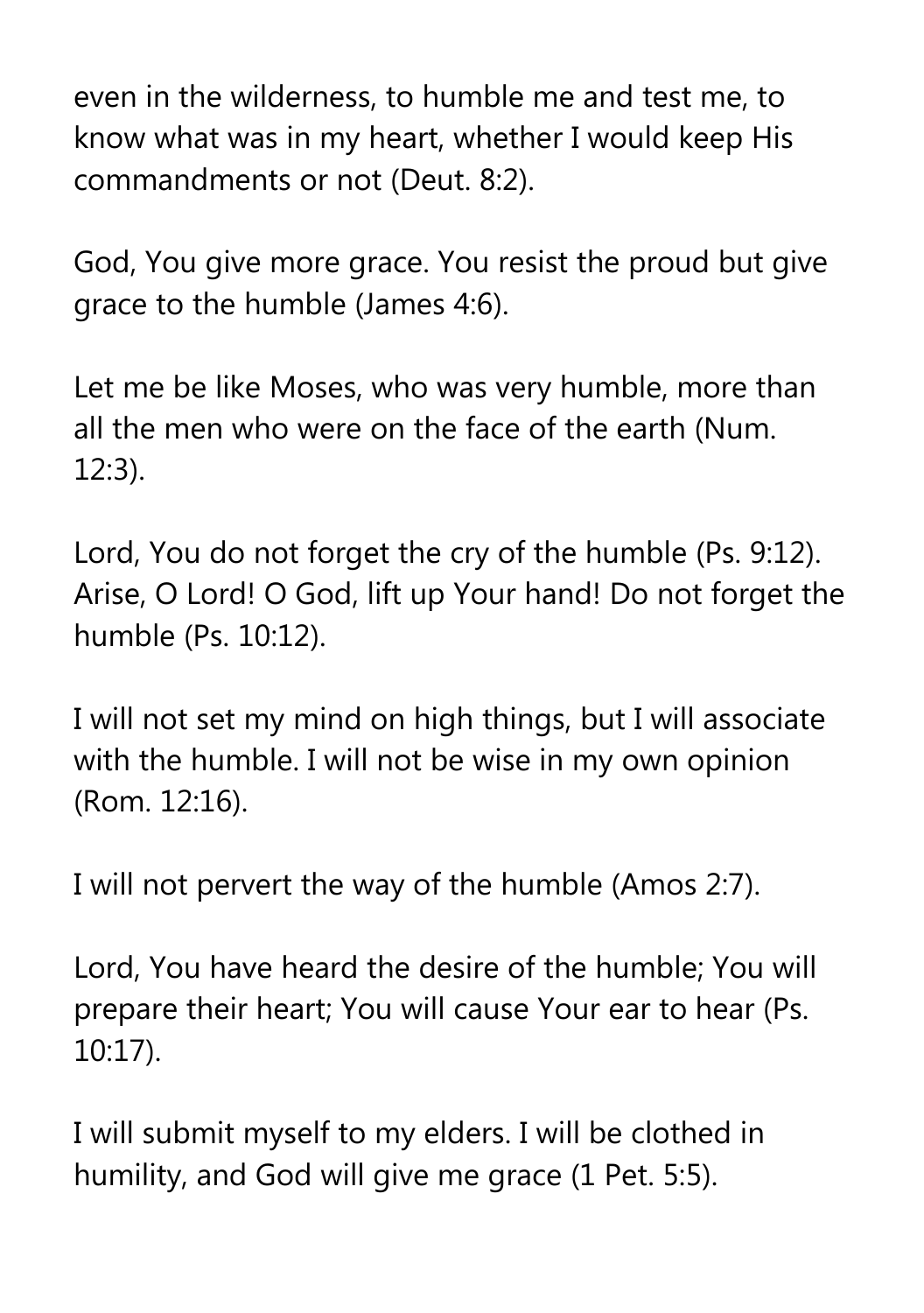By humility and the fear of the Lord are riches, honor, and life (Prov. 22:4).

I will speak evil of no one. I will be peaceable and gentle, showing all humility to all men (Titus 3:2).

In humility I will correct those who are in opposition, and perhaps God will grant them repentance so that they may know the truth (2 Tim. 2:25).

The fear of the Lord is the instruction of wisdom, and before honor is humility (Prov. 15:33).

Before destruction the heart of a man is haughty, and before honor is humility (Prov. 18:12).

As the elect of God, holy and beloved, I will put on tender mercies, kindness, humility, meekness, and long-suffering (Col. 3:12).

I will seek the Lord. I will seek righteousness and humility so that I may be hidden in the day of the Lord's anger (Zeph. 2:3).

I take on the yoke of Christ, learning from Him, for He is meek and lowly in heart (Matt. 11:29).

I will do what the Lord requires of me: I will do justly, love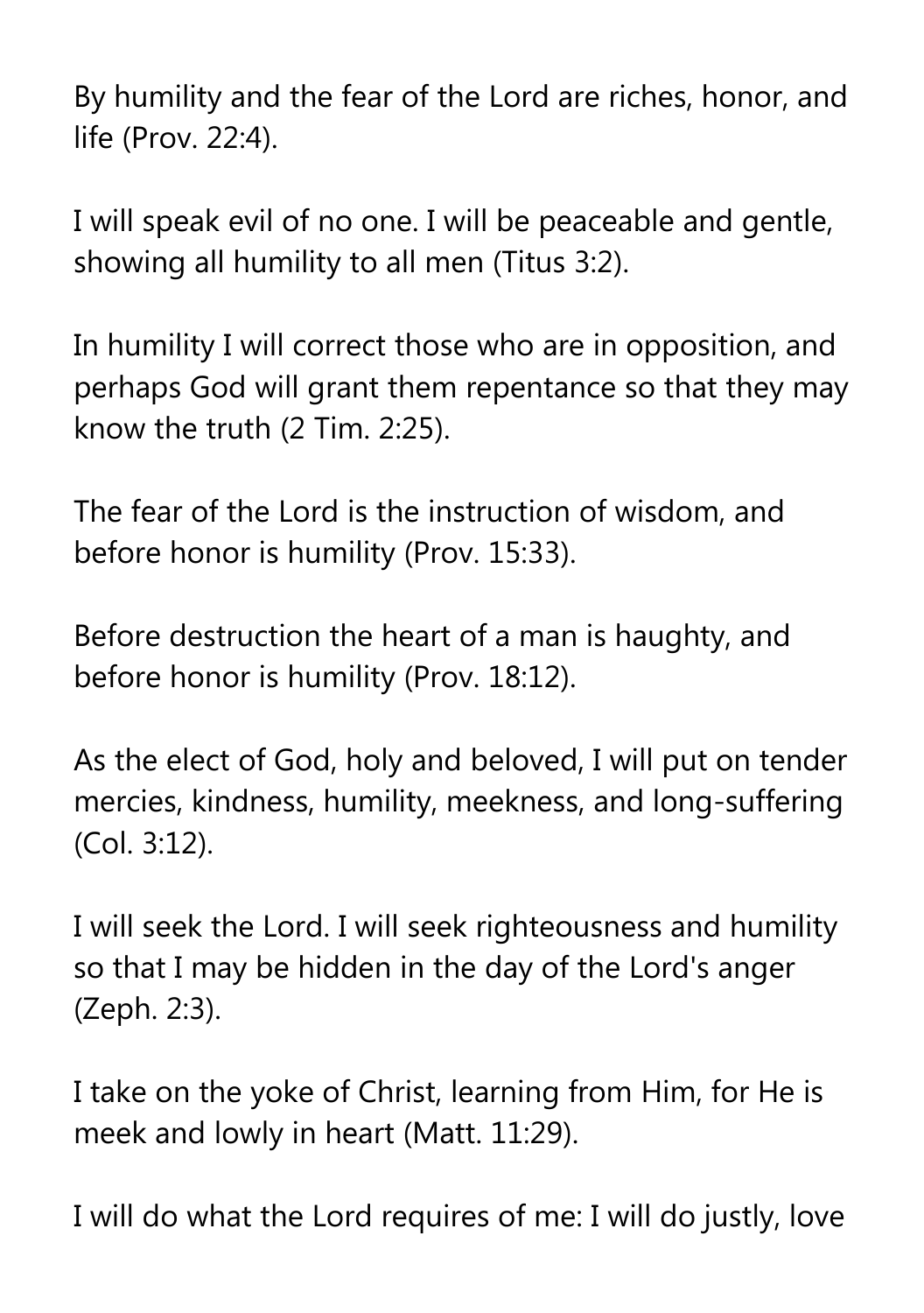mercy, and walk humbly with my God (Mic. 6:8).

I desire to be like Christ, who humbled Himself and became obedient to the point of death, even the death of the cross (Phil. 2:8).

Lord, I have humbled myself; please do not bring calamity upon me (1 Kings 21:29).

Through humility and the fear of the Lord I am given riches and honor and life (Prov. 22:4).

The Lord regards the lowly (Ps. 138:6).

I will humble myself as a little child (Matt. 18:4).

#### **PRAYERS THAT BREAK A PRIDEFUL SPIRIT**

May the Lord ruin the pride of Judah and the great pride of Jerusalem (Jer. 13:9).

I break the pride of Moab. It shall no longer be proud of its haughtiness, pride, and wrath. The lies it speaks will not be so (Isa. 16:6).

Thank You, Lord, that You turn me from my deeds and conceal my pride from me so that my soul may be kept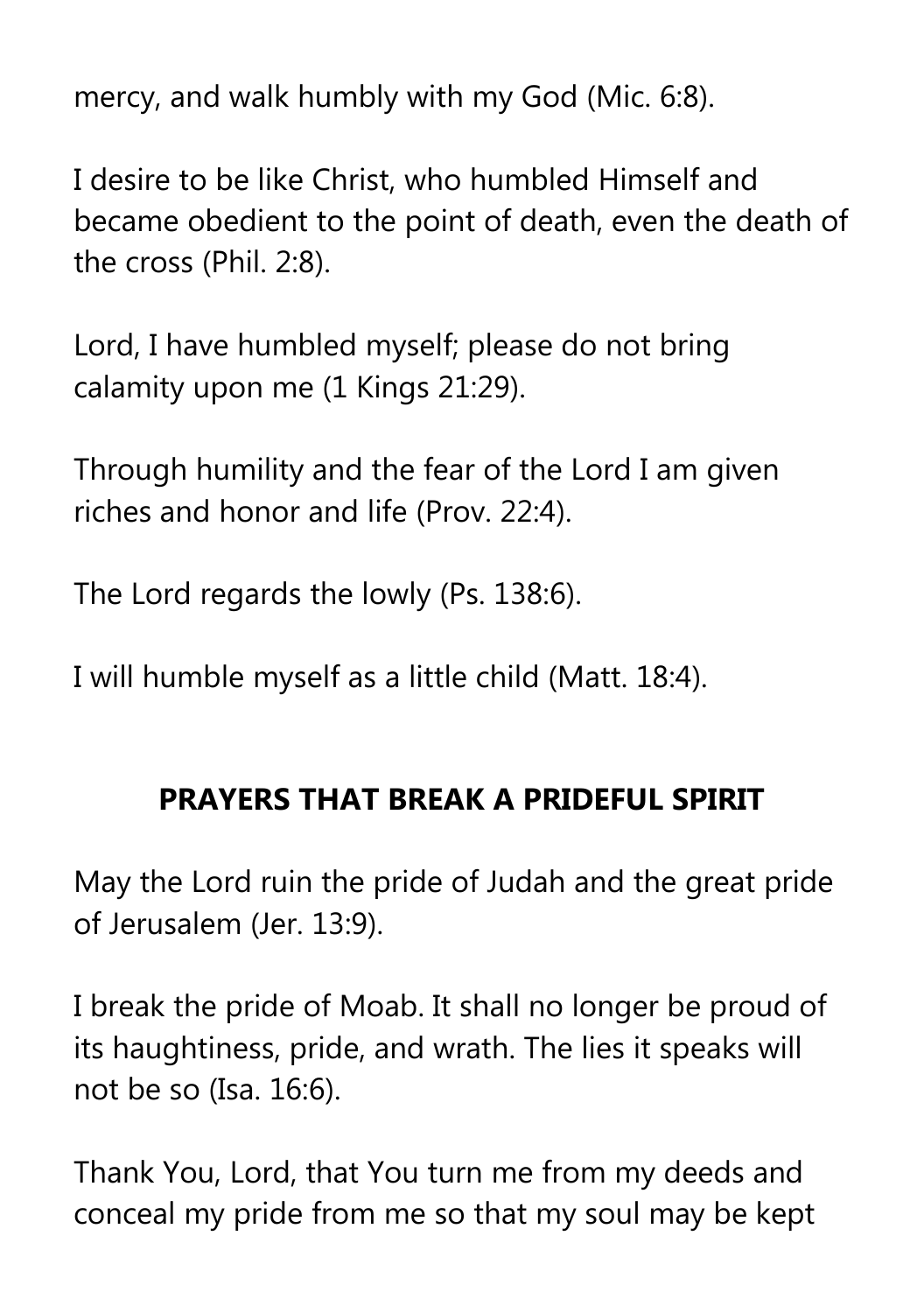back from the Pit and my life from perishing by the sword (Job 33:17).

Lord, I break the spirit of pride. Please answer when I cry out (Job 35:12).

I rebuke the shame that comes from a spirit of pride (Prov. 11:2).

I come against strife that comes with the spirit of pride (Prov. 13:10).

I break the spirit of pride, so that I will not fall and be destroyed (Prov. 16:18).

I break the spirit of pride. It will not bring me low. I will have a humble spirit (Prov. 29:23).

Pride will not serve as my necklace, nor will violence cover me like a garment (Ps. 73:6).

I will not be puffed up with pride and fall into the same condemnation as the devil (1 Tim. 3:6).

I break pride off of my life in the name of Jesus. I will not stumble in my iniquity like Israel, Ephraim, and Judah (Hosea 5:5).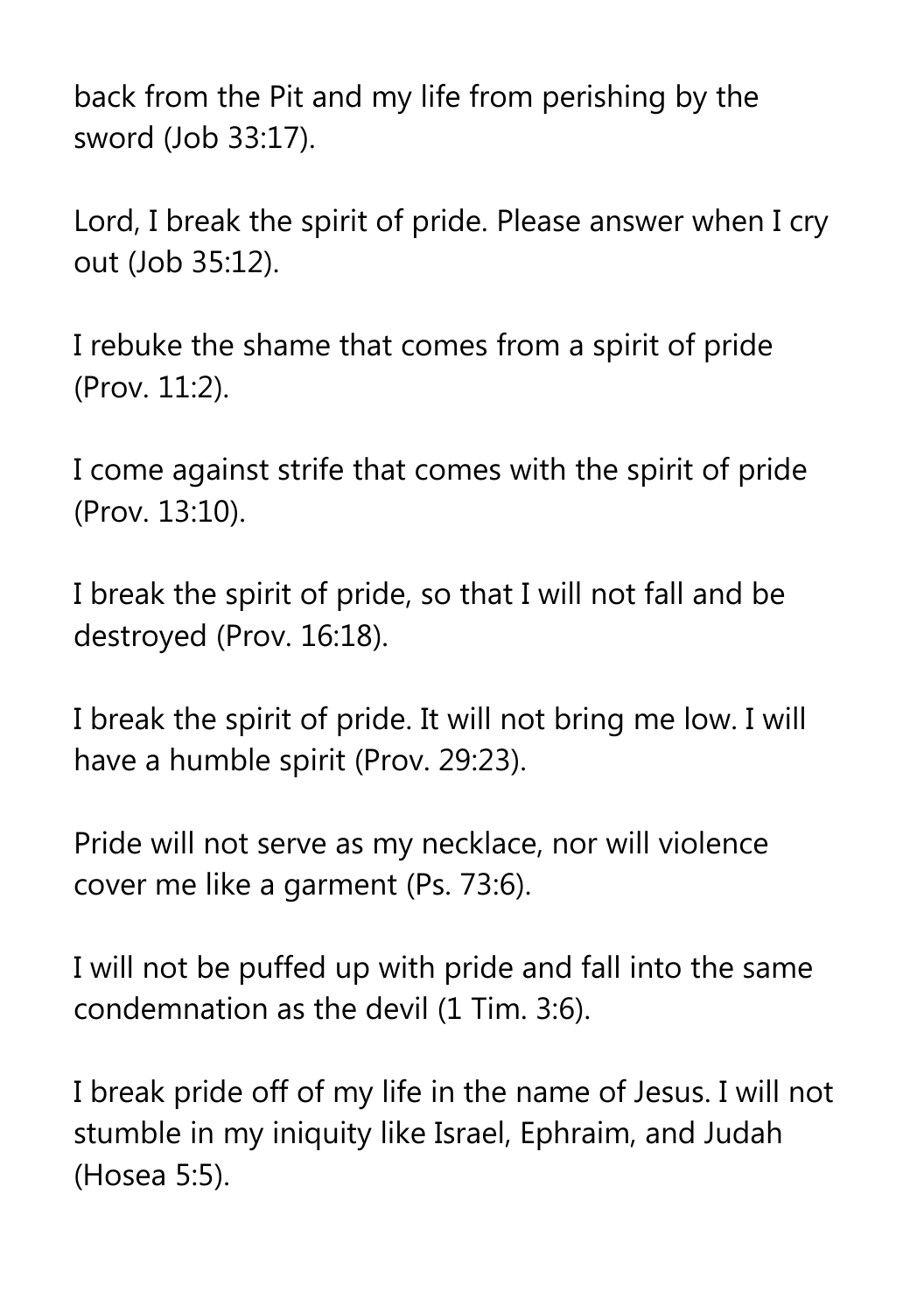The spirit of pride will not rule me. I shall not be desolate in the day of rebuke (Hosea 5:9).

The spirit of pride will not cause me to be scattered (Luke 1:51).

The Lord is above the spirit of the proud (Exod. 18:11).

Hear and give ear, spirit of pride. The Lord has spoken (Jer. 13:15).

The proud spirit of Ephraim and the inhabitant of Samaria will not speak (Isa. 9:9).

I command the spirit of pride to cease its persecution of the poor. Let that spirit be caught in the plots it has devised (Ps. 10:2).

Let not the foot of pride come against me, and let not the hand of the wicked drive me away (Ps. 36:11).

The Lord will cut off the pride of the Philistines (Zech. 9:6).

I break the pride of your power; I will make your heavens like iron and your earth like bronze (Lev. 26:19).

Let the pride of Moab be cut off at the root, for he is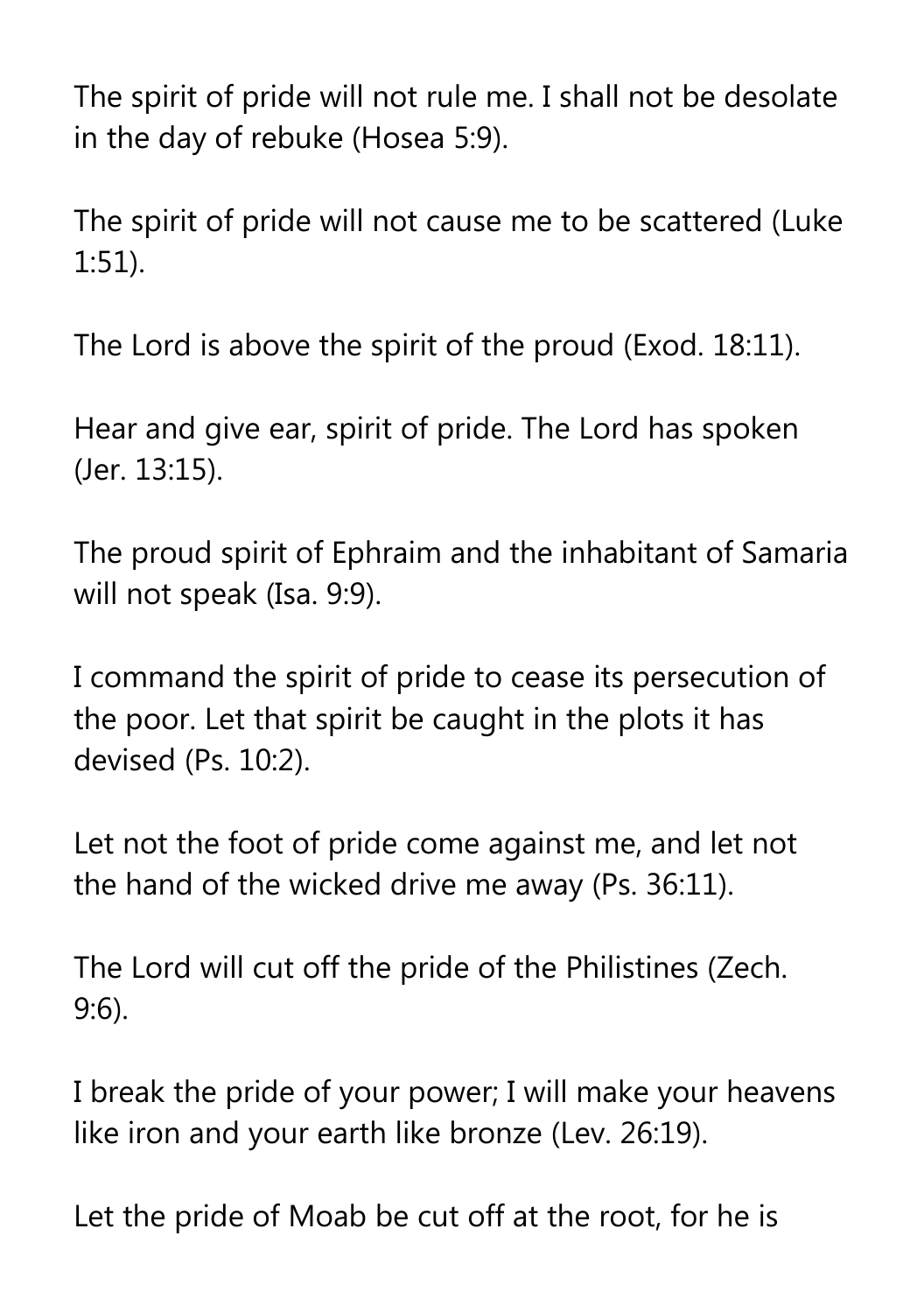exceedingly proud of his loftiness, arrogance, pride, and the haughtiness of his heart (Jer. 48:29).

Let the pride of Israel be broken in the name of Jesus. Let them not testify to His face then go on not returning to the Lord their God (Hosea 7:10).

Lord, bring dishonor to the spirit of pride and bring into contempt all the honorable of the earth (Isa. 23:9).

I fear the Lord; therefore, I hate evil, pride, arrogance, and the evil way. I hate the perverse mouth (Prov. 8:13).

I break the spirit of the pride of life, for it is not of the Father but is of the world (1 John 2:16).

I will not be wise in my own eyes (Prov. 26:12).

Let the crown of pride, the drunkards of Ephraim, be trampled under foot (Isa. 28:3).

Like a swimmer reaches out to swim, Lord, spread out Your hands in their midst and bring down the prideful and their trickery (Isa. 25:11).

Like King Hezekiah, let prideful leaders humble themselves so that the wrath of the Lord does not come upon the people (2 Chron. 32:26).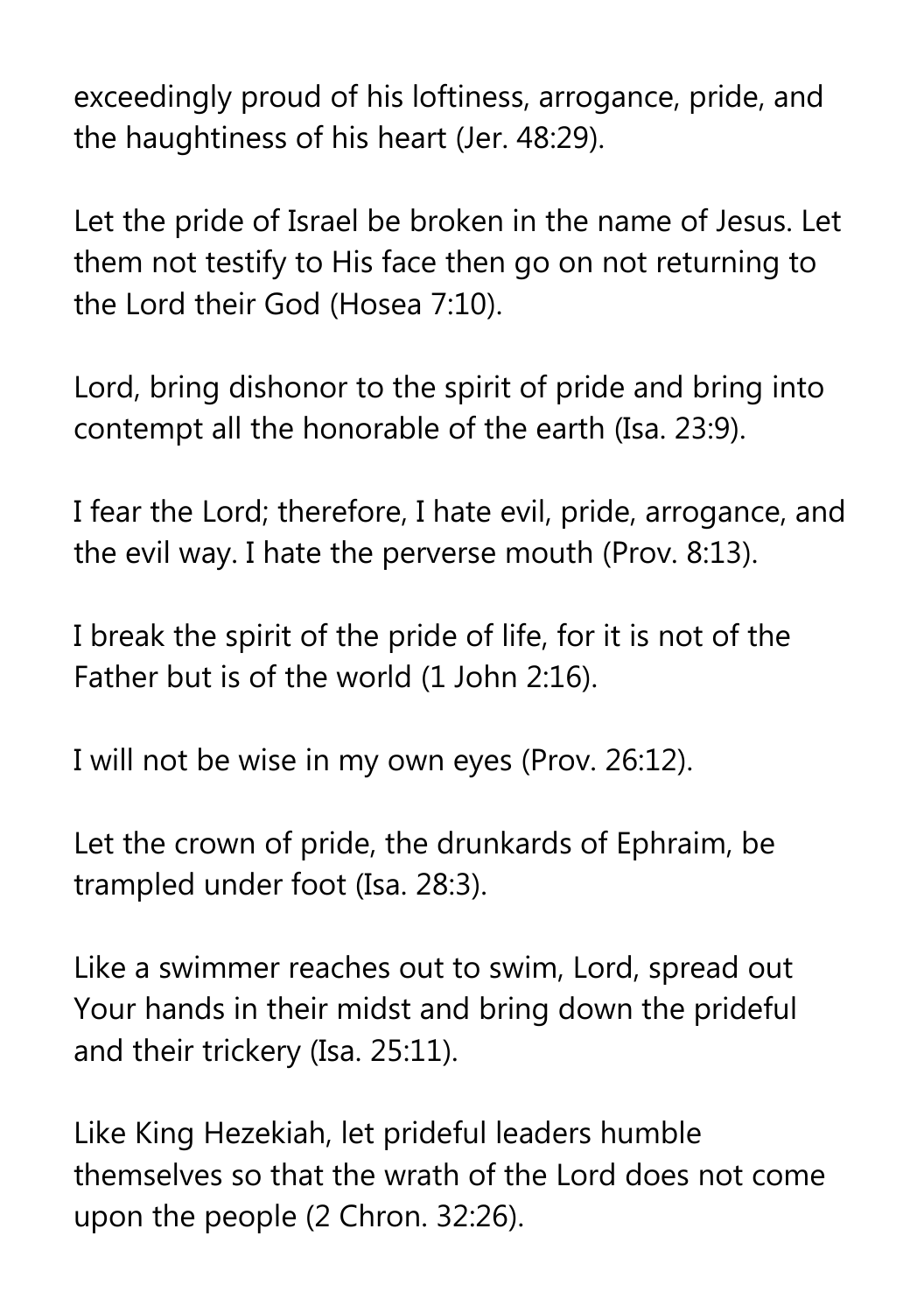Let not the pride of my heart deceive me. I have been brought low to the ground (Obad. 3).

Let the pride of the Jordan be brought to ruins (Zech. 11:3).

The proud in heart are an abomination to the Lord. Let them not go unpunished (Prov. 16:5)

The Lord abhors the pride of Jacob and hates his palaces. Let all their cities and everything in them be given to their enemies (Amos 6:8).

Those who walk in pride will be put down by the King of heaven (Dan. 4:37).

Those who uphold Egypt will fall; the pride of her power will come down, and those within her shall fall by the sword (Ezek. 30:6).

Let the pride of Assyria be brought down, and let the scepter of Egypt depart (Zech. 10:11).

Let those who rejoice in their pride be put to shame for any of their deeds. Let them be taken away. They shall no longer be haughty in My holy mountain (Zeph. 3:11).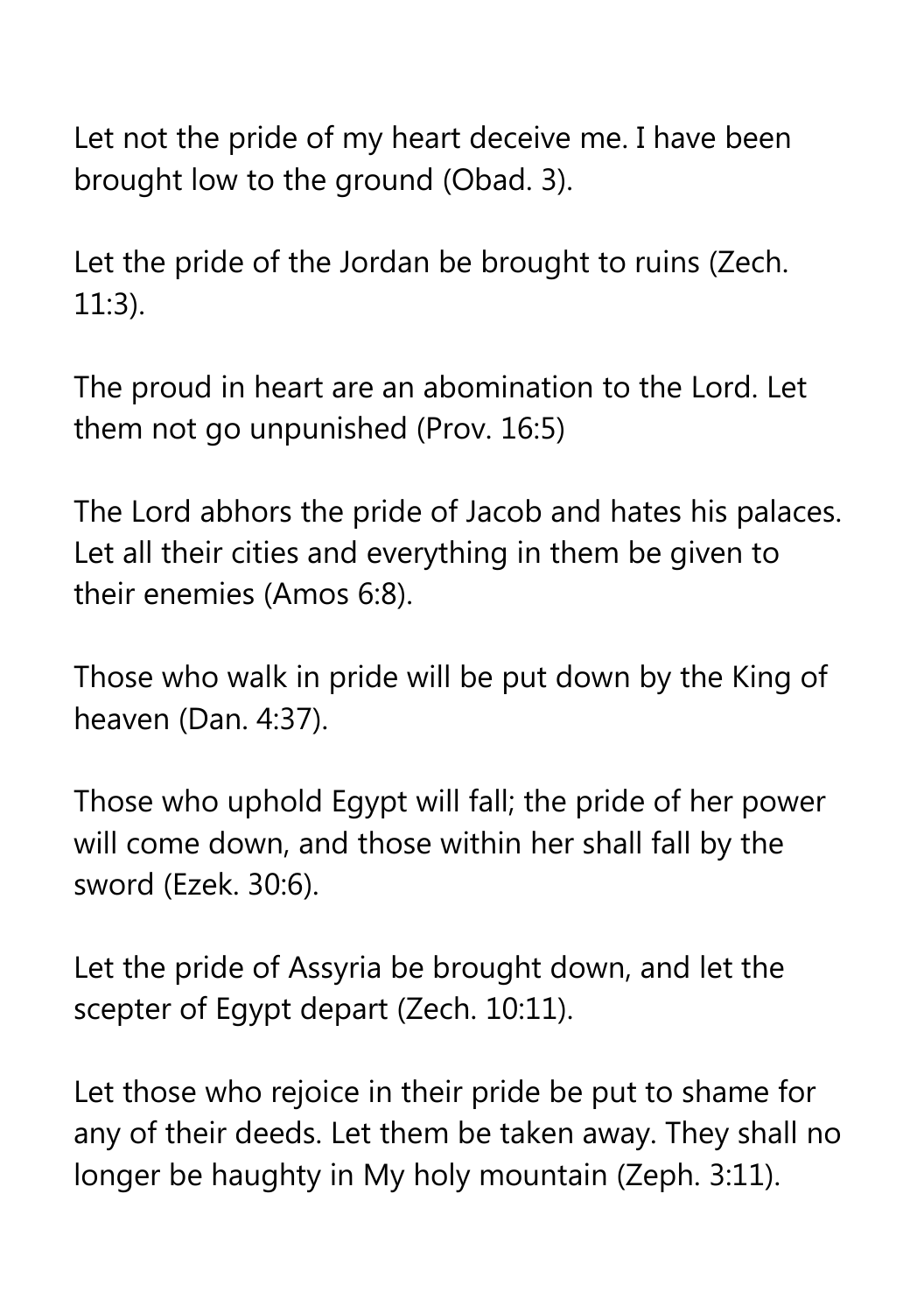I call the archers against the proud spirit of Babylon. Let all who bend the bow encamp against it all around. Let no one escape, for she has been proud against the Lord, the Holy One of Israel (Jer. 50:29).

I come against the spirit of the proud and haughty man who acts with arrogant pride (Prov. 21:24).

The Lord will bring down haughty looks (Ps. 18:27).

Let the king of Babylon be deposed from his kingly throne, for his heart is lifted up and his spirit is hardened in pride. Let his glory be taken away (Dan. 5:20).

I declare that this is the day that the Lord of hosts shall come upon everything proud and lofty, upon everything high and lifted up, and it shall be brought low (Isa. 2:12).

Let the most proud stumble and fall, and no one raise him up. Let the Lord kindle a fire in his cities, and it will devour all around him (Jer. 50:32).

I will let another man praise me, and not my own mouth; a stranger, and not my own lips (Prov. 27:2).

I dare not class myself or compare myself with those who commend themselves. They are not wise (2 Cor. 10:12).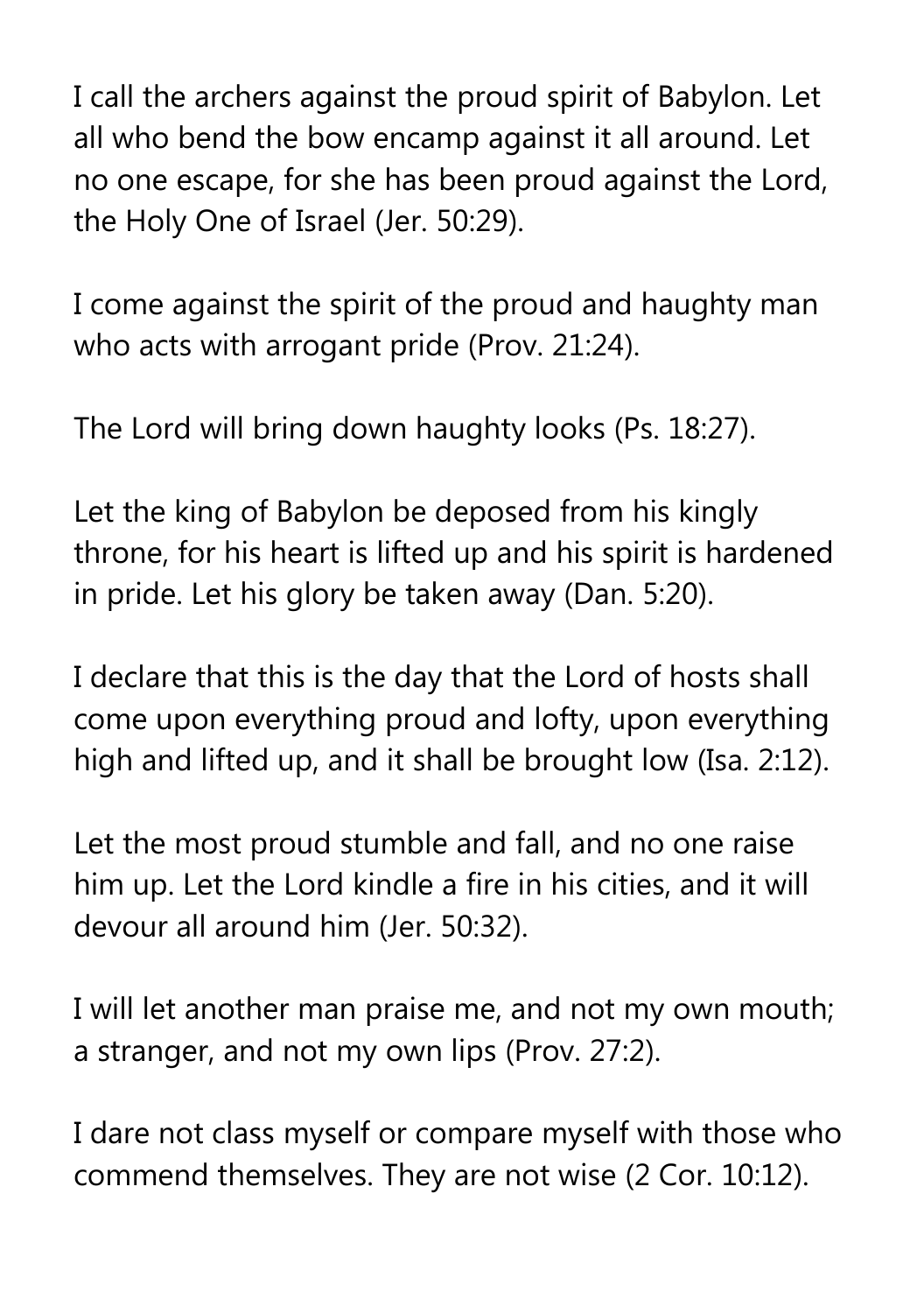I do not respect the proud or those who turn aside to lies. I make the Lord my trust (Ps. 40:4).

Lord, my heart is not haughty (Ps. 131:1).

Let the Lord halt the arrogance of the proud and lay low the haughtiness of the terrible (Isa. 13:11).

The Lord will not endure a haughty look and a proud heart (Ps. 101:5).

I will not talk proudly and will let no arrogance come from my mouth (1 Sam. 2:3).

The Lord resists the proud. Let me be like the humble one who receives grace from God (James 4:6).

The Lord will rise up a foreign army against the pride of the prince of Tyre. The most terrible of nations will draw their sword against the beauty of his wisdom. The Lord will defile the splendor of the proud spirit of the prince of Tyre, for his heart is lifted up declaring that he is a god. He will throw him in a pit, and he shall die the death of the slain. The Lord will break the spirit of the prince of Tyre, and he will no longer call himself a god, but a man, for he will die an outcast (Ezek. 28:2, 7-8).

I will not think of myself more highly than I ought to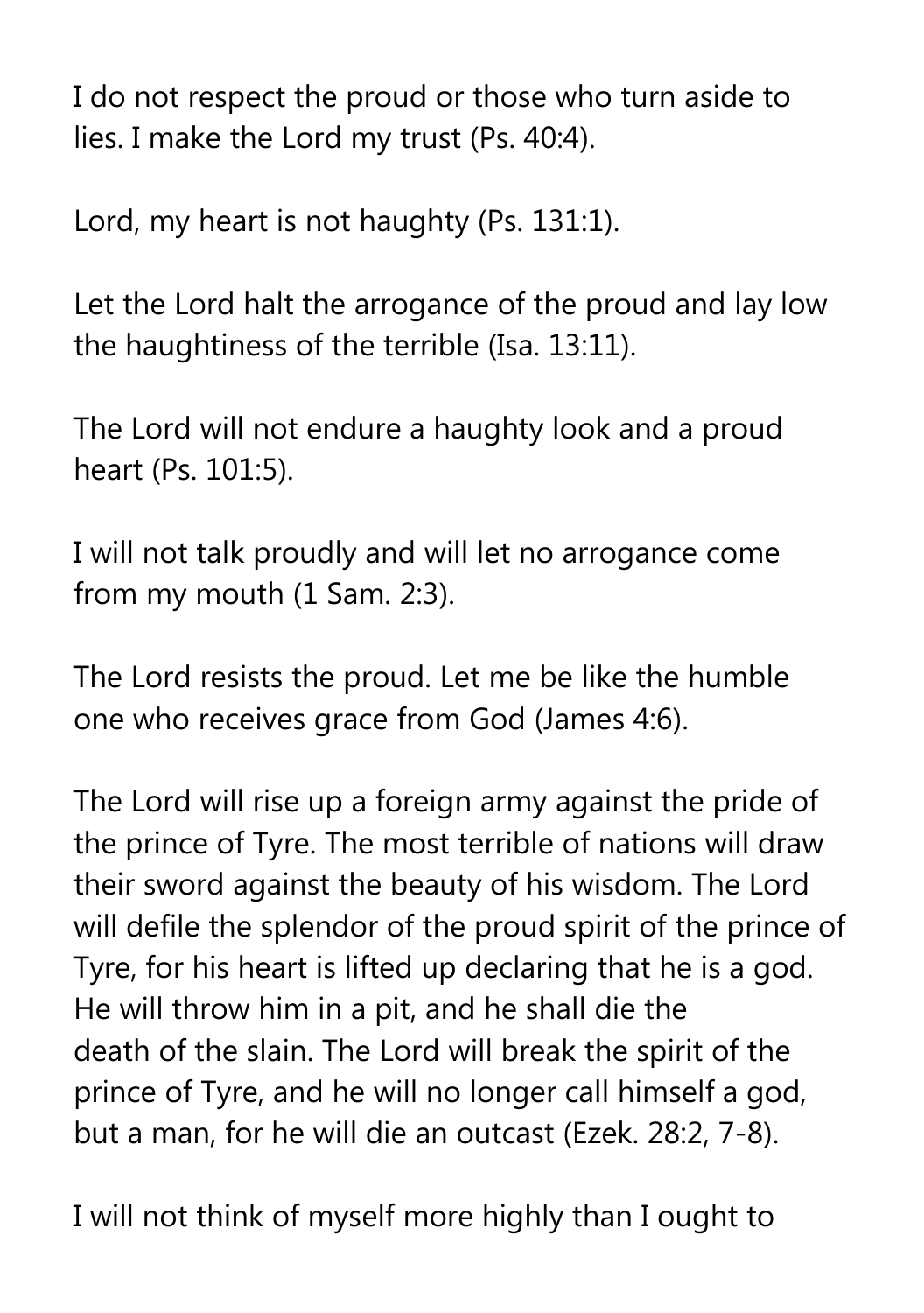think. But I will remain sober minded (Rom. 12:3).

Let the prideful spirit of Haman be hanged on the gallows he prepared for God's chosen people (Esther 7:10).

I dismantle the scales of pride on the back of Leviathan (Job 41:15).

Let the rod of pride be broken in the mouth of a fool (Prov. 14:3).

Let Babylon, the glory of kingdoms and the beauty of the Chaldeans' pride, be overthrown as when God overthrew Sodom and Gomorrah (Isa. 13:19).

Let the wicked be taken in their pride and for the cursing and lying that they speak (Ps. 59:12).

The proud will not be blessed, and those who do wickedness will not be raised up. They will not tempt God and go free (Mal. 3:15).

I bridle my tongue so that it will not boast great things (James 3:5).

The Lord will bring down the haughty spirit (2 Sam. 22:28).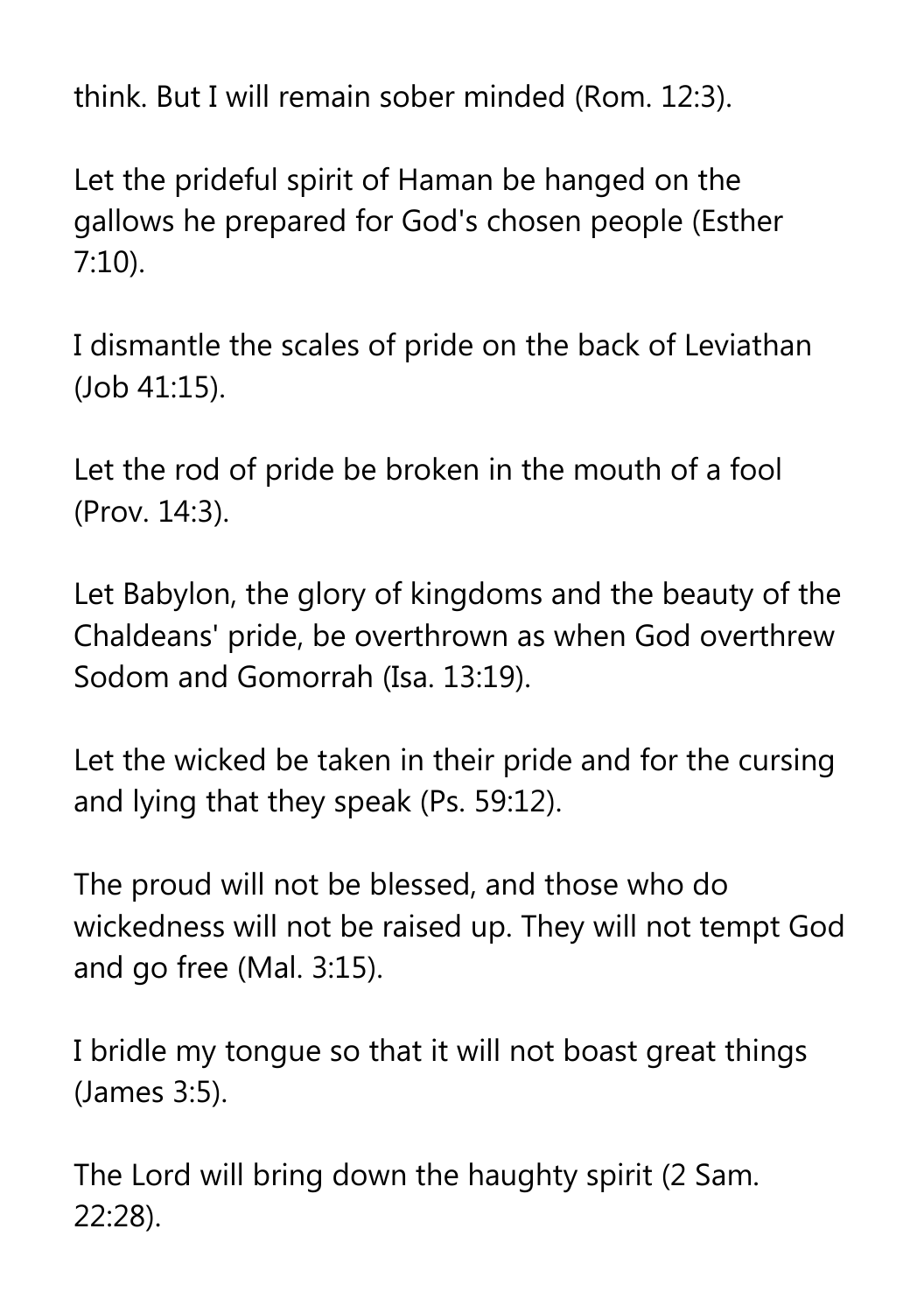Let the proud and all who do wickedly become as stubble. Let neither root nor branch be left of them (Mal. 4:1).

I will not be broken off because of unbelief. I stand by faith. I will not be haughty, but I will fear (Rom. 11:20).

I will not boast about tomorrow, for I do not know what the day will bring forth (Prov. 27:1).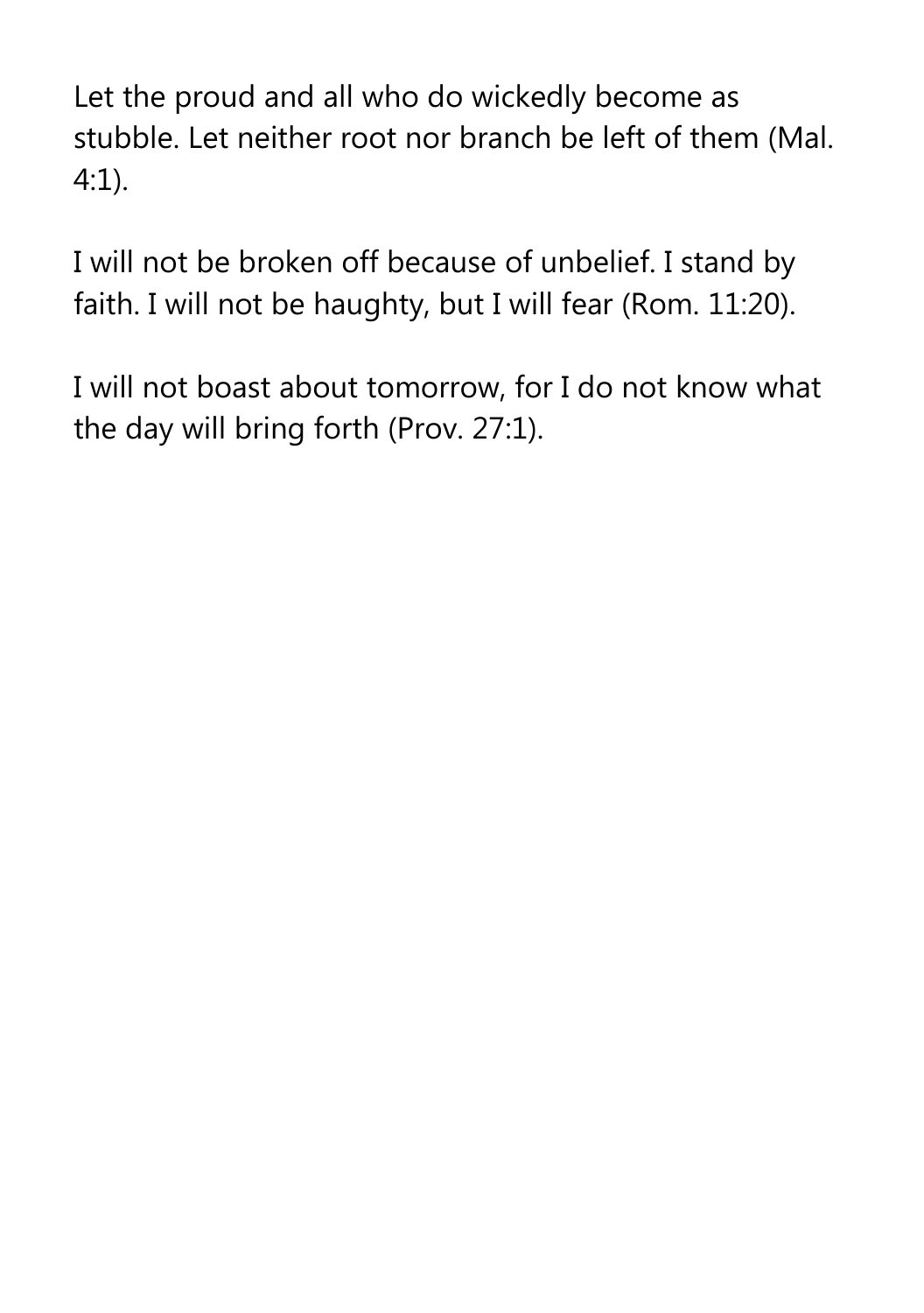# **CHAPTER 5 THE PRAYER OF THE DESTITUTE**

**He shall regard the prayer of the destitute, and shall not despise their prayer.**

**—Psalm 102:17**

The Lord hears the cry of His children when they are in need. It is His desire that none of us be in lack or in need. Psalm 102:17 says that He hears, looks upon, turns Himself toward, or holds in high regard the prayer of the destitute. Webster's dictionary defines destitute as "lacking something needed or desired; lacking possessions or resources; extreme poverty." Barnes' Notes says destitute means:

> **..."naked;" then, poor, stripped of everything, impoverished, wholly destitute. It would thus be eminently applicable to the poor exiles in Babylon; it is as applicable to sinners pleading with God, and to the people of God themselves, destitute of everything like self-righteousness, and feeling that they have nothing in themselves, but that they are wholly dependent on the mercy of God.**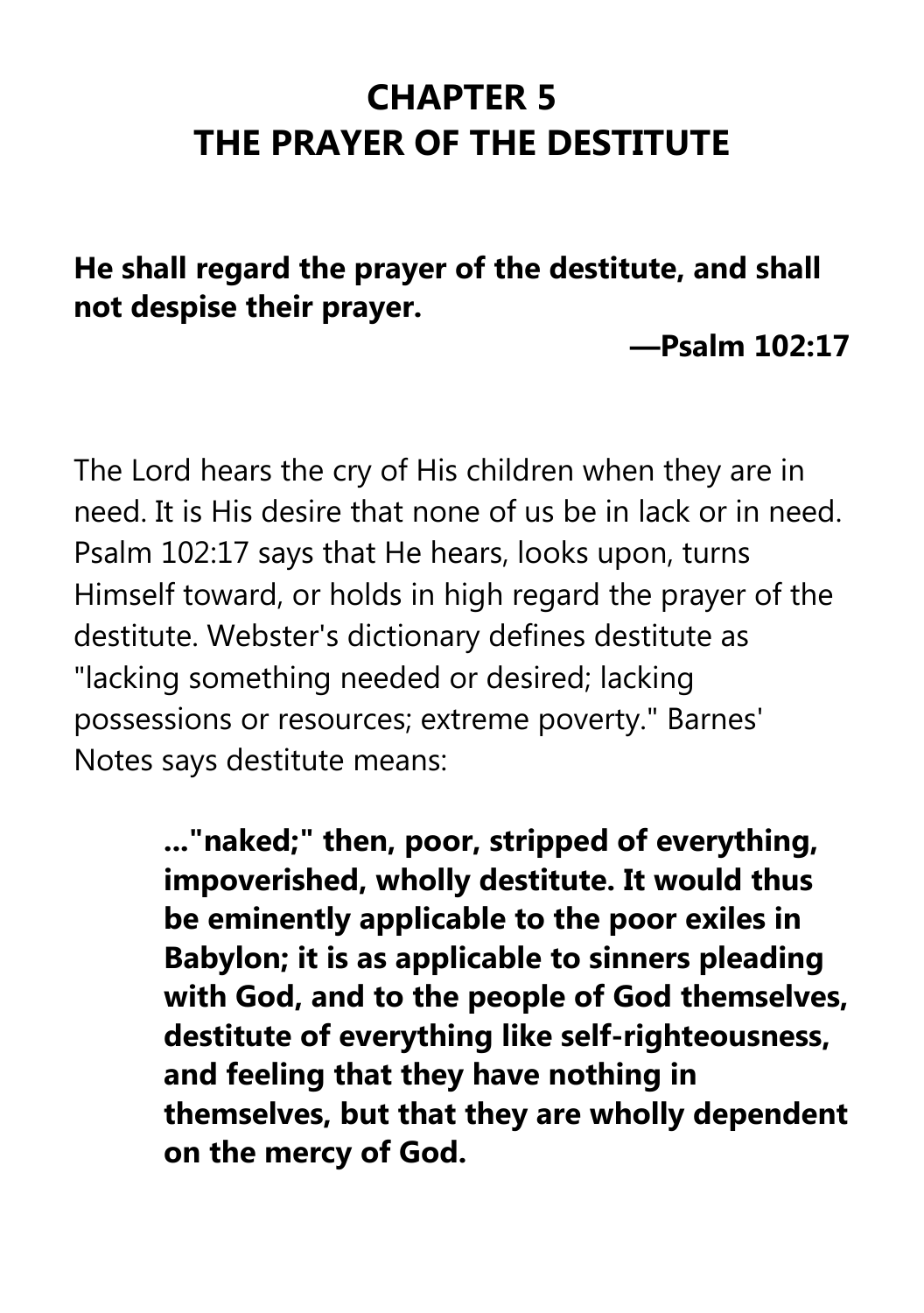This can also refer to a spiritual state. Matthew 5:3 talks about the poor in spirit. That was every one of us before we were saved. Some of us, even though we are saved, still have lack in our lives. But the Bible says that God hears our prayers. He will not leave us naked, hungry, and without provision. He is the waymaker. It is in His Father nature to give good gifts to His children (Matt. 7:11). The second part of Matthew 5:3 says that He will give you the kingdom of heaven! The wealth and riches of the kingdom of heaven are far beyond your wildest imaginations.

Knowing the promises of God concerning you and your situation, you need to be strengthened in your spirit to pray against the things in your life that are not in line with what God has for you. Don't be so quick to settle in your state of destitution and lack, thinking this is your "lot" in life. No! You have the power to speak and pray against the work of the enemy when it comes to the provision you need for your physical and spiritual life. God said that He will not despise your prayers. He will not look down on them with contempt. He does not condemn you. On the contrary, He will come to your aid quickly. (See Revelation 22:12.) He will provide ways for you that are beyond the means of men. He says to you:

### **Ho! Everyone who thirsts, come to the waters; and you who have no money, come, buy and eat.**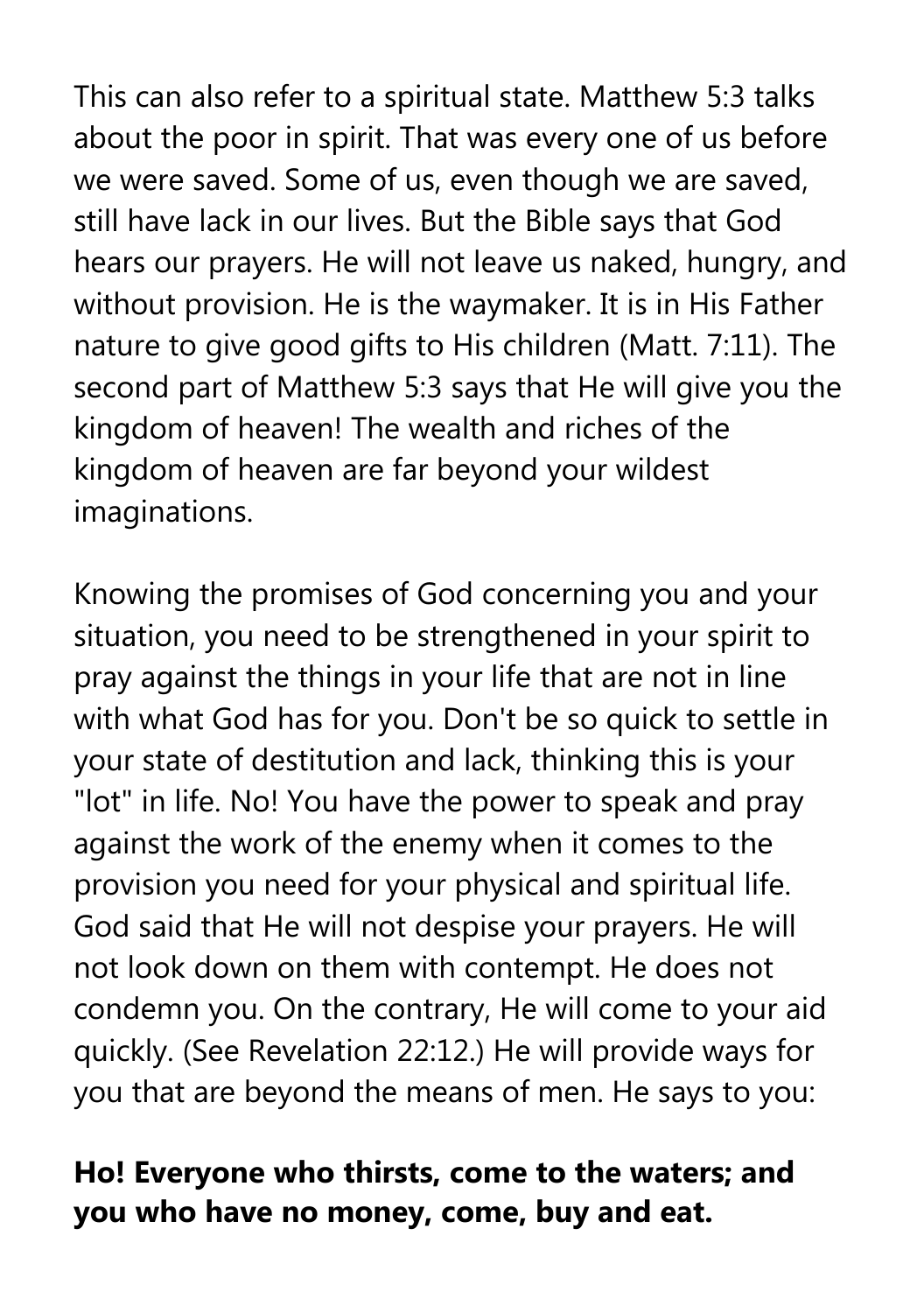**Yes, come, buy wine and milk without money and without price. Why do you spend money for what is not bread, and your wages for what does not satisfy? Listen carefully to Me, and eat what is good, and let your soul delight itself in abundance. Incline your ear, and come to Me. Hear, and your soul shall live.**

## **—Isaiah 55:1-3**

He is a present help in your time of need. Your situation may seem hopeless, but God has already designed a way of escape. Do not get lost in your trouble. "Look up and lift up your heads, because your redemption draws near" (Luke 21:28). Speak to those mountains and tell them that your God will supply all your needs according to His riches in glory.

#### **YOU WILL NOT BE OVERCOME**

Problems can overwhelm you and give you the feeling of being swallowed up or overcome. To be swallowed means to be devoured, to perish, to be drowned or buried. At the end of this chapter I will give you prayers to reverse this and cause your problems to be swallowed instead. Demons are likened to serpents; all serpents are carnivorous, and nearly all seize and swallow living food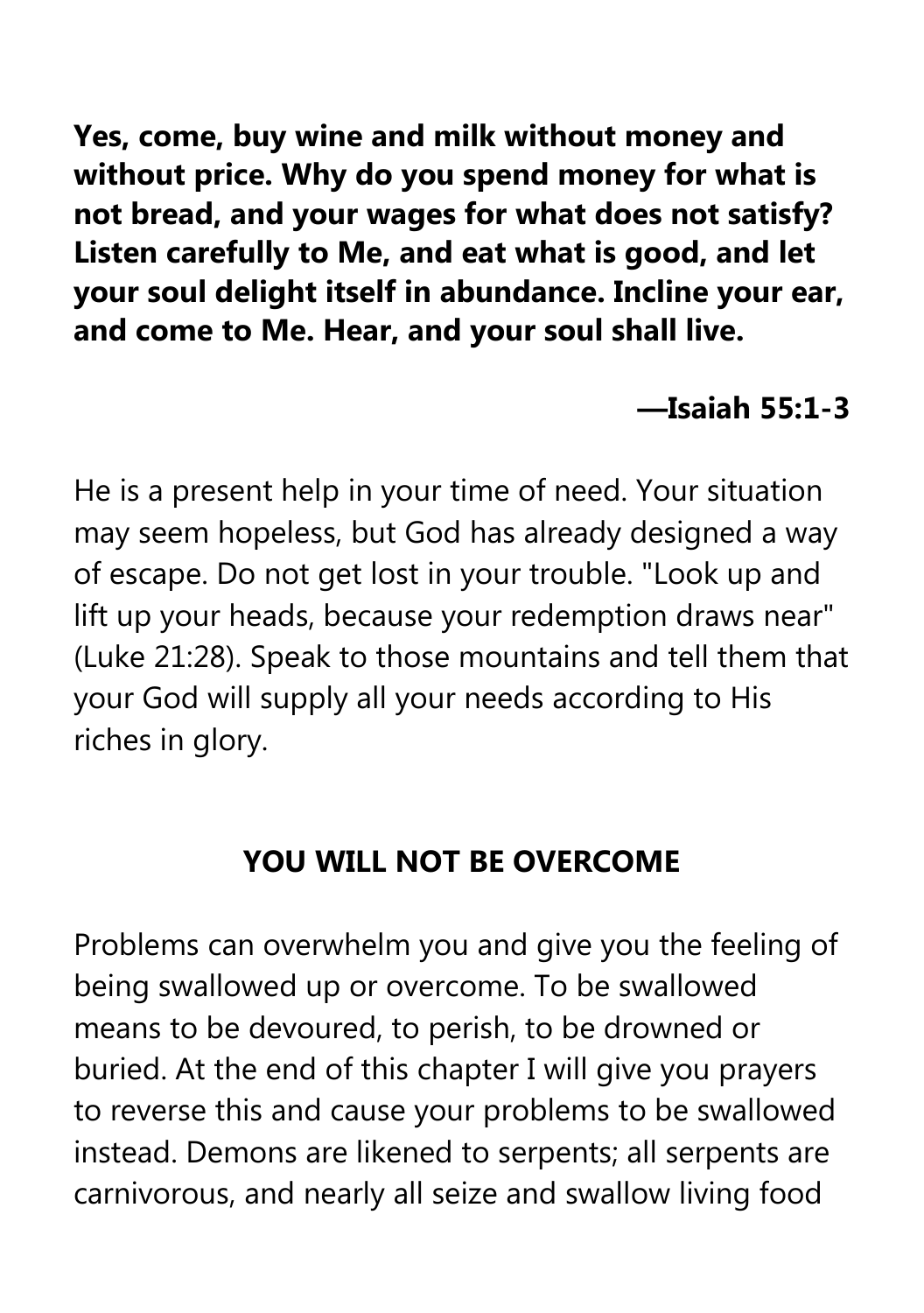(Jer. 51:34, NIV). Most snakes have specialized body structures that let them swallow things larger than their heads or necks. Don't allow the enemy to swallow your life, your finances, or your destiny. Rise up and pray for the Lord to swallow, consume, devour, overwhelm, and bury your problems instead. Synonyms for swallow include deplete, take back, exhaust, bury, engross, get down, swallow, accept, withdraw, finish, engulf, inhume, eat up, entomb, absorb, run through, immerse, swallow up, sink, eat, consume, lay to rest, soak up, wipe out, polish off, steep, plunge, inter, use up.

God swallowed Pharaoh and the Egyptians in the Red Sea. God opened the earth and swallowed Korah, Dathan, and Abiram. He will do the same to the evil that comes against you.

**The waters returned and covered the chariots, the horsemen, and all the army of Pharaoh that came into the sea after them. Not so much as one of them remained. But the children of Israel had walked on dry ground in the midst of the sea, and the waters were a wall to them on their right hand and on their left.**

**—Exodus 14:28**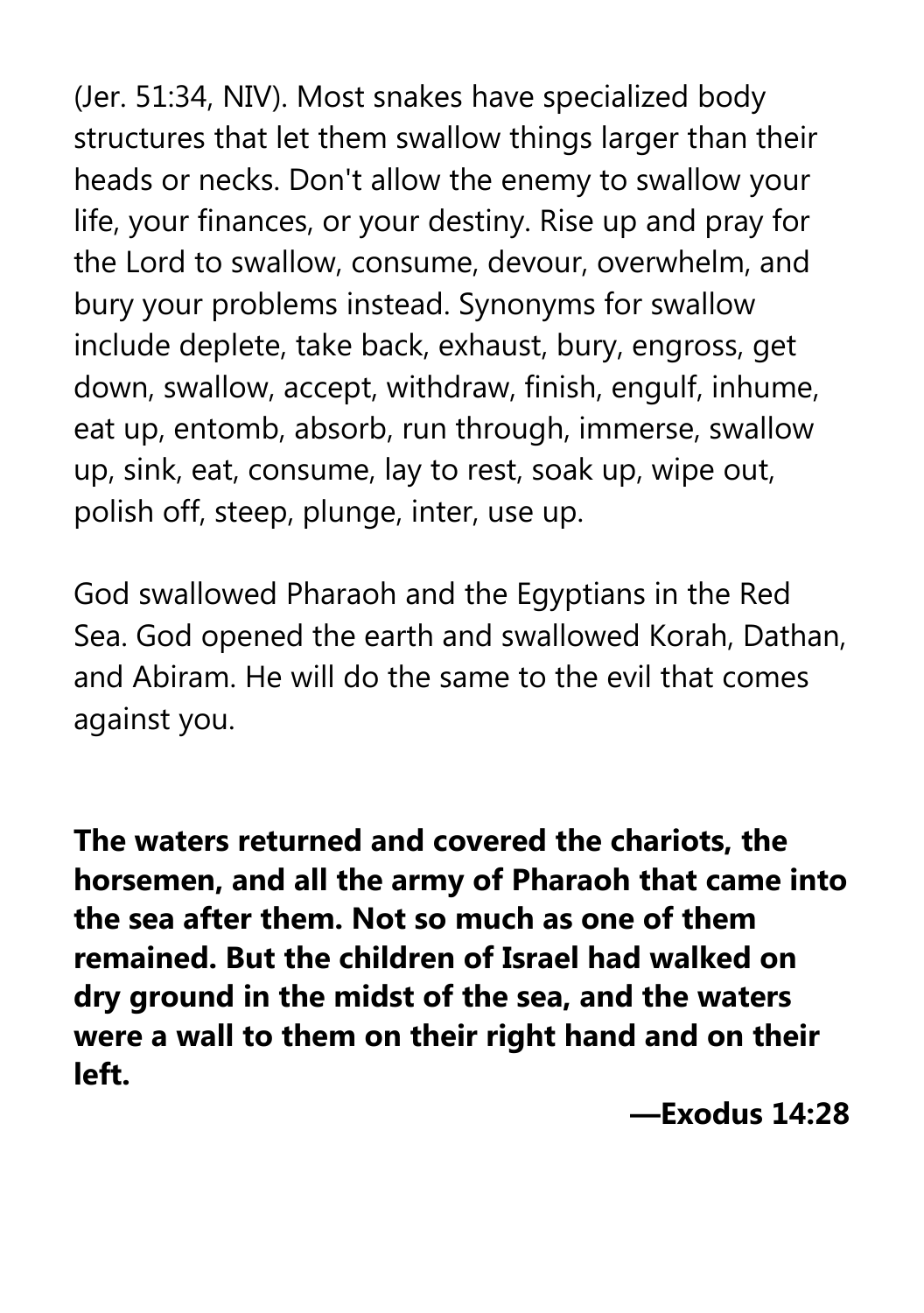**Who is like unto thee, O Lord, among the gods? who is like thee, glorious in holiness, fearful in praises, doing wonders? Thou stretchedst out thy right hand, the earth swallowed them.**

**—Exodus 15:11-12, KJV**

**Mine enemies would daily swallow me up: for they be many that fight against me, O thou most High.**

**—Psalm 56:2, KJV**

**Thou shalt make them as a fiery oven in the time of thine anger: the Lord shall swallow them up in his wrath, and the fire shall devour them.**

**—Psalm 21:9, KJV**

**Do not let the floodwaters engulf me or the depths swallow me up or the pit close its mouth over me.**

**—Psalm 69:15, NIV**

### **THE CURSE OF LUCK AND FORTUNE**

Many of us have latched on to a worldly way of speaking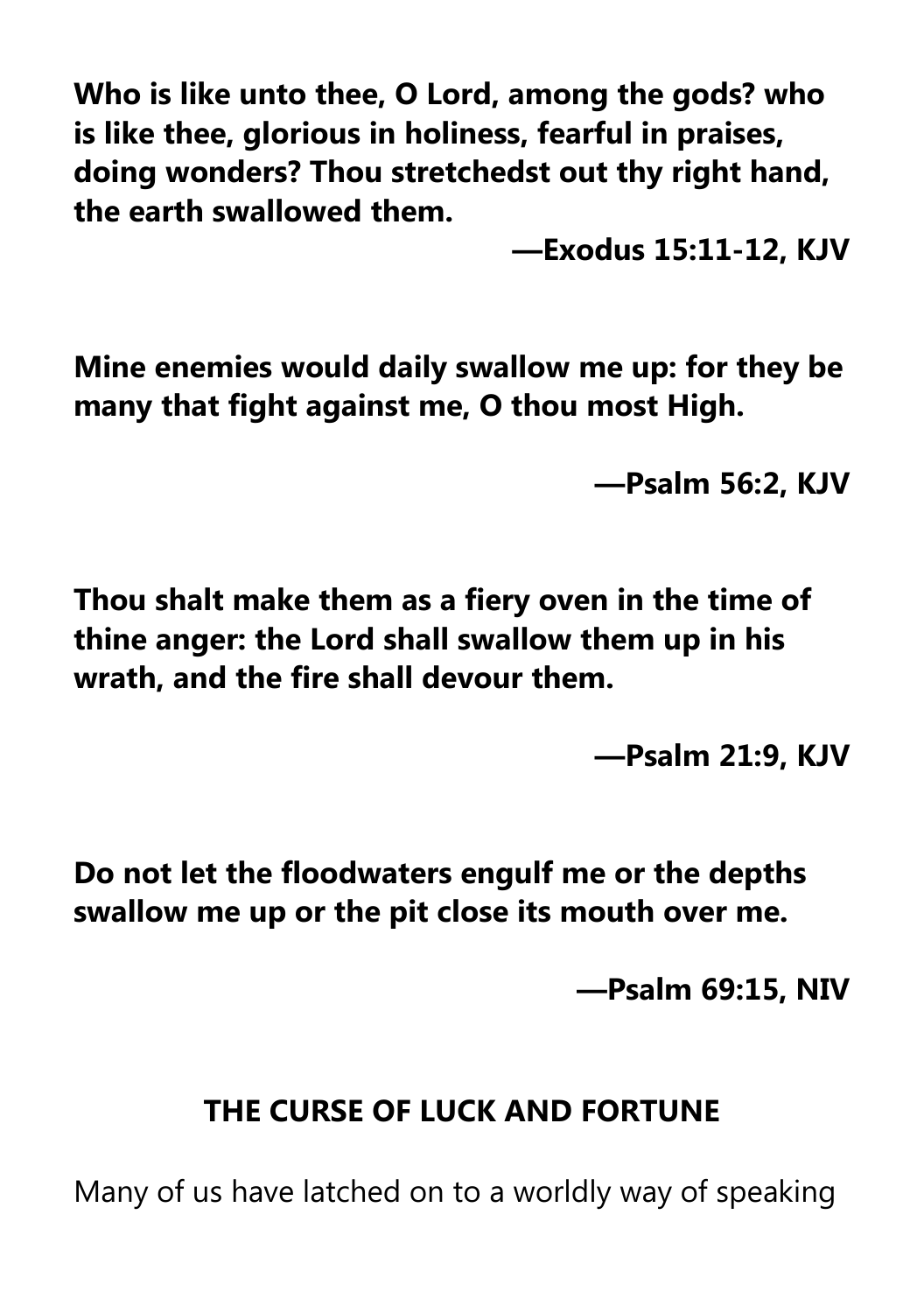into our situations, saying this is good luck or that was bad luck. I am not lucky or merely fortunate. I am blessed. Fortunate means "favored by or involving good luck or fortune; lucky. Auspicious or favorable." It is derived from the pagan goddess Fortuna (equivalent to the Greek goddess Tyche)—the goddess of fortune and personification of luck in Roman religion. She might bring good luck or bad; she could be represented as veiled and blind, as in modern depictions of justice, and came to represent life's unpredictability and inconsistence. She was also a goddess of fate. This definition of fortune takes it further: "chance, luck as a force in human affairs"; "lot, good fortune, misfortune"; "chance, fate, good luck"; or "chance, luck."

> The Wheel of Fortune, or Rota Fortunae, is a concept in medieval and ancient philosophy referring to the capricious nature of Fate. The wheel belongs to the goddess Fortuna, who spins it at random, changing the positions of those on the wheel—some suffer great misfortune, others gain windfalls. Fortune appears on all paintings as a woman, sometimes blindfolded, "puppeteering" a wheel.

Getting into the understanding of luck and fortune, we read in Isaiah 65:11-12 (amp):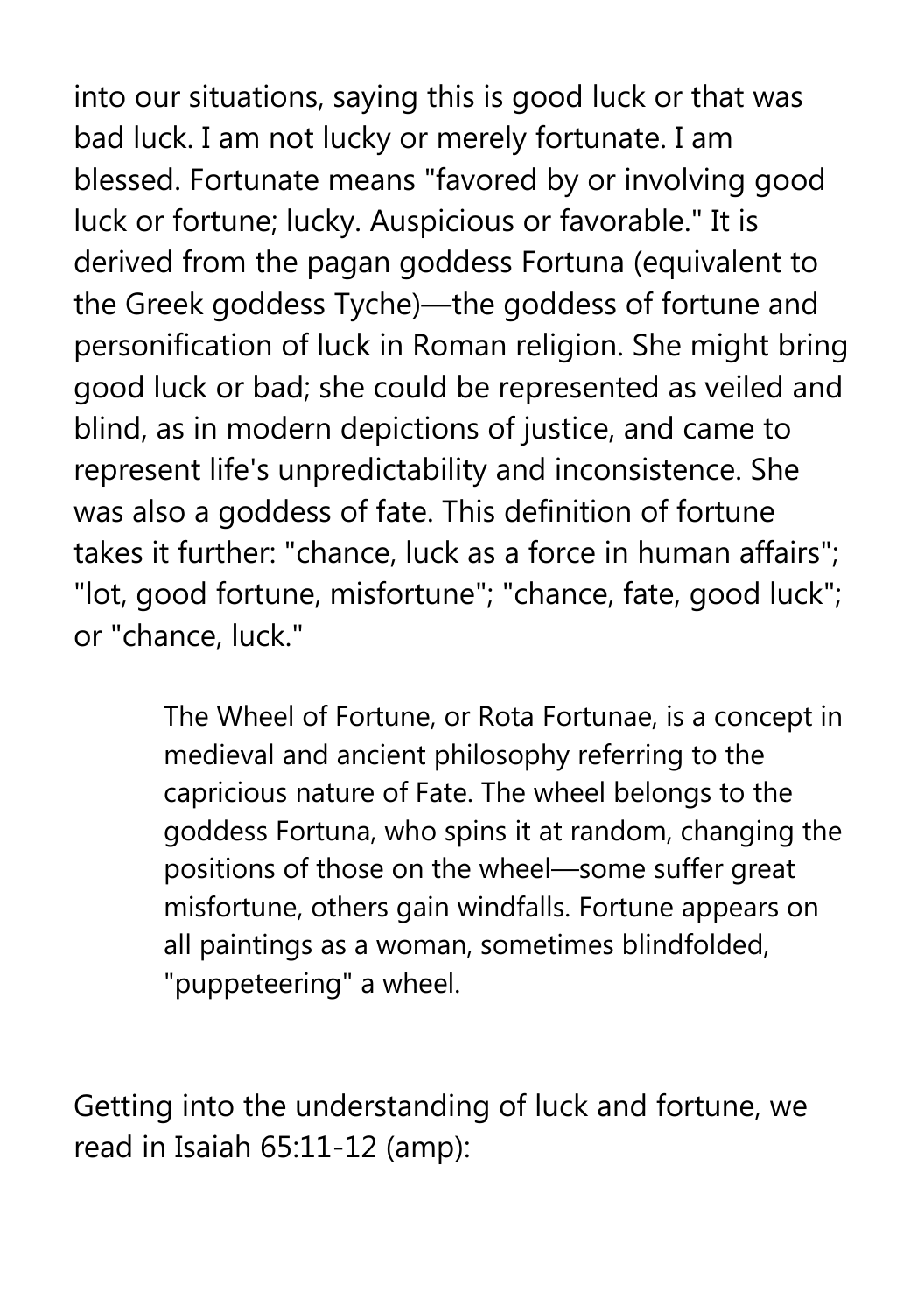**But you who forsake the Lord, who forget and ignore My holy Mount [Zion], who prepare a table for Gad [the Babylonian god of fortune] and who furnish mixed drinks for Meni [the god of destiny]—I will destine you [says the Lord] for the sword, and you shall all bow down to the slaughter, because when I called, you did not answer; when I spoke, you did not listen or obey. But you did what was evil in My eyes, and you chose that in which I did not delight.**

Gad and Meni were the Pagan gods of fortune and destiny. Their names literally mean "troop" and "number." Gad is matched with Strong's H1408, but it is the same word as H1410, which means "troop." Meni is derived from manah, which means "to count, reckon, number, assign, tell, appoint, prepare." Isaiah 65:11 refers to the names of these two deities, Gad and Meni, but the thrust of the passage is that the Israelites had opted for polytheism ("that troop" and "that number") in defiance to their one God.

We cannot be careless with what we use to describe the outcome of certain situations that occur in our lives. We can mistakenly be activating demonic deities to influence things that should be under God's authority.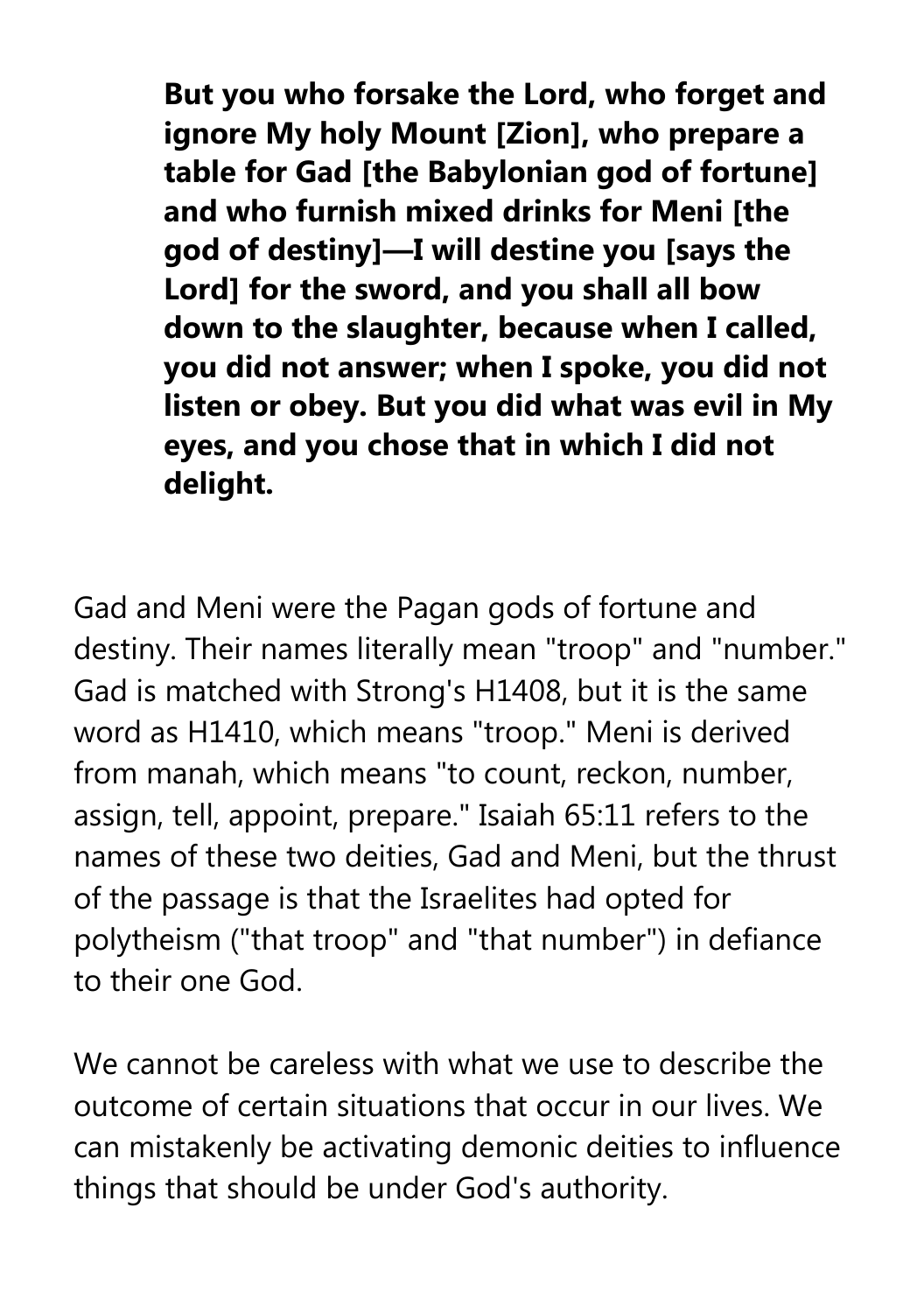When you turn your life over to God, you are not living by chance or the luck of the draw. You are living according to His divine plan. Jeremiah 29:11 says, "For I know the thoughts that I think toward you, says the Lord, thoughts of peace and not of evil, to give you a future and a hope." And the psalmist wrote in Psalm 37:23: "The steps of a good man are ordered by the Lord, and He delights in his way." Your life and the things you are going through are not spinning around randomly, and they are not out of control if you are in Christ. God is in control. Let your problems know this truth.

# **PRAYERS AGAINST CURSES AND BAD LUCK**

I am not lucky; I am blessed.

In the name of Jesus, I rebuke all bad luck and bad fortune.

In the name of Jesus, I rebuke all gods and goddesses of fortune that would try to rule my life.

I repent and turn away from all superstition and belief in good luck.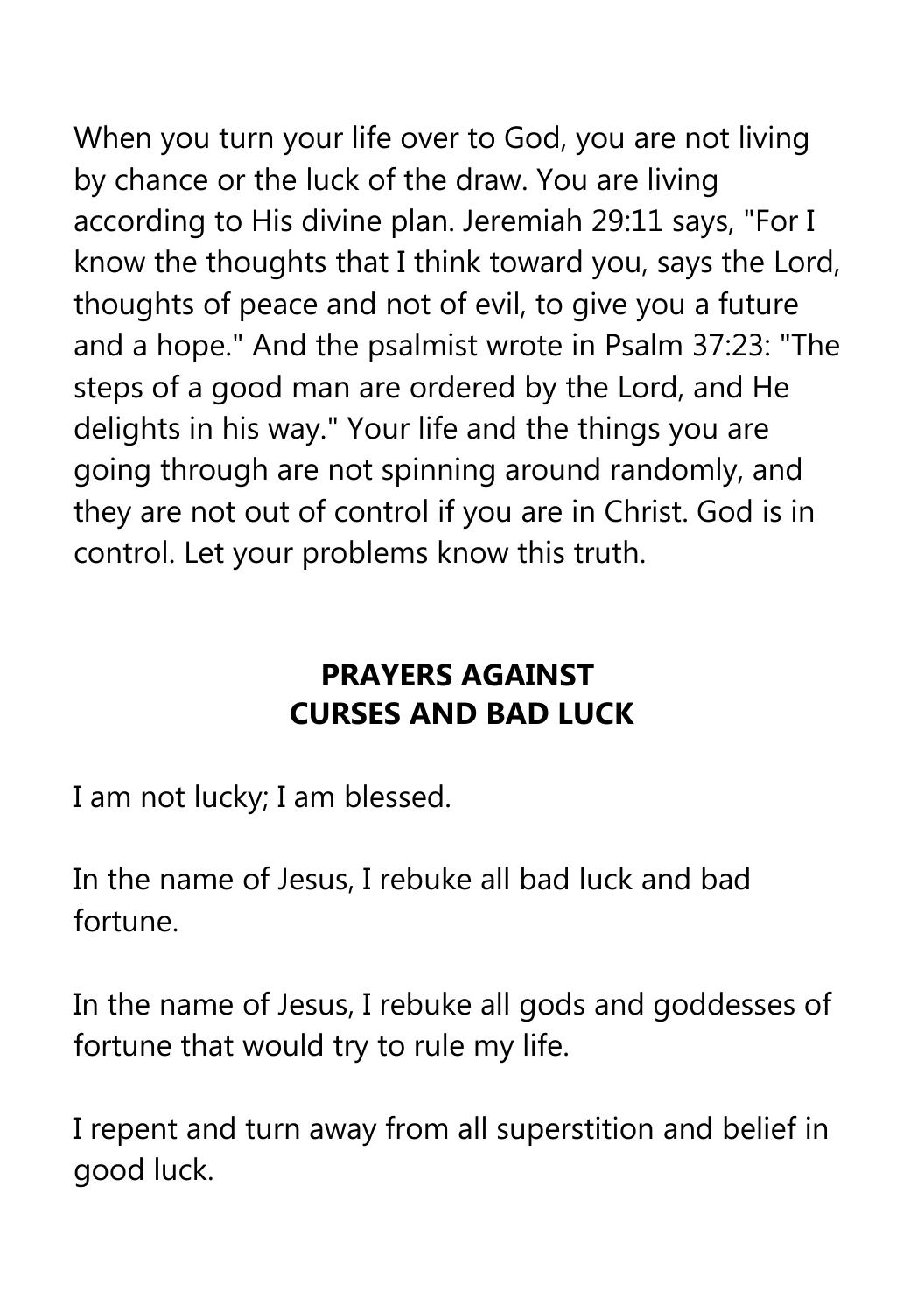In the name of Jesus, I rebuke and cast out all spirits of luck and good fortune.

In Jesus's name I renounce all items in my past associated with luck.

In the name of Jesus, I rebuke and cast out any demon trying to rule my destiny.

Lord, my destiny comes from You, and I will submit to Your plans and purposes for my life.

I declare that my steps are ordered by the Lord.

Lord, my future, success, and prosperity are in Your hands.

## **PRAYERS THAT SWALLOW THE ENEMY**

Lord, You are the God that swallows Your enemies.

You swallowed Pharaoh in the Red Sea.

You swallowed Korah in the earth because of his rebellion.

You caused the earth to swallow the flood released by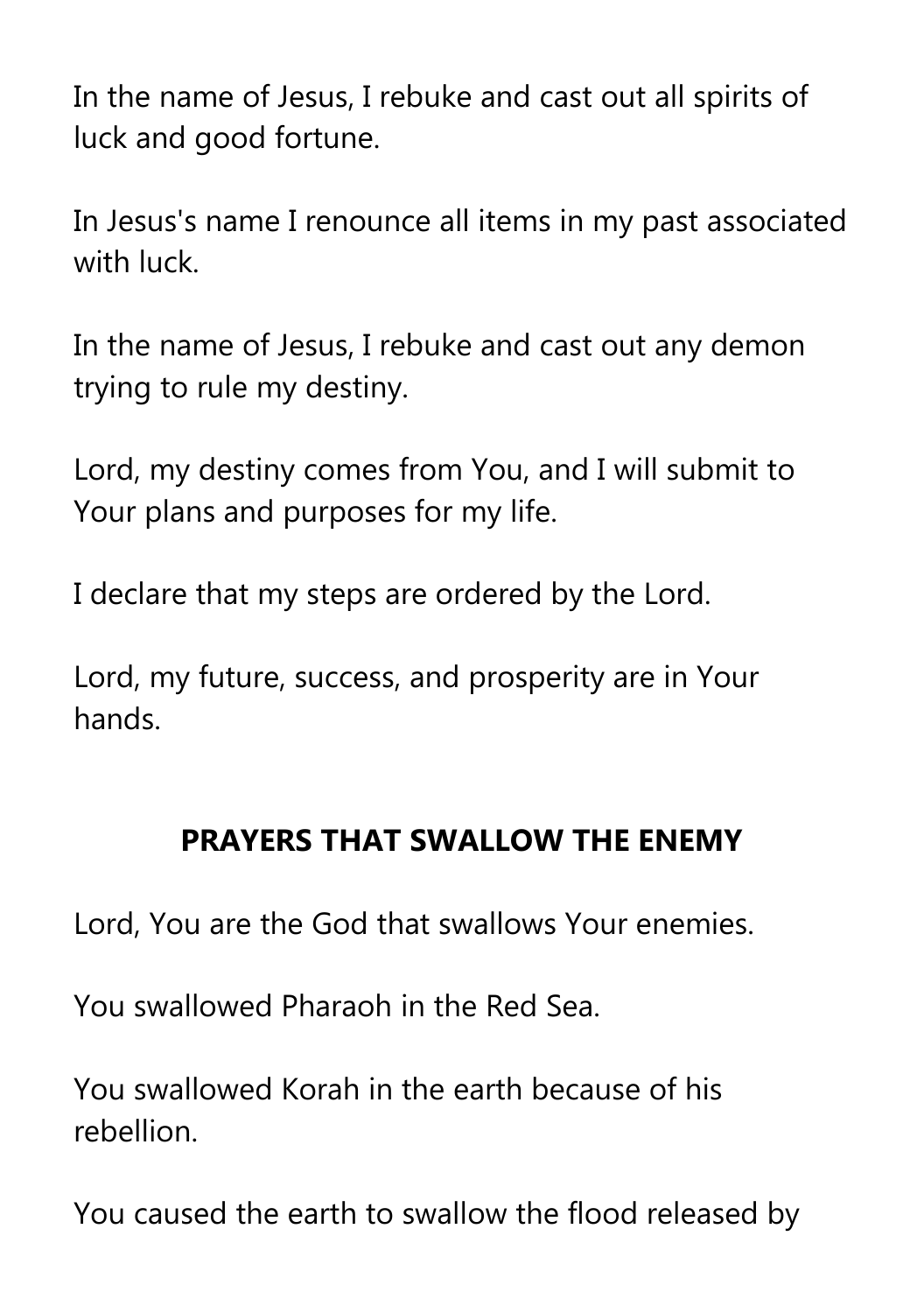the dragon (Rev. 12:16).

You prepared a great fish to swallow up Jonah (Jon. 1:17).

Stretch out Your right hand, O God, and let the enemy (spiritual) be swallowed up.

In the name of Jesus, I rebuke the swallower.

Let the mouth of the swallower be closed and bound, in the name of Jesus.

Let all poverty and lack in my life be swallowed up, in the name of Jesus.

Let all sickness and disease be swallowed up.

Let all discouragement and defeat be swallowed up.

Let all assignments of hell against my life be swallowed up.

In Jesus's name, let all curses and negative words spoken against my life be swallowed up.

Let all Pharaohs who attempt to follow me be swallowed up.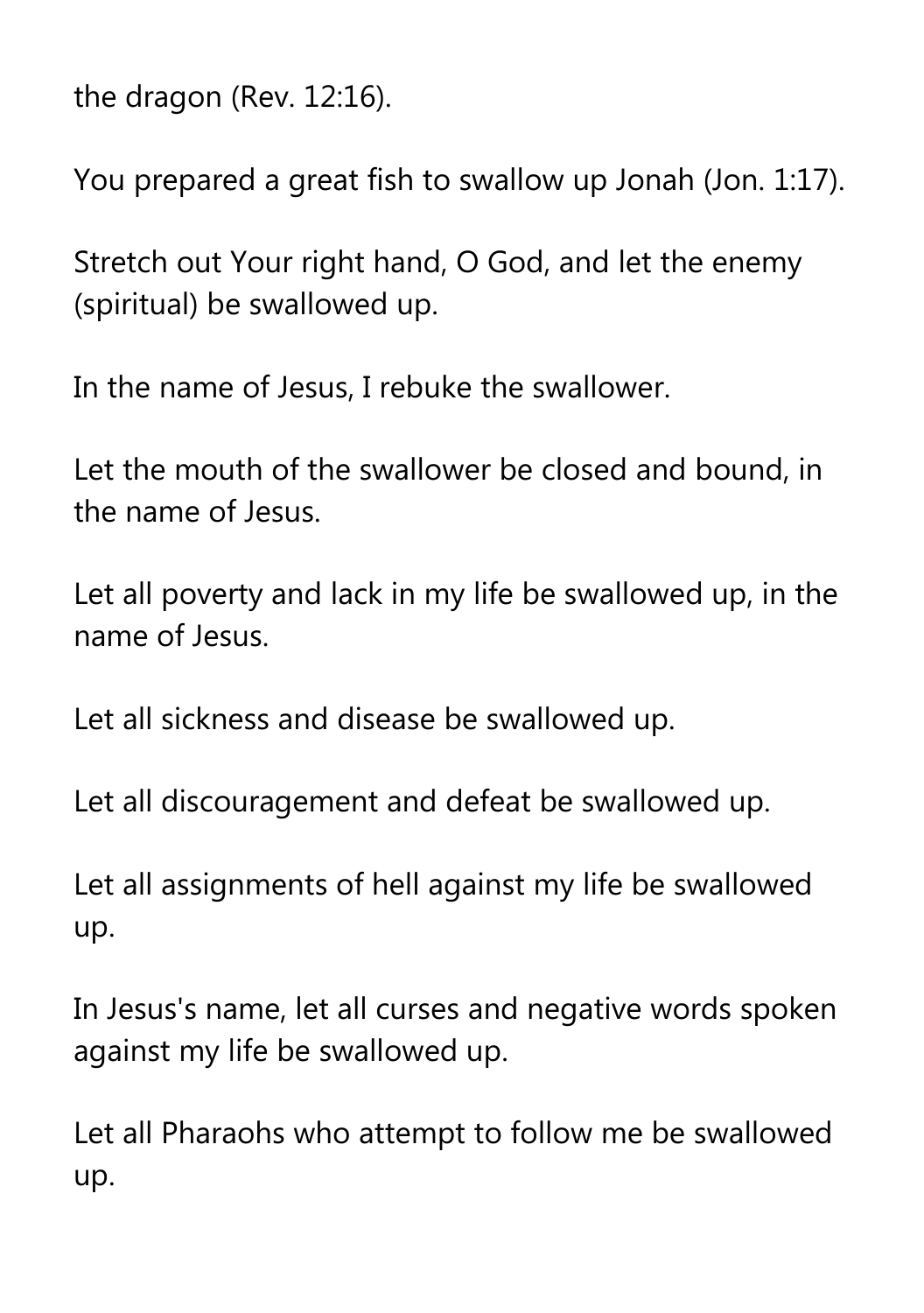The enemy will not be able to swallow my finances, but he must vomit them up (Job 20:15).

Punish the enemy, and let everything he has swallowed come forth, in the name of Jesus (Jer. 51:44).

My destiny and purpose will not be swallowed up by the enemy.

My life is preserved; it will not be swallowed up by the enemy.

My enemies will not swallow me up.

Let all the rods of the enemy be swallowed by the rod of God.

Let every Korah that rises against my life be swallowed up.

In the name of Jesus, let every generational stronghold be swallowed up.

Let all persecution against my life be swallowed up.

Fear, be swallowed up.

Witchcraft, be swallowed up.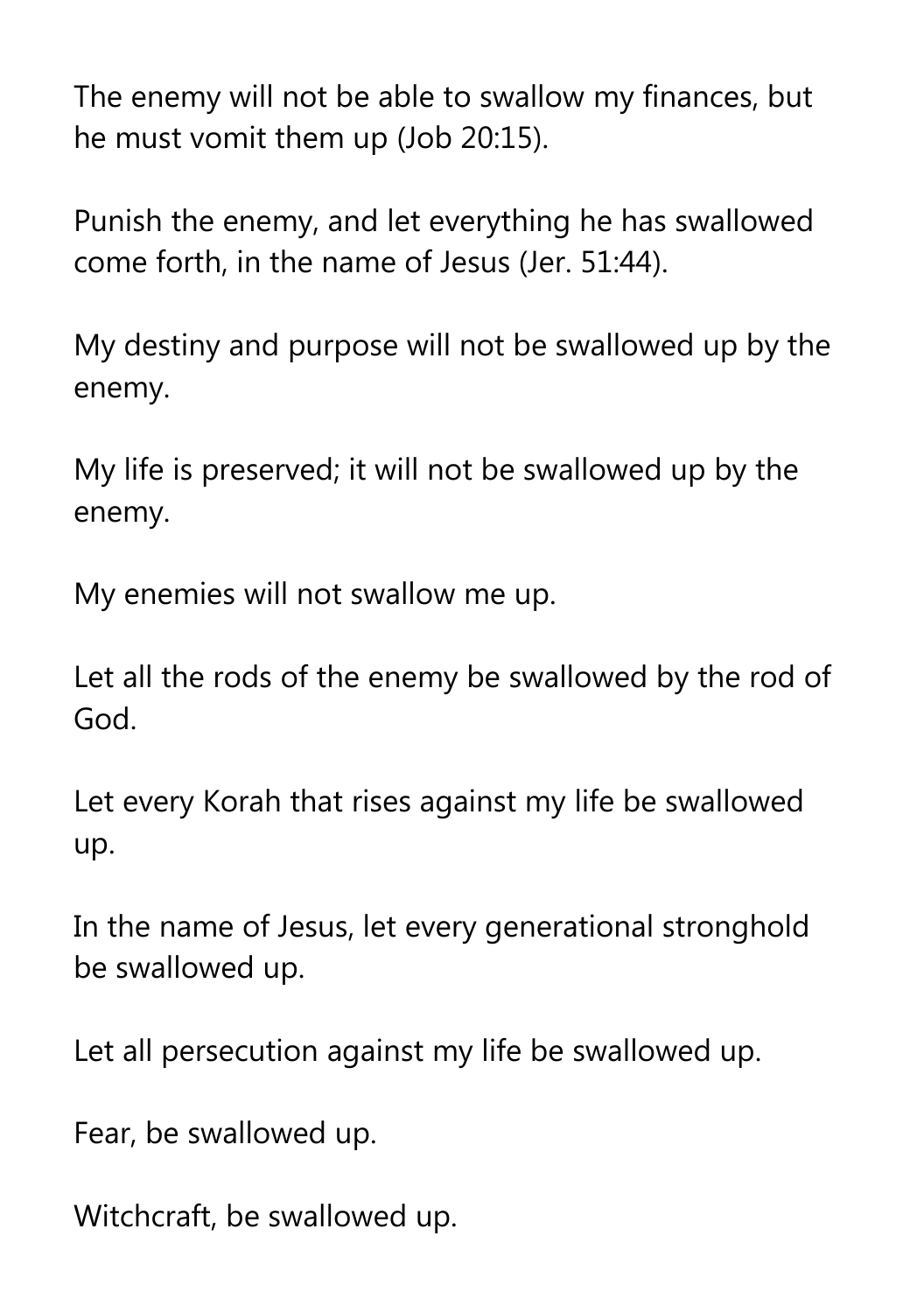Worry, be swallowed up.

Anxiety, be swallowed up.

Frustration, be swallowed up.

Everything that would attempt to swallow me, be swallowed up, in the name of Jesus.

Let every attack of hell against my life be swallowed up, in the name of Jesus.

I will not allow foolish words to swallow me up (Eccles. 10:12).

The Lord will send from heaven and deliver me from anything that would swallow me up (Ps. 57:3).

The water will not overflow me. The deep and the pit will not swallow me up (Ps. 69:15).

None of my belongings will be swallowed by wicked people (Luke 20:47).

Let all wickedness against me be swallowed up as Pharaoh and his host were swallowed up in the Red Sea, or as Korah, Dathan, and Abiram were swallowed up in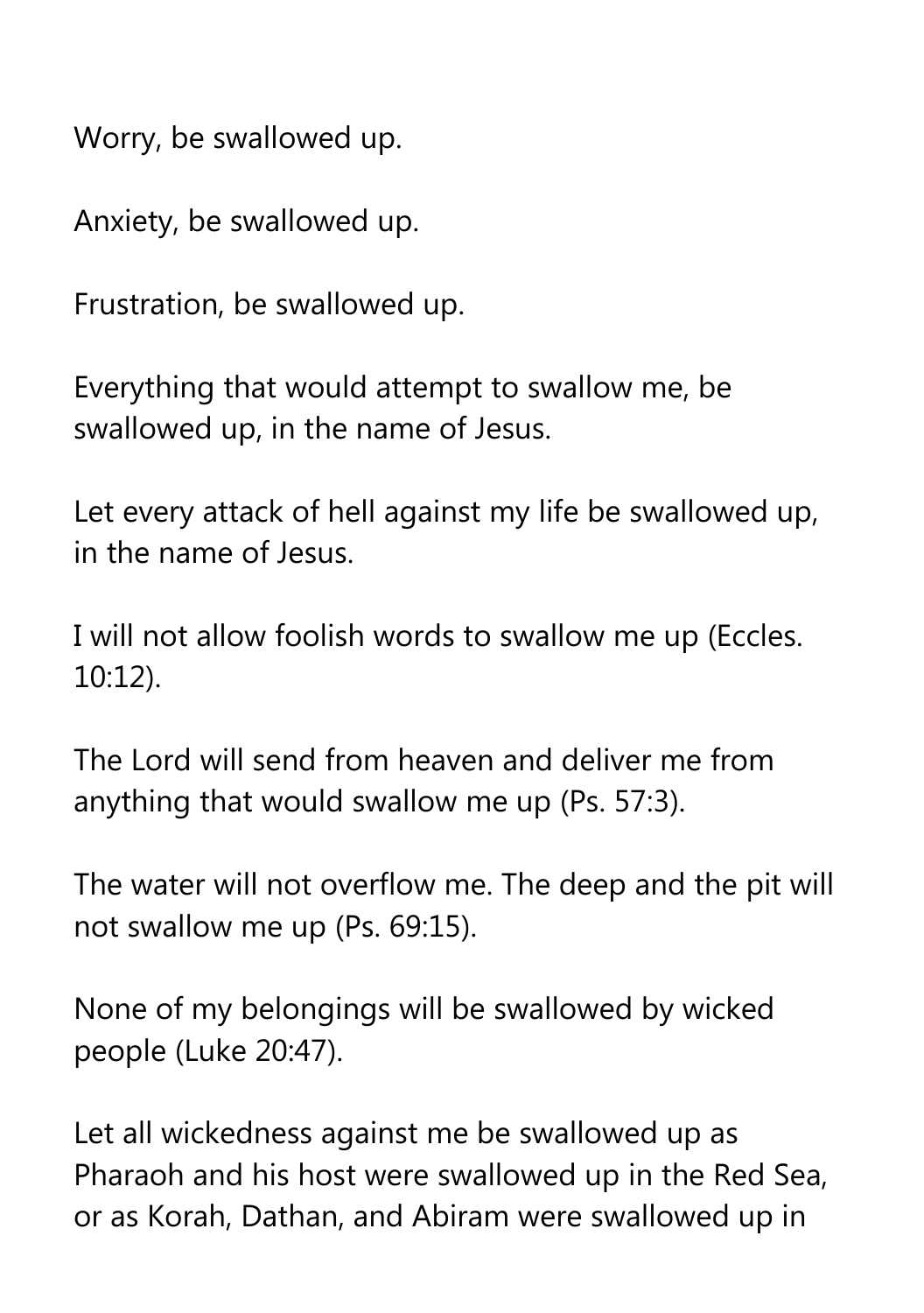the earth.

I rebuke and bind every serpent that tries to swallow anything belonging to me, in the name of Jesus.

In the name of Jesus, I bind and rebuke every python and constrictor that would attempt to squeeze and swallow. I break the jaws of the wicked and pluck the spoil out of his teeth, so that he cannot swallow.

Lord, rebuke the devourer for my sake.

Let any problems that would overwhelm me be swallowed up, in the name of Jesus.

Send forth your mercy and truth, and deliver me from anything that would attempt to swallow me up (Ps. 57:3).

Hear me, O Lord; for Your lovingkindness is good: turn to me according to the multitude of Your tender mercies (Ps. 69:16).

What time I am afraid, I will trust in You (Ps. 56:3).

Let not the robber swallow up my substance (Job 5:5).

Lord, You are a God of wonders; let the powers of hell be swallowed up (Exod. 15:11-12).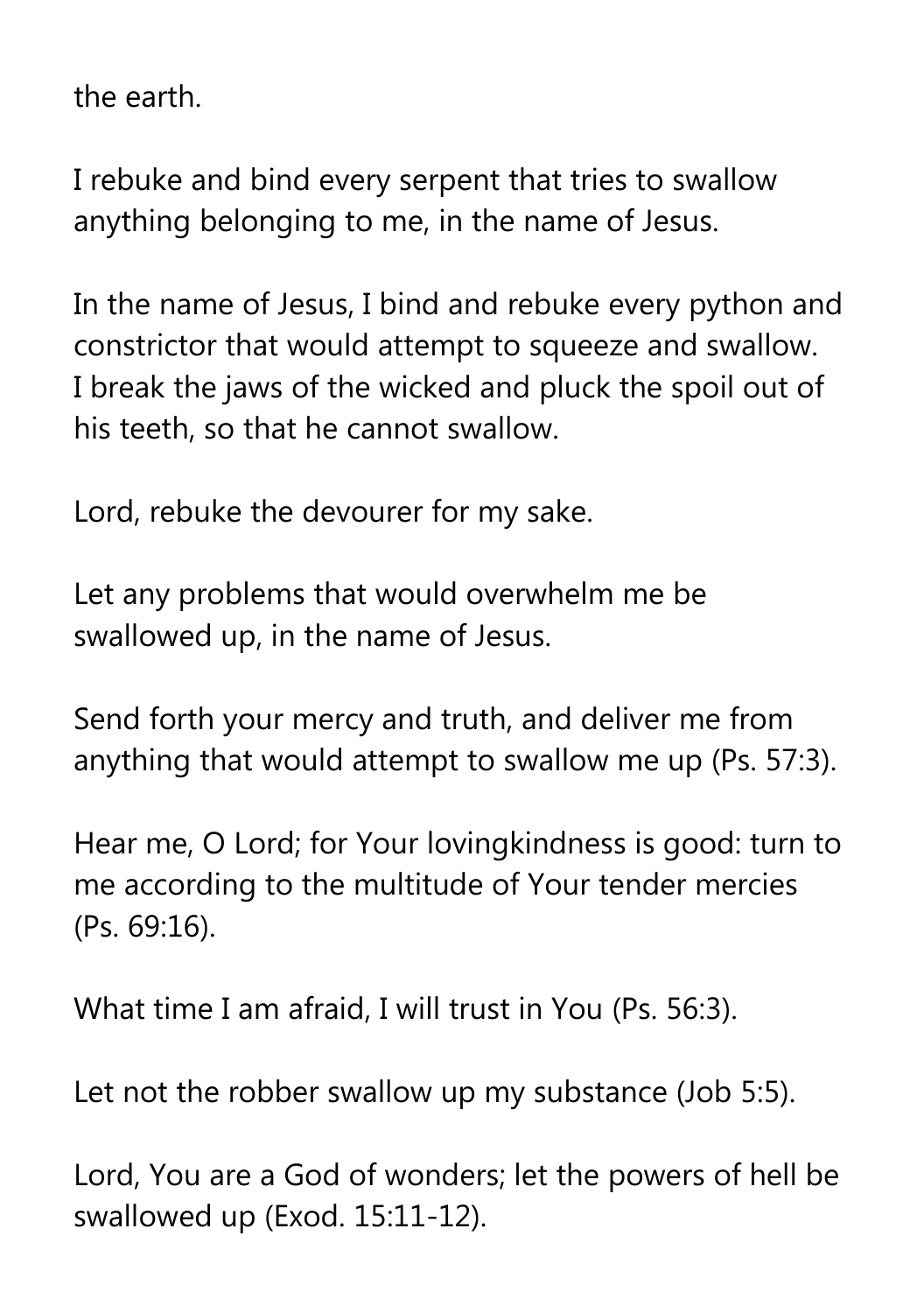Let anything that comes to eat up my flesh fall and be consumed (Ps. 27:2).

I release the dagger against all Eglons that come to swallow up the resources of God's people (Judg. 3:16-18).

I come against any wave of the enemy that would attempt to swallow me up.

Let not the waves overwhelm me (Ps. 93:3).

Let not the floods overwhelm and drown me.

Lord, You tread upon the waves (Job 9:8).

Lord, on high You are mightier than the noise of many waters, yes, than the mighty waves of the sea (Ps. 93:4).

Let the proud waves be stayed (Job 38:11).

You are the God that swallows death in victory.

Let all spirits of death and destruction be swallowed up.

Let spirits of the deep, the pit, and the abyss be swallowed up.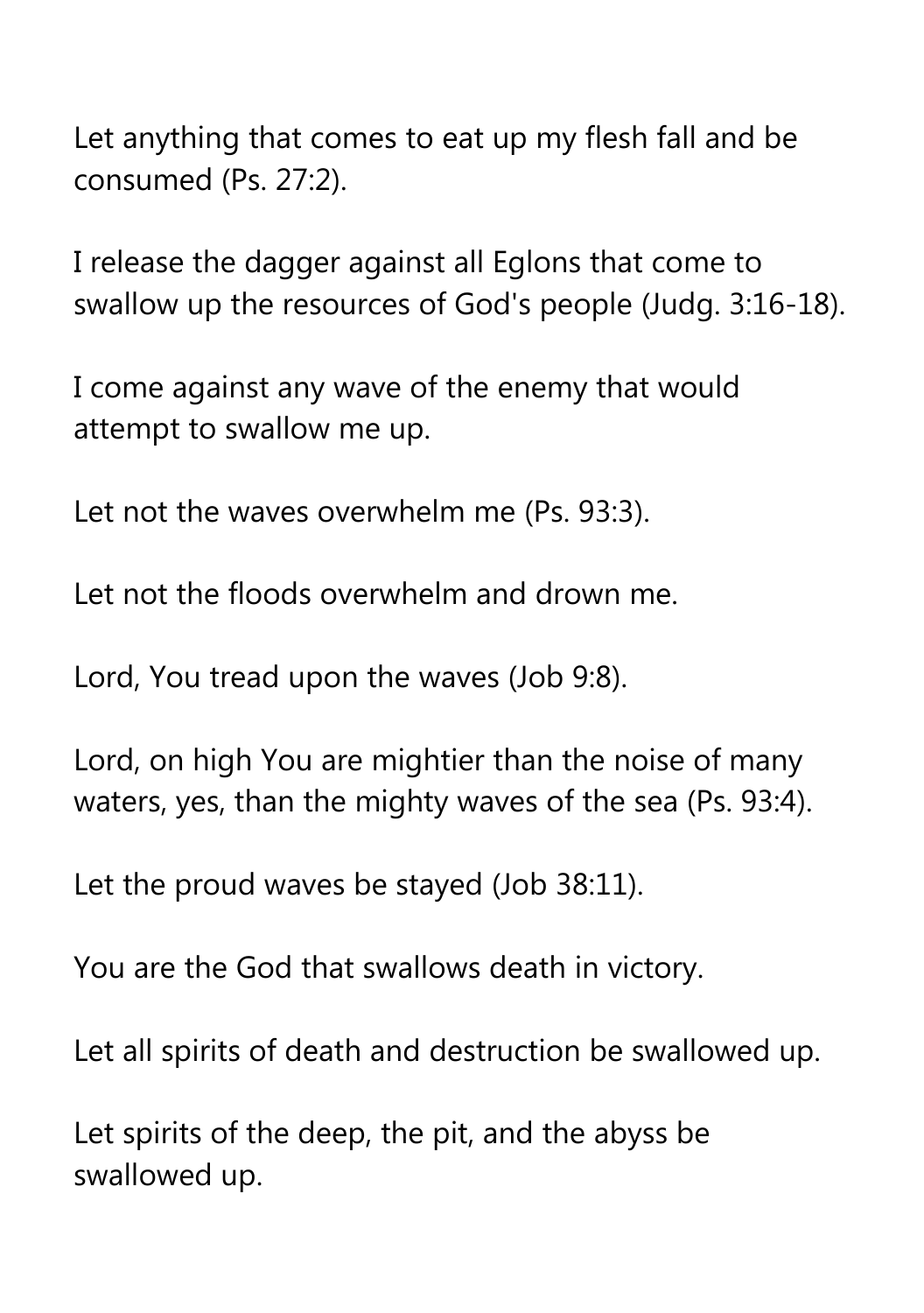Let Abaddon and Appolyon be swallowed up.

Let all assignments of death and hell against my family be swallowed up, in the name of Jesus.

I refuse to be swallowed up with sorrow, for the joy of the Lord is my strength.

Let debt be swallowed from my life.

Let oppression be swallowed from my life.

# **LEAP PRAYERS FOR SUDDEN INCREASE AND DRAMATIC ADVANCE**

I believe this is my appointed time to leap forward, in the name of Jesus.

It is my time to leap.

This is a new season of leaping for me.

I leap past all distractions, in the name of Jesus.

I leap past any people the enemy has set in my way to impede my progress.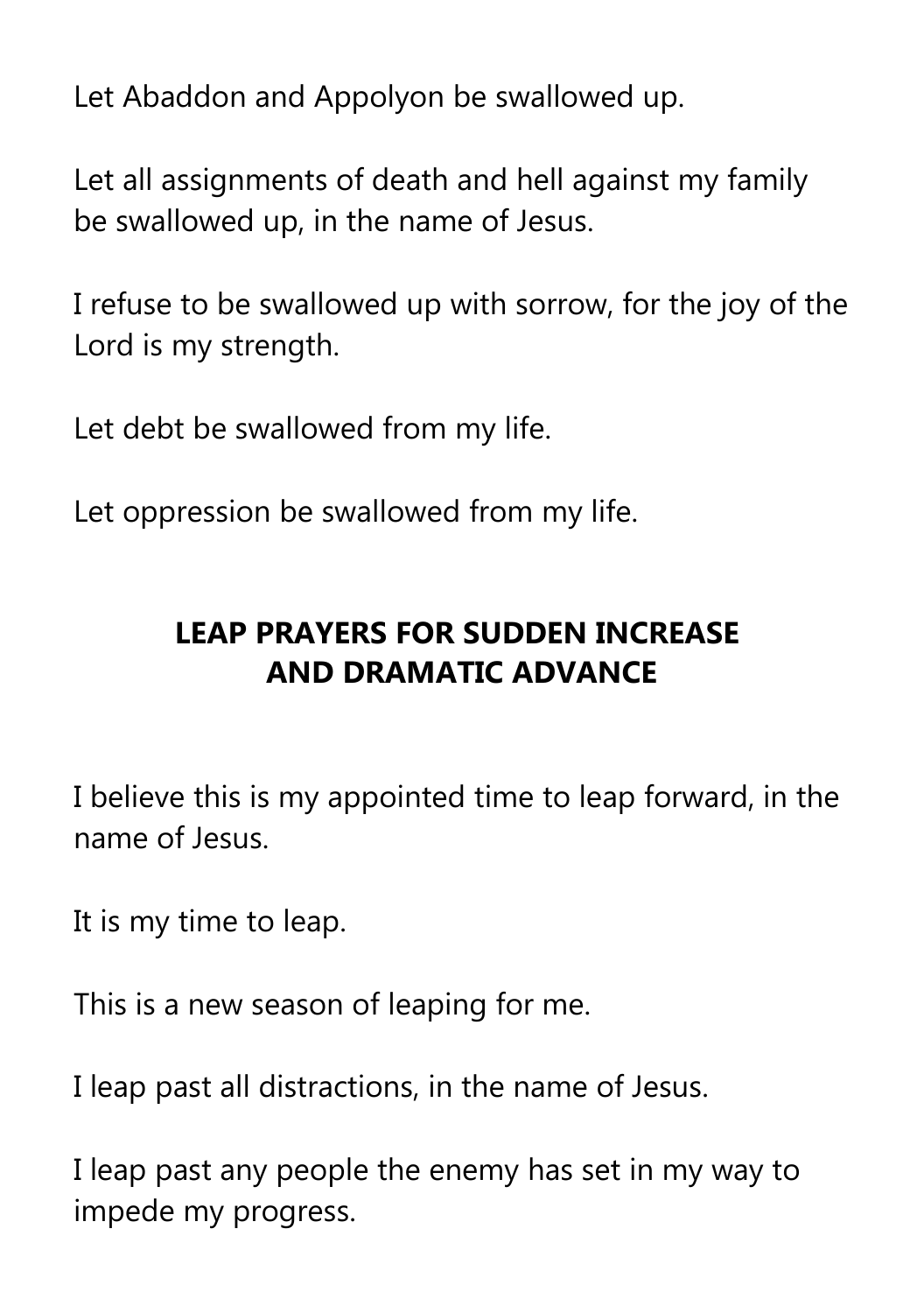Let my steps turn into leaps.

I leap over every wall erected by the enemy.

In the name of Jesus, I leap ahead of anyone or anything that has illegally jumped ahead of me.

I leap like a lion from Bashan like Dan.

I will leap over my enemies like David.

I receive strength to leap out of all sickness and disease. I leap into my destiny and purpose, in the name of Jesus.

With excitement I leap into my future.

I leap from lack to abundance.

I leap from failure to success.

Let every place in my life that is lame leap for joy.

I take a leap of faith and do the impossible.

Let my finances grow by leaps and bounds.

Let my finances leap to a level I have not seen before.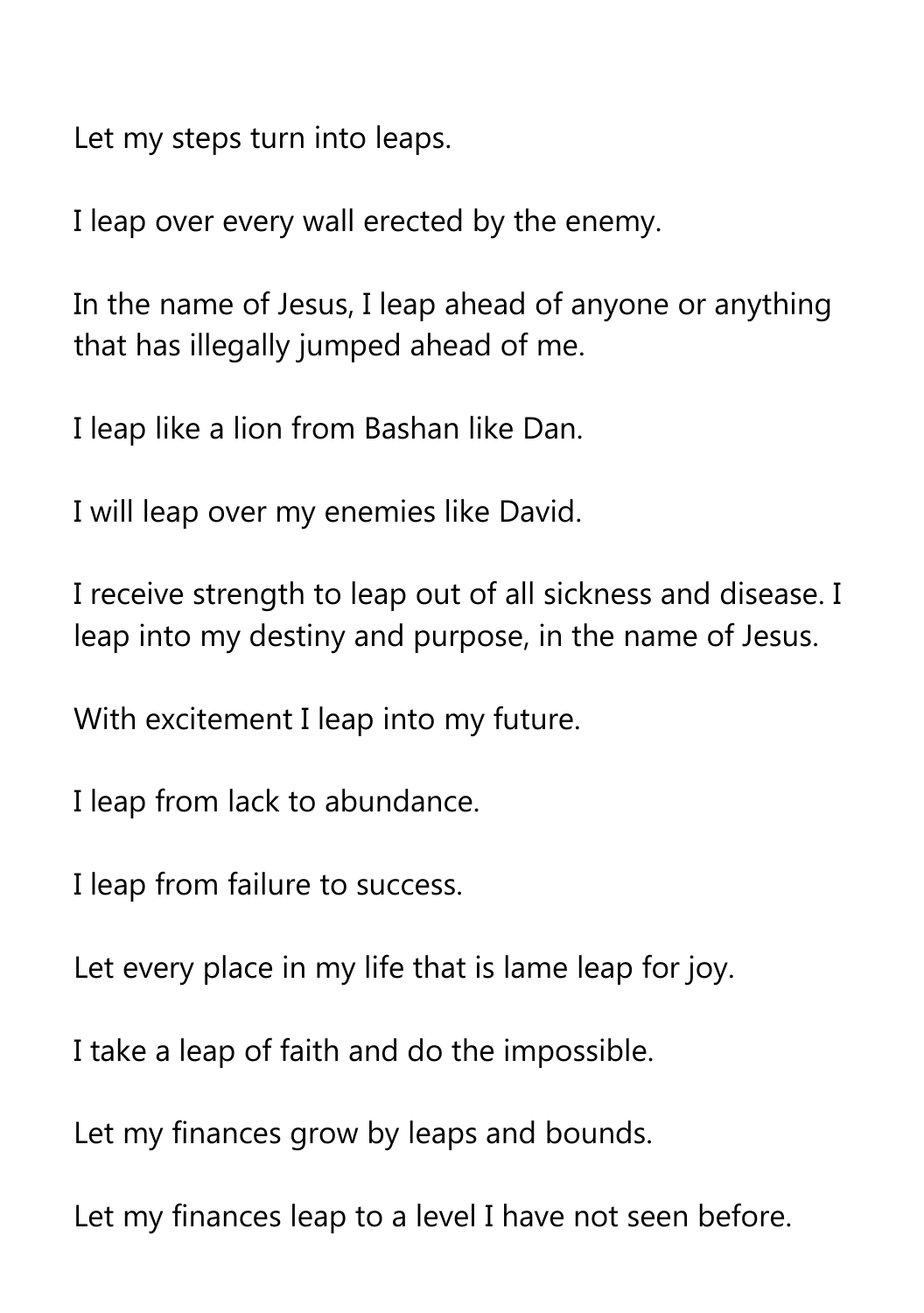Let wealth and prosperity leap upon my life, in the name of Jesus.

Let my wisdom increase by leaps and bounds.

Let my understanding increase by leaps and bounds.

Let my vision increase by leaps and bounds.

Let favor increase on my life by leaps and bounds.

Let my ministry grow by leaps and bounds.

Let my borders expand by leaps and bounds.

Let me leap and jump to the high places.

In the name of Jesus, let me catch up in any place I have fallen behind.

Let restoration come from anything stolen by the enemy from my life.

Let my revelation increase by leaps and bounds.

I will not be afraid to take a leap of faith at the word of the Lord.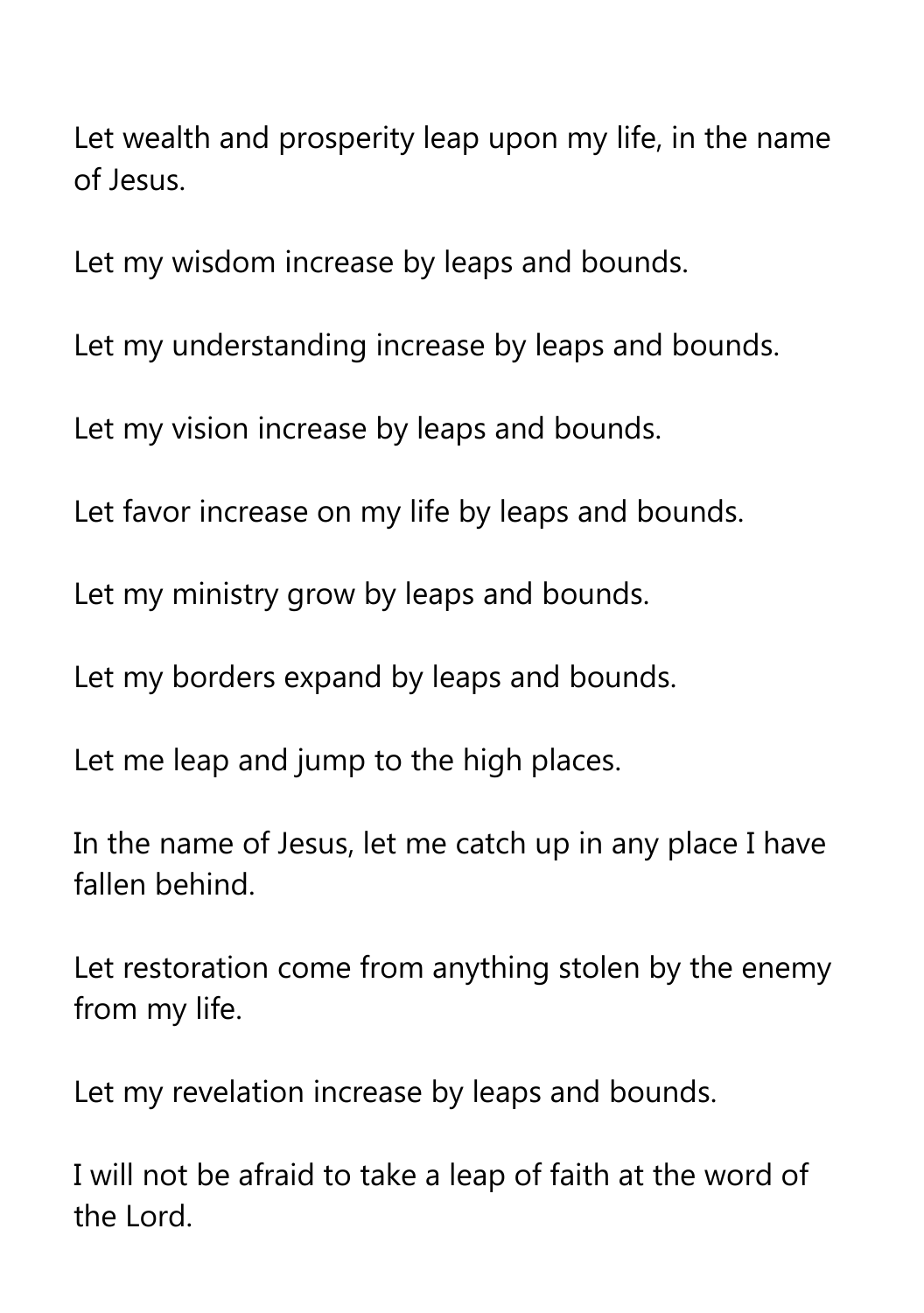I will leap upon the enemy and overwhelm him, in the name of Jesus.

I will leap and rejoice at the goodness of the Lord.

The Lord has given me leaping for sadness and joy for mourning.

I leap from a low place to a high place.

Let extra favor and blessing be added to my life, in the name of Jesus.

Let this year be a year of uncommon favor and blessing in my life.

Let me receive uncommon miracles and breakthroughs, in the name of Jesus.

Let me leap as a hart for joy.

I will leap into new places naturally and spiritually.

I will leap into new heights and levels.

I will leap above problems and setbacks, in the name of Jesus.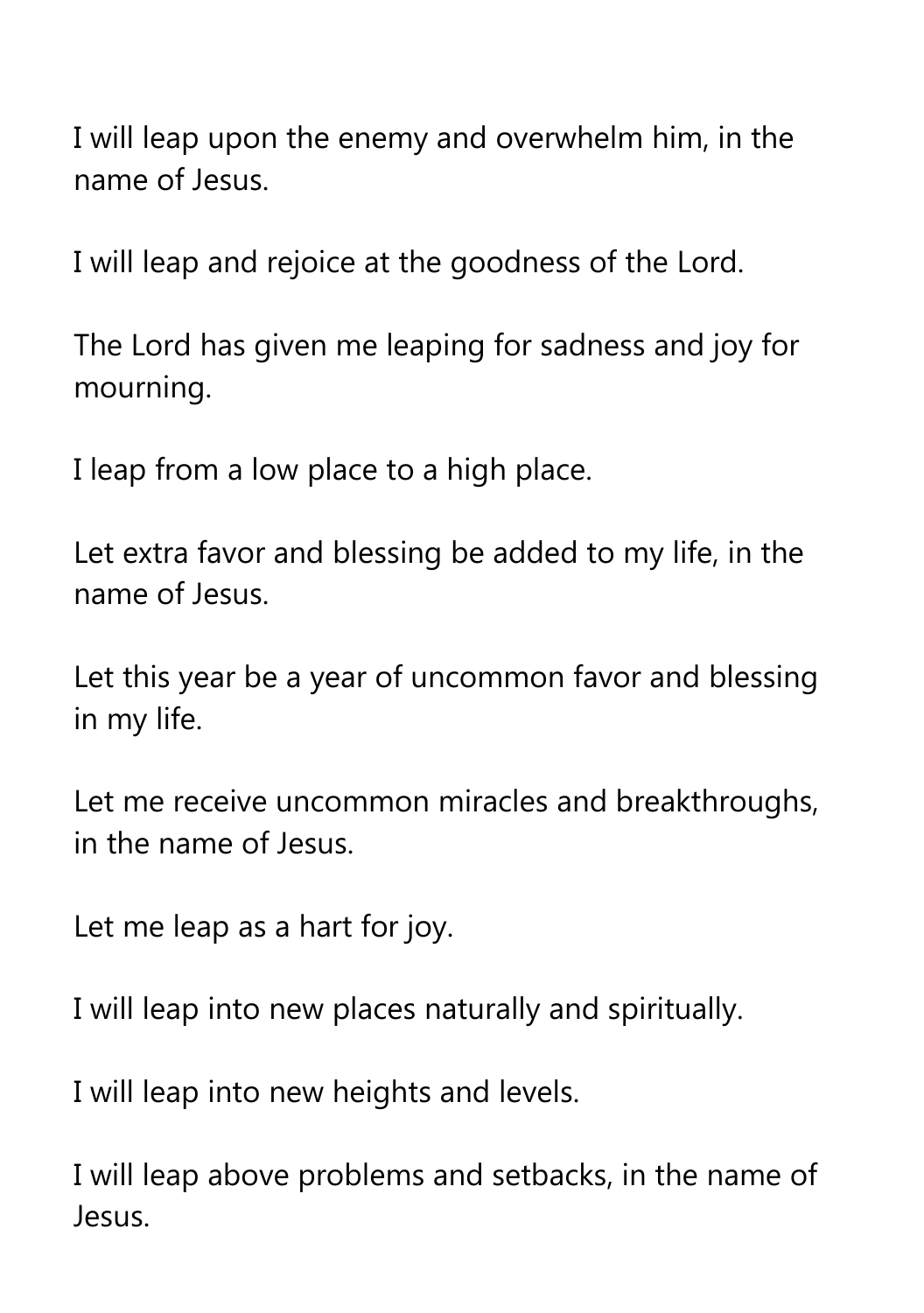I will leap over all the traps and snares of the wicked one.

I break all chains and weights from my feet that would prevent me from leaping.

I lay aside every weight and burden that would prevent me from leaping.

I lay aside all doubt and unbelief that would keep me from leaping.

I leap from my past into my future.

I will not be afraid to leap forward with boldness and confidence.

I will leap for my God is with me.

My God encourages me and causes me to leap forward.

Let the kingdom advance in my city by leaps and bounds.

Let my timing and purpose be realigned this year, in the name of Jesus.

The way is opened for me, and I will leap into it.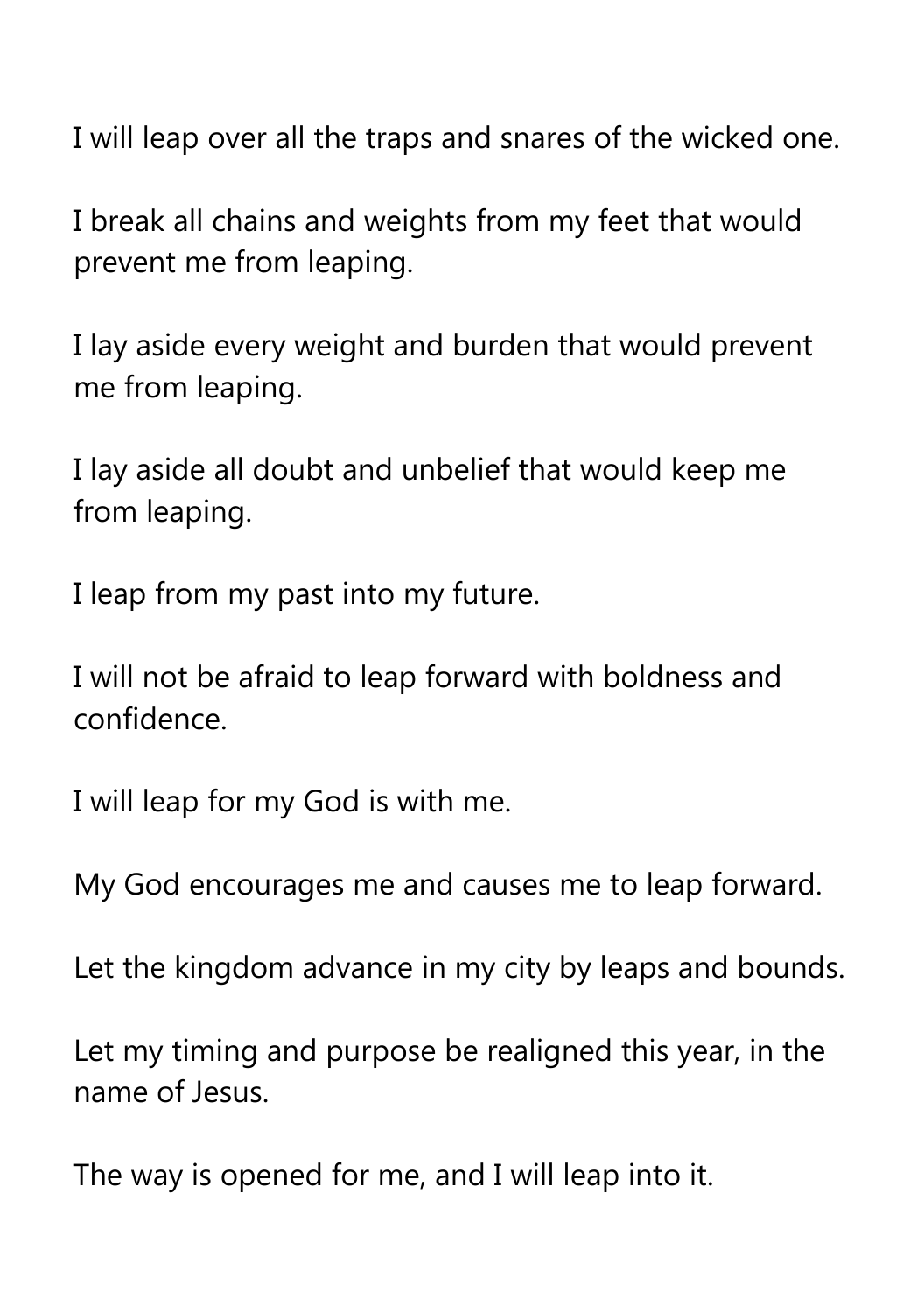I will join myself with other believers who are leaping forward.

Let the churches in my region leap forward.

Let our praise and worship leap to another level.

Let my prayer life leap forward.

Let our preaching and teaching leap to another level.

I will leap forward in my giving.

Let my creativity leap to another level.

Let my faith take a quantum leap.

Let my love take a quantum leap.

Let my family leap forward into destiny.

Let my prophetic level take a quantum leap.

Let deliverance and healing take a quantum leap in my city, in the name of Jesus.

I will leap through fasting and prayer.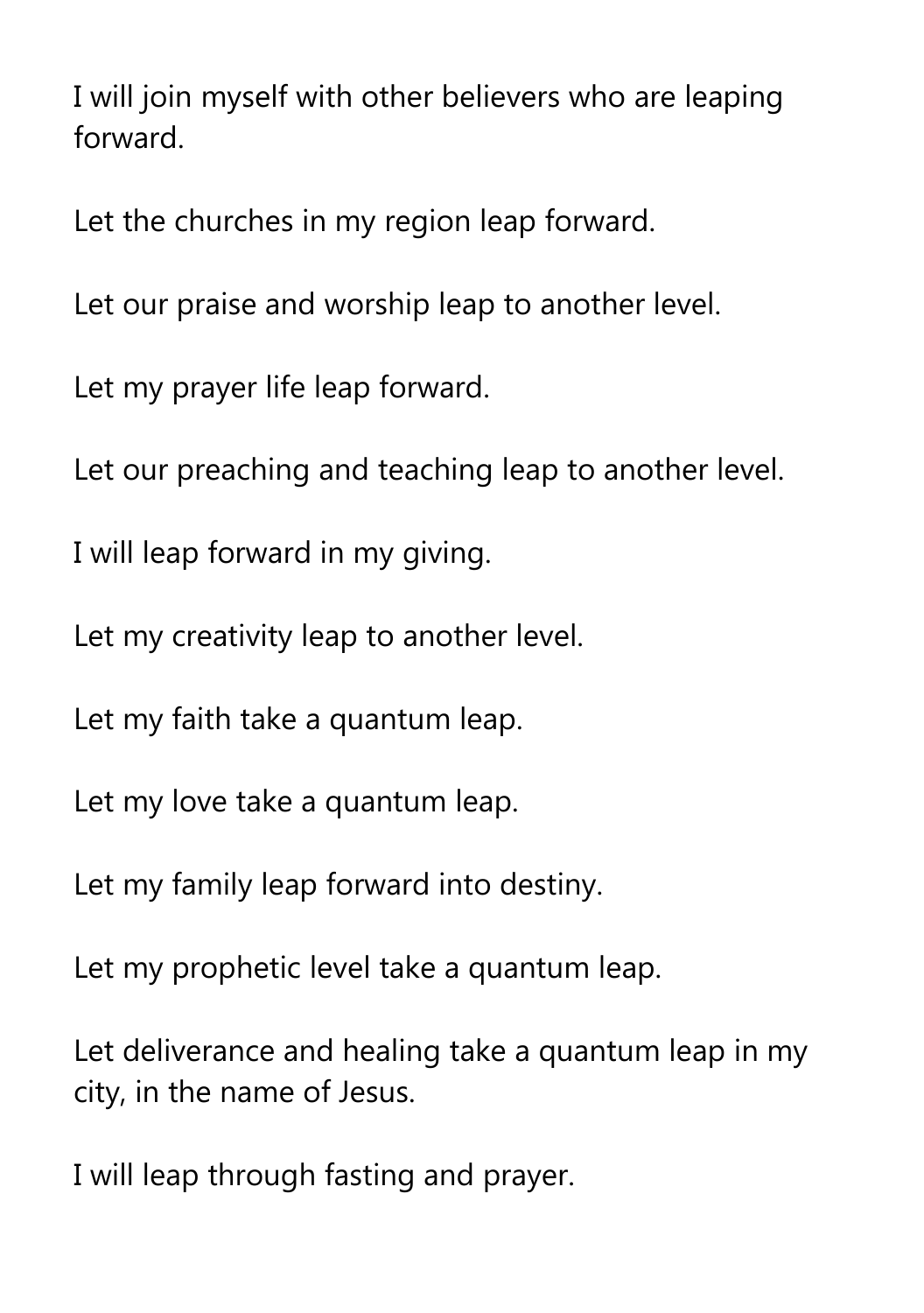Let the blessings of the Lord overtake me and leap upon me, in the name of Jesus.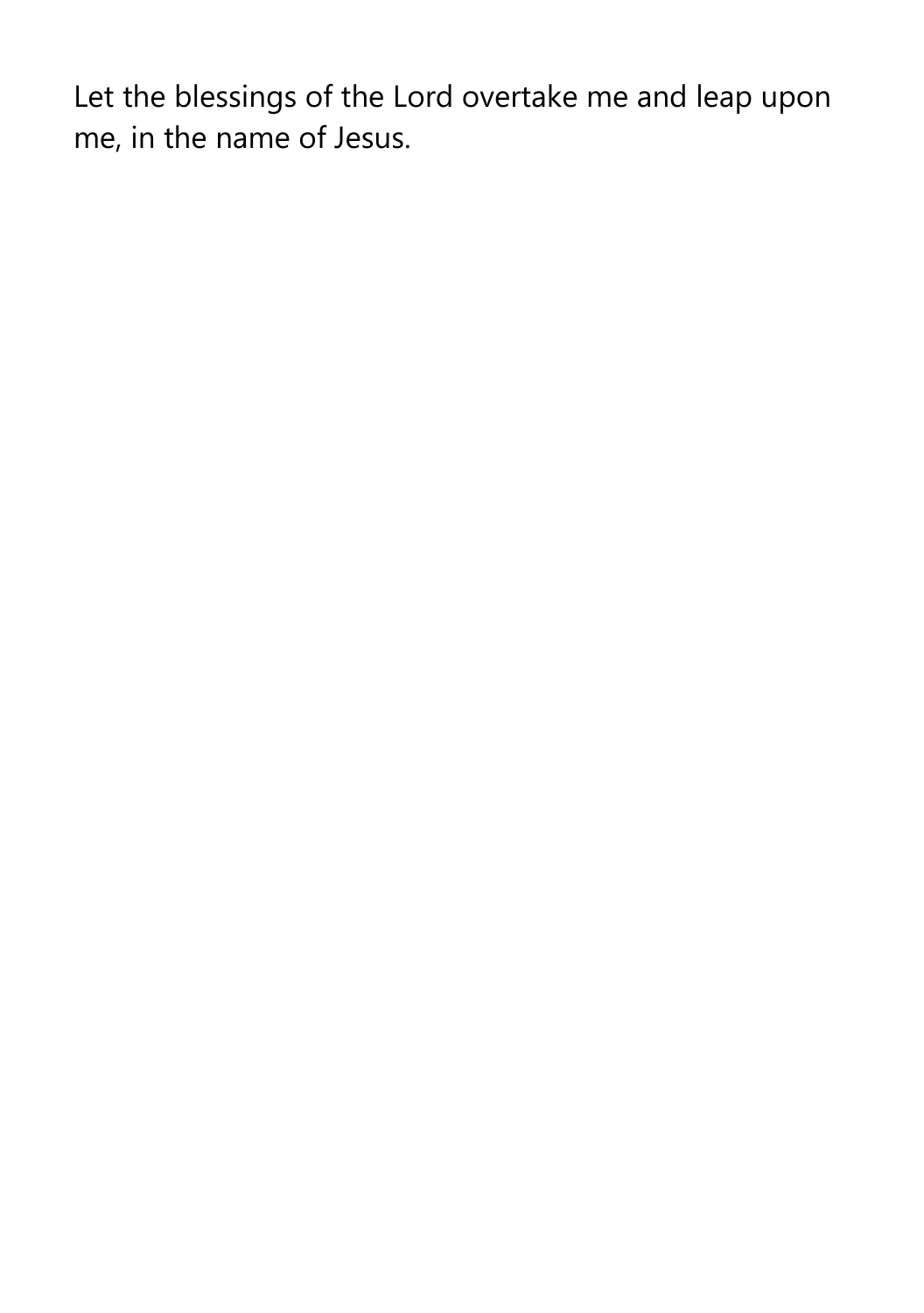# **CHAPTER 6 MIDNIGHT AND MIDDAY PRAYER**

**Evening, and morning and at noon I will pray, and cry aloud, and He shall hear my voice.**

**—Psalm 55:17**

Praying at different times of the day can be a powerful way to move mountains and experience breakthroughs. I have always been a night person. I pray and study at night. Understanding the mystery of the night can cause you to see great breakthroughs in your spiritual life.

Midnight prayer is a time for spiritual warfare. This is the third watch of the night and one of the most important times to keep watch. This is a special time for divine government overruling human decrees! (See Exodus 12- 14.) This is when the deep sleep falls upon men according to Acts 20:7-12. Remember, according to Matthew 13:25, while men slept, the enemy went to sow tares. This is therefore a period of heightened satanic activities. The devil operates at this time because this is the time that men are sleep and there are not so many people praying to oppose him (1 Kings 3:20; Matt. 13:25).

Night is also a time of anguish and fear for many, when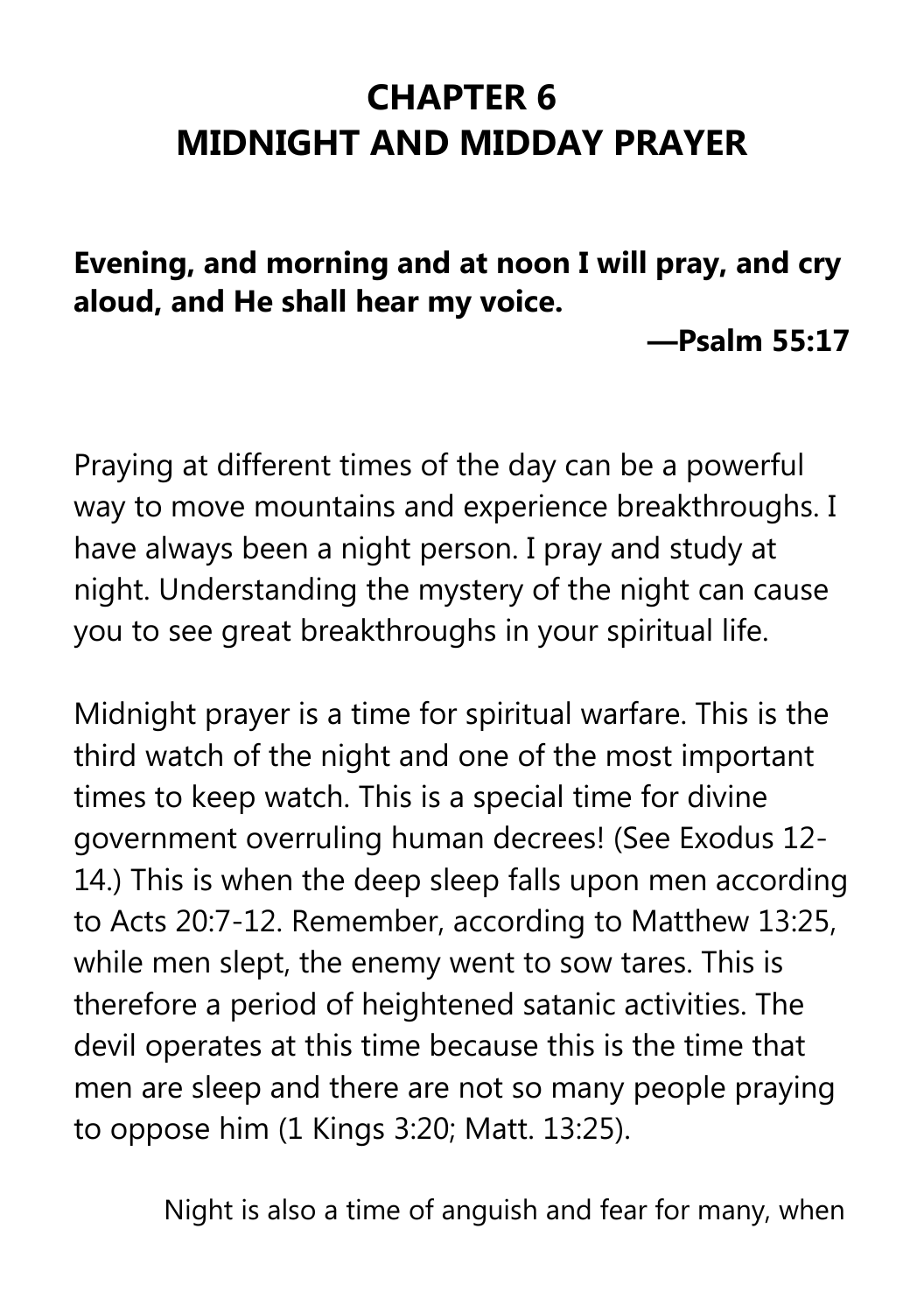pain, guilt, fear, and despair can seem almost unendurable. Many of the psalms call out to God from the depths of distress, for mercy, help, justice, victory over evil. Praying them, we give voice to the cries of the poor and troubled, those who are unable to turn to God themselves, or who do not even believe in God. We identify with those who are suffering, and call out with them and for them. Our prayer rises to God in the hours of darkness as an act of solidarity with those experiencing the night of the cross.

In Psalm 42:8 we read, "The Lord will command His lovingkindness in the daytime, and in the night His song shall be with me—a prayer to the God of my life."

According to Adam Clarke's Commentary, this verse is saying that God will give a special commission for His loving-kindness to visit us in the night hours, that He will allow His mercy to continue in our prayers, and give us power to make the best use of this visitation.

That is a powerful revelation on the mystery of the night. When we pray at night, the Lord's love, kindness, and mercy will dwell in the midst of our prayers and be available to us in their full power. So if you are experiencing intense demonic opposition, the midnight hourwould be an ideal place to establish a prayer post or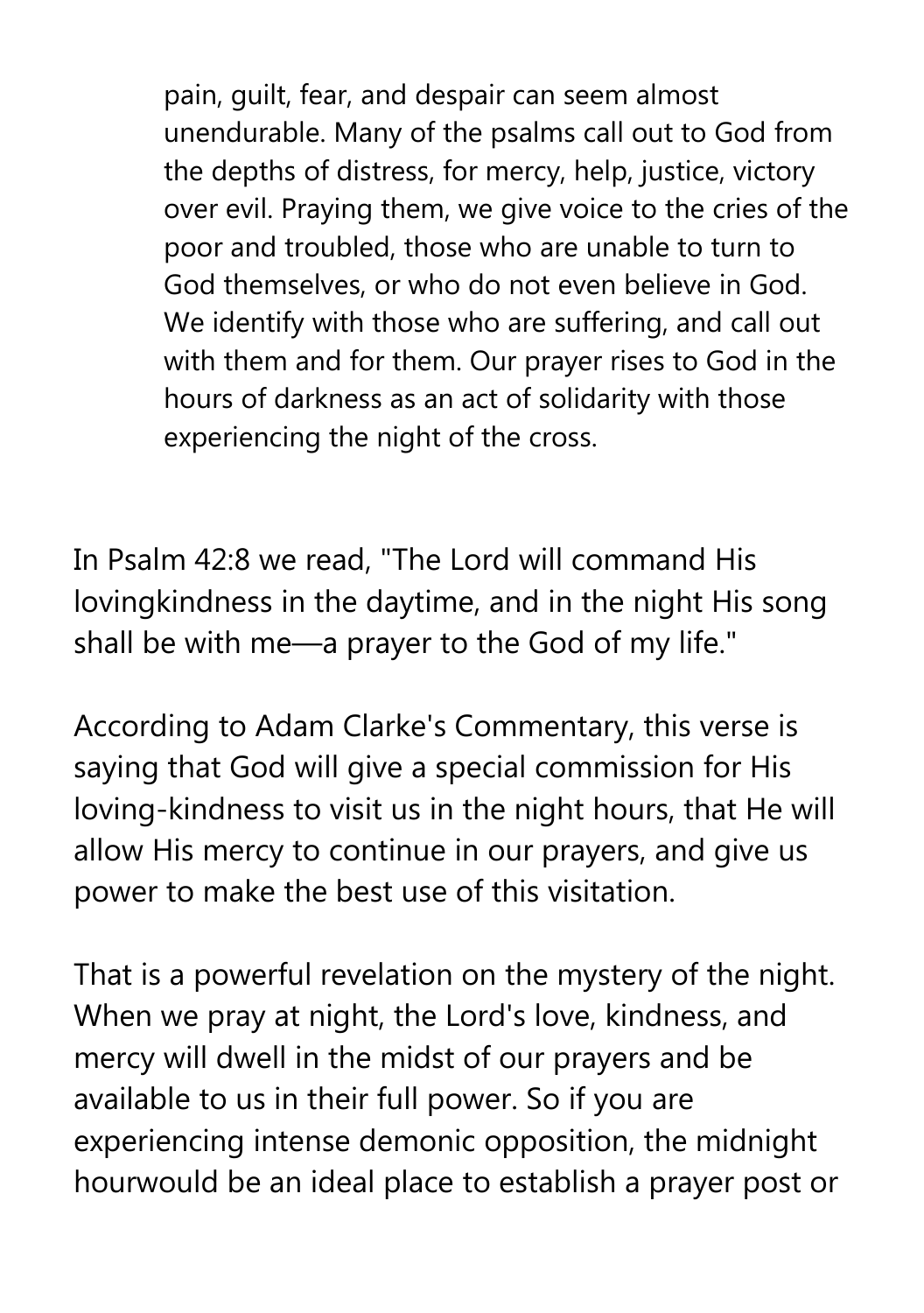vigil until you experience breakthrough.

### **BREAKTHROUGHS AT MIDNIGHT**

The night has been established by covenant. Jeremiah 33:20 says, "Thus saith the Lord; If ye can break my covenant of the day, and my covenant of the night, and that there should not be day and night in their season" (KJV). Great breakthroughs can occur when we praise and pray at night. Midnight is a time when God does supernatural things. In Psalm 119:62 the psalmist said, "At midnight I will rise to give thanks unto thee because of thy righteous judgments" (KJV). Here is a list of other blessings or breakthroughs that occur at midnight.

## **Midnight is a time of release from every spiritual prison.**

## **And at midnight Paul and Silas prayed, and sang praises unto God: and the prisoners heard them.**

**—Acts 16:25, KJV**

You can provoke God with fearful praises at midnight just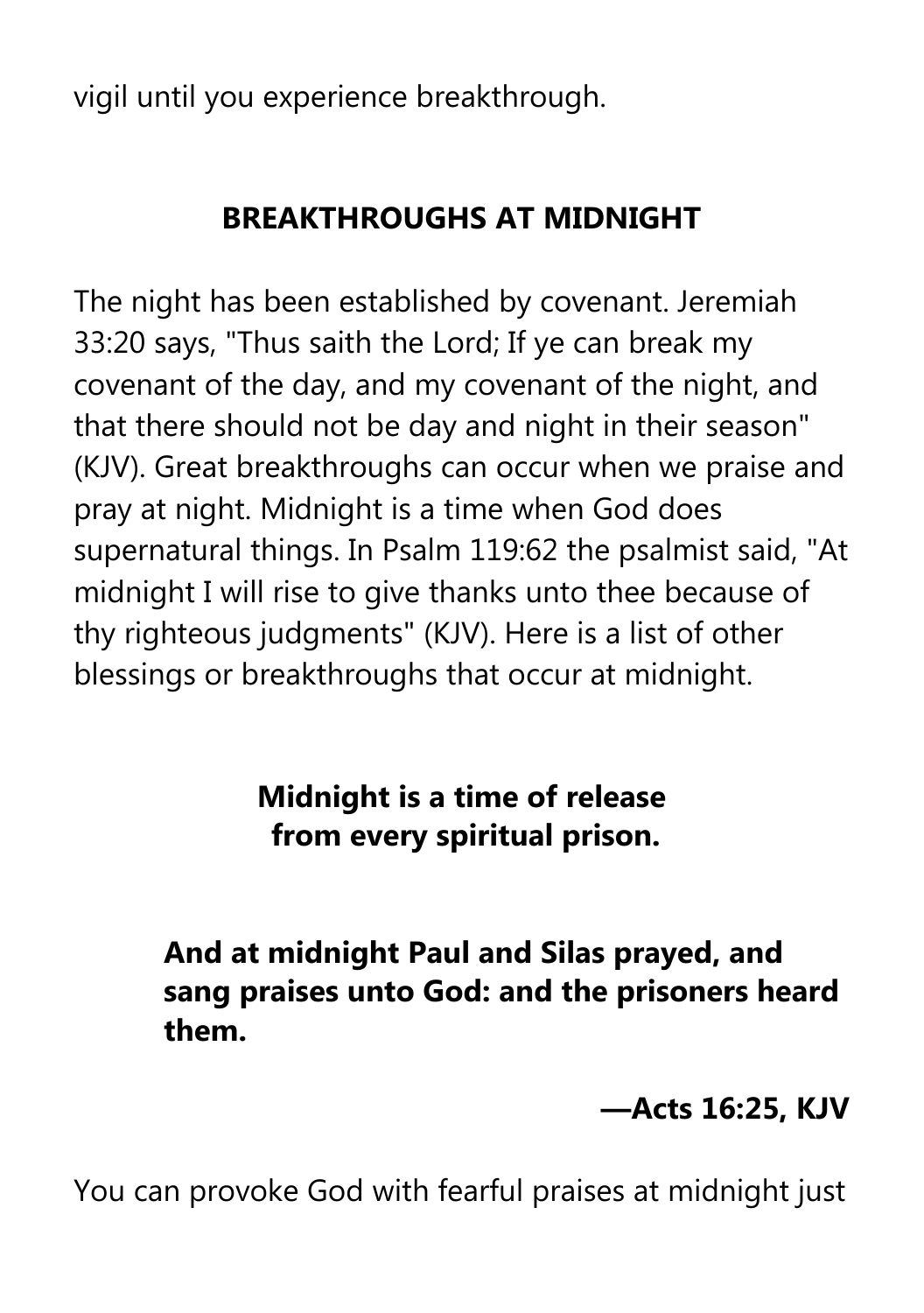as David and Paul did. It is a time of release from every spiritual prison; when you utilize the mystery of midnight prayers, it will initiate the earthquake of deliverance that would set you free.

## **Then Moses said, "Thus says the Lord, 'About midnight I will go out into the midst of Egypt.'"**

**—Exodus 11:4**

**God's deliverance of Israel began at midnight.**

**And it came to pass at midnight that the Lord struck all the firstborn in the land of Egypt, from the firstborn of Pharaoh who sat on his throne to the firstborn of the captive who was in the dungeon, and all the firstborn of livestock.**

**—Exodus 12:29**

**Destruction of the enemy's gate happens at midnight.**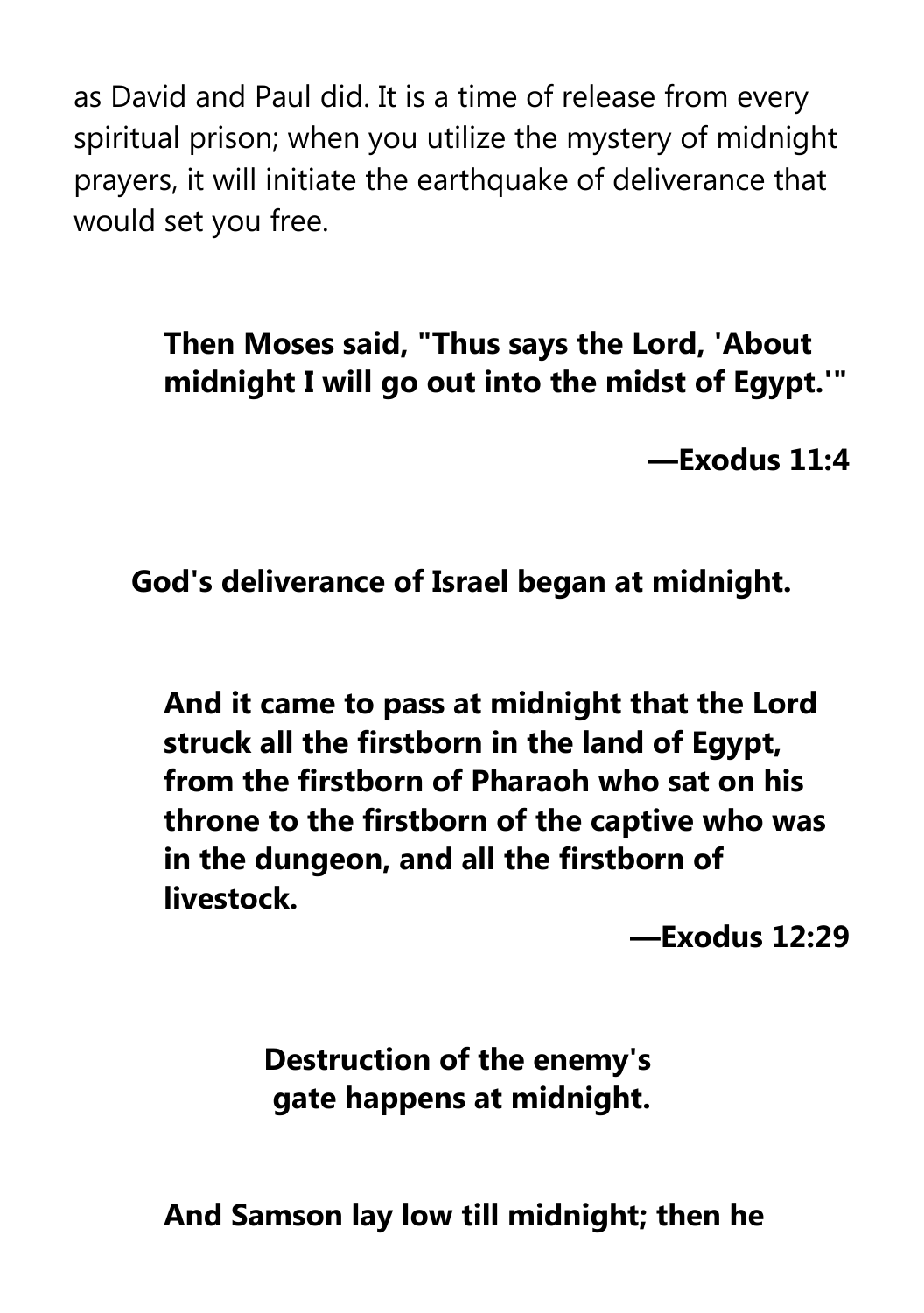**arose at midnight, took hold of the doors of the gate of the city and the two gateposts, pulled them up, bar and all, put them on his shoulders, and carried them up to the top of the hill that faces Hebron.**

**—Judges 16:3**

**The bridegroom comes at midnight.**

**Now it happened at midnight that the man [Boaz] was startled, and turned himself: and there, a woman [Ruth] was lying at his feet.**

**—Ruth 3:8**

**And at midnight a cry was heard: "Behold, the bridegroom is coming; go out to meet him!"**

**—Matthew 25:6**

**Midnight is a time to ask.**

**And He said unto them, "Which of you shall have a friend, and go to him at midnight and**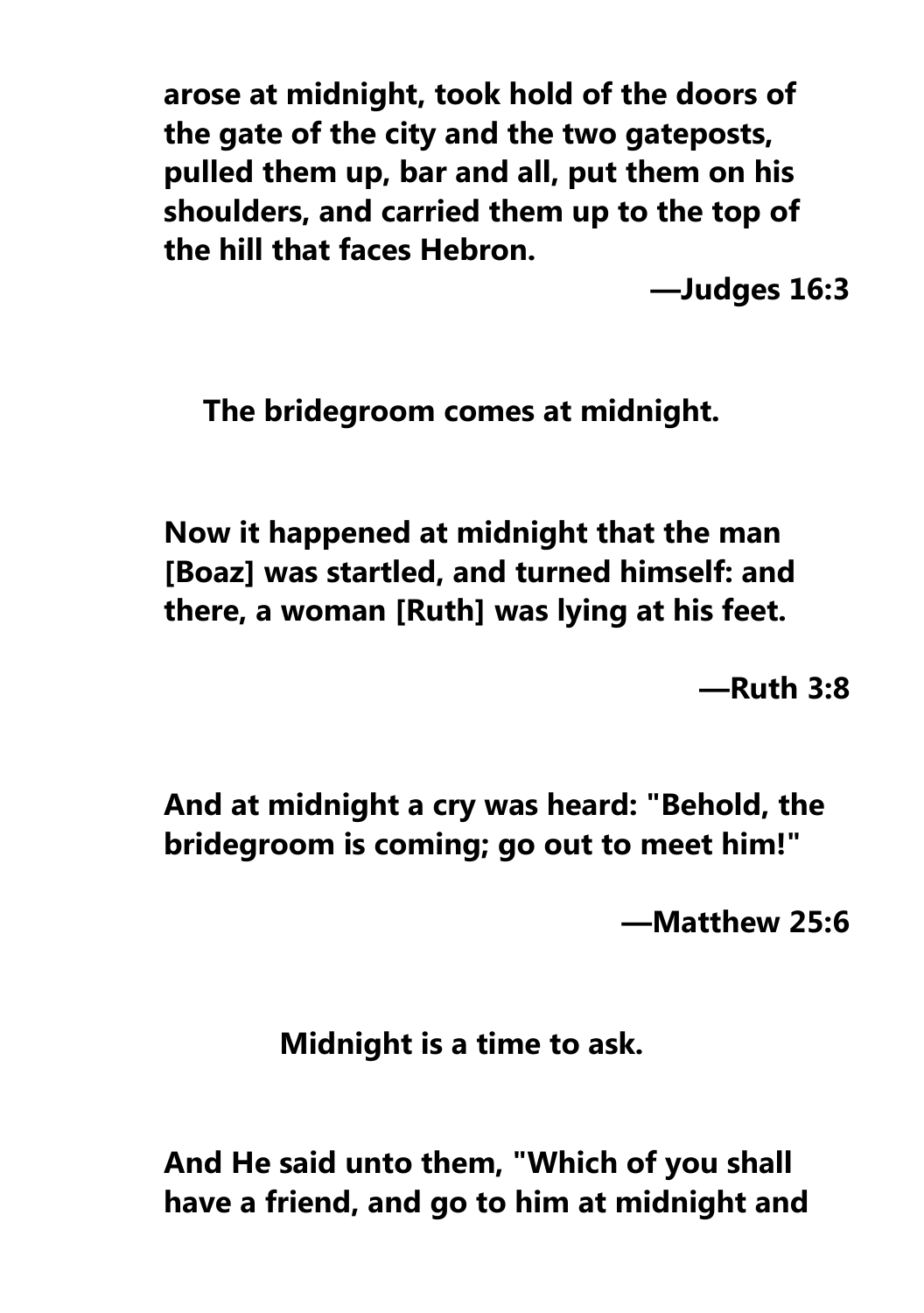**say to him, 'Friend, lend me three loaves."'**

**—Luke 11:5**

### **Catch the thief at midnight.**

**And she arose at midnight, and took my son from beside me, while thine handmaid slept, and laid it in her bosom, and laid her dead child in my bosom.**

**—1 Kings 3:20, KJV**

**You make darkness, and it is night, in which all the beasts of the forest creep about.**

**—Psalm 104:20**

**God can instruct us at night.**

**I will bless the Lord who has given me counsel: my heart also instructs me in the night seasons.**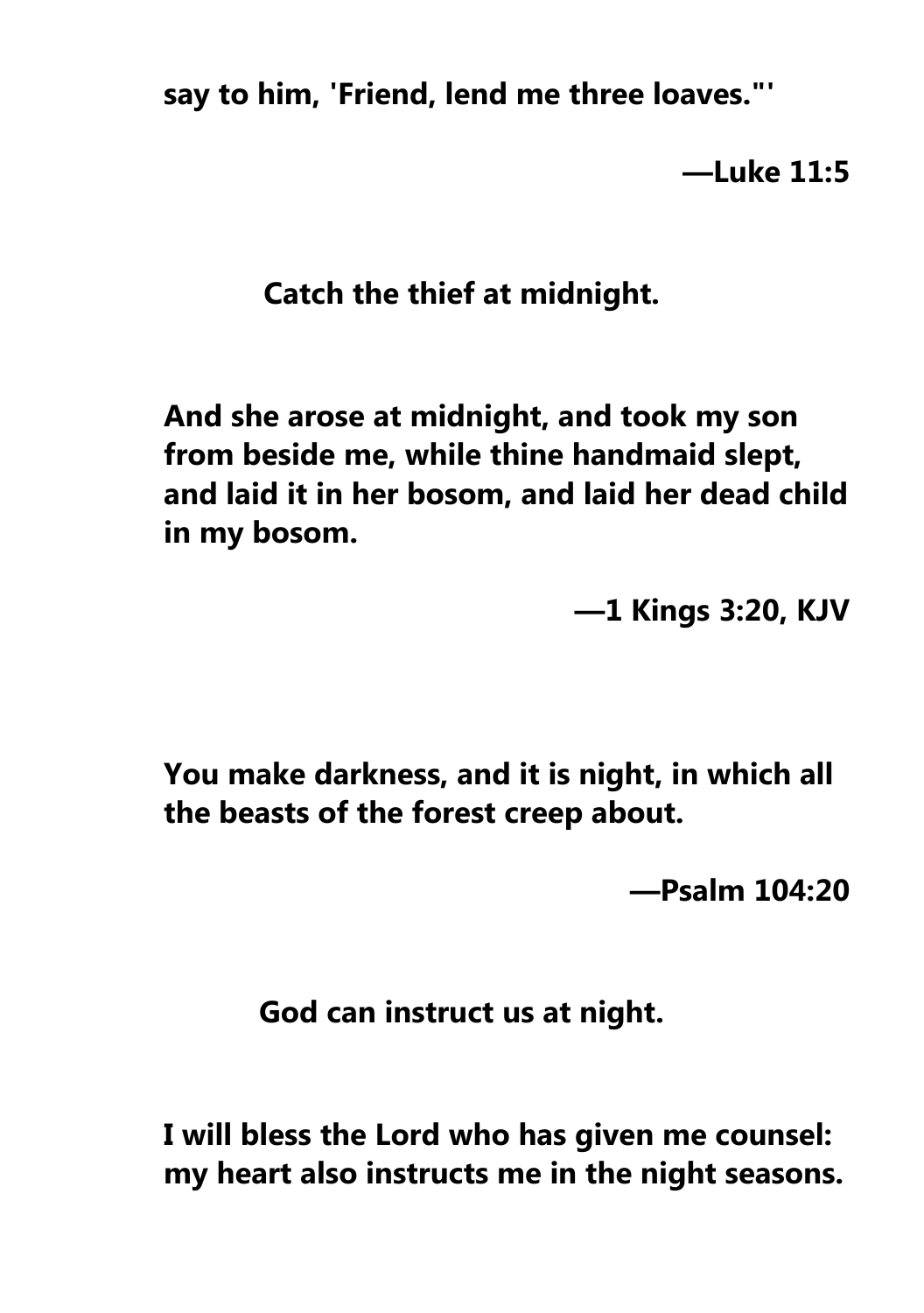**—Psalm 16:7**

#### **God can visit us at night.**

**You have tested my heart; You have visited me in the night; You have tried me and have found nothing; I have purposed that my mouth shall not transgress.**

**—Psalm 17:3**

## **We can meditate on God and the Word at night.**

**When I remember You on my bed, I meditate on You in the night watches.**

**—Psalm 63:6**

**My eyes are awake through the night watches, that I might meditate on Your word.**

**—Psalm 119:148**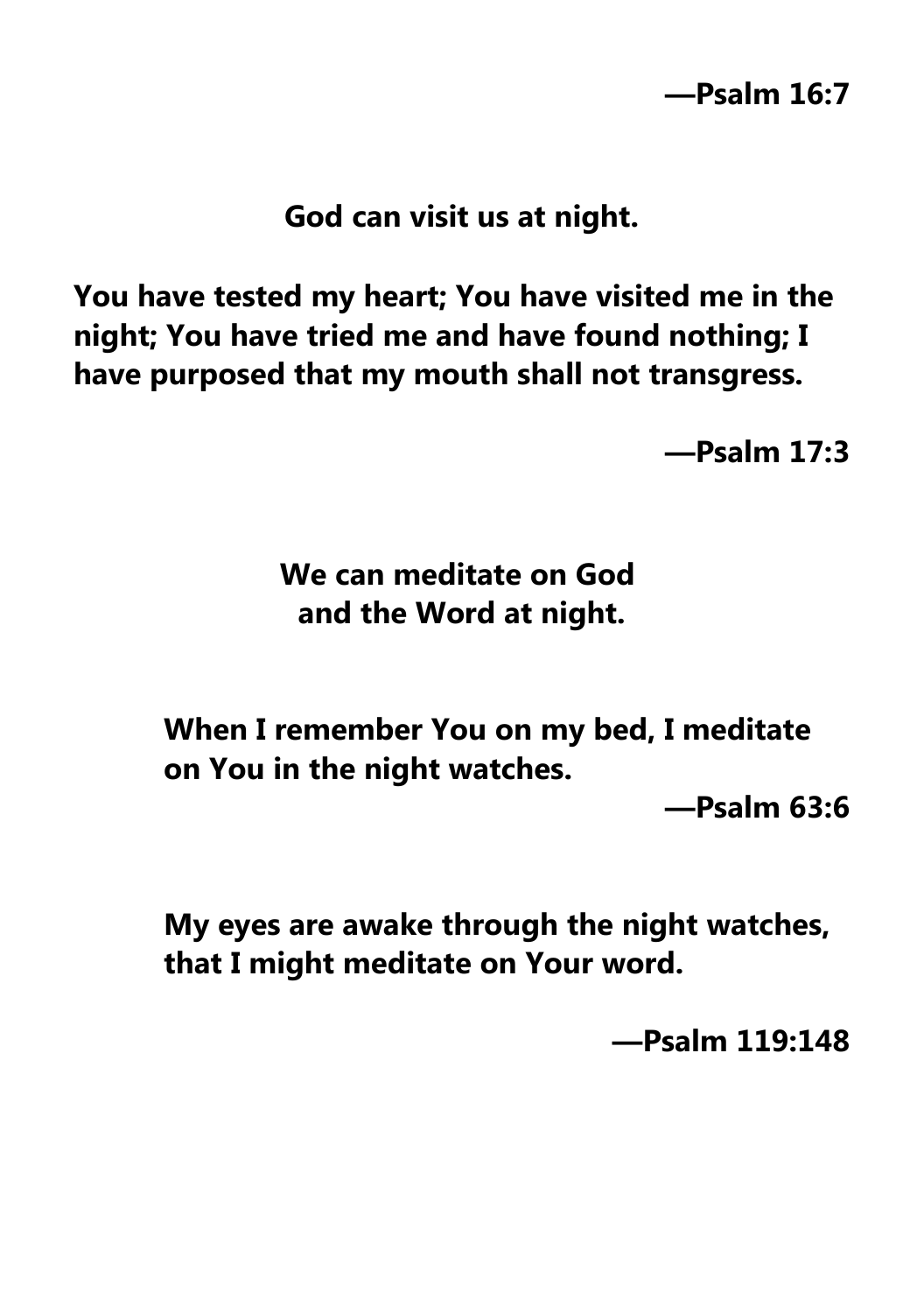**It is good to desire God in the night.**

**With my soul I have desired You in the night, yes, by my spirit within me I will seek You early; for when Your judgments are in the earth, the inhabitants of the world will learn righteousness.**

**—Isaiah 26:9**

**Nehemiah could see the desolation of the broken walls of the city at night.**

**So I went up in the night by the valley, and viewed the wall; then I turned back and entered by the Valley Gate, and so returned.**

**—Nehemiah 2:15**

**The Lord appeared to Solomon at night.**

**Then the Lord appeared to Solomon by night, and said to him, "I have heard your prayer, and have chosen this place for Myself as a house of sacrifice."**

**—2 Chronicles 7:12**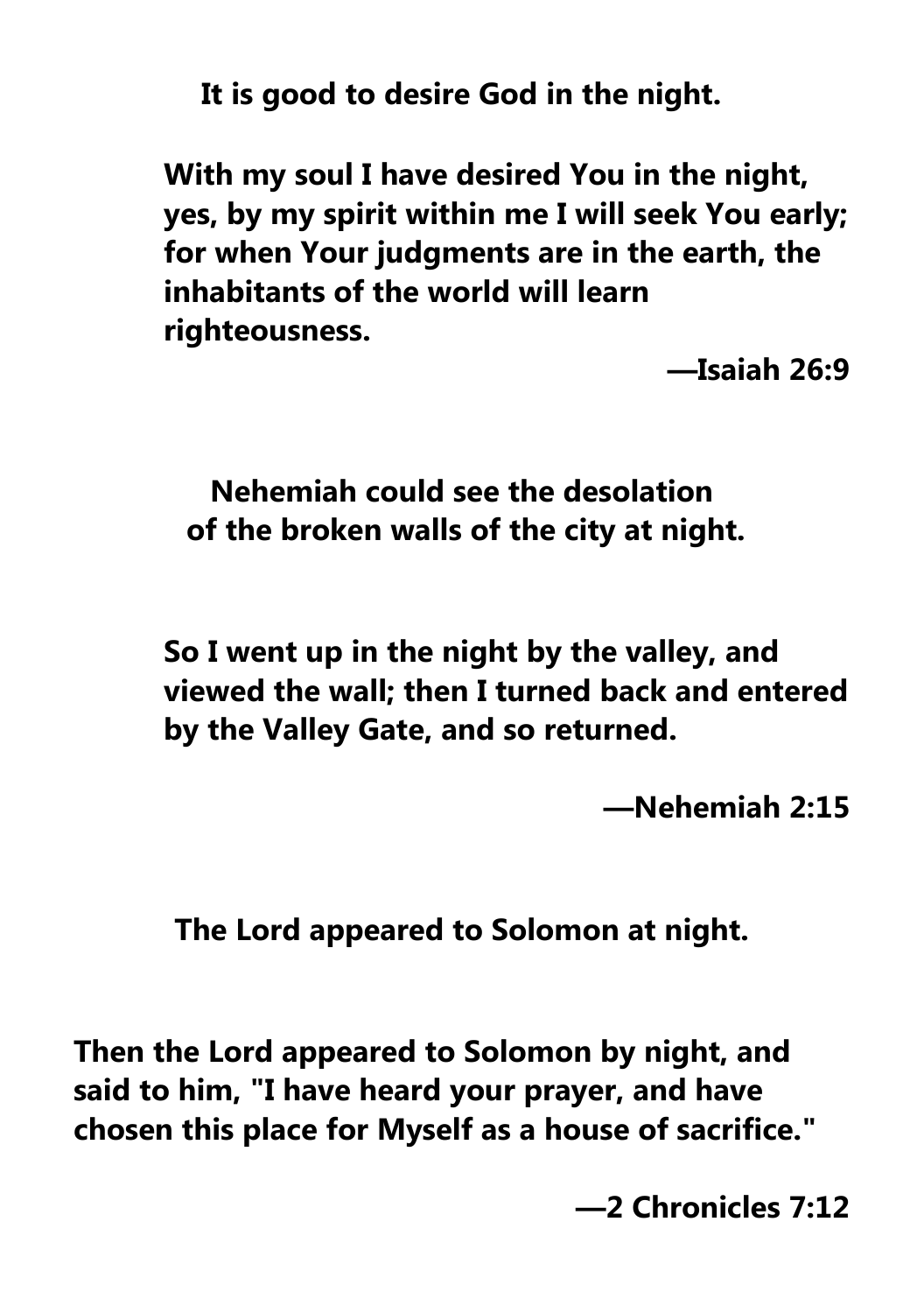**Nicodemus sought Jesus at night.**

**Nicodemus (he who came to Jesus by night, being one of them)...**

**—John 7:50** 

**Angels of deliverance can come at night.**

**But at night an angel of the Lord opened the prison doors and brought them out. —Acts 5:19**

**For there stood by me this night an angel of the God to whom I belong and whom I serve.**

**—Acts 27:23**

#### **DESTROYING THE WORKS OF DARKNESS**

When the king of Syria came to arrest Elisha in 2 Kings 6:13-14, he came in the night. For the kingdom of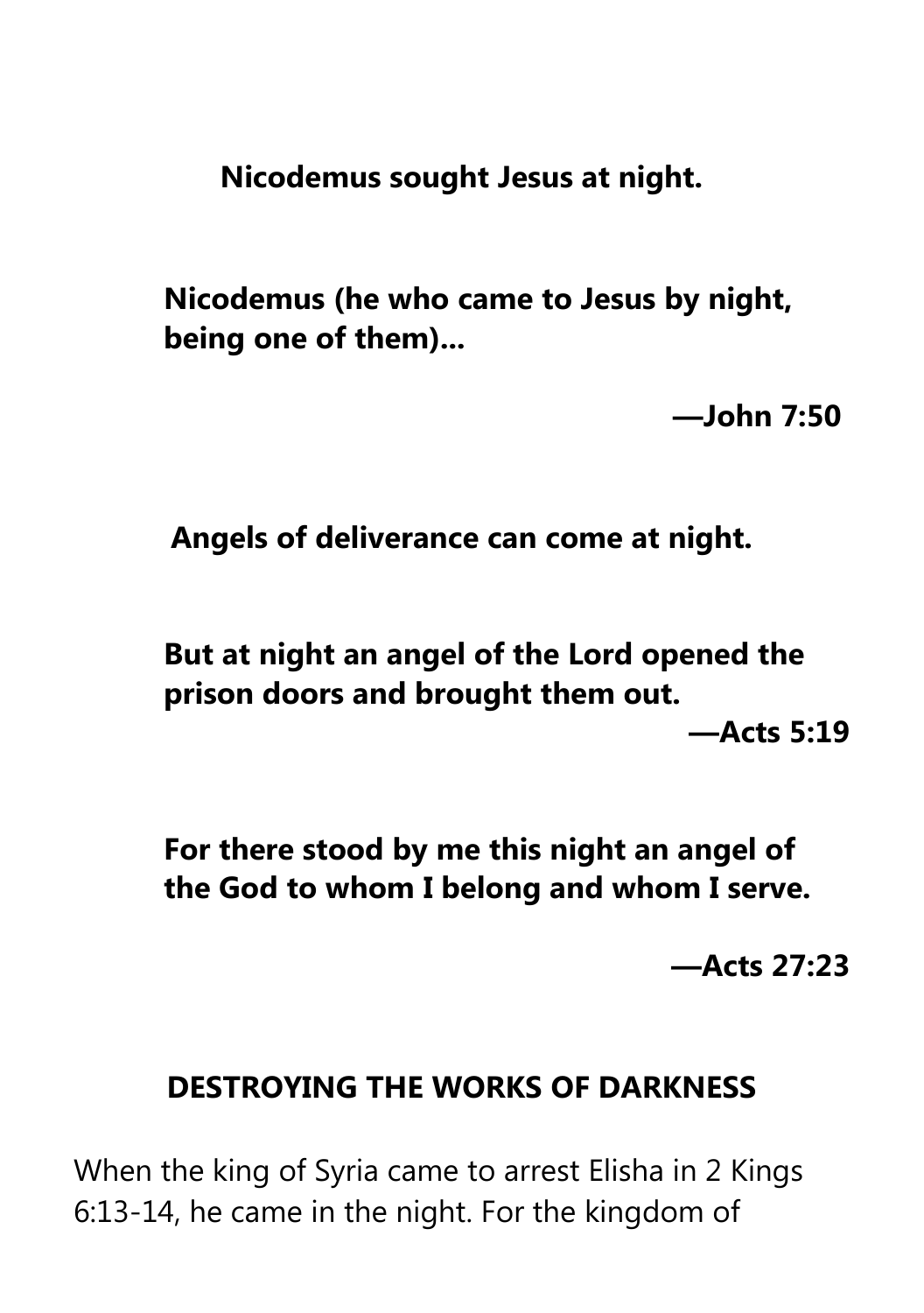darkness, nighttime is conference time. It is when the enemies meet to deliver their reports, re-strategize and take decisions concerning the fate of many—including Christians. It is also when they renew covenants, curses, and sacrifices. It is the time they supervise the burdens, punishment, and yokes already placed on their victims. But more importantly, it is the time they alter the destiny of many. Every night activity of the satanic kingdom against you this season will come to nothing in Jesus's name.

> Believers must be active participants in the spiritual realm. Praying for one hour at night has great effects on the operations of the dark kingdom, much more all night prayer. Reduce your sleep! As they meet to determine your fate, you go on your knees and determine theirs, scatter their meeting and strip them powerless.

Midnight is also the witching hour, the time of day when supernatural creatures such as witches, demons, and ghosts are thought to appear and be at their most powerful, and black magic at its most effective. This hour is typically past midnight or the time in the middle of the night when magic things are said to happen.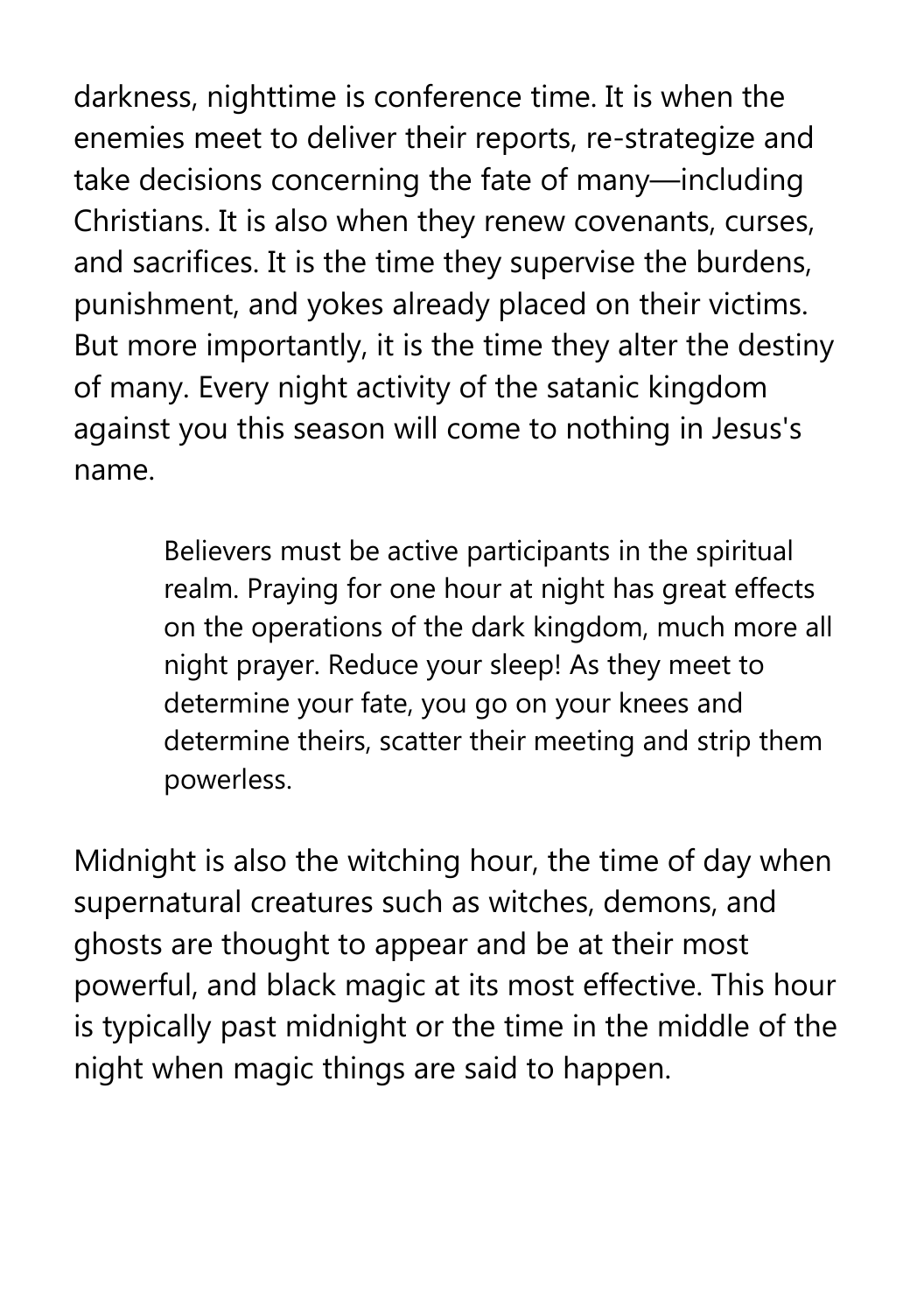#### **At midnight I will rise to give thanks to You, because of Your righteous judgments.**

**—Psalm 119:62**

In Psalm 91:6 the psalmist mentions the pestilence that walks in darkness: "Nor of the pestilence that walks in darkness, nor of the destruction that lays waste at noonday." This is a picture of evil walking at night.

Midnight speaks of darkness—the absence of light and the presence of blindness. It is for rest and is unsuitable for labor. It is favorable to the purposes of wickedness. Wild beasts seek their prey at night. Shepherds watch over their sheep at night. The midnight is a period of severe calamities. Darkness has binding powers and limits activities. It has separating powers. That is when all that is evil and unworthy of light is let loose. But the enemy does not own the night; the night belongs to God: "The day is Yours, the **night** also is Yours; You have prepared the light and the sun" (Ps. 74:16, emphasis added).

Mark 1:35 tells us that Jesus prayed at night: "And in the morning, rising up a great while before day, he went out, and departed into a solitary place, and there prayed" (KJV). He is our example of how to stay connected to God, free from unbelief, and remain in the power of the supernatural and miracles.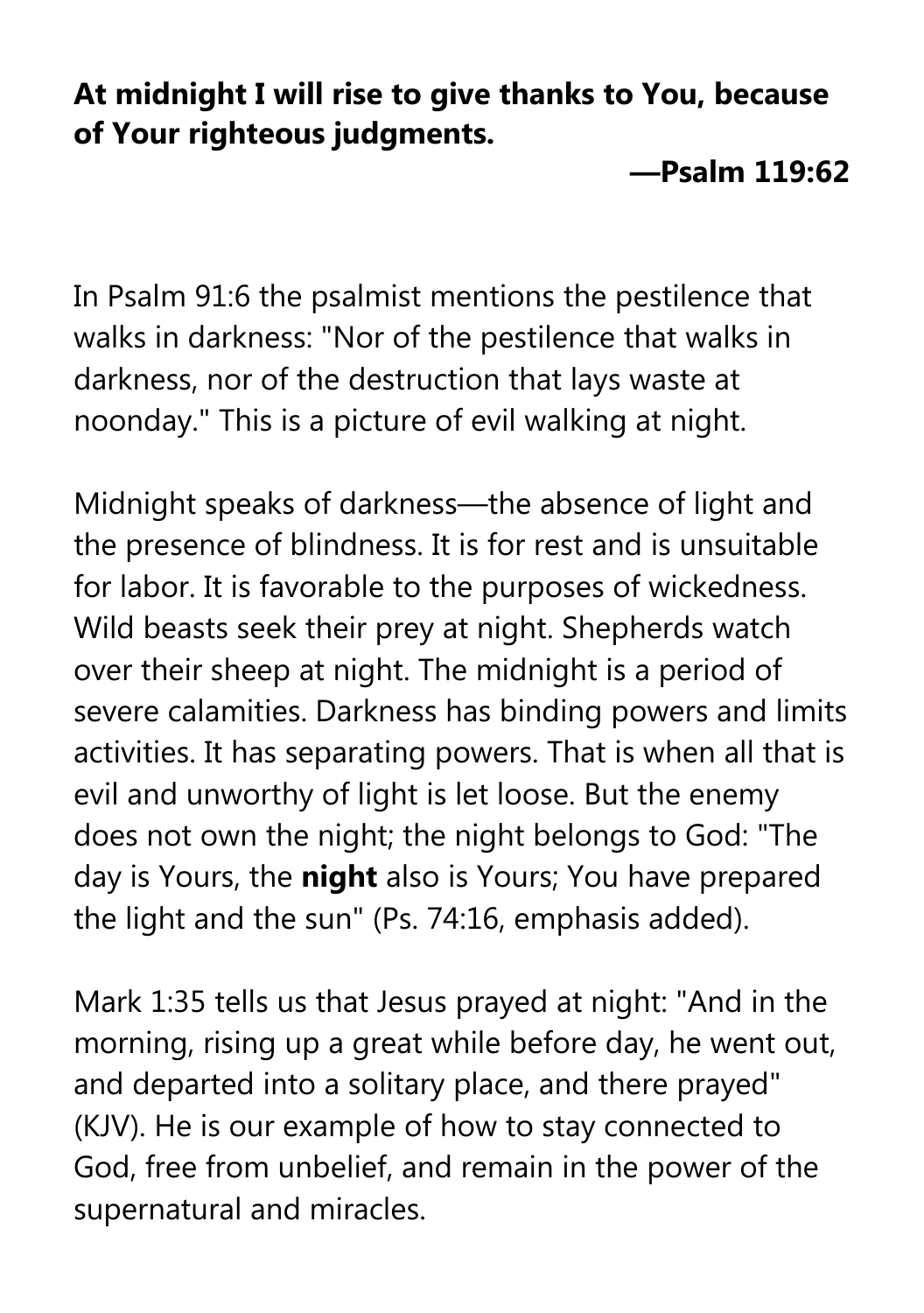Midnight is a great and strategic time to pray. Midnight represents the darkness of the night. Night is symbolic of darkness and the time when men are sleeping. The enemy likes to plan and work when men are sleeping, so rising up at night in prayer will definitely thwart and interrupt his plans.

## **MIDDAY PRAYER**

The whole idea of praying at 12:00 p.m. (midday) is that it allows God to interrupt your day. Whether or not you already have a regular time of prayer, disciplining yourself to pray in the center of your day means your mind returns to God regardless of the pressures or busyness of daily life.

## **Nor of the pestilence that walks in darkness, nor of the destruction that lays waste at noonday.**

**—Psalm 91:6**

There is also an opportunity to pray against the midday curse. Deuteronomy 28:29 says that "at midday you will grope about like a blind man in the dark. You will be unsuccessful in everything you do; day after day you will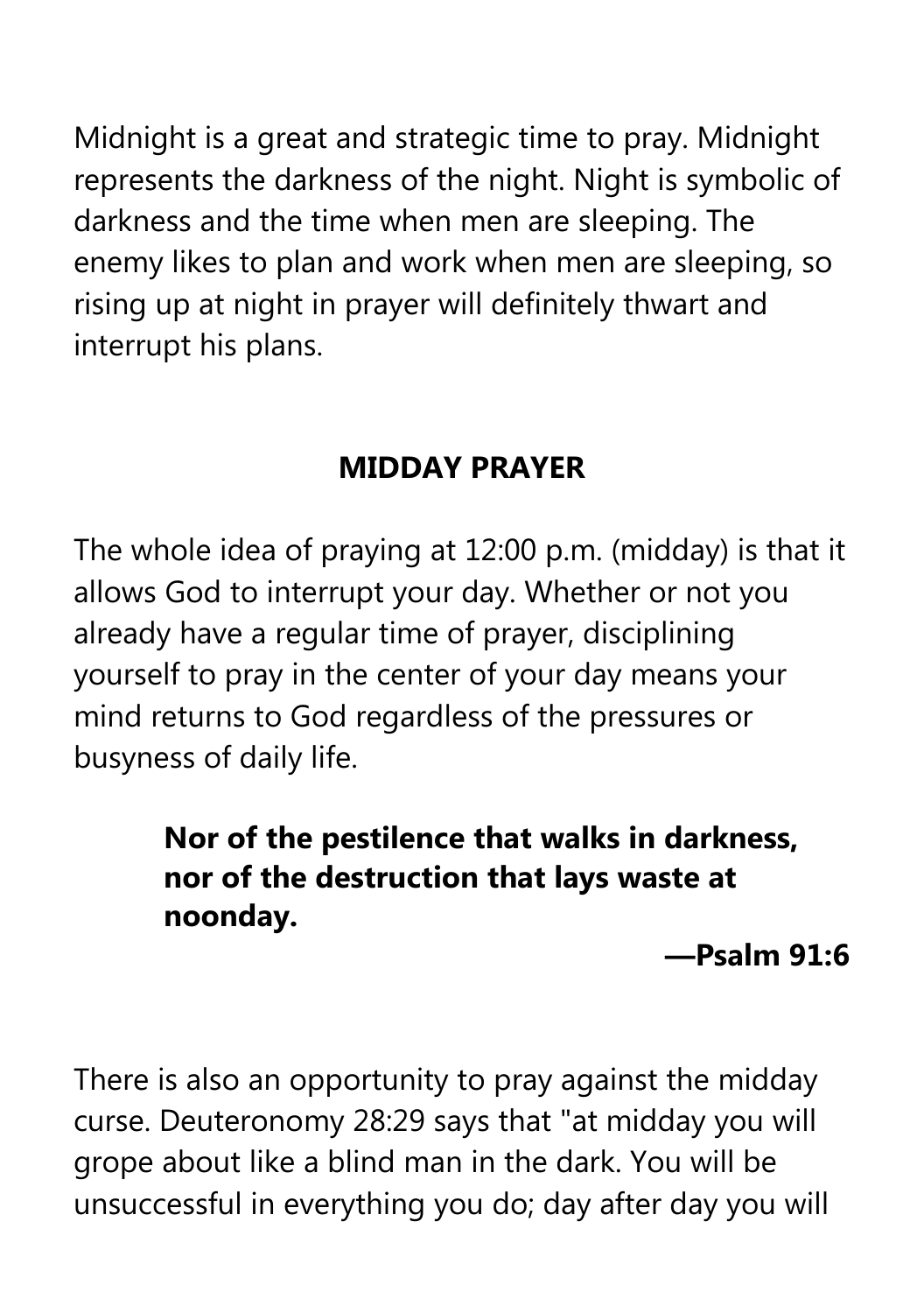be oppressed and robbed, with no one to rescue you" (NIV). This is the plan of the enemy at work. We can establish a defense against this vicious plan by seeking God and praying against the enemy at noon.

Noon is the high point of the day and the sun. The sun is responsible for warmth and prosperity. "High noon" is defined as the most advanced, flourishing, or creative stage or period. High means "elevated above any starting point of measurement, as a line, or surface; having altitude; lifted up; raised or extended in the direction of the zenith; lofty; tall; as, a high mountain, tower, tree; the sun is high." Synonyms for high noon include:

> acme, apex, apogee, brow, cap, climax, cloud nine, crest, crown, culmen, culmination, edge, eight bells, extreme limit, extremity, heaven, heavens, height, highest pitch, highest point, limit, maximum, meridian, meridiem, midday, mountaintop, ne plus ultra, no place higher, noon, noonday, nooning, noonlight, noontide, noontime, peak, pinnacle, pitch, point, pole, ridge, seventh heaven, sky, spire, summit, tip, tip-top, top, upmost, upper extremity, uppermost, utmost, vertex, very top, zenith.

Noon prophetically represents a high point. Pray high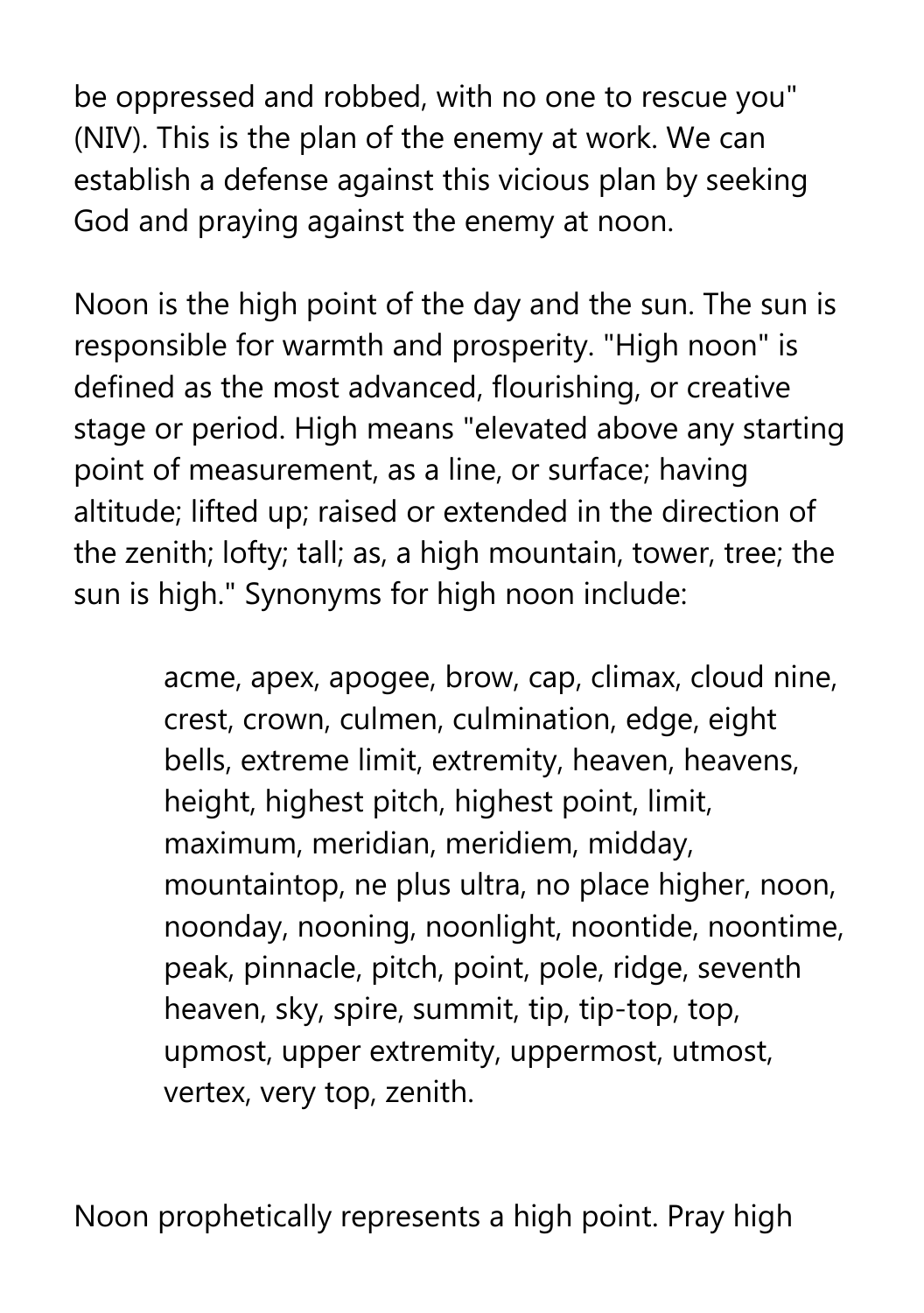things at noon. Pray to be lifted higher in the things of God and the Spirit.

## **PRAYERS TO RELEASE THE MORNING AND THE DAYSPRING**

Lord, You command the morning and cause the dayspring to know his place. Let all wickedness be shaken out of my life, in the name of Jesus (Job 38:12-13).

Let the morning and the dayspring arise in my life.

Let the dew of the morning be upon my life, in the name of Jesus.

Let the blessing of the morning arise in my life, in the name of Jesus.

Let the Sun of righteousness arise with healing in his wings, and let every area of my life be healed, in the name of Jesus.

Lord, You are a sun and a shield for my life. Withhold no good thing from my life.

With this new morning let new mercy and favor be upon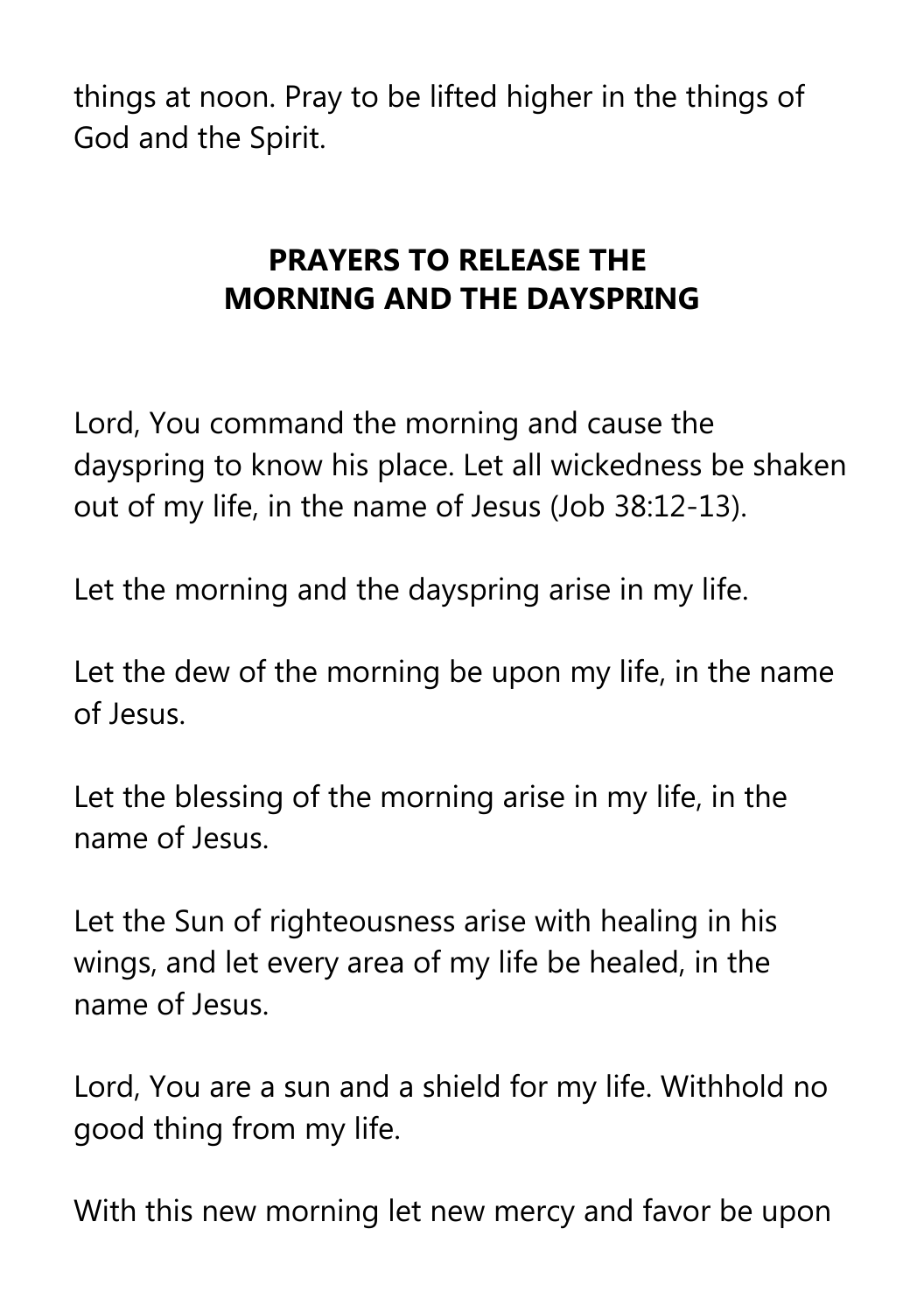my life, in the name of Jesus.

Jesus, You are my Dayspring; release more light and revelation into my life.

Dayspring, take Your place in my life.

Dayspring from on high, visit me.

Let wickedness be shaken out of my family, city, region, and nation, in the name of Jesus.

Let the wicked scatter as the dayspring takes his place. Dayspring, take hold of the ends of the earth and root out wickedness.

Dayspring, take hold of the ends of the earth and drive out darkness.

Nothing is hidden from You, Lord, for You created the dayspring.

Let there be a new dawning in my life, in the name of Jesus.

I praise You, Lord, in the morning.

Let Your name be praised from the rising of the sun to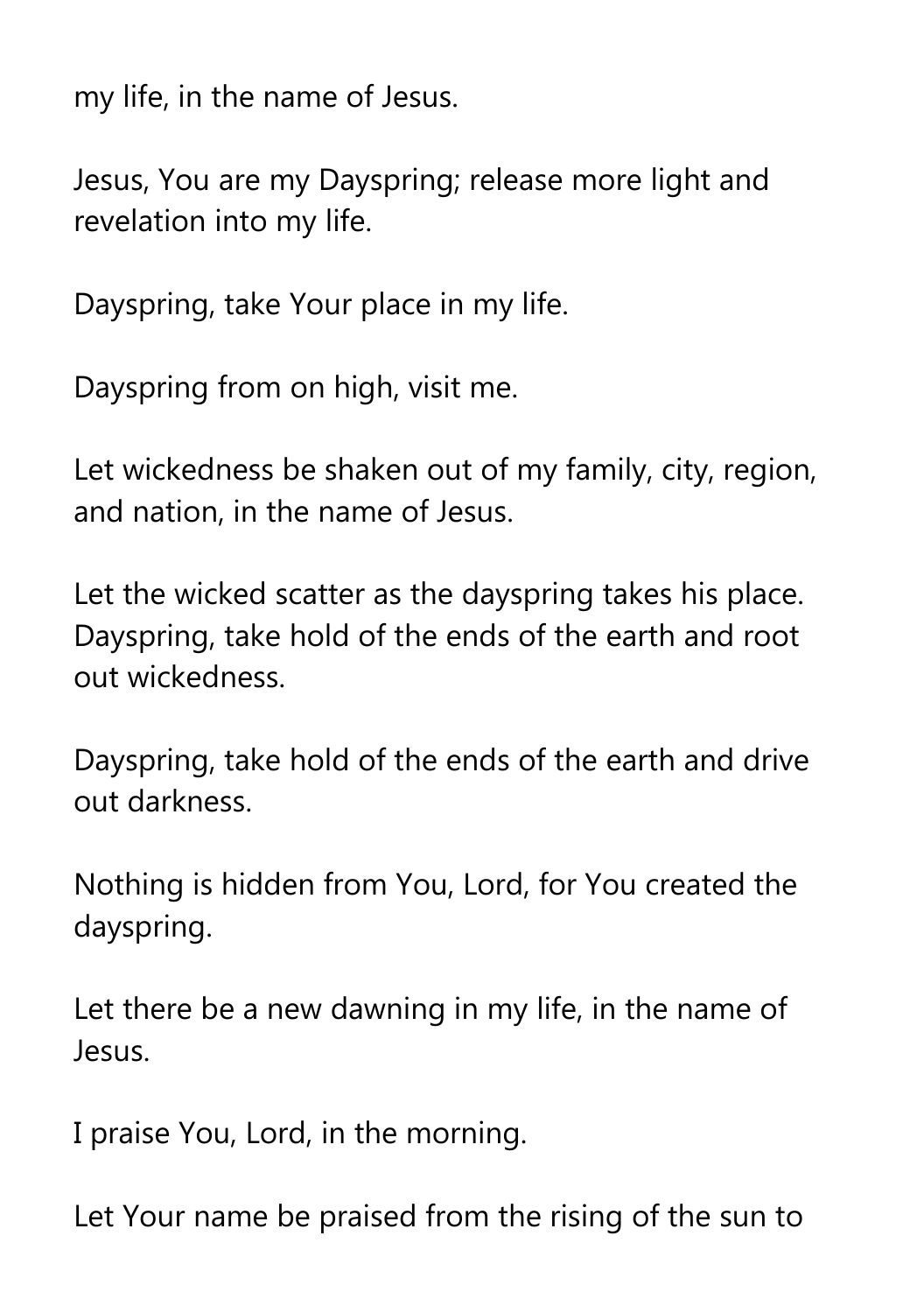the going down of the same (Ps. 113:3).

Prayers to Release the Mercy and Favor of the Morning Cause me to hear Your lovingkindness in the morning; for in You do I trust. Cause me to know the way that I should walk, for I lift up my soul to You (Ps. 143:8).

I will sing of Your power; yes, I will sing aloud of Your mercy in the morning. You have been my defense and refuge in the day of my trouble (Ps. 59:16).

Show forth Your lovingkindness in the morning and Your faithfulness every night (Ps. 92:2).

Because of Your mercy, Lord, I am not consumed. Your compassions never fail. They are new every morning. Great is Your faithfulness (Lam. 3:22-23).

Lord, You are my sun and shield. You give me grace and glory and will withhold no good thing from me (Ps. 84:11).

Lord, You are a sun and shield; let my life be protected by You in the day and the night.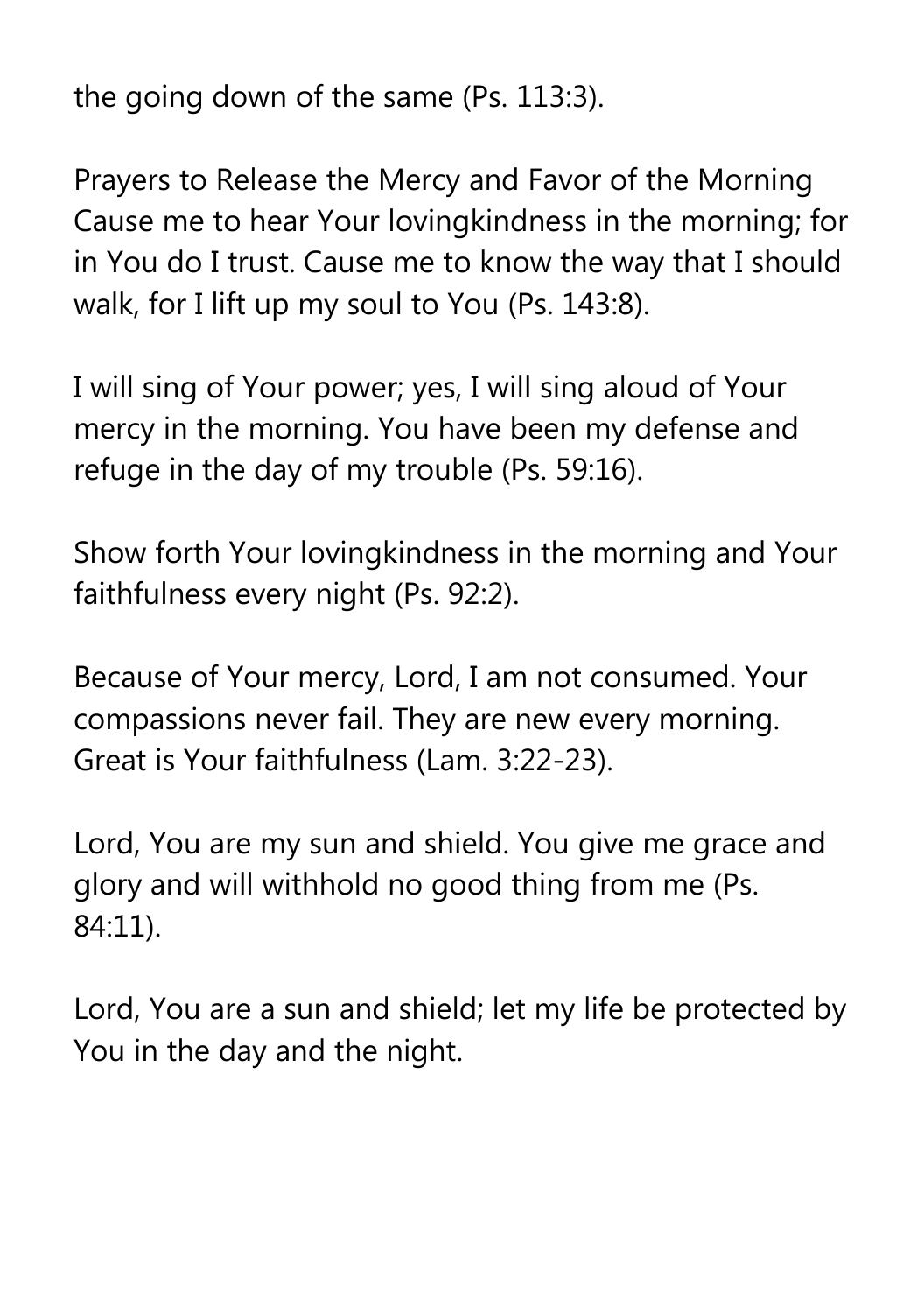## **PRAYERS TO RELEASE THE BLESSING OF HIGH NOON**

Let the blessing of the sun be upon my life.

Let me experience a great and joyful harvest, in the name of Jesus (Deut. 33:14).

Lord, the day is Yours and the night also. You have prepared the light and the sun (Ps. 74:16).

The Lord God is my strength. He will make my feet like hinds' feet and will make me to walk on my high places (Hab. 3:19).

Also now, behold, my witness is in heaven, and my record is on high (Job 16:19).

The Lord is my rock, fortress, and deliverer; He is my God, my strength, in whom I will trust. He is my buckler, the horn of my salvation, and my high tower (Ps. 18:2).

He makes my feet like the feet of deer and sets me on my high places (Ps. 18:33).

From the end of the earth I will cry to You, when my heart is overwhelmed; lead me to the rock that is higher than I (Ps. 61:2).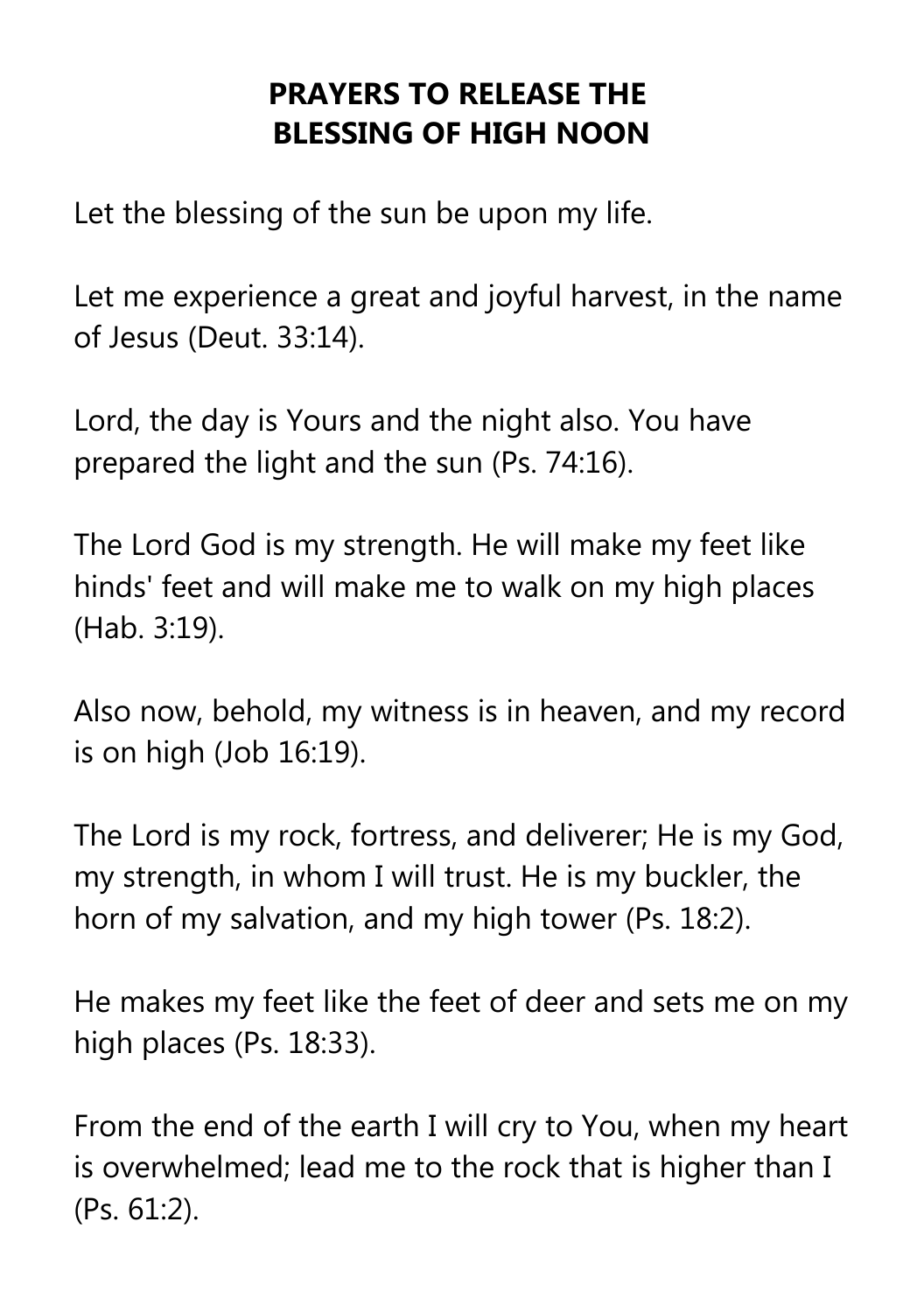I am poor and sorrowful; let Your salvation, O God, set me up on high (Ps. 69:29).

The Highest Himself shall establish me (Ps. 87:5).

I dwell in the secret place of the Most High and abide under the shadow of the Almighty (Ps. 91:1).

Because I have set my love upon Him, He will deliver me; He will set me on high because I have known His name (Ps. 91:14).

He has set me on high from affliction and makes my family like a flock (Ps. 107:41).

I will dwell on high; my place of defense shall be the fortress of rocks. Bread shall be given me, and my waters shall be sure (Isa. 33:16).

A highway will be there for me—a way—and it shall be called the way of holiness. The unclean will not pass over it, but I will walk along this highway and will not go astray (Isa. 35:8).

I will get up into the high mountain. I will lift my voice and say to the cities, "Behold your God" (Isa. 40:9).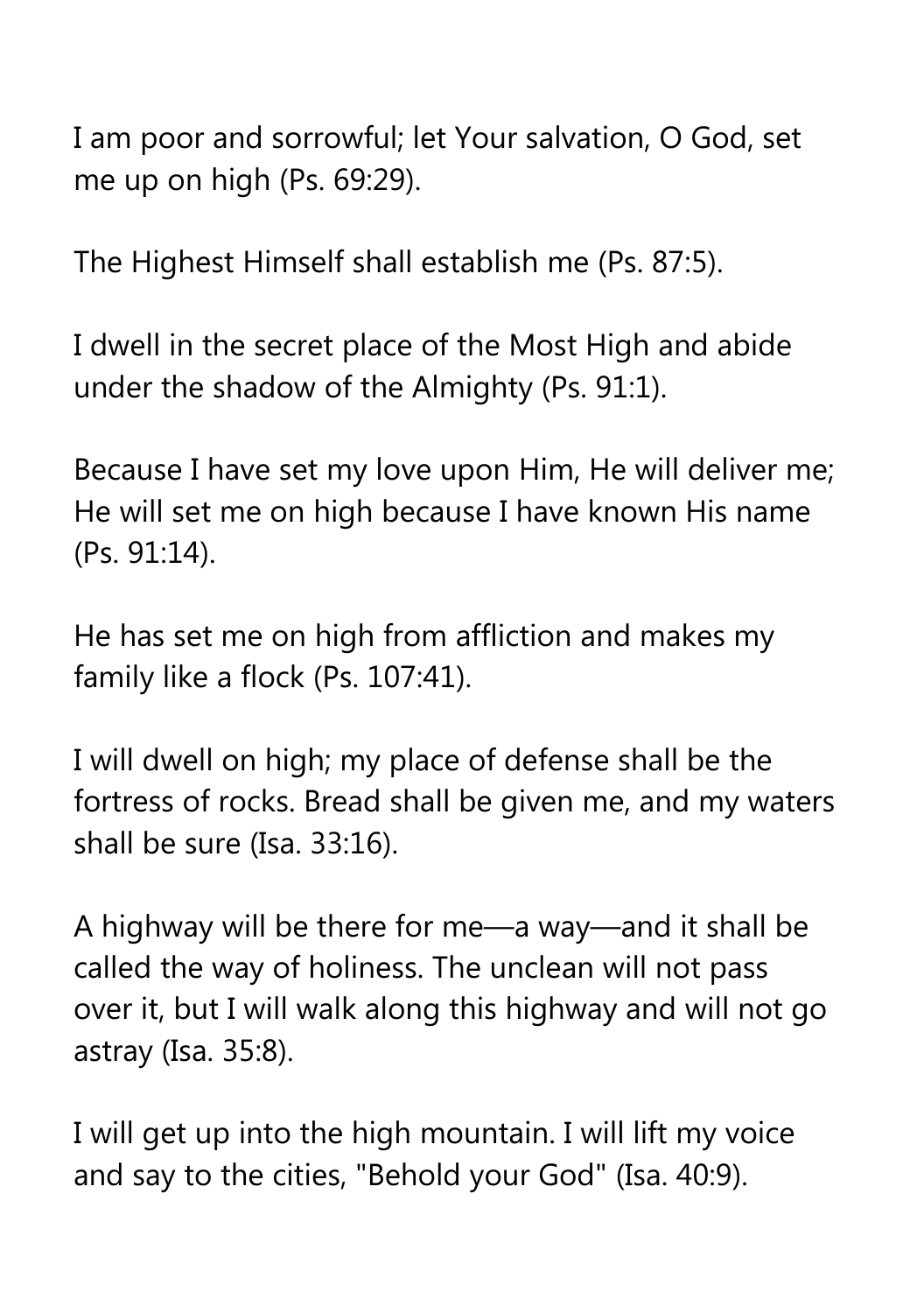The Lord will open to me the rivers in high places and fountains in the midst of the valleys. He will make the wilderness a pool of water and the dry land springs of water (Isa. 41:18).

I will feed along the road, and my pasture will be in all high places (Isa. 49:9).

God will make my mountains a road, and my highways will be elevated (Isa. 49:11).

Lord, I surrender to Your ways; for as the heavens are higher than the earth, so are Your ways higher than mine and Your thoughts than my thoughts (Isa. 55:9).

## **PRAYERS TO REDEEM FROM THE CURSE AT MIDDAY**

I am redeemed from the curse at midday (Deut. 28:29).

I am redeemed from destruction at midday (Ps. 91:6).

I will praise and pray at midday (Ps. 55:17).

The sun will not smite me by day (Ps. 121:6).

The sun will bless my life. My life will be fruitful (Deut.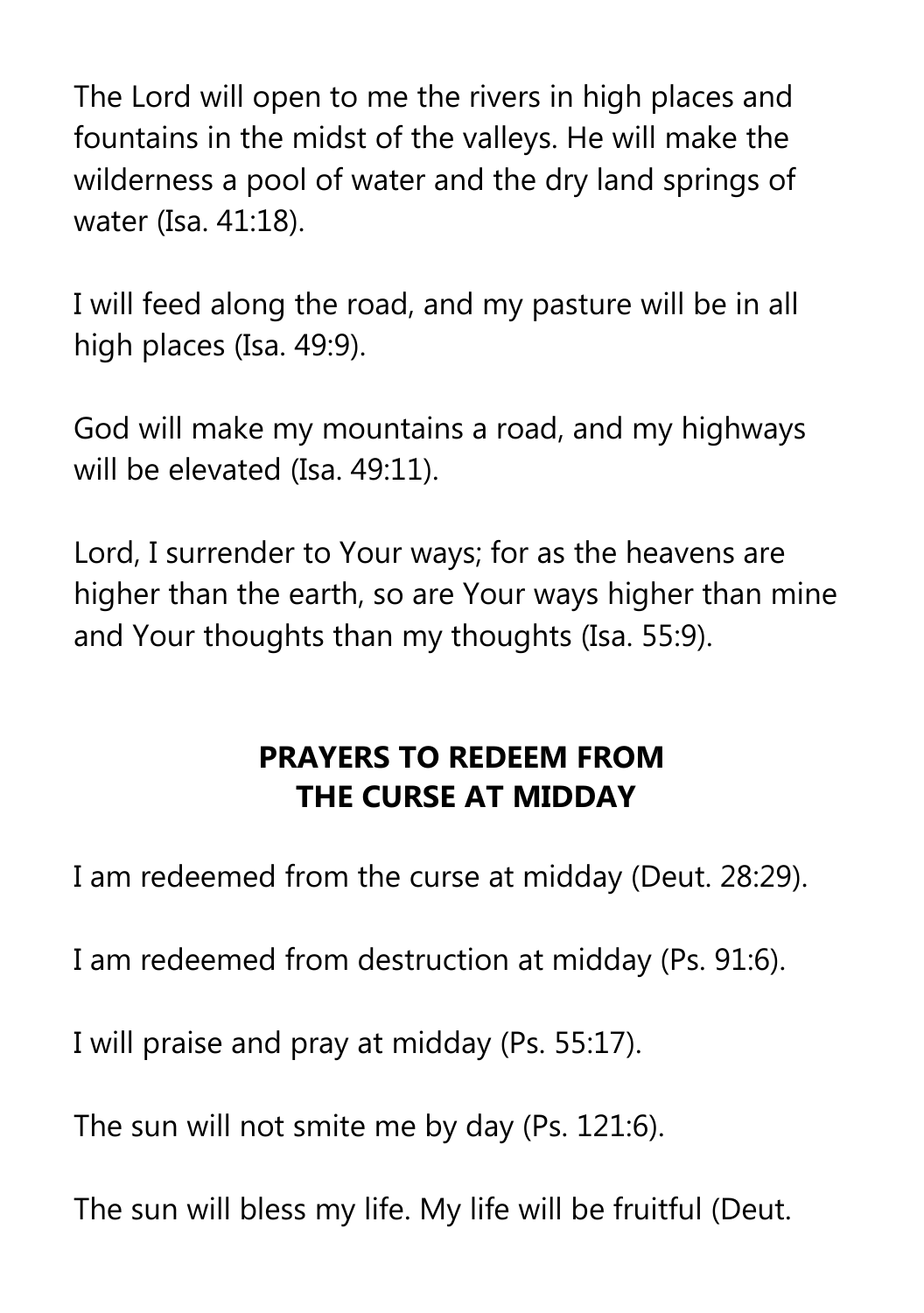33:13-16).

I will not be vain or vexed under the sun (Eccles. 1:14).

I will love and enjoy life under the sun (Eccles. 2:17)

I will not be oppressed under the sun; I have the Comforter—the Holy Spirit (Eccles. 4:1).

#### **DECLARATIONS AGAINST THE OPERATION OF EVIL AT NIGHT**

I bind and rebuke anything operating against me at night, in the name of Jesus.

I will not be tormented at night.

Anything operating under the cover of darkness, be exposed, in the name of Jesus.

Darkness will not overwhelm my life, but I have the light of life.

I will not be afraid of the terror at night.

Let every prison door be opened, and let every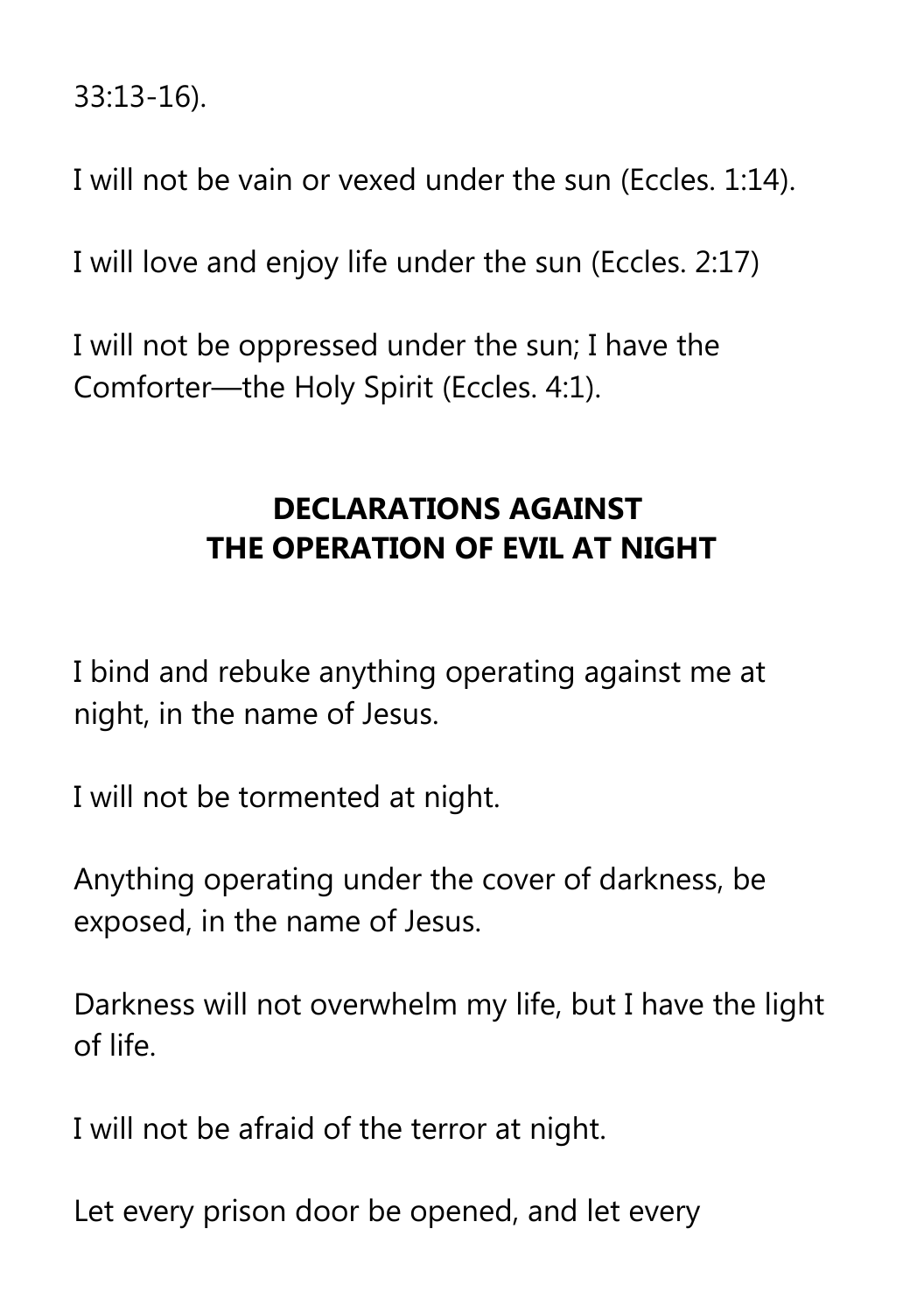foundation of wickedness be shaken.

Lord, release Your angels of deliverance for me, in the name of Jesus.

The day and the night belong to You, Lord; let me be blessed in the day and the night.

You created the day and the night for Your pleasure, Lord. Let me enjoy the day and the night.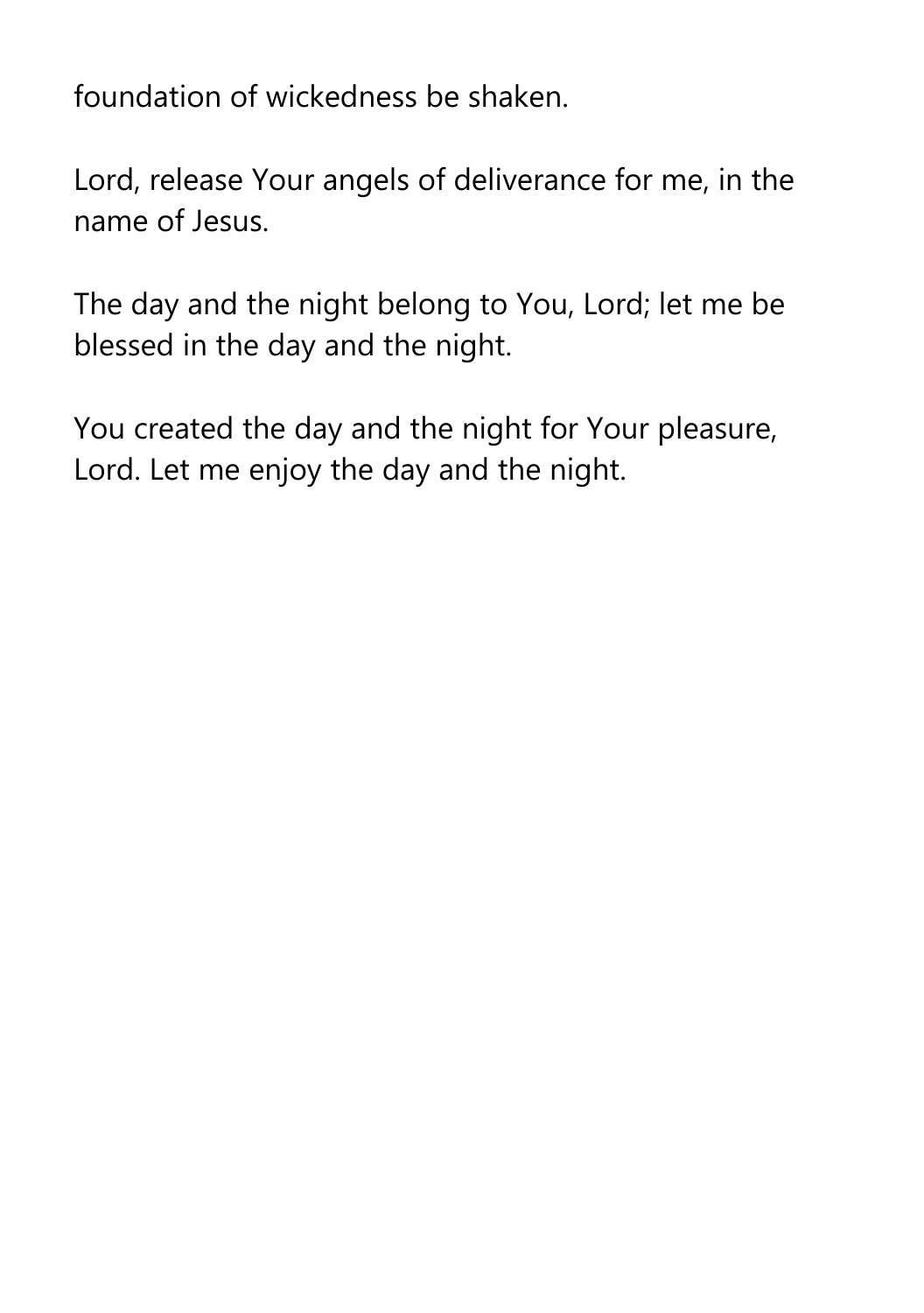## **CHAPTER 7 PRAYER AND FASTING**

**Then the disciples came to Jesus privately and said, "Why could we not cast him out?" So Jesus said to them, "Because of your unbelief; for assuredly, I say to you, if you have faith as a mustard seed, you will say to this mountain, 'Move from here to there,' and it will move; and nothing will be impossible for you. However, this kind does not go out except by prayer and fasting."**

**—Matthew 17:19-21**

Unbelief is an enemy to overcoming mountains of what seems to be impossible. In Matthew 13:58 we find that Jesus did not operate in the power of God in His hometown because of the unbelief of the people. The disciples could not cast out a strong demon because of unbelief.

It is important to drive unbelief from your life. And one of the ways this is accomplished is through prayer and fasting. Prayer and fasting help us clear obstacles to our faith and faith-filled actions.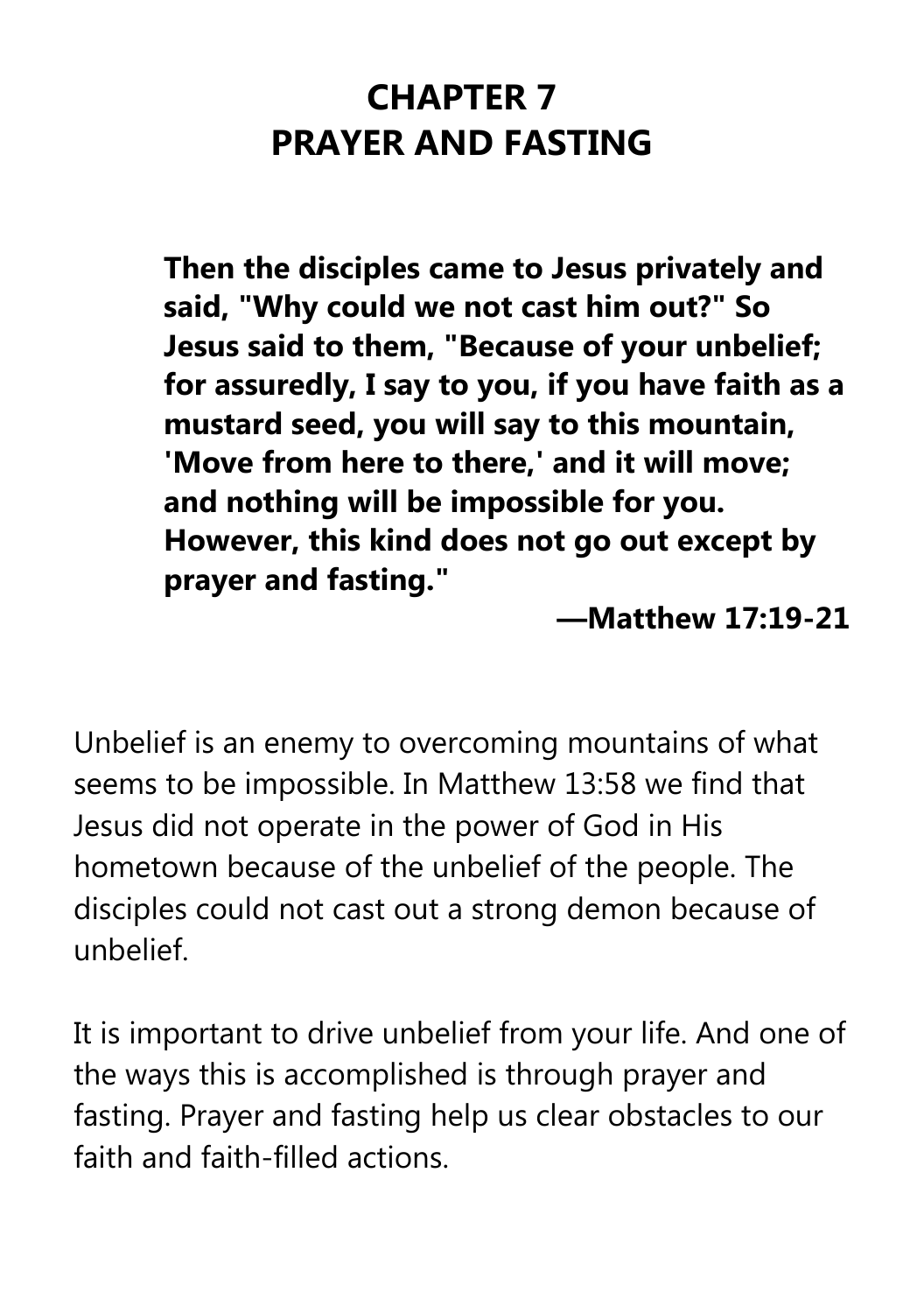Fasting, coupled with prayer, is one of the most powerful weapons to receiving a breakthrough and overcoming unbelief. Jesus preceded His ministry with fasting and returned in the power of the Spirit into Galilee. Jesus did not struggle with unbelief, and He operated in faith throughout His ministry. When you are challenged with unbelief in any situation, I encourage you to fast and pray for breakthrough.

## **FASTING RELEASES THE BREAKER ANOINTING**

What are your mountains? In the introduction I named many of the common mountains we all face at different seasons in our lives. Maybe you've been praying over these things for a long time and have not seen breakthrough.

In Micah 2:13 the prophet prophesied, "The one who breaks open will come up before them; they will break out, pass through the gate, and go out by it; their king will pass before them, with the Lord at their head." We are living in the days of the breaker. The Lord is the breaker. He is able to break through any obstacle, opposition, or mountain on behalf of His people. There is a breaker anointing arising upon the church. We will see and experience more breakthroughs than ever before.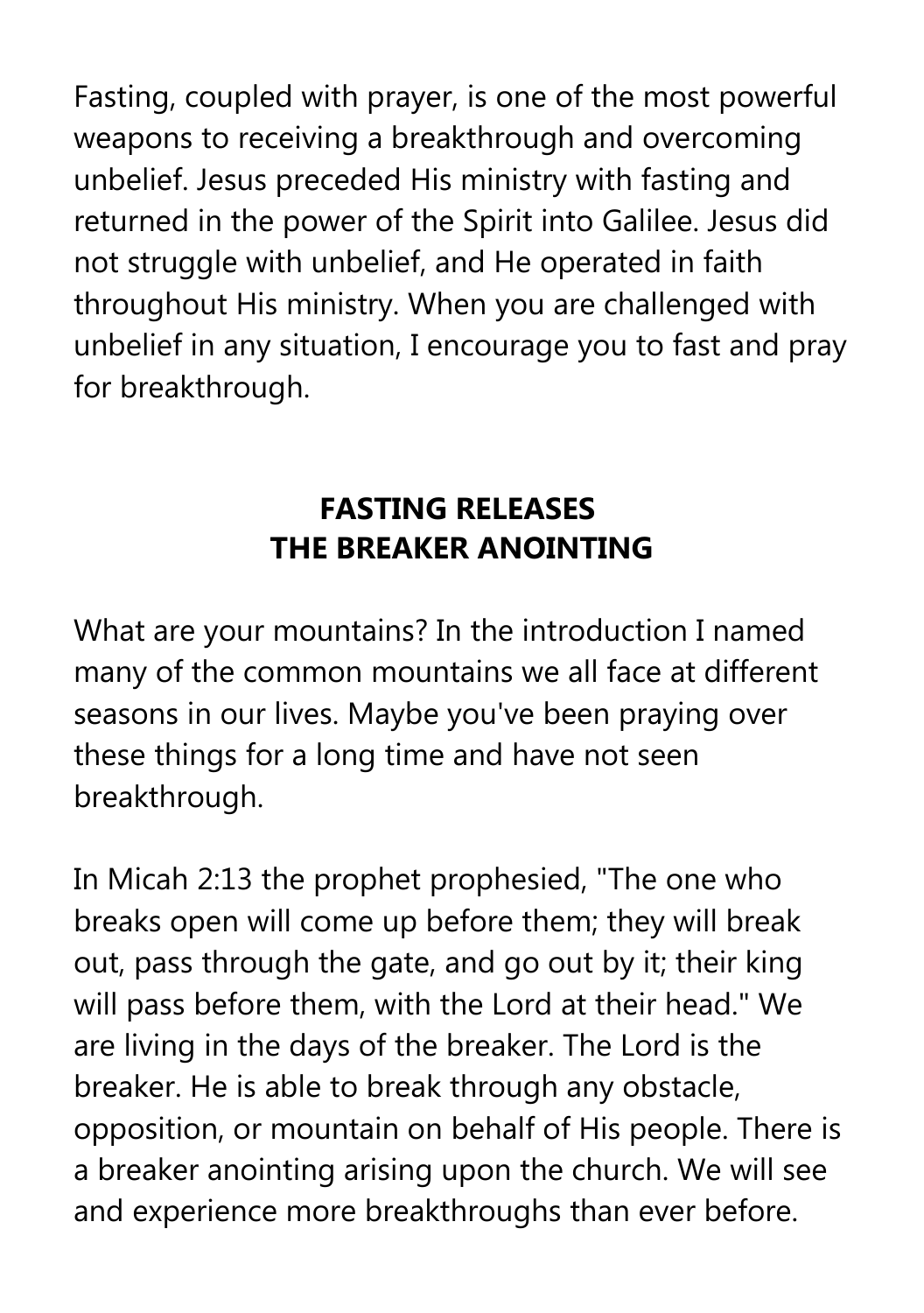Fasting is one of the ways to increase the breaker anointing. Fasting will cause breakthroughs in families, cities, nations, finances, church growth, salvation, healing, and deliverance. Fasting will help you to break through the toughest situations. Fasting will help you to break through all opposition of the enemy.

There are some spirits in a person, region, or nation that cannot be overcome without fasting. Many believers struggle with certain limitations they cannot seem to break through. A revelation of fasting will change this and result in victories that would not be ordinarily obtained. A life of consistent fasting will cause many victories to manifest. God's will is that every believer live a life of victory with nothing being impossible.

There are stubborn spirits that will respond only to fasting and prayer. These tend to be generational strongholds that tenaciously hold on to families and nations for years. Fasting will break these strongholds. These strongholds include poverty, sickness, witchcraft, sexual impurity, pride, fear, confusion, and marital problems. Do any of these sound like the mountains you are facing today? Fasting will help you overcome these strongholds and break free from their limitations.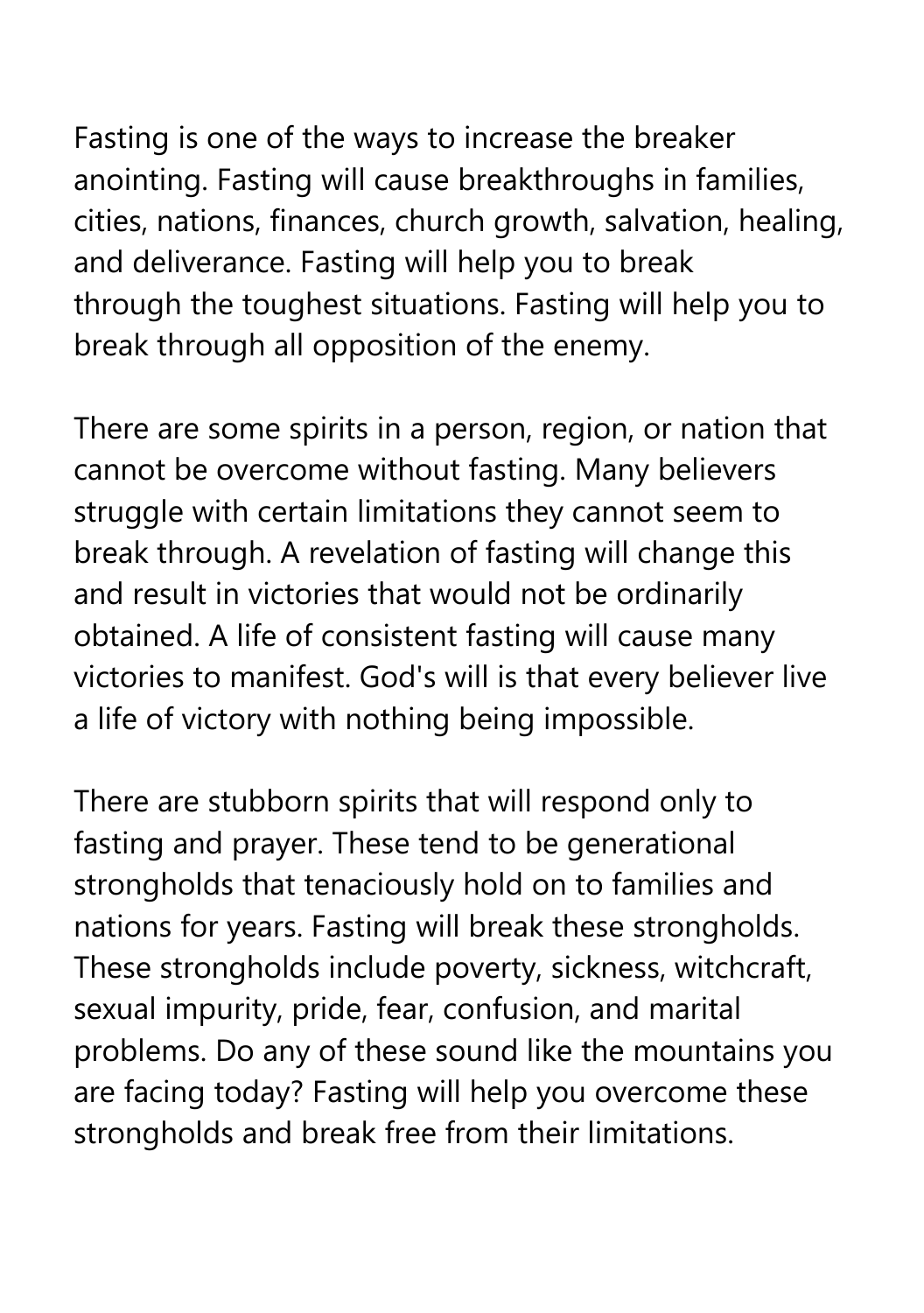**But you, when you fast, anoint your head and wash your face, so that you do not appear to men to be fasting, but to your Father who is in the secret place; and your Father who sees in secret will reward you openly.**

**—Matthew 6:17-18**

#### **Fasting breaks the mountain of the spirit of poverty (Joel 2:15, 18-19).**

Joel gave the people of Israel the proper response to the locust invasion. Locusts represent demons that devour. Locusts represent the spirits of poverty and lack. The locust had come upon Israel and devoured the harvest. Joel encouraged the people to fast and repent. God promised to hear their prayer and answer by sending corn, wine, and oil.

Corn, wine, and oil represent prosperity. Fasting breaks the spirit of poverty and releases the spirit of prosperity. I have seen countless numbers of believers struggle in the area of their finances. Prosperity is elusive to many. This mountain of poverty can be moved through fasting and prayer.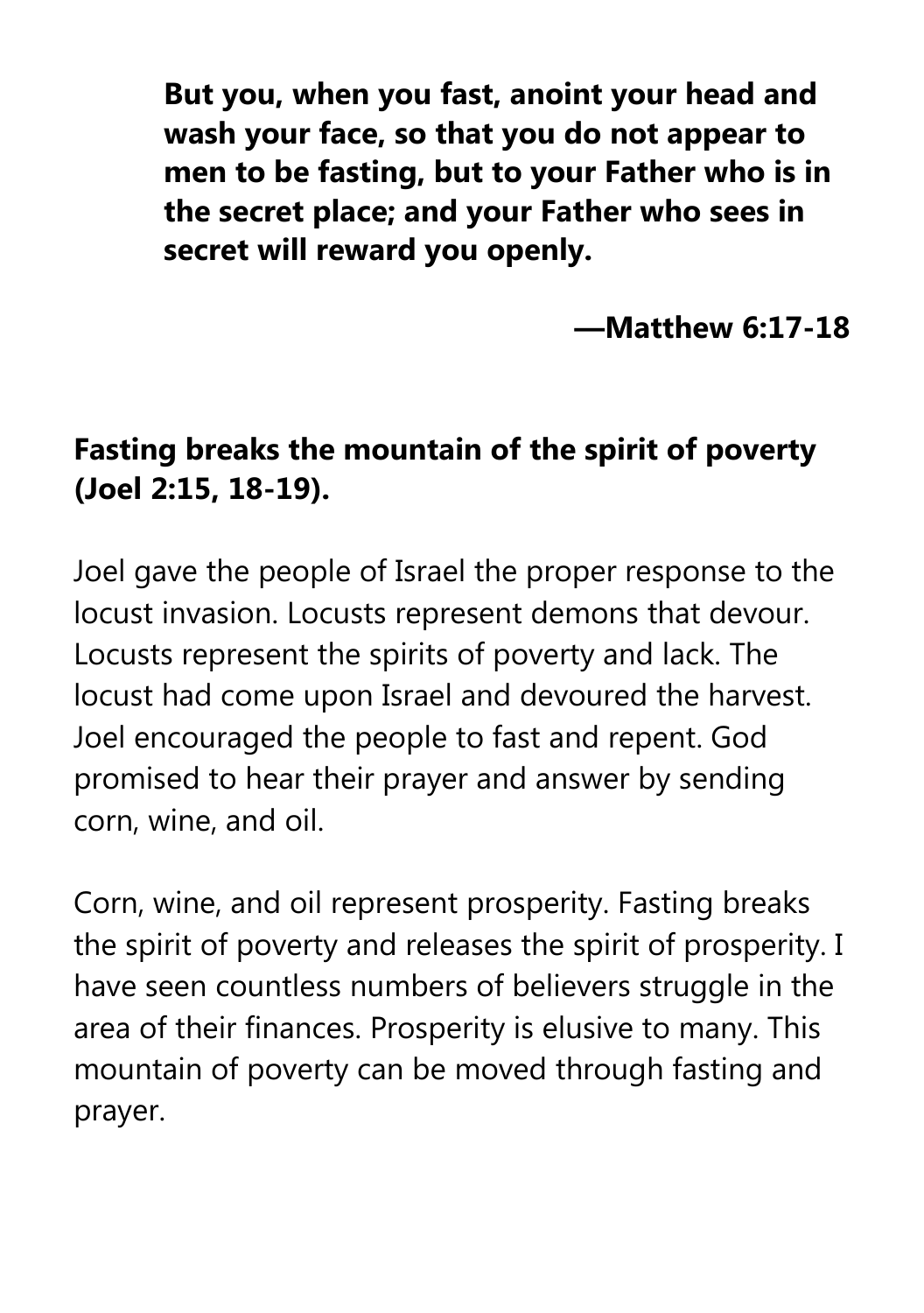## **Fasting breaks the mountain of fear and releases great things (Joel 2:21).**

Do you desire to see great things happen in your life? The Lord desires to do great things for His people. Fasting prepares the way for great things to happen. These great things include signs and wonders.

#### **Fasting causes us to become more fruitful (Joel 2:22).**

Fasting increases the fruit of a believer's life. This includes the fruit of the Spirit. God desires His people to be more fruitful. Fasting helps our ministries become more fruitful.

#### **Fasting releases the rain (Joel 2:23).**

Rain represents the outpouring of the Holy Spirit. Rain also represents blessing and refreshing. Israel needed the former rain to moisten the ground for planting. They needed the latter rain to bring the crops to maturity. God has promised to give the former and latter rains in response to fasting.

Fasting moistens the ground (the heart) for the planting of the seed (the Word of God). Fasting causes the rain to fall in dry places. Nations and cities that have not experienced revival can receive rain through fasting.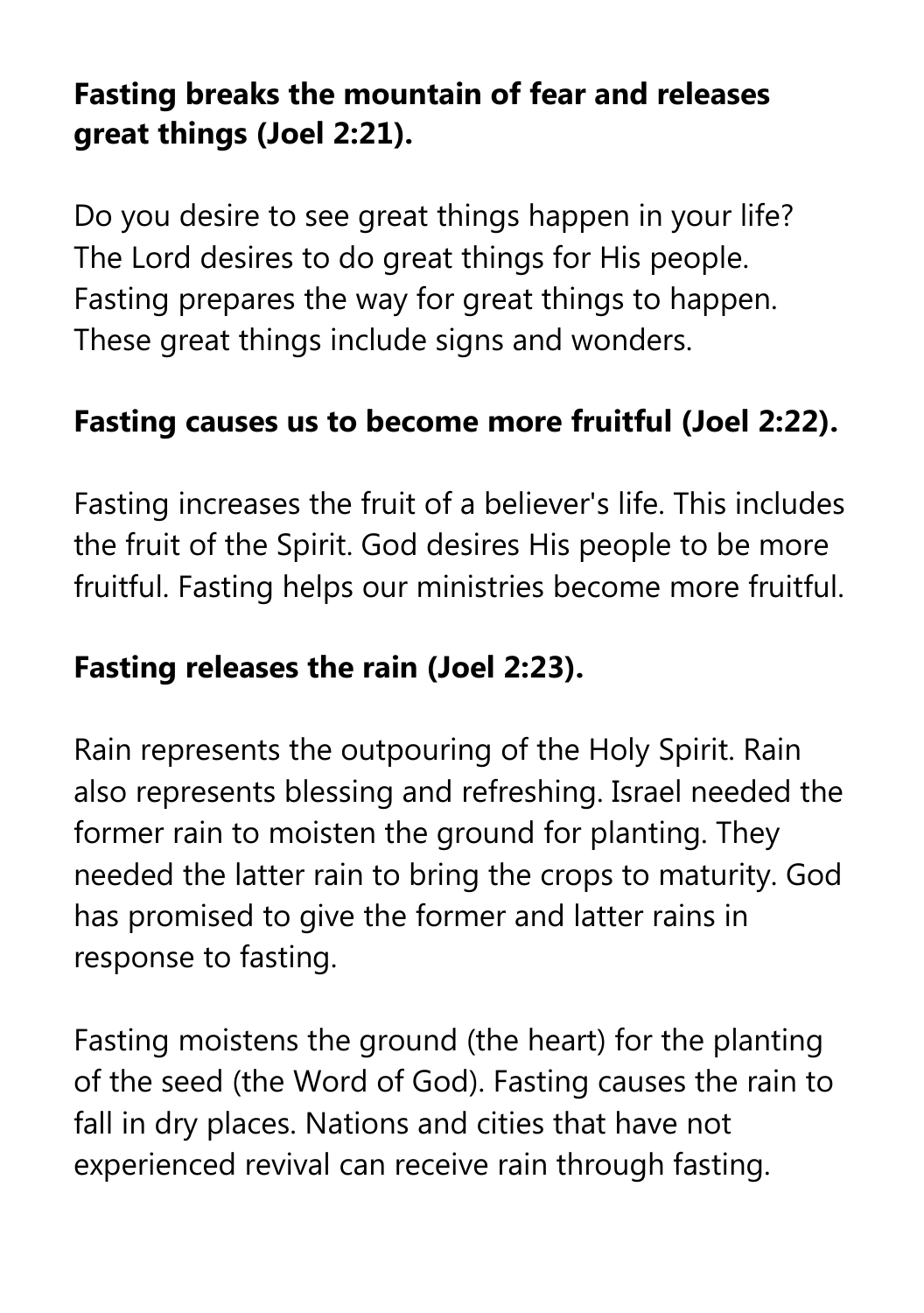## **Fasting releases the Holy Spirit and increases the prophetic anointing (Joel 2:28).**

Fasting helps to release one of the greatest promises given by the prophet Joel. This is the promise of the lastday outpouring of the Holy Spirit. Fasting helps to release the manifestation of prophecy. Fasting also helps release visions and dreams.

## **Fasting breaks the mountain of sexual impurity (Judg. 19:22-20:5).**

Sexual sin is one of the hardest sins to break. Many believers struggle with generational lust. Lust spirits cause much shame, guilt, and condemnation. This robs the believer of the confidence and boldness he should have. Many believers struggle with masturbation, pornography, perversion, and fornication. Fasting will help drive these spirits from a person's life.

## **Fasting brings enlargement and deliverance (Esther 4:14-16).**

Fasting was a part of defeating Haman's plans to destroy the Jews. The whole nation of Israel was delivered because of fasting. Esther needed favor from the king and received it as a result of fasting. Fasting releases favor and brings great deliverance.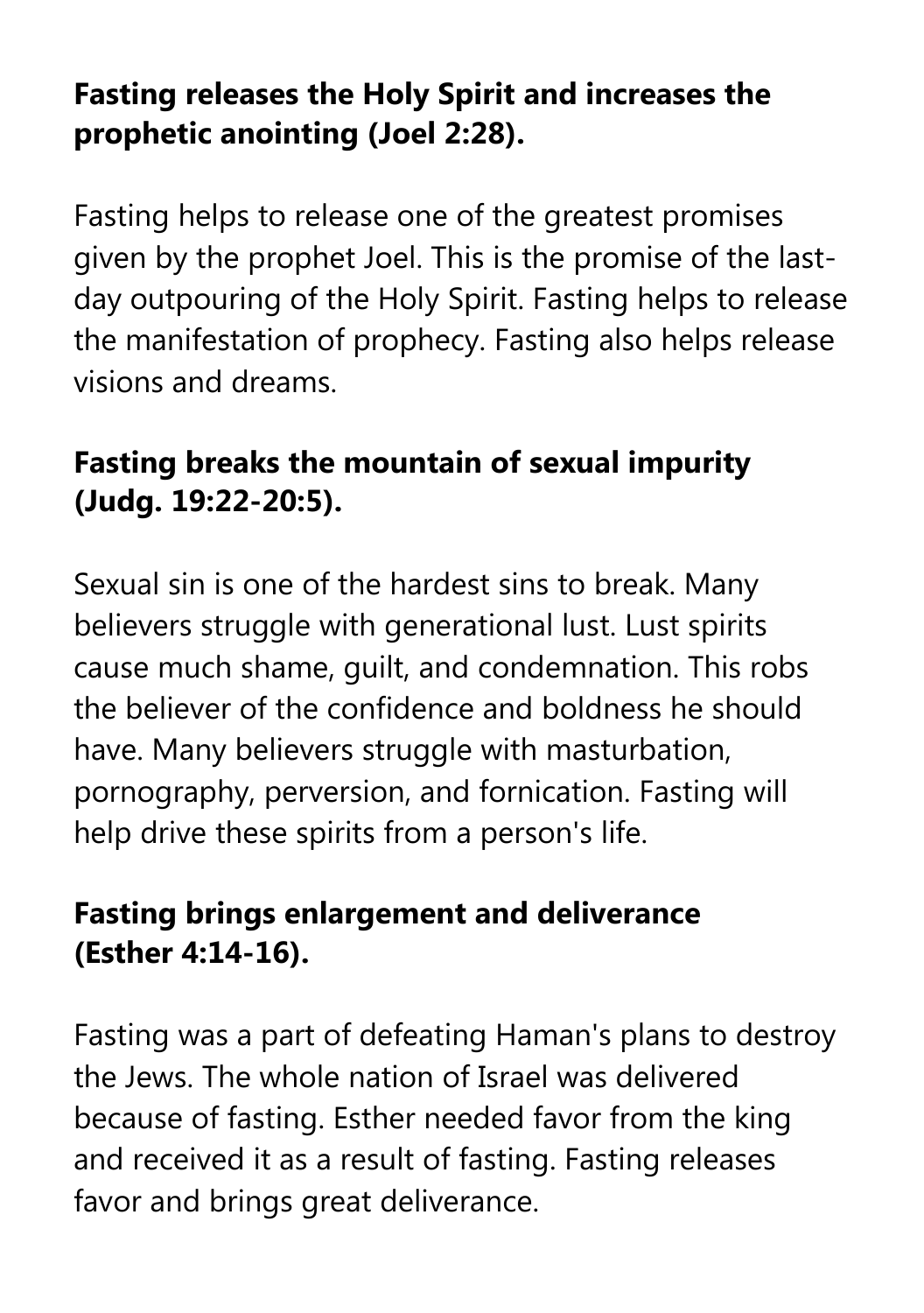The Jews not only defeated their enemies, but they were also enlarged. Mordecai was promoted and Haman was hung. Enlargement comes through fasting. Fasting breaks limitations and gives you more room to expand and grow. God desires to enlarge our borders (Deut. 12:20). God wants us to have more territory. This includes natural and spiritual territory. Fasting breaks limitations and causes expansion.

## **Fasting breaks the mountain of sickness and infirmity and releases healing (Isa. 58:5-6, 8).**

Many believers struggle with sicknesses such as cancer, diabetes, high blood pressure, sinus problems, and chronic pain. These spirits of infirmity are often generational. Fasting helps eliminate chronic sicknesses and diseases. God has promised that our health will spring forth speedily.

## **Fasting releases God's glory for our protection (Isa. 58:8).**

Divine protection is another promise from Isaiah 58. God promises to protect us with His glory. Fasting releases the glory of the Lord that covers us. God has promised to cover the church with glory as a defense (Isa. 4:5). The enemy cannot penetrate or overcome this glory.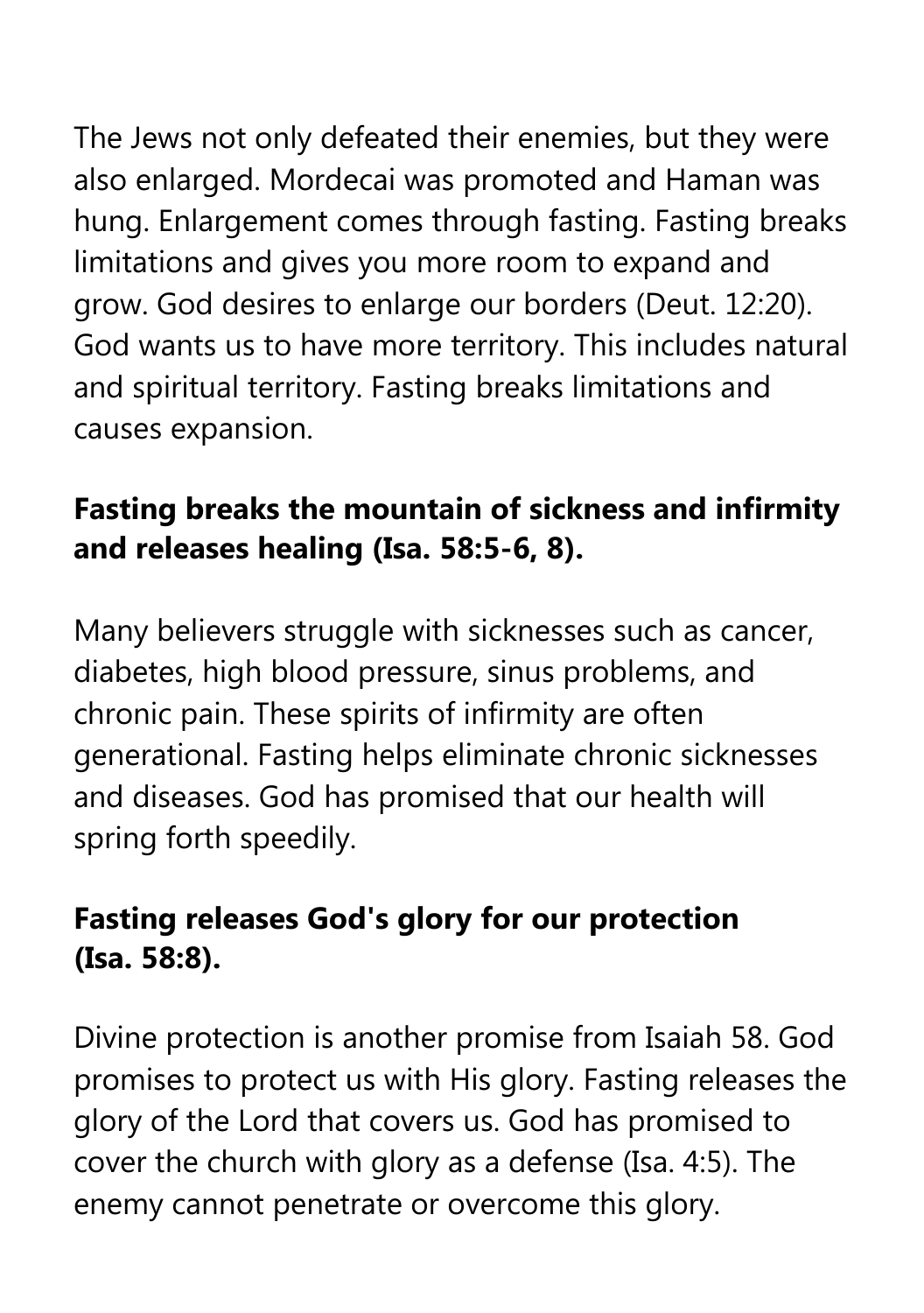## **Fasting results in answered prayer (Isa. 58:9).**

Demonic interference causes many prayers to be hindered. Daniel fasted twenty-one days to break through demonic resistance and receive answers to his prayers. The prince of Persia withstood the answers for twenty-one days. Daniel's fast helped an angel to break through and bring the answers.

Fasting will cause many answers to prayer to be accelerated. These include prayers for salvation of loved ones and deliverance. Fasting helps to break the frustration of unanswered prayer.

#### **Fasting releases divine guidance (Isa. 58:11).**

Many believers have difficulty making correct decisions concerning relationships, finances, and ministry. This causes setbacks and wasted time because of foolish decisions. Fasting will help believers make correct decisions by releasing divine guidance. Fasting eliminates confusion. Fasting causes clarity and releases understanding and wisdom to make correct decisions.

Fasting is recommended for those who are making important decisions such as marriage and ministry choices.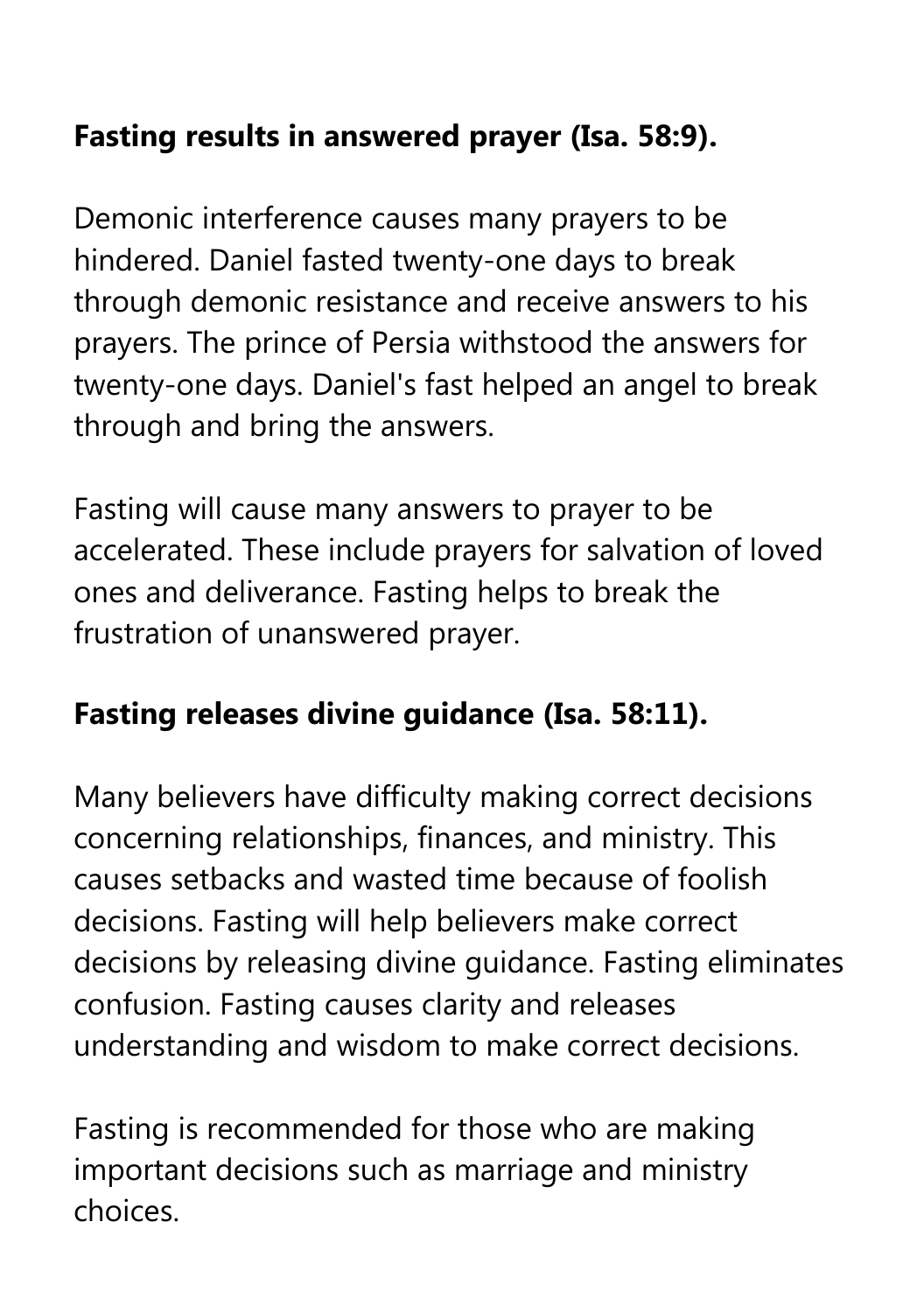## **Fasting breaks generational mountains and curses (Isa. 58:12).**

Many of the obstacles that believers encounter are generational. Generational curses result from the iniquity of the fathers. Generational sins such as pride, rebellion, idolatry, witchcraft, occult involvement, Masonry, and lust open the door for evil spirits to operate in families through generations. Demons of destruction, failure, poverty, infirmity, lust, and addiction are major strongholds in the lives of millions of people.

Fasting helps loose the bands of wickedness. Fasting lets the oppressed go free. Fasting helps us to rebuild the old waste places. Fasting reverses the desolation that results from sin and rebellion.

## **Fasting closes the breaches and brings forth restoration (Isa. 58:12).**

There are many believers who need restoration. They need restoration in their families, finances, relationships, health, and walk with the Lord. Fasting is a part of restoration.

Fasting closes the breaches. Breaches are gaps in the wall that give the enemy an entry point into our lives.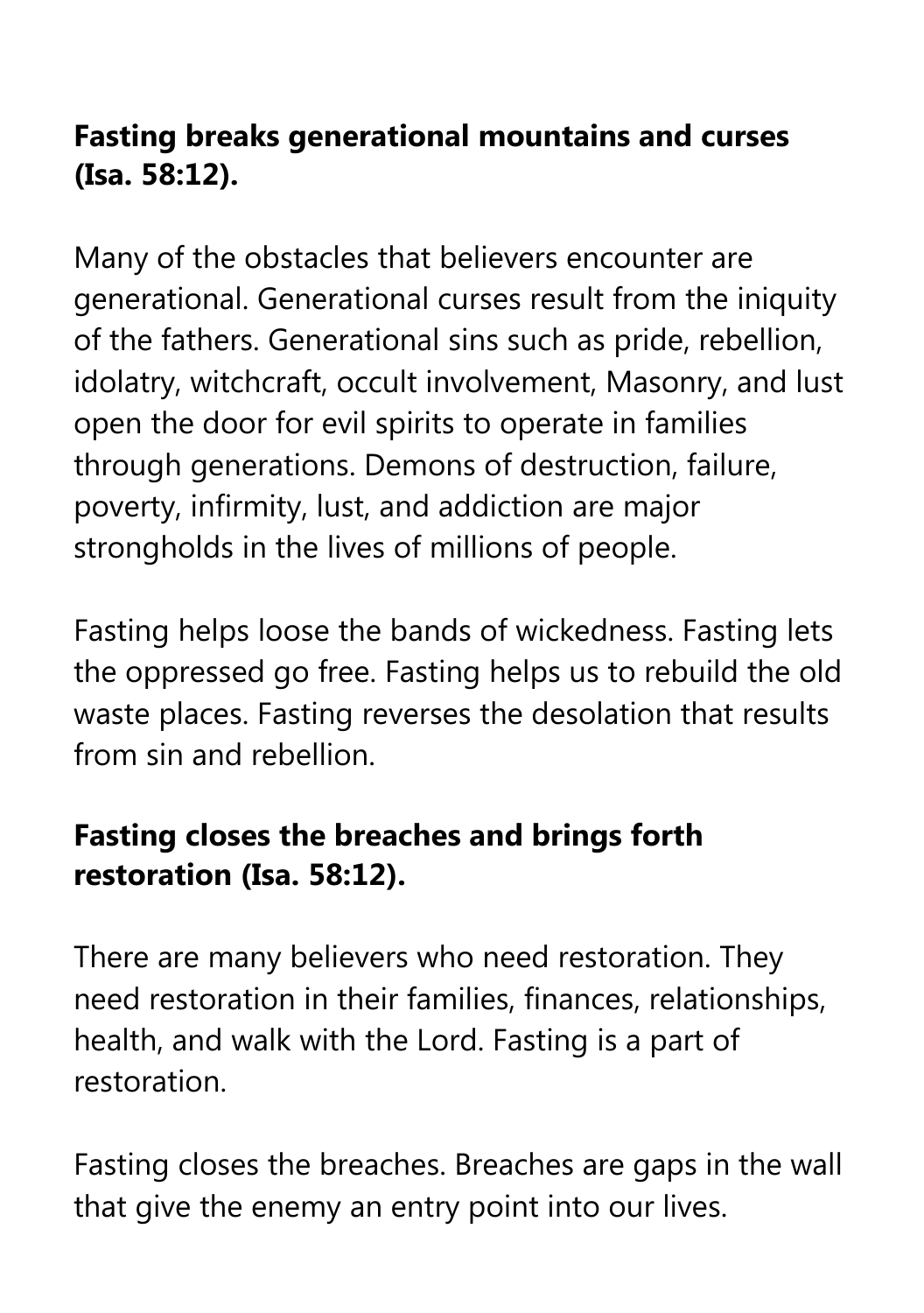Breaches need to be repaired and closed. When the breaches are closed, the enemy no longer has an opening to attack.

#### **Fasting restores the ancient paths (Isa. 58:12).**

Fasting helps keep us on the right path. Fasting helps to prevent us from going astray. Fasting will help those who have strayed from the right path to return. Fasting is a cure for backsliding. Fasting will help restore us to the right path.

Fasting helps us to walk in the good path (Prov. 2:9), the path of life (v. 19), the path of peace (Prov. 3:17), the old path (Jer. 6:16), and the straight path (Heb. 12:13). Fasting restores these paths and helps us to walk in them.

## **Fasting causes you to have great victory against overwhelming odds (2 Chron. 20:3).**

Jehoshaphat was facing the combined armies of Moab, Amraon, and Edom. He was facing overwhelming odds. Fasting helped him to defeat these enemies. Fasting helps us to have victory in the midst of defeat.

Jehoshaphat called a fast because he was afraid. Fear is another stronghold that many believers have difficulty overcoming. Fasting will break the power of the demon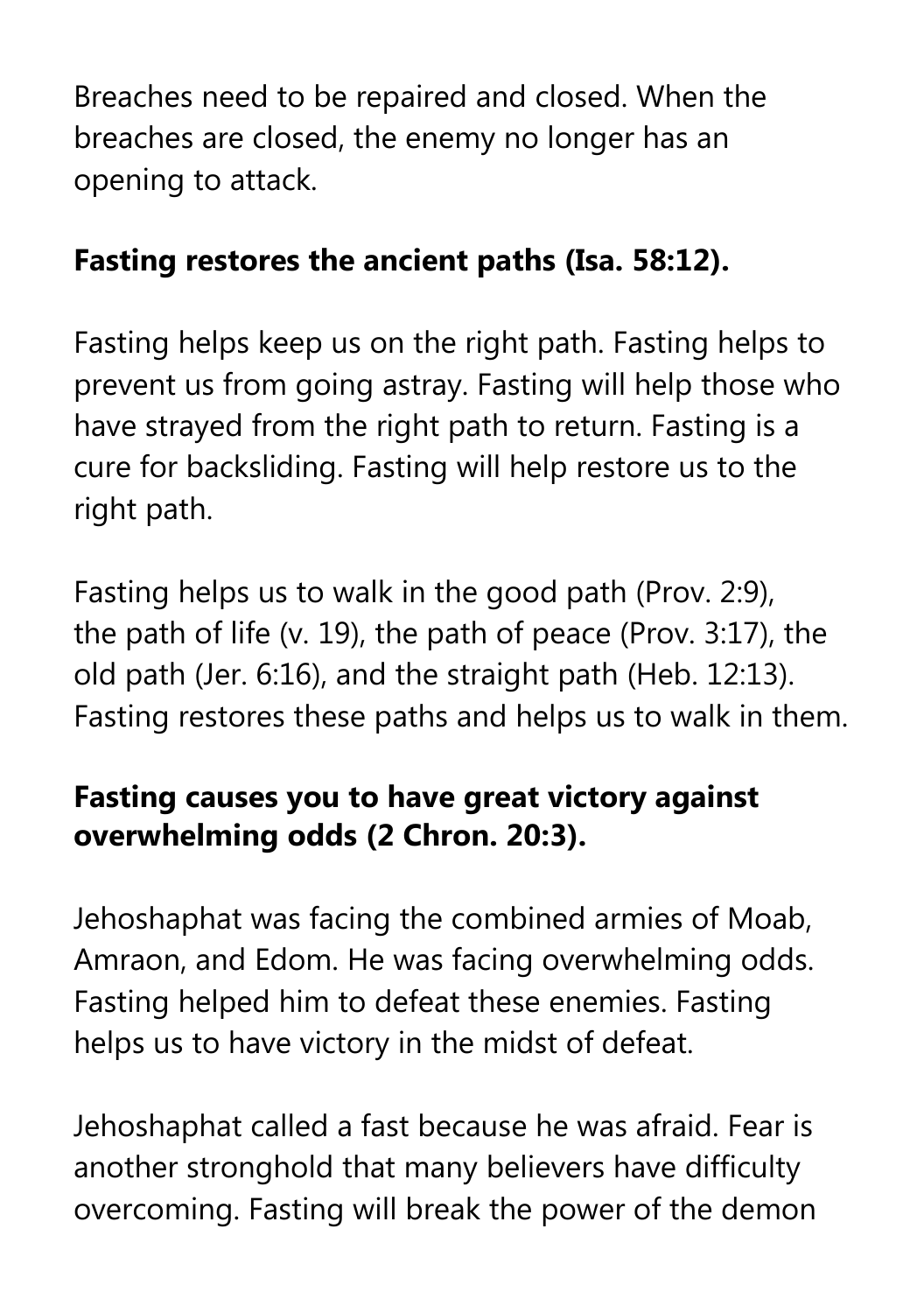of fear. Spirits of terror, panic, fright, apprehension, and timidity can be overcome through fasting. Freedom from fear is a requirement to live a victorious lifestyle.

## **Fasting prepares the way for you and your children and delivers you from enemies that lie in wait (Ezra 8:21, 31).**

Ezra fasted because he recognized the danger of his mission. Fasting will protect you and your children from the plans of the enemy. Fasting will stop the ambush of the enemy. Fasting will cause your substance to be protected from the attack of the enemy.

## **Fasting breaks the mountains of pride, rebellion, and witchcraft (Ps. 35:13; Job 33:17-20).**

Sickness can be the result of pride. Pain can also be the result of pride. Sickness often results in the loss of appetite. This is a forced fast. Fasting humbles the soul. Fasting helps us overcome the strongman of pride. Pride and rebellion are generational spirits that are often difficult to overcome.

Gluttony and drunkenness are signs of rebellion (Deut. 21:20). Rebellion is as the sin of witchcraft (1 Sam. 15:23). God humbled Israel in the wilderness by feeding them with only manna (Deut. 8:3). Israel lusted for meat in the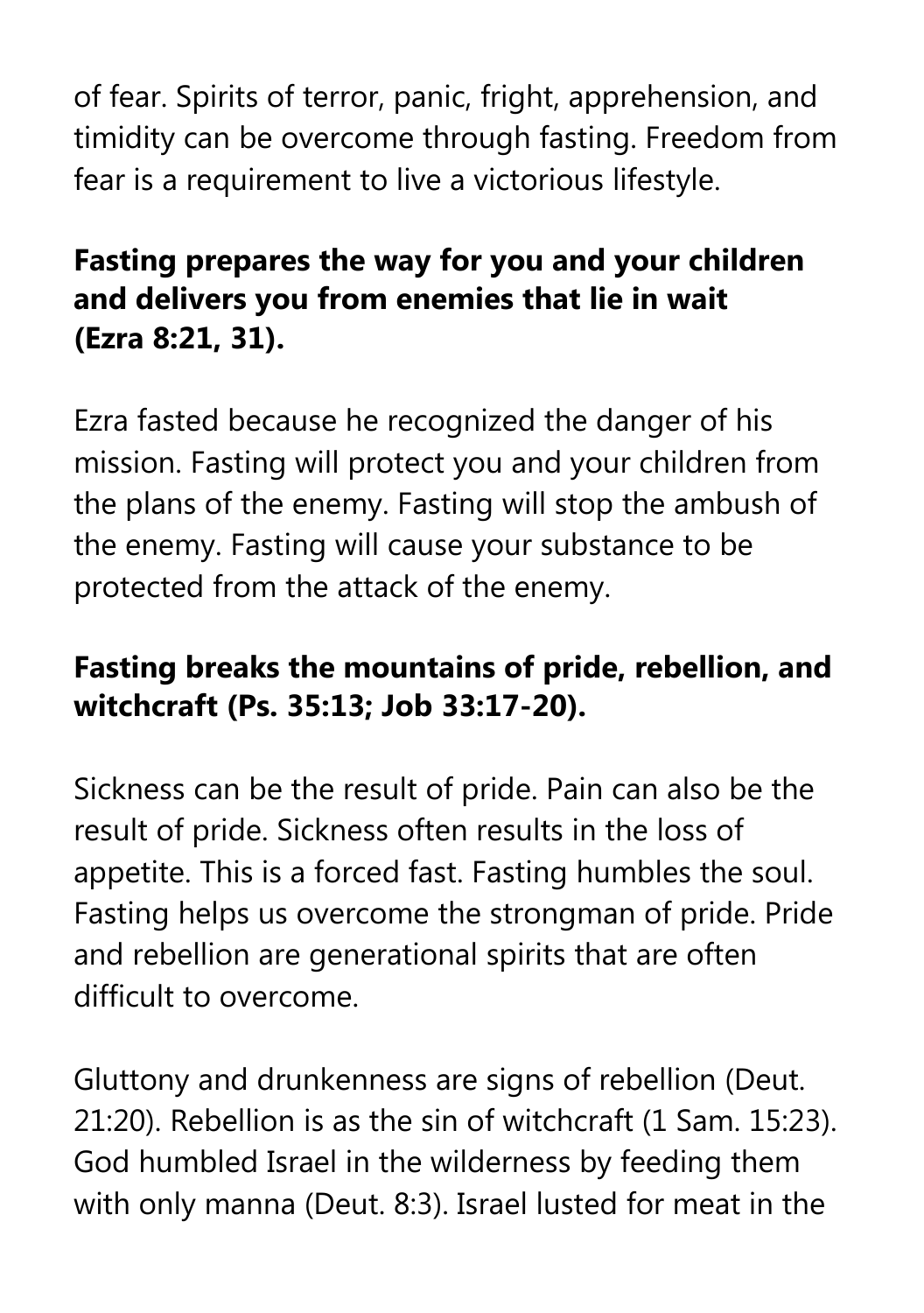wilderness. This was a manifestation of rebellion (Ps. 106:14-15).

## **Fasting causes the joy and presence of the Lord to return (Mark 2:20).**

The presence of the bridegroom causes joy. Weddings are filled with joy and celebration. When a believer loses the joy and presence of the Lord, he or she needs to fast. Fasting causes the joy and presence of the Lord to return. No believer can live a victorious life without the presence of the Bridegroom.

## **Fasting releases the power of the Holy Spirit for the miraculous (Luke 4:14, 18).**

Fasting increases the anointing and the power of the Holy Spirit in a person's life. Jesus ministered in power after fasting. He healed the sick and cast out devils. All believers are expected to do the same works (John 14:12). Fasting helps us to walk in the power of God. Fasting releases the anointing for miracles.

## **FASTING MUST BE GENUINE, NOT RELIGIOUS OR HYPOCRITICAL**

In Luke 18:11-12 the Pharisee fasted with attitudes of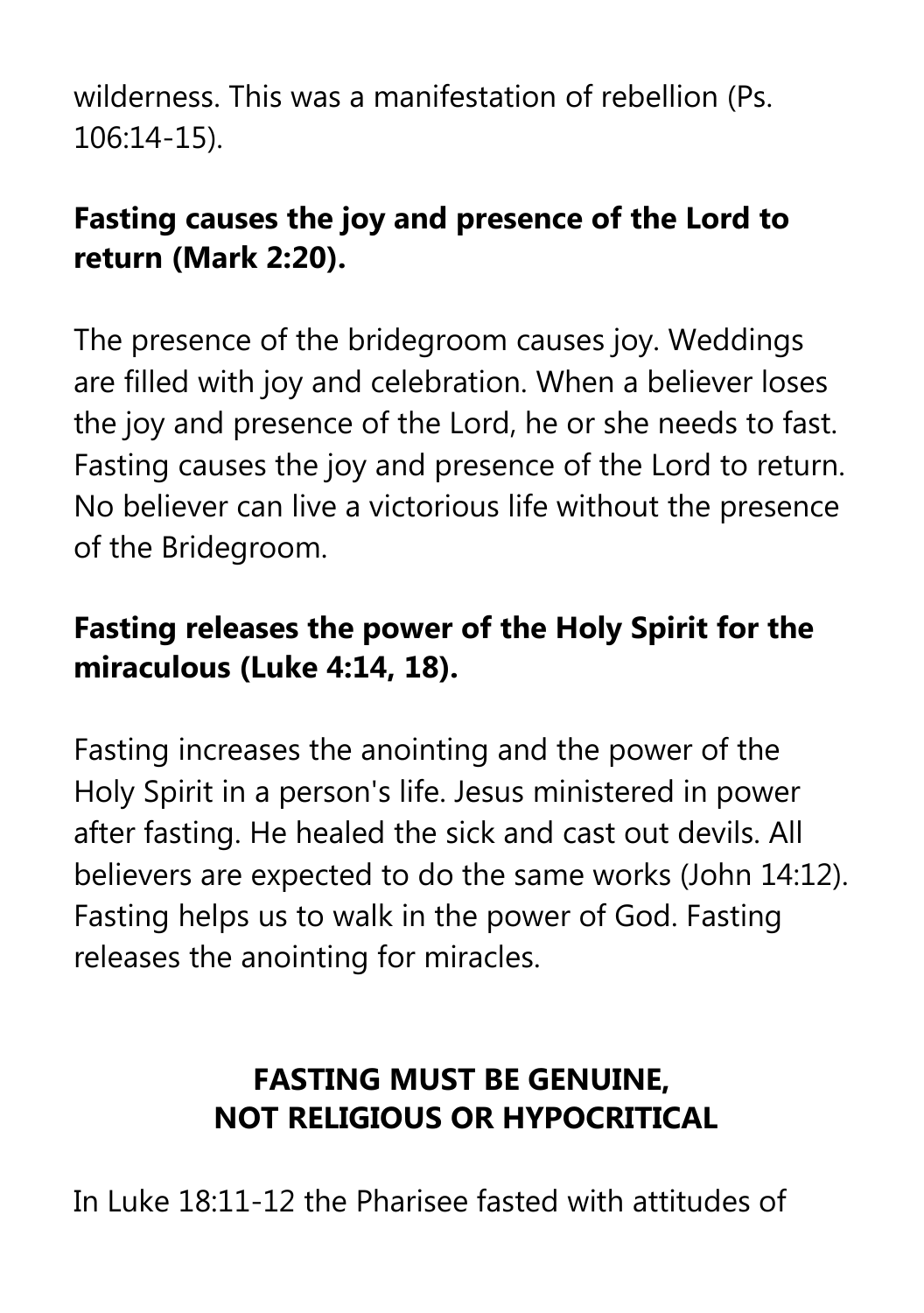pride and superiority. These attitudes are not acceptable to God. God requires humility and sincerity in fasting. We must have the correct motives in fasting. Fasting is a powerful tool if done correctly. Fasting cannot be done religiously or hypocritically.

Isaiah 58 describes the fast that God had chosen. Fasting cannot be done with amusement (v. 3). Fasting cannot be done while mistreating others (v. 3). Fasting cannot be done for strife and contention (v. 4). Fasting causes one to bow his head like a bulrush (v. 5). Fasting must be done in humility. Fasting is a time of searching the heart and repenting. Fasting must be done in an attitude of compassion for the lost and hurting (v. 7). This is the fast that God promises to bless.

The enemy knows the power of prayer and fasting, and he will do everything in his power to stop you. Believers who begin to fast can expect much spiritual resistance. You must be committed to a fasted lifestyle. The rewards of fasting far outweigh the obstacles of the enemy. A revelation of the power of fasting will help you to break through!

## **PRAYERS AGAINST STUBBORN DEMONS AND STRONGHOLDS**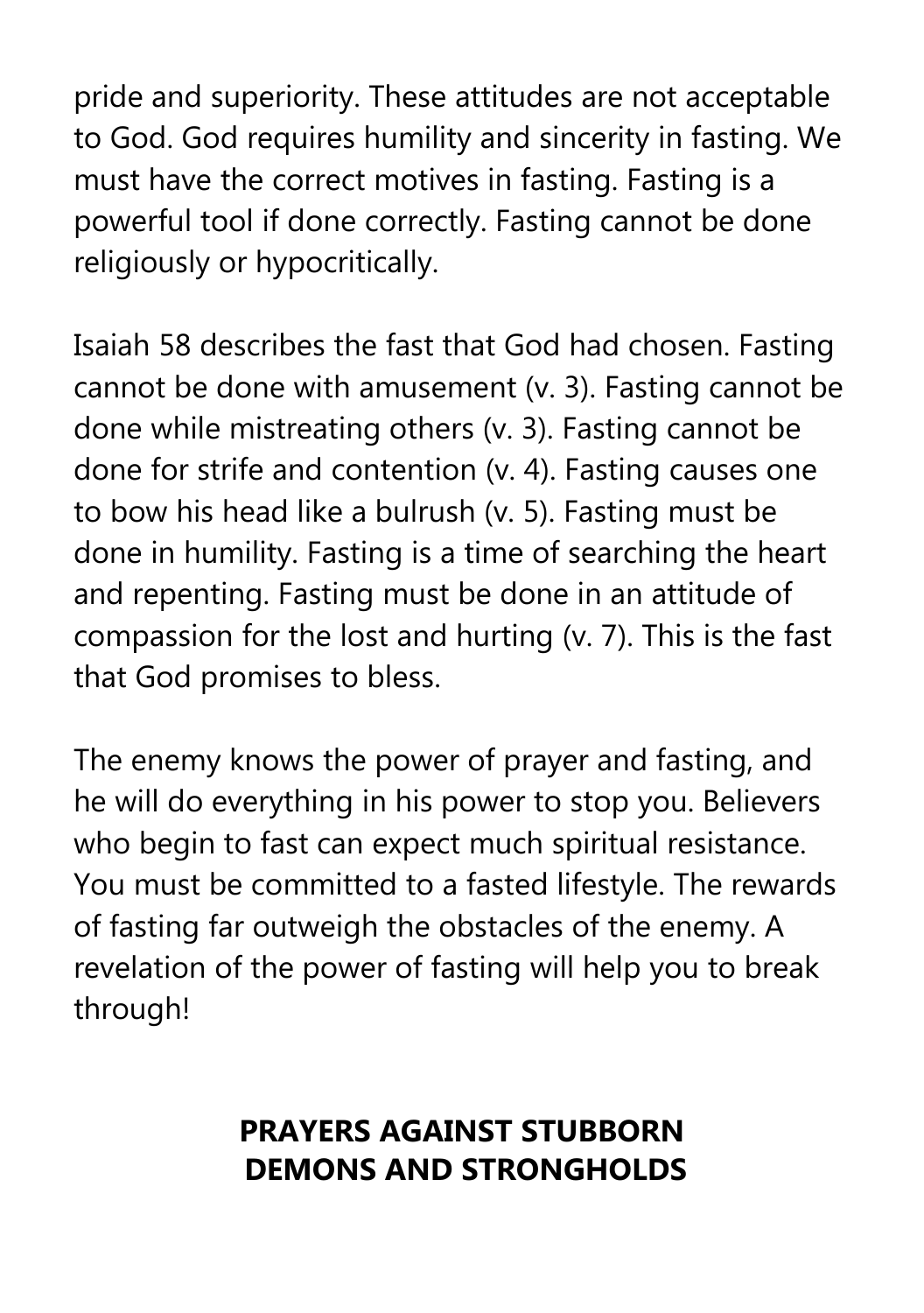I bind, rebuke, and cast out every stubborn demon that would attempt to stubbornly hold on to my life in the name of Jesus.

I come against every stubborn stronghold and command it to yield to the power of God and the name of Jesus (2 Sam. 5:7).

I put pressure on every stubborn demon and stronghold and break its grip in my life, in the name of Jesus. I uproot every stubborn root from my life, in the name of Jesus (Matt. 15:13).

I command every stubborn, ironlike yoke to shatter and break, in the name of Jesus (Judg. 1:19).

I break the power of every proud, stubborn, and arrogant demon that exalts itself against Christ, and I command it to be abased, in the name of Jesus.

In the name of Jesus, I break the power of all iniquity in my family that would stubbornly attempt to control my life.

I come against all obstinate demons, and break their influence in my life in the name of Jesus.

I rebuke all stubborn, habitual patterns of failure and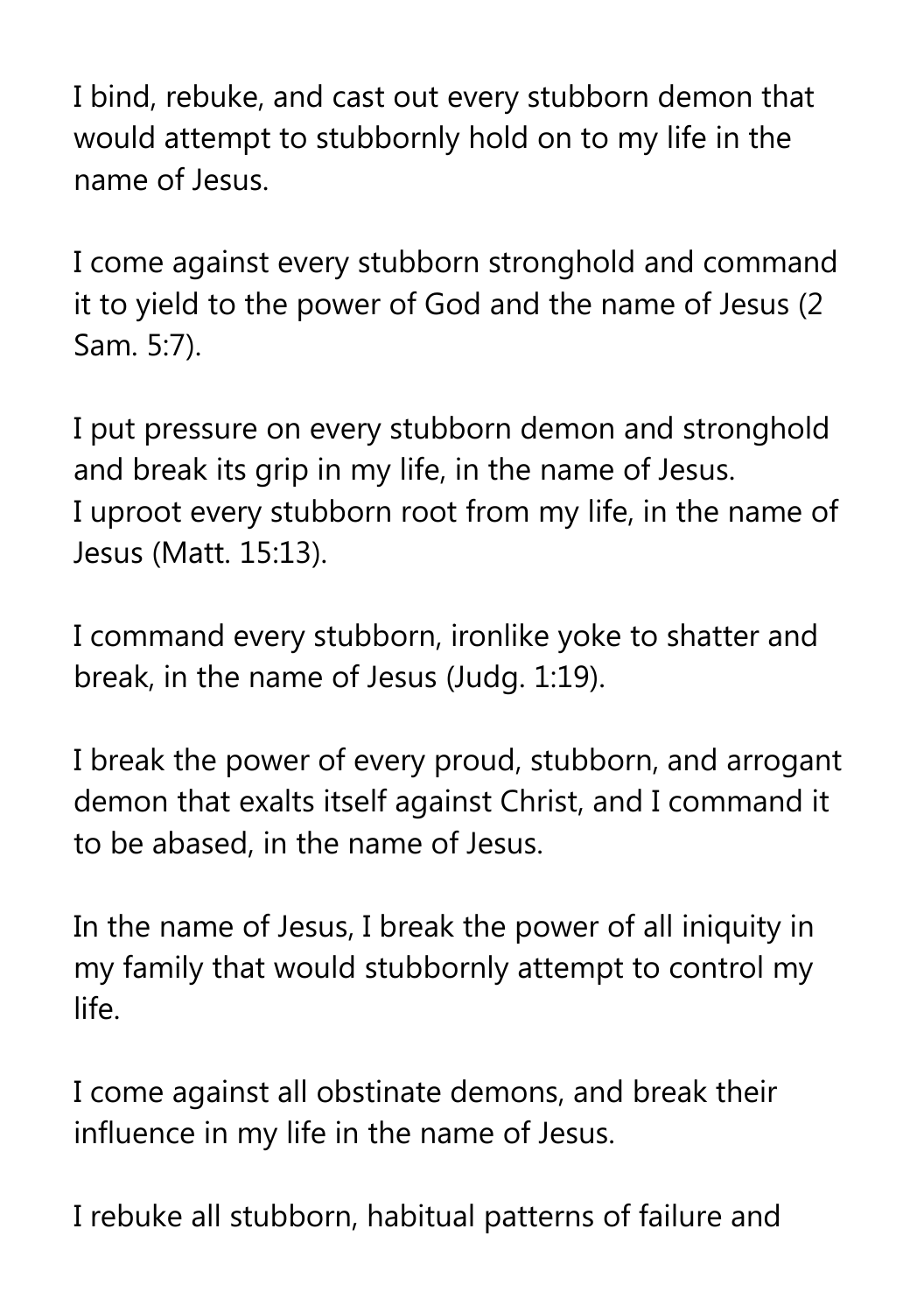frustration in my life in the name of Jesus.

I rebuke all stubborn pharaohs that would attempt to hold God's people, and I command you to let God's people go, in the name of Jesus (Exod. 8:32).

In the name of Jesus, I bind and rebuke all stubborn enemies, who stubbornly oppose me and my progress.

I rebuke all stubborn demons that would attempt to resist the power of God and the authority I have through Jesus Christ, and I render you powerless to resist, in the name of Jesus.

I come against every persistent pattern that limits me, and I render it powerless against me, in the name of Jesus.

There is nothing impossible through faith. I release my faith against every stubborn and obstinate demon, and I resist you steadfastly, in the name of Jesus (Matt. 19:26).

I weaken, break down, and pressure every stubborn demon and stronghold; you are getting weaker and weaker, and I am getting stronger and stronger.

I exercise long war against all stubborn demons until you are completely defeated and destroyed from my life, in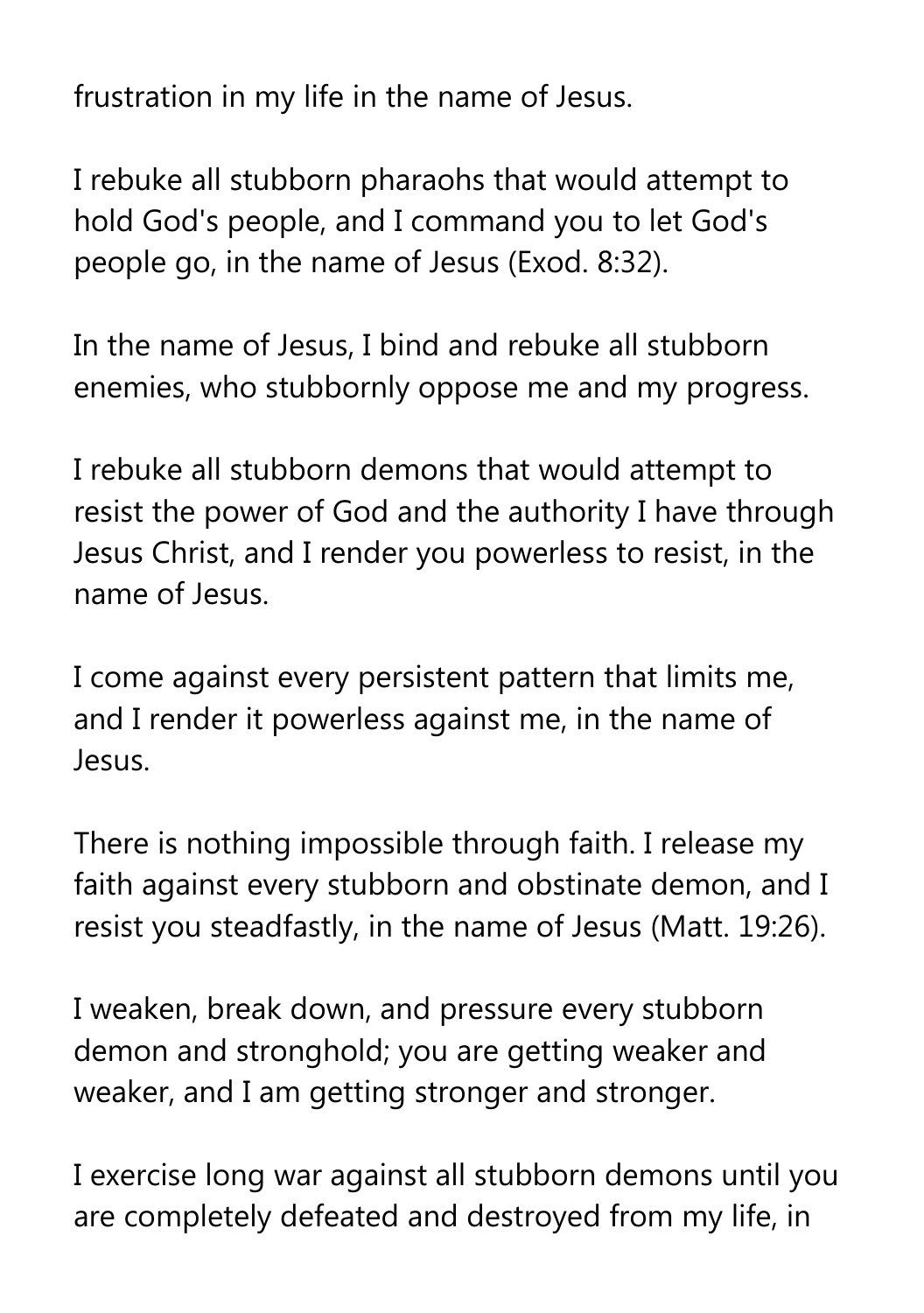the name of Jesus (2 Sam. 3:1).

I lay siege against every stubborn stronghold through prayer and fasting, until your walls come down, in the name of Jesus (Deut. 20:19).

I use the battering ram of prayer and fasting to demolish all the gates of every stubborn stronghold, in the name of Jesus.

Let every Jericho wall fall through my praise, as I lift my voice as a trumpet against you, in the name of Jesus (Josh. 6:1, 20).

Let every demonic stump be removed from my life, in the name of Jesus.

In the name of Jesus, I break the will of every stubborn spirit that would attempt to remain in my life.

I speak to every stubborn demon: You have no will to remain, your will is broken, and you must submit to the name of Jesus and the power of the Holy Ghost.

I come against all stubborn demons and strongholds in my family that have refused to leave, and in the name of Jesus, I assault every demonic fortress that has been built for generations.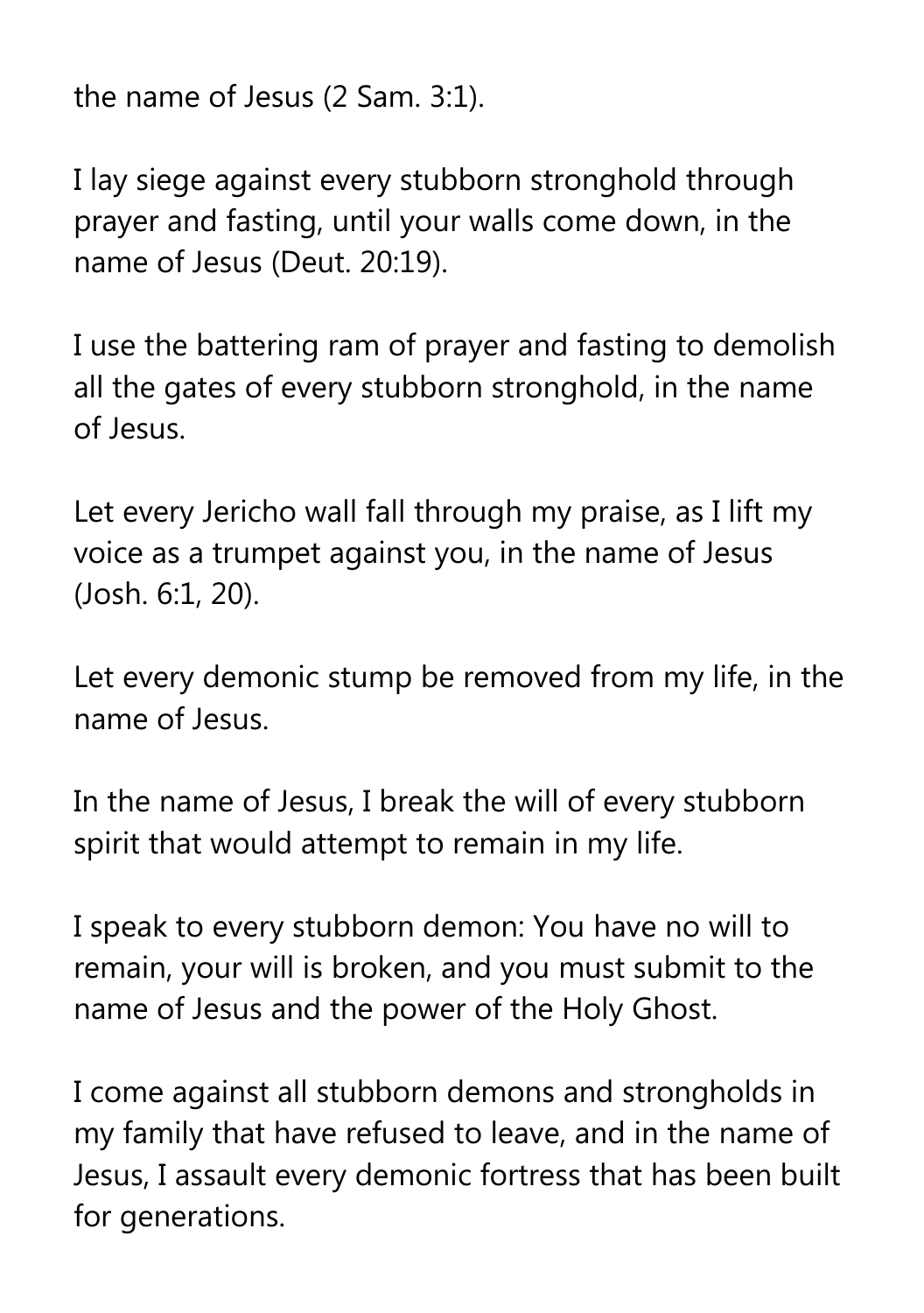I rebuke every stubborn mule and bull of Bashan from my life, in the name of Jesus.

In the name of Jesus, I break the will of every stubborn mule that comes against me. You are defeated and must bow to the name above all names (Ps. 22:12).

The anointing is increasing in my life through prayer and fasting, and every stubborn yoke is being destroyed (Isa. 10:27).